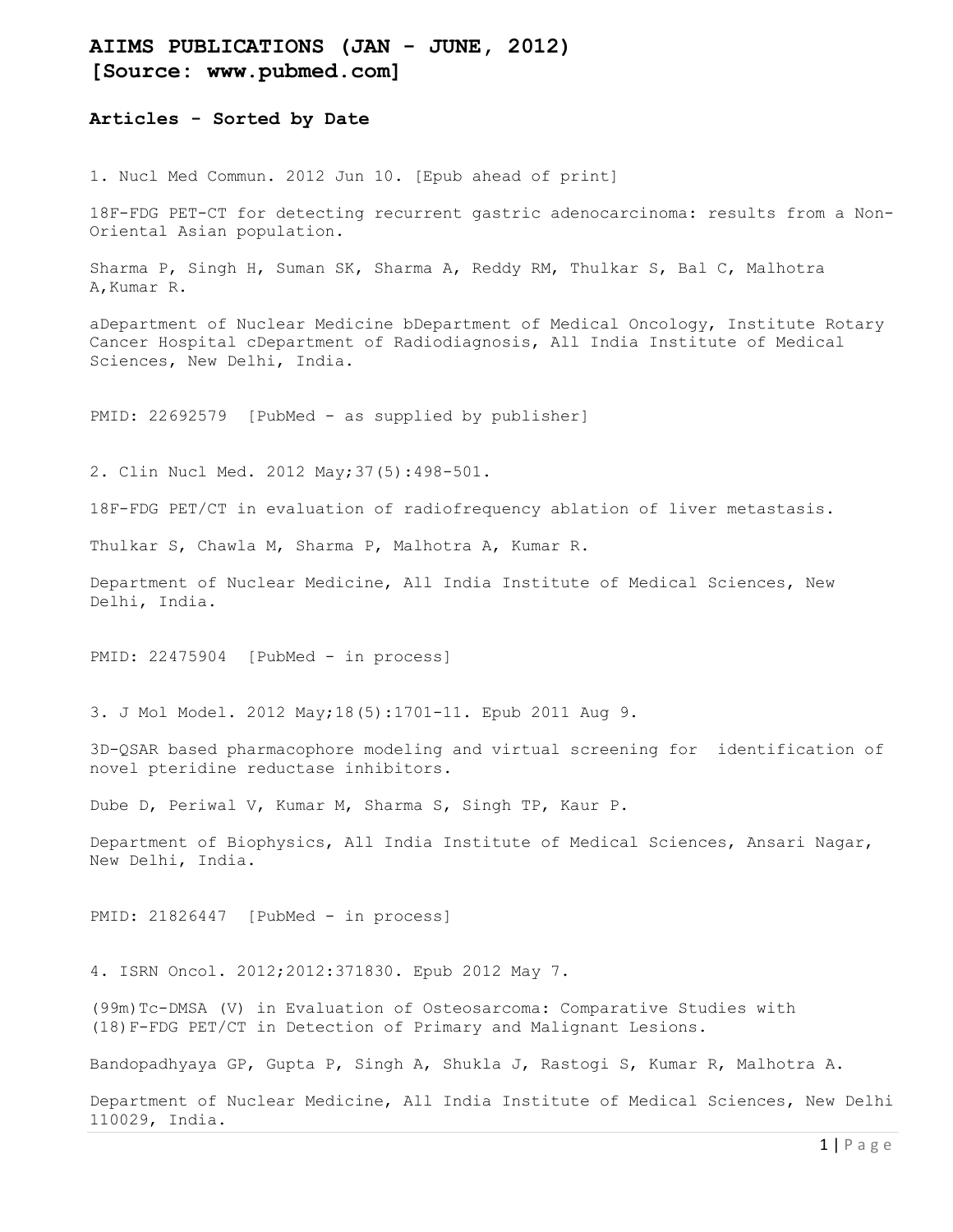PMCID: PMC3356905 PMID: 22645691 [PubMed - in process] 5. Clin Neurol Neurosurg. 2012 Jun 5. [Epub ahead of print] Abnormal sympathetic hyper-reactivity in patients with myasthenia gravis: A prospective study. Shukla G, Gupta S, Goyal V, Singh S, Srivastava A, Behari M. Department of Neurology, All India Institute of Medical Sciences, New Delhi 110029, India. Copyright © 2012 Elsevier B.V. All rights reserved. PMID: 22676958 [PubMed - as supplied by publisher] 6. Andrologia. 2012 Jan 2. doi: 10.1111/j.1439-0272.2011.01270.x. [Epub ahead of print] Abolition of endocrine dimorphism in hyperthyroid males? An argument for the positive feedback effect of hyperoestrogenaemia on LH secretion. Kumar A, Dewan R, Suri J, Kohli S, Shekhar S, Dhole B, Chaturvedi PK. Department of Reproductive Biology, All India Institute of Medical Sciences, New Delhi, India. PMID: 22211273 [PubMed - as supplied by publisher] 7. Cytopathology. 2012 Apr 25. doi: 10.1111/j.1365-2303.2012.00978.x. [Epub ahead of print] Acanthomatous ameloblastoma masquerading as a squamous cell carcinoma. Ahuja A, Mathur S, Iyer VK. Department of Cytopathology, All India institute of Medical Sciences, New Delhi, India. PMID: 22533716 [PubMed - as supplied by publisher] 8. Acta Biol Hung. 2012;63 Suppl 1:54-64. Accumulation of lipid inclusions in astrocytes of aging human optic nerve. Nag TC, Wadhwa S. Department of Anatomy, Neurobiology Laboratory, All India Institute of Medical Sciences, New Delhi 110029, India.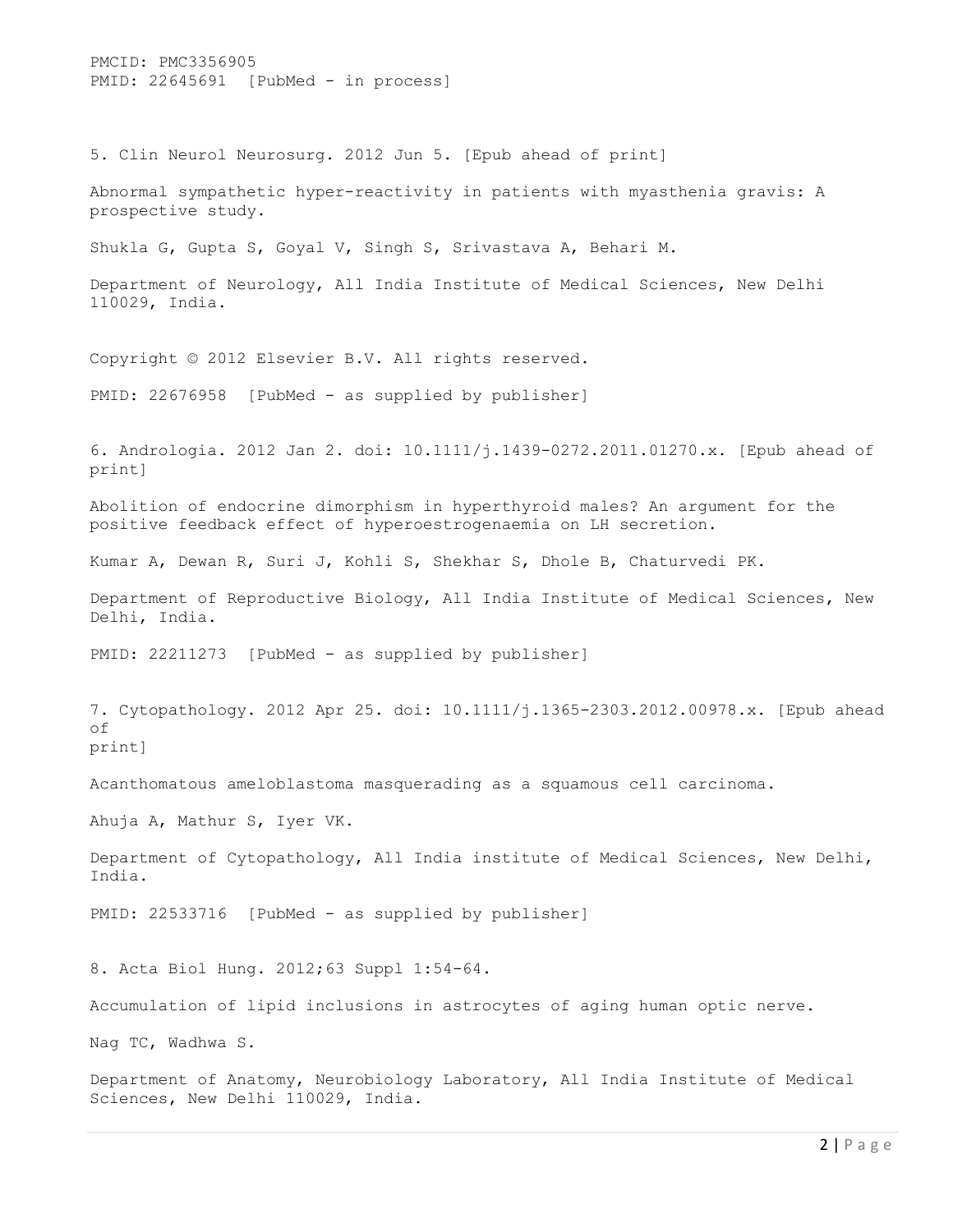PMID: 22453741 [PubMed - indexed for MEDLINE]

9. Aust N Z J Obstet Gynaecol. 2012 Apr;52(2):133-9. doi: 10.1111/j.1479-828X.2011.01402.x. Epub 2012 Jan 25.

Adjunctive testing for cervical cancer screening in low resource settings.

Bhatla N, Puri K, Kriplani A, Iyer VK, Mathur SR, Mani K, Pandey RM.

Department of Obstetrics and Gynecology, All India Institute of Medical Sciences, New Delhi, India. neerja.bhatla07@gmail.com

PMID: 22276847 [PubMed - in process]

10. J Epidemiol Community Health. 2012 Jun;66(6):501-6. Epub 2011 Mar 3.

Adult mortality surveillance by routine health workers using a short verbal autopsy tool in rural north India.

Krishnan A, Kumar R, Nongkynrih B, Misra P, Srivastava R, Kapoor SK.

Centre for Community Medicine, All India Institute of Medical Sciences, New Delhi, India. kanandiyer@yahoo.com

PMID: 21372064 [PubMed - in process]

11. J Anaesthesiol Clin Pharmacol. 2012 Jan;28(1):21-7.

Advancement of epidural catheter from lumbar to thoracic space in children: Comparison between 18G and 23G catheters.

Baidya DK, Pawar DK, Dehran M, Gupta AK.

Department of Anaesthesia and Intensive Care, All India Institute of Medical Sciences, New Delhi, India.

PMCID: PMC3275965 PMID: 22345940 [PubMed - in process]

12. Indian J Med Res. 2012;135:107-13.

An aetiological & clinicopathological study on cutaneous vasculitis.

Khetan P, Sethuraman G, Khaitan BK, Sharma VK, Gupta R, Dinda AK, Sreenivas V, Singh MK.

Department of Dermatology & Venereology, All India Institute of Medical Sciences, New Delhi, India.

PMCID: PMC3307169 PMID: 22382191 [PubMed - indexed for MEDLINE]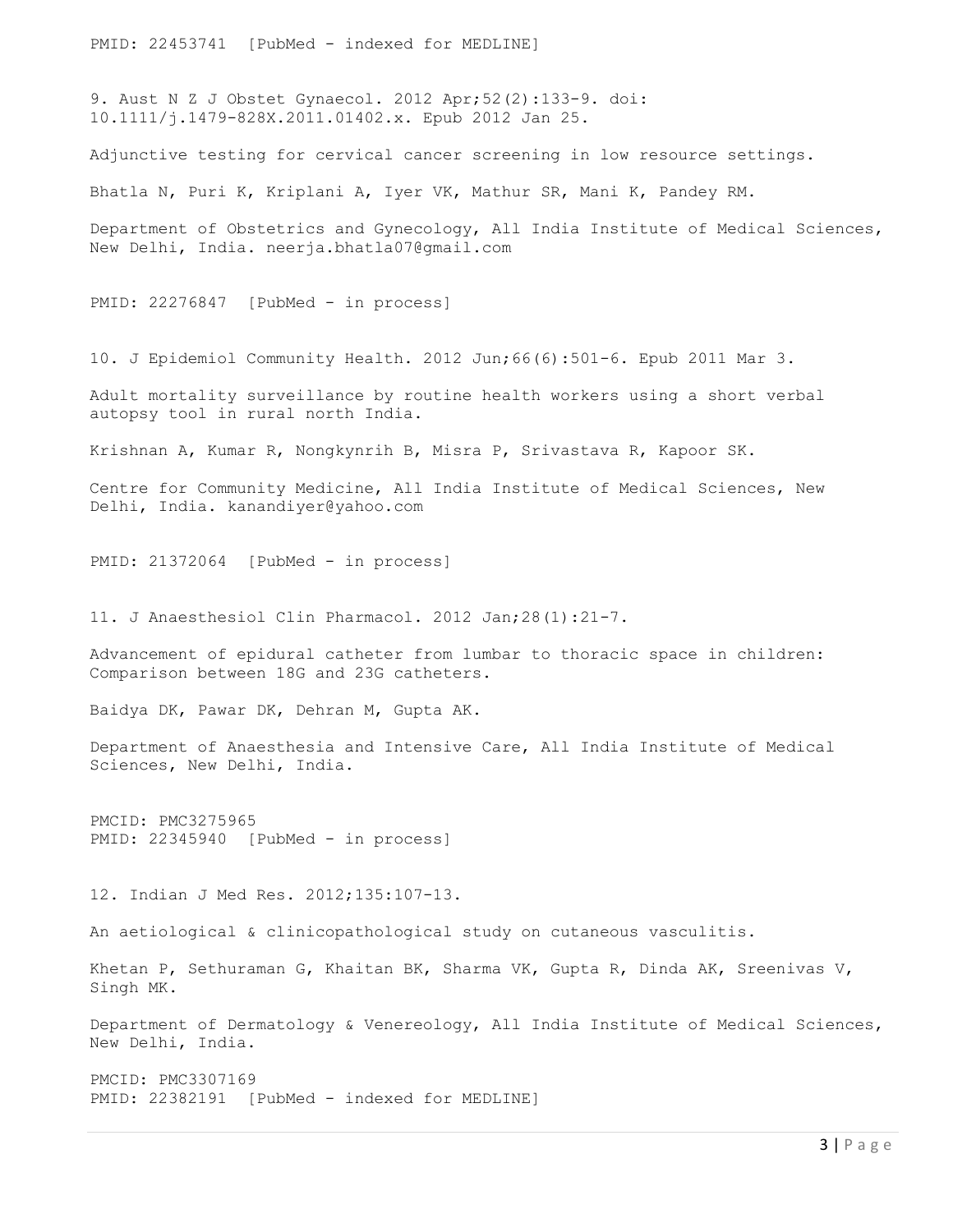13. Indian J Dermatol Venereol Leprol. 2012 May;78(3):361-4. Aggressive angiomyxoma of the vulva in a patient with systemic lupus erythematosus. Pahwa P, Khaitan BK, Rao A, Kriplani A, Mahey R, Subbarao KC. Department of Dermatology and Venereology, All India Institute of Medical Sciences, New Delhi, India. PMID: 22565439 [PubMed - in process] 14. Eye Contact Lens. 2012 Jun 2. [Epub ahead of print] Agreement of Corneal Thickness Measurement Using Slitlamp and Ultrasound Pachymetry. Agarwal T, Bhartiya S, Dada T, Panda A, Jhanji V, Yu M. Dr. Rajendra Prasad Centre for Ophthalmic Sciences (T.A., S.B., T.D., A.P.), All India Institute of Medical Sciences, New Delhi, India; and Department of Ophthalmology and Visual Sciences (V.J., M.Y.), The Chinese University of Hong Kong, Hong Kong. PMID: 22669005 [PubMed - as supplied by publisher] 15. Eur J Orthod. 2012 Mar 1. [Epub ahead of print] An airway study of different maxillary and mandibular sagittal positions. Wadhawan N, Kharbanda OP. Department of Orthodontics and Dentofacial Deformities, Center for Dental Education and Research, All India Institute of Medical Sciences, New Delhi, India. PMID: 22383388 [PubMed - as supplied by publisher] 16. Diabetes Technol Ther. 2012 Jun 13. [Epub ahead of print] Ala/Ala Genotype of Pro12Ala Polymorphism in the Peroxisome Proliferator-Activated Receptor-γ2 Gene Is Associated with Obesity and Insulin Resistance in Asian Indians. Bhatt SP, Misra A, Sharma M, Luthra K, Guleria R, Pandey RM, Vikram NK. 1 Department of Medicine, All India Institute of Medical Sciences , New Delhi, India . PMID: 22694222 [PubMed - as supplied by publisher]

17. Cytometry B Clin Cytom. 2012 Jan;82(1):43-53. doi: 10.1002/cyto.b.20610. Epub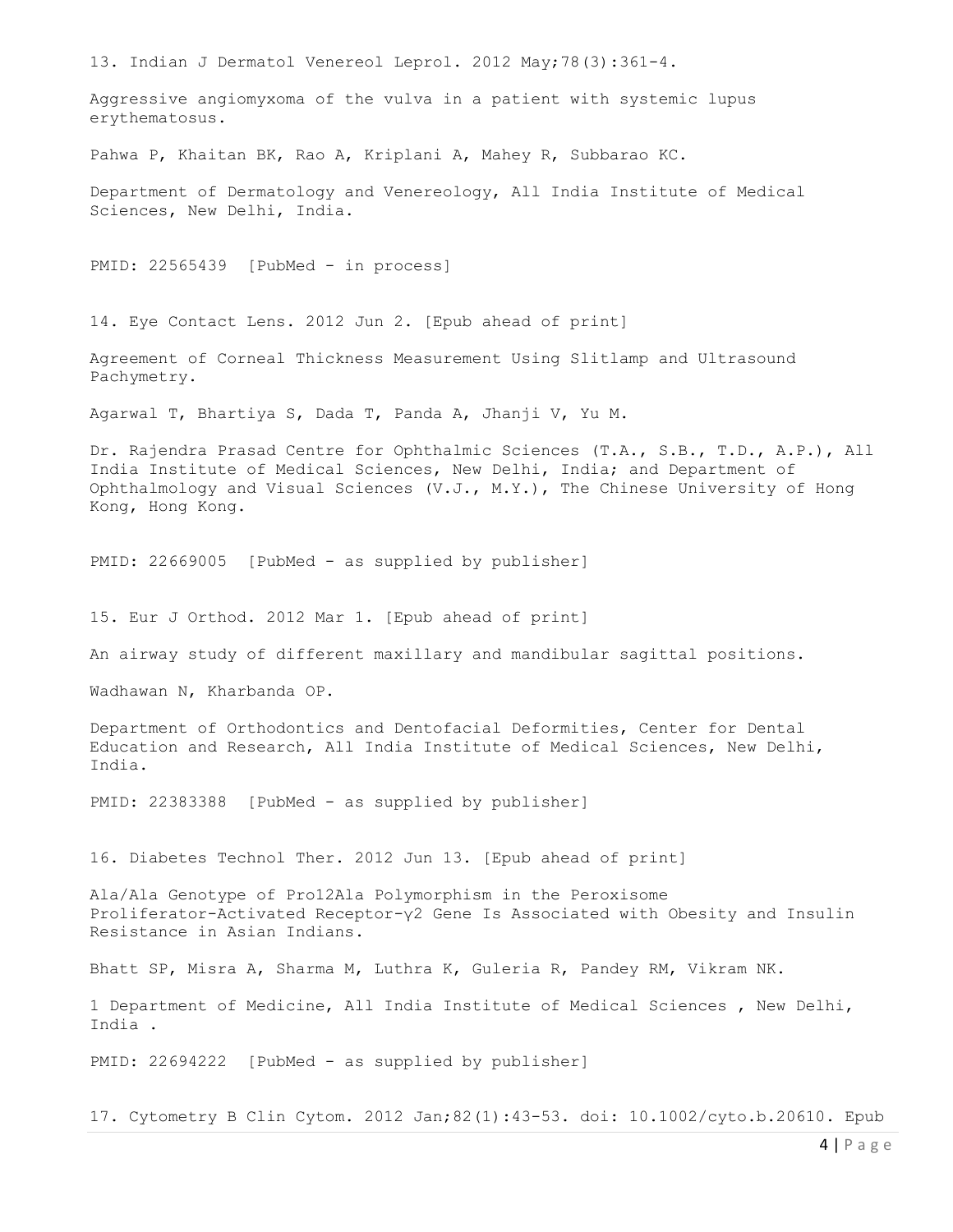2011 Jun 21. Altered T cell differentiation associated with loss of CD27 and CD28 in HIV infected Indian individuals. Mojumdar K, Vajpayee M, Chauhan NK, Singh A, Singh R, Kurapati S. HIV & Immunology Laboratory, Department of Microbiology, All India Institute of Medical Sciences, New Delhi 110029, India. PMID: 21695776 [PubMed - indexed for MEDLINE] 18. J Mol Model. 2012 Jun;18(6):2645-52. Epub 2011 Nov 16. Aminoglycoside induced nephrotoxicity: molecular modeling studies of calreticulin-gentamicin complex. Hariprasad G, Kumar M, Rani K, Kaur P, Srinivasan A. Department of Biophysics, All India Institute of Medical Sciences, 110029, New Delhi, India. PMID: 22086461 [PubMed - in process] 19. Singapore Med J. 2012 Mar;53(3):e45-8. Anaesthetic management of a child posted for excision of lymphangioma of the tongue. Bhalla AP, Mehta S, Garg R. Department of Anaesthesiology and Intensive Care, All India Institute of Medical Sciences, New Delhi, India. PMID: 22434303 [PubMed - in process] 20. Am J Clin Pathol. 2012 May;137(5):816-24. Analysis of urine sediment for cytology and antigen expression in acute renal allograft rejection: an alternative to renal biopsy. Chatterjee P, Mathur SR, Dinda AK, Guleria S, Mahajan S, Iyer VK, Arora VK. Department of Pathology, All India Institute of Medical Sciences, New Delhi, India. PMID: 22523222 [PubMed - in process] 21. Indian J Crit Care Med. 2012 Jan;16(1):55-7. Anaphylaxis to artesunate? Dube SK, Panda PS, Agrawal GR, Singh DK.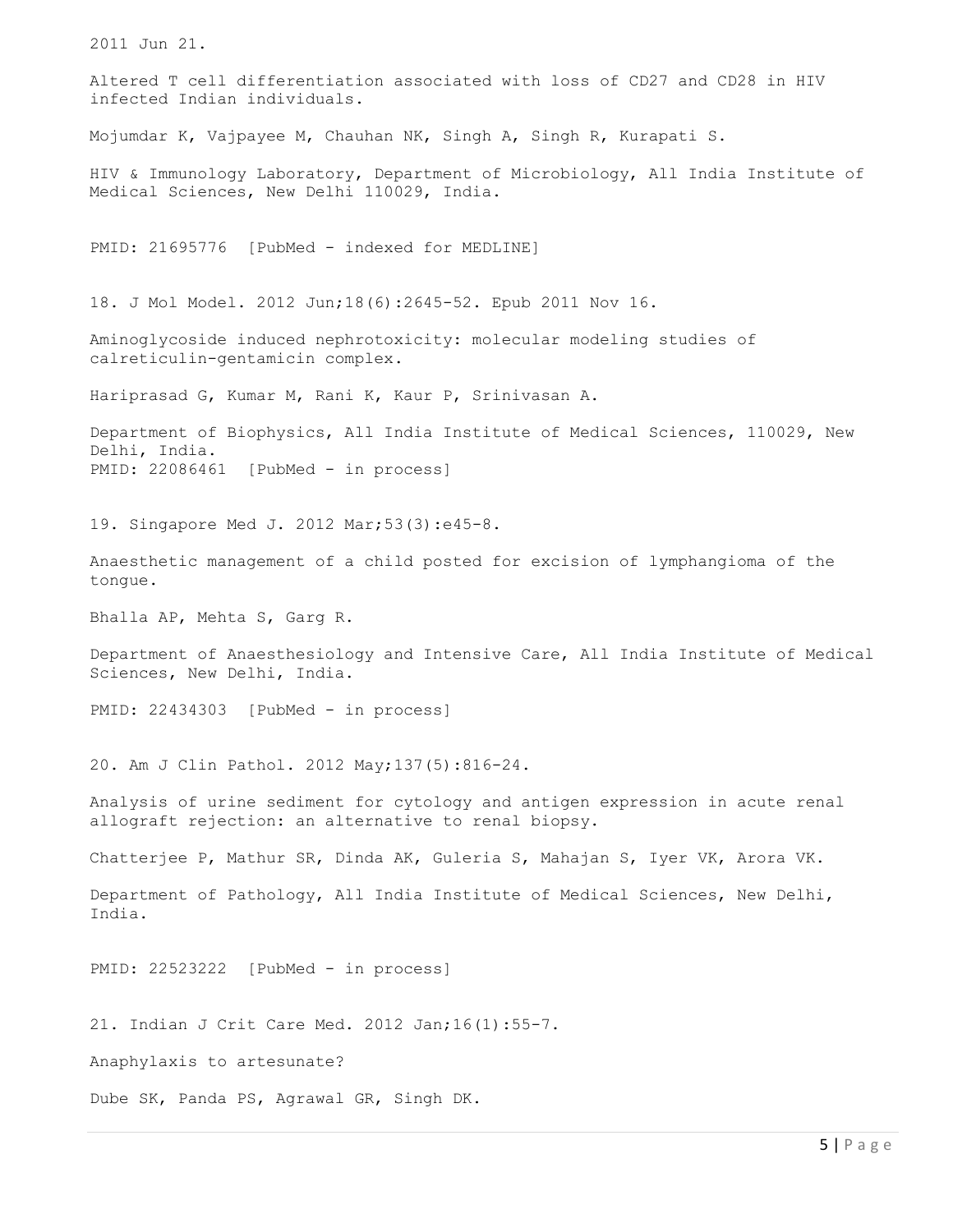Department of Neuroanaesthesiology, All India Institute of Medical Sciences, New Delhi, India.

PMCID: PMC3338243 PMID: 22557837 [PubMed - in process]

22. Acta Pol Pharm. 2012 Mar-Apr;69(2):269-78.

Andrographis paniculata extract protect against isoproterenol-induced myocardial injury by mitigating cardiac dysfunction and oxidative injury in rats.

Ojha S, Bharti S, Golechha M, Sharma AK, Rani N, Kumari S, Arya DS.

Department of Pharmacology, All India Institute of Medical Sciences, New Delhi-1 10029, India.

PMID: 22568041 [PubMed - indexed for MEDLINE]

23. Interact Cardiovasc Thorac Surg. 2012 Mar 30. [Epub ahead of print]

The anomalous origin of the branch pulmonary artery from the ascending aorta.

Garg P, Talwar S, Kothari SS, Saxena A, Juneja R, Choudhary SK, Airan B.

Cardiothoracic Sciences Centre, All India Institute of Medical Sciences, New Delhi, India.

PMID: 22467006 [PubMed - as supplied by publisher]

24. J Glaucoma. 2012 Mar;21(3):180-5.

Anterior segment optical coherence tomography characteristics in an Asian population.

Sihota R, Vashisht P, Sharma A, Chakraborty S, Gupta V, Pandey RM.

Glaucoma Research Facility and Clinical Services, All India Institute of Medical Sciences, New Delhi, India. rjsihota@hotmail.com

PMID: 21430553 [PubMed - indexed for MEDLINE]

25. Indian J Orthop. 2012 Mar;46(2):165-70.

Anterior versus posterior procedure for surgical treatment of thoracolumbar tuberculosis: A retrospective analysis.

Garg B, Kandwal P, Nagaraja UB, Goswami A, Jayaswal A.

Department of Orthopaedics, All India Institute of Medical Sciences, Ansari Nagar, New Delhi, India.

PMCID: PMC3308657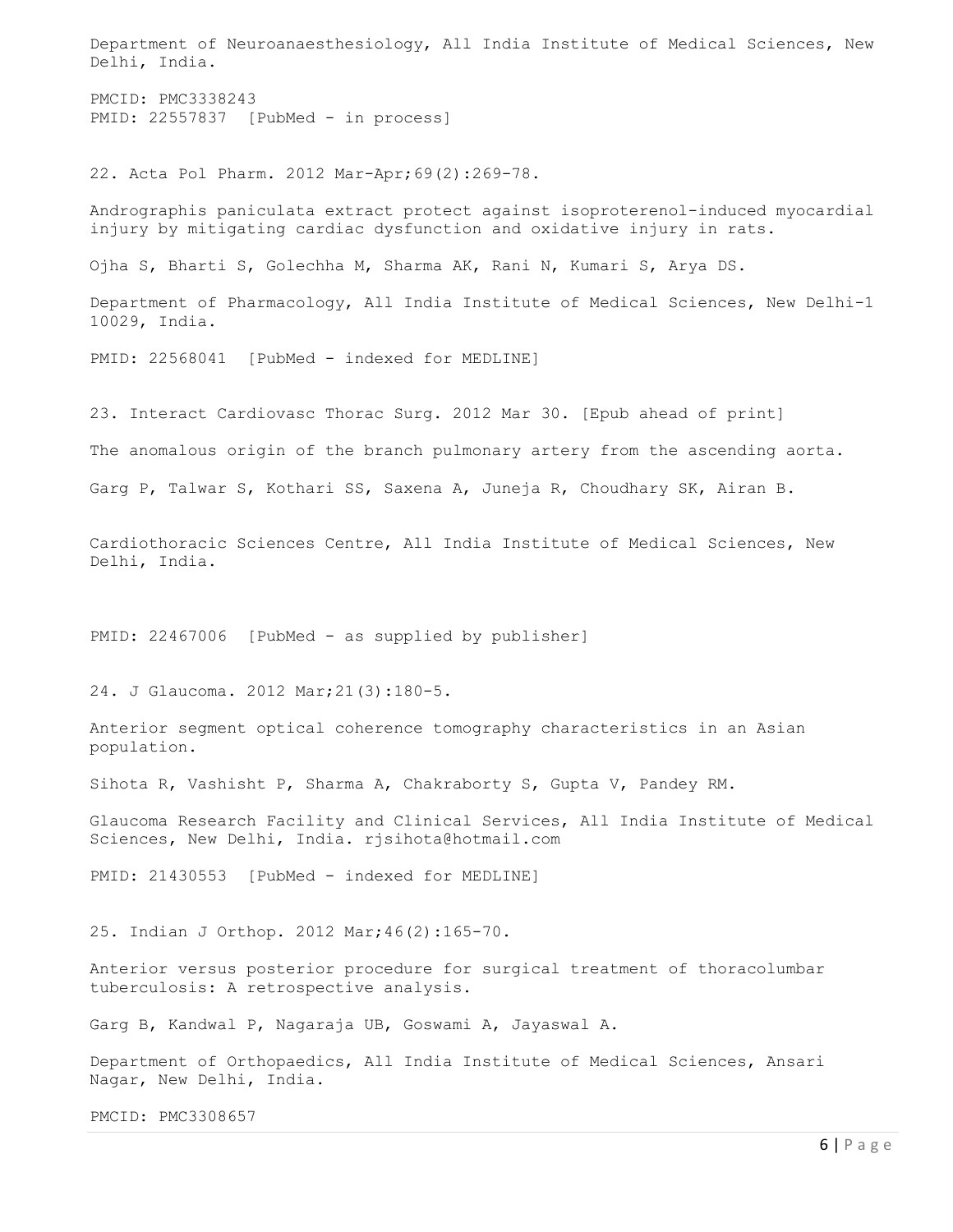PMID: 22448054 [PubMed - in process]

26. Arch Virol. 2012 Jun 7. [Epub ahead of print]

Antibodies that cross-neutralize the tier-2 pseudoviruses are produced in antiretroviral-naïve HIV-1-infected children from northern India.

Prakash SS, Andrabi R, Kumar R, Lodha R, Kabra SK, Vajpayee M, Luthra K.

Department of Biochemistry, All India Institute of Medical Sciences, Room No. 3002, New Delhi, 110029, India.

PMID: 22674340 [PubMed - as supplied by publisher]

27. J Ethnopharmacol. 2012 Jun 26;142(1):23-7. Epub 2012 May 1.

Anticonvulsant and antioxidative activity of hydroalcoholic extract of tuber of Orchis mascula in pentylenetetrazole and maximal electroshock induced seizures in rats.

Pahuja M, Mehla J, Kumar Gupta Y.

Department of Pharmacology, All India Institute of Medical Sciences, New Delhi 110029, India.

PMID: 22575841 [PubMed - in process]

28. Gen Hosp Psychiatry. 2012 Mar-Apr;34(2):160-6. Epub 2011 Oct 28.

Anxiety and depression in patients with myocardial infarction: findings from a centre in India.

Sarkar S, Chadda RK, Kumar N, Narang R.

Department of Psychiatry, All India Institute of Medical Sciences, Ansari Nagar, Delhi-110029, India. sidsarkar22@gmail.com

PMID: 22036738 [PubMed - in process]

29. Mediterr J Hematol Infect Dis. 2012;4(1):e2012019. Epub 2012 Mar 16.

Aplastic anaemia with microfilaria in marrow aspirate.

Tejwani N, Tyagi S, Dass J.

Department of Hematology, All India Institute of Medical Sciences, Ansari Nagar, New Delhi, India.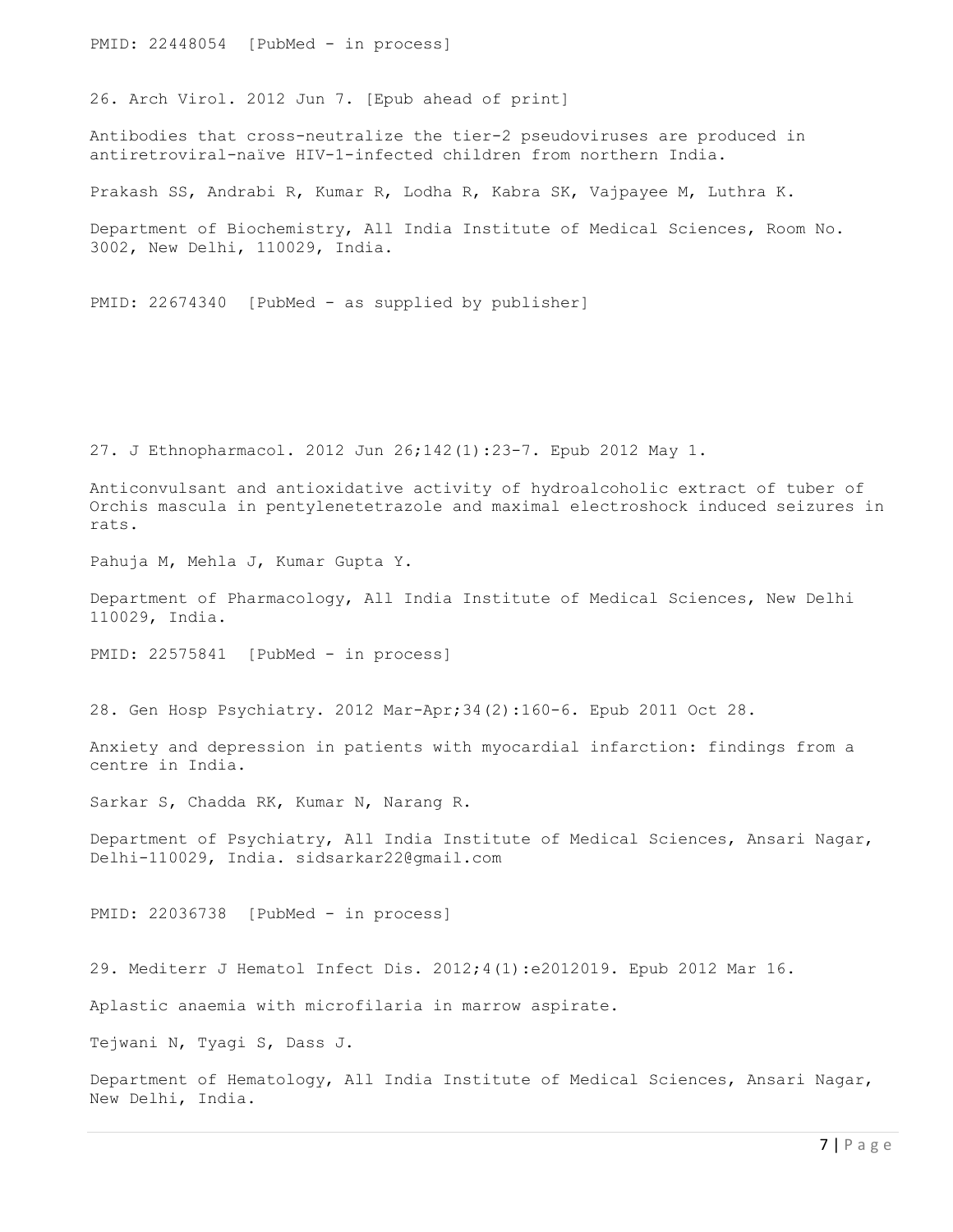PMCID: PMC3340988 PMID: 22550564 [PubMed - in process] 30. Indian J Med Res. 2012 Mar;135(3):318-21. Apo E genotyping from blood stored on filter paper. Quraishi R, Lakshmy R, Luthra K, Mukhopadhyay AK, Jailkhani BL. Department of Psychiatry, All India Institute of Medical Sciences, New Delhi, India. PMCID: PMC3361867 PMID: 22561617 [PubMed - in process] 31. PLoS One. 2012;7(4):e35847. Epub 2012 Apr 26. Appropriate DevR (DosR)-mediated signaling determines transcriptional response, hypoxic viability and virulence of Mycobacterium tuberculosis. Majumdar SD, Vashist A, Dhingra S, Gupta R, Singh A, Challu VK, Ramanathan VD, Kumar P, Tyagi JS. Department of Biotechnology, All India Institute of Medical Sciences, New Delhi, India. PMCID: PMC3338549 PMID: 22563409 [PubMed - in process] 32. Surg Laparosc Endosc Percutan Tech. 2012 Apr;22(2):154-60. Are short-term focused training courses on a phantom model using porcine gall bladder useful for trainees in acquiring basic laparoscopic skills? Bansal VK, Panwar R, Misra MC, Bhattacharjee HK, Jindal V, Loli A, Goswami A, Krishna A, Tamang T. Department of Surgical Disciplines, All India Institute of Medical Sciences, New Delhi, India. drvkbansal@gmail.com PMID: 22487631 [PubMed - in process] 33. J Clin Monit Comput. 2012 Apr;26(2):115-20. Epub 2012 Feb 17. Arterial pressure waveform derived cardiac output FloTrac/Vigileo system (third generation software): comparison of two monitoring sites with the thermodilution cardiac output. Vasdev S, Chauhan S, Choudhury M, Hote MP, Malik M, Kiran U. Department of Cardiac Anaesthesia, C N Centre, All India Institute of Medical Sciences, VIIth Floor, New Delhi, India. drvasdevsumit@gmail.com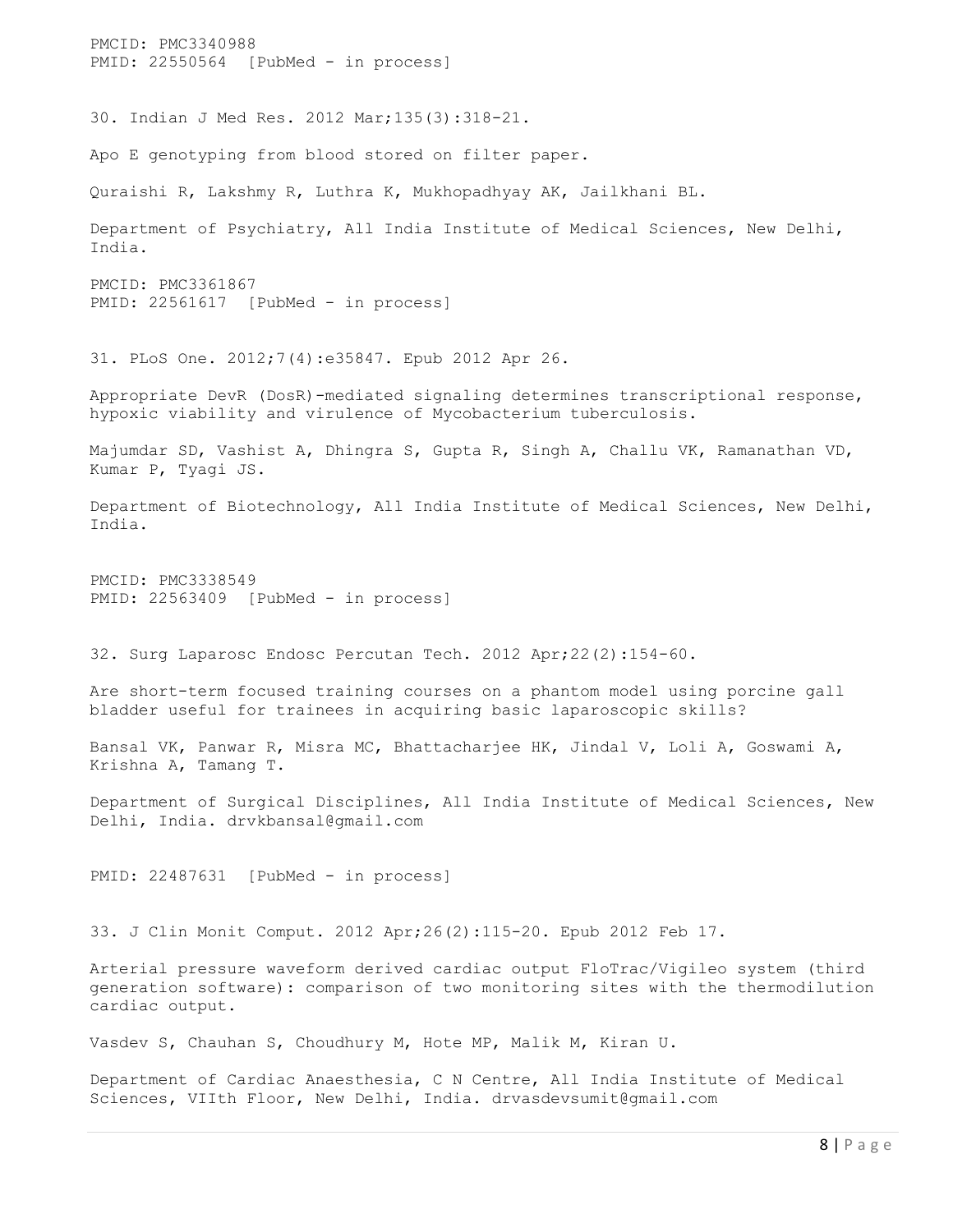PMID: 22350311 [PubMed - in process] 34. Diab Vasc Dis Res. 2012 Jan 25. [Epub ahead of print] The association between insulin and low-density lipoprotein receptors. Ramakrishnan G, Arjuman A, Suneja S, Das C, Chandra NC. All India Institute of Medical Sciences, India. PMID: 22278734 [PubMed - as supplied by publisher] 35. Natl Med J India. 2012 Mar-Apr;25(2):94-5. Atorvastatin and antioxidants: The remedy for non-alcoholic fatty liver disease? V NS, Gupta SK. Centre for Community Medicine, All India Institute of Medical Sciences, Ansari Nagar, New Delhi. PMID: 22686718 [PubMed - in process] 36. Transplant Proc. 2012 May;44(4):922-4. Audit of peripheral stem cell transplantation for aplastic anemia in multitransfused infected patients. Seth T, Kanga U, Sood P, Sharma V, Mishra P, Mahapatra M. Department of Hematology, All India Institute of Medical Sciences, New Delhi, India. Copyright © 2012 Elsevier Inc. All rights reserved. PMID: 22564586 [PubMed - in process] 37. J Conserv Dent. 2012 Jan;15(1):93-4. Author's reply. Shah N. Department of Conservative Dentistry and Endodontics and Chief, Center for Dental Education and Research, All India Institute of Medical Sciences, New Delhi, India. PMCID: PMC3284026 PMID: 22368347 [PubMed - in process] 38. Phys Med. 2012 Jan;28(1):43-7. Epub 2011 Mar 21.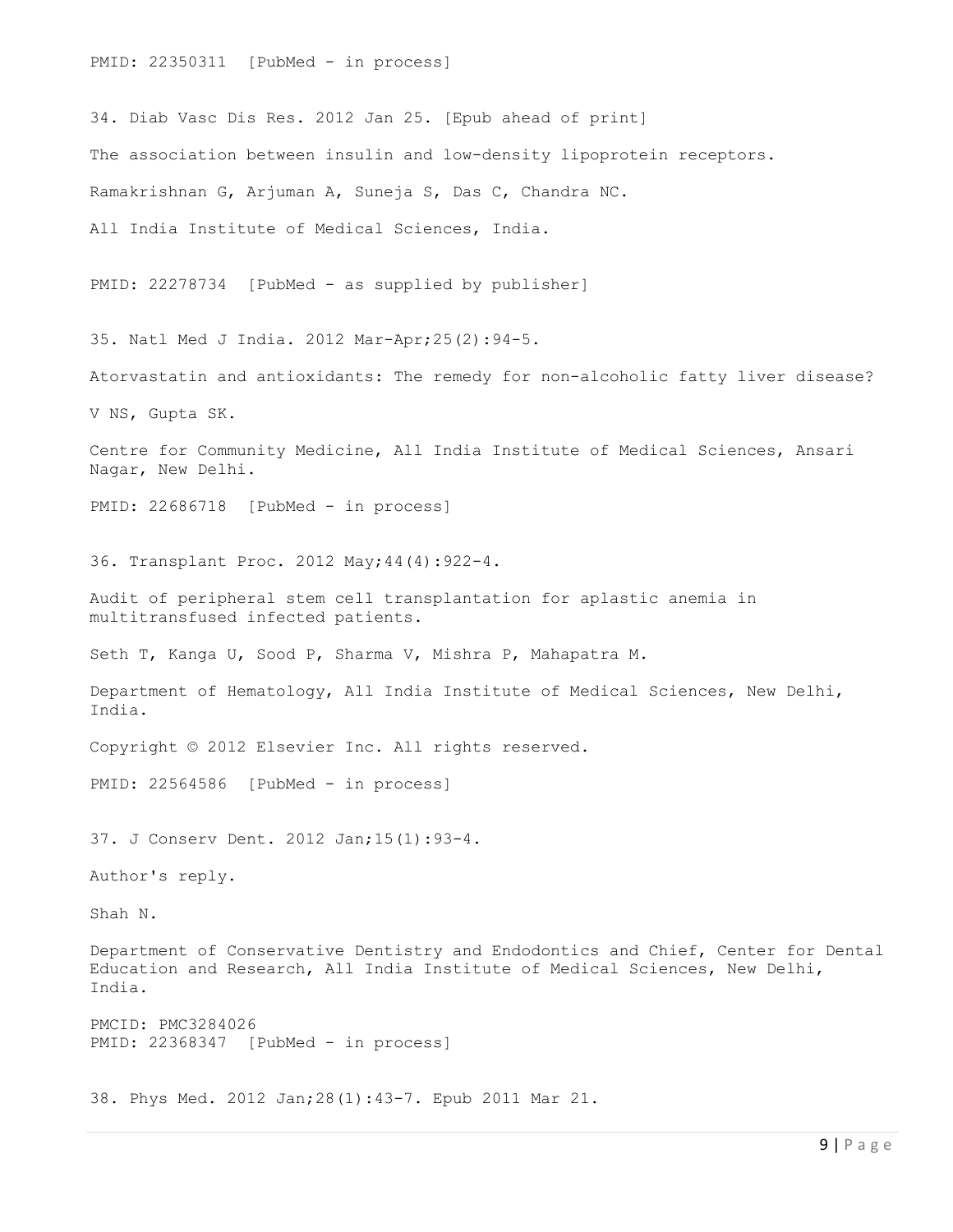Automatic verification of SSD and generation of respiratory signal with lasers in radiotherapy: a preliminary study.

Prabhakar R.

Department of Radiation Oncology, Institute Rotary Cancer Hospital, All India Institute of Medical Sciences, New Delhi 110 029, India. prabhakar\_smr@hotmail.com

PMID: 21420340 [PubMed - indexed for MEDLINE]

39. Ann Hematol. 2012 May 15. [Epub ahead of print]

B cell non-Hodgkin's lymphoma: experience from a tertiary care cancer center.

Prakash G, Sharma A, Raina V, Kumar L, Sharma MC, Mohanti BK.

Department of Medical Oncology, Second floor, Dr BRAIRCH, All India Institute of Medical Sciences, New Delhi, 110029, India.

PMID: 22584851 [PubMed - as supplied by publisher]

40. Eur J Clin Nutr. 2012 Jun 13. doi: 10.1038/ejcn.2012.64. [Epub ahead of print] Baby-friendly hospitals: only the better, but not the best.

Das RR, Naik SS.

Department of Pediatrics, All India Institute of Medical Sciences, New Delhi, India.

PMID: 22692021 [PubMed - as supplied by publisher]

41. Indian J Endocrinol Metab. 2012 May;16(3):395-9.

Behavioral aggressiveness in boys with sexual precocity.

Kulshreshtha B, Mehta M, Gupta N, Ammini AC.

Department of Psychiatry, All India Institute of Medical Sciences, New Delhi, India.

PMCID: PMC3354847 PMID: 22629506 [PubMed - in process]

42. Int Ophthalmol. 2012 Jun 3. [Epub ahead of print]

Bilateral Mooren's ulcer in a child secondary to helminthic infestation of the gastrointestinal tract.

Agarwal P, Singh D, Sinha G, Sharma N, Titiyal JS.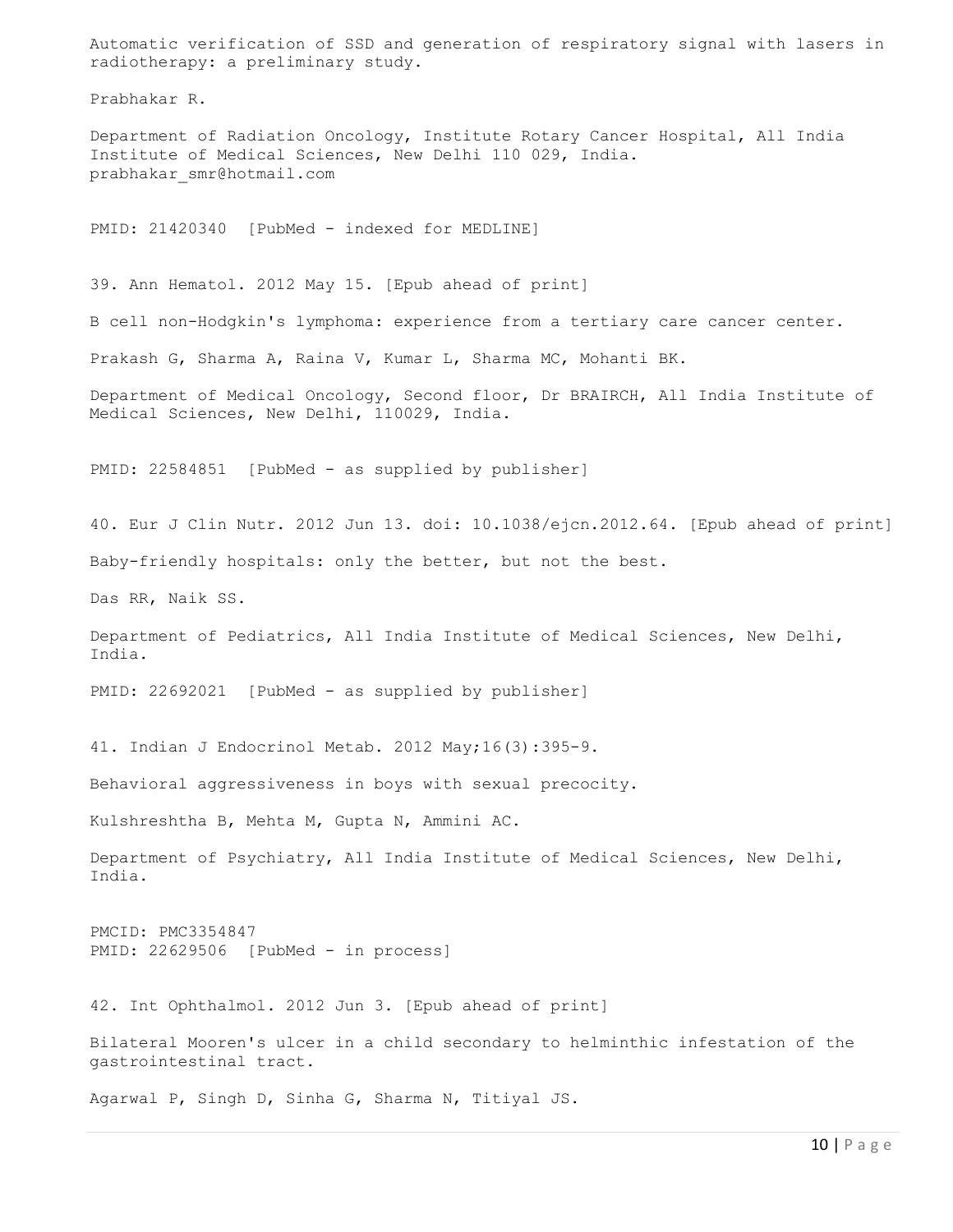Dr R.P. Centre for Ophthalmic Sciences, All India Institute of Medical Sciences, Unit 3 Office, 4th Floor, New Delhi, 110029, India. PMID: 22661075 [PubMed - as supplied by publisher] 43. Indian J Dermatol Venereol Leprol. 2012 Jan;78(1):108-11. Bone marrow transplantation improves symptoms of congenital erythropoietic porphyria even when done post puberty. Singh S, Khanna N, Kumar L. Department of Dermatology and Venereology, All India Institute of Medical Sciences (AIIMS), New Delhi, India. PMID: 22199075 [PubMed - in process] 44. Indian J Med Res. 2012;135:36-41. Bone mineral density in patients of Graves disease pre- & post-treatment in a predominantly vitamin D deficient population. Jyotsna VP, Sahoo A, Ksh SA, Sreenivas V, Gupta N. Department of Endocrinology & Metabolism, All India Institute of Medical Sciences, New Delhi, India. vivekapjyotsna@yahoo.com PMCID: PMC3307182 PMID: 22382181 [PubMed - indexed for MEDLINE] 45. Clin Nucl Med. 2012 Feb;37(2):172-4. Bone scan in enthesopathy involving tendo Achilles. Gupta R, Sharma S, Yadav C, Shandal V, Kumar R. Departments of Medicine, All India Institute of Medical Sciences, New Delhi, India. PMID: 22228344 [PubMed - indexed for MEDLINE] 46. Nucl Med Commun. 2012 Feb;33(2):139-47. Bone scintigraphy in breast cancer: added value of hybrid SPECT-CT and its impact on patient management. Sharma P, Singh H, Kumar R, Bal C, Thulkar S, Seenu V, Malhotra A. Department of Nuclear Medicine, All India Institute of Medical Sciences, New Delhi, India. PMID: 22157698 [PubMed - indexed for MEDLINE]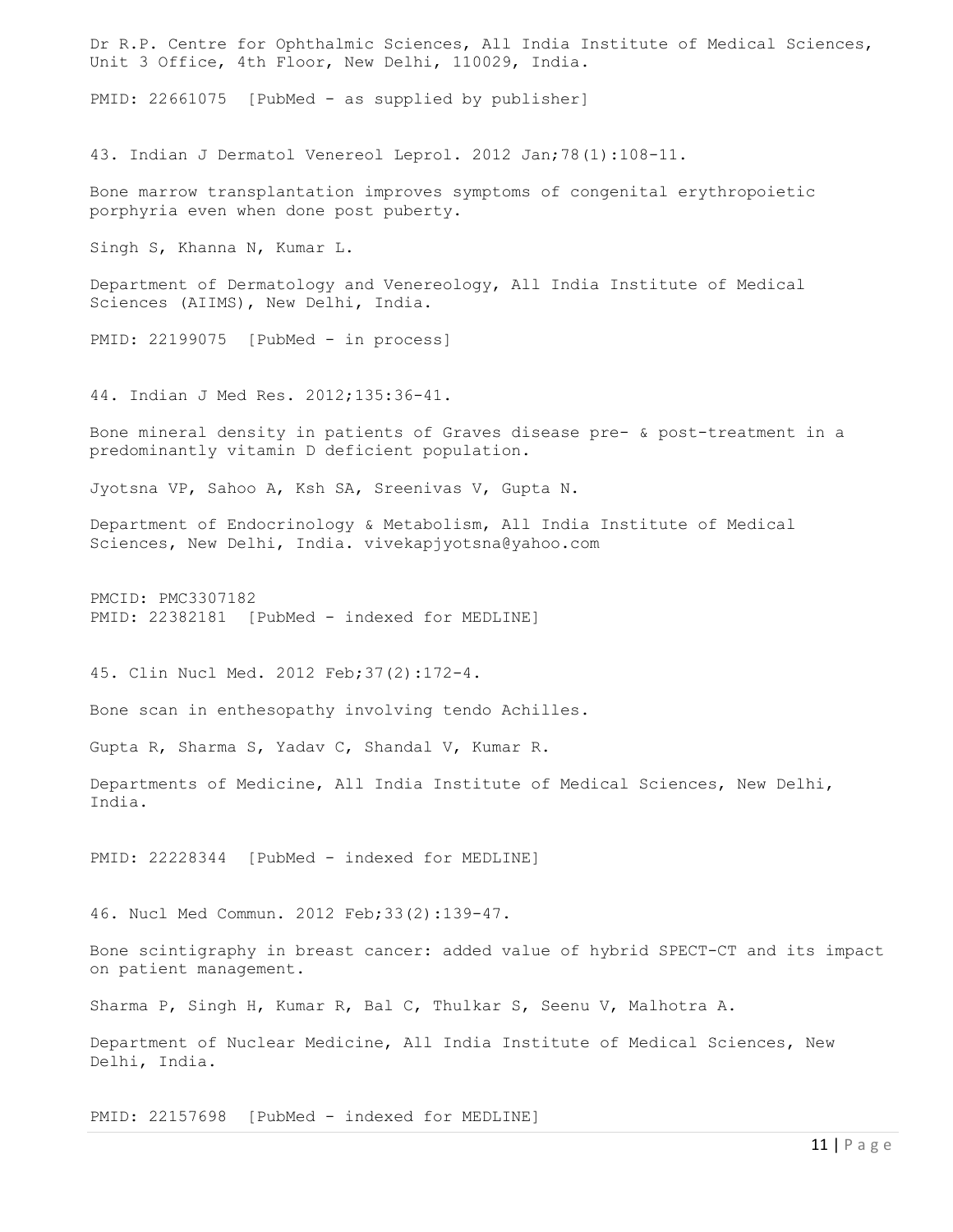47. Chin J Traumatol. 2012 Apr 1;15(2):126-8. Brodie's abscess of medial distal femoral condyle after a thorn prick: rare clinical presentation. Nag HL, Kancherla R, Malpura A. Department of Orthopaedics, All India Institute of Medical Sciences, New Delhi 110029, India. PMID: 22480680 [PubMed - in process] 48. BMC Pediatr. 2012 Mar 7;12:21. Bronchodilatory effect of inhaled budesonide/formoterol and budesonide/salbutamol in acute asthma: a double-blind, randomized controlled trial. Arun JJ, Lodha R, Kabra SK. Department of Pediatrics, All India Institute of Medical Sciences, New Delhi, Ansari Nagar 110029, India. PMCID: PMC3324377 PMID: 22394648 [PubMed - in process] 49. J Oral Maxillofac Pathol. 2012 Jan;16(1):110-2. Calcifying epithelial odontogenic tumor (Pindborg tumor) without calcification: A rare entity. Kaushal S, Mathur SR, Vijay M, Rustagi A. Department of Pathology, All India Institute of Medical Sciences, New Delhi, India. PMCID: PMC3303502 PMID: 22434947 [PubMed - in process] 50. Curr Alzheimer Res. 2012 May 21. [Epub ahead of print] Can Apolipoproteins and Complement Factors be Biomarkers of Alzheimer�s Disease? Manral P, Sharma P, Hariprasad G, Chandralekha, Tripathi M, Srinivasan A. Department of Biophysics, All India Institute of Medical Sciences, New Delhi - 110 608, India. srini@aiims.ac.in. PMID: 22631439 [PubMed - as supplied by publisher]

51. Microb Pathog. 2012 May 17. [Epub ahead of print]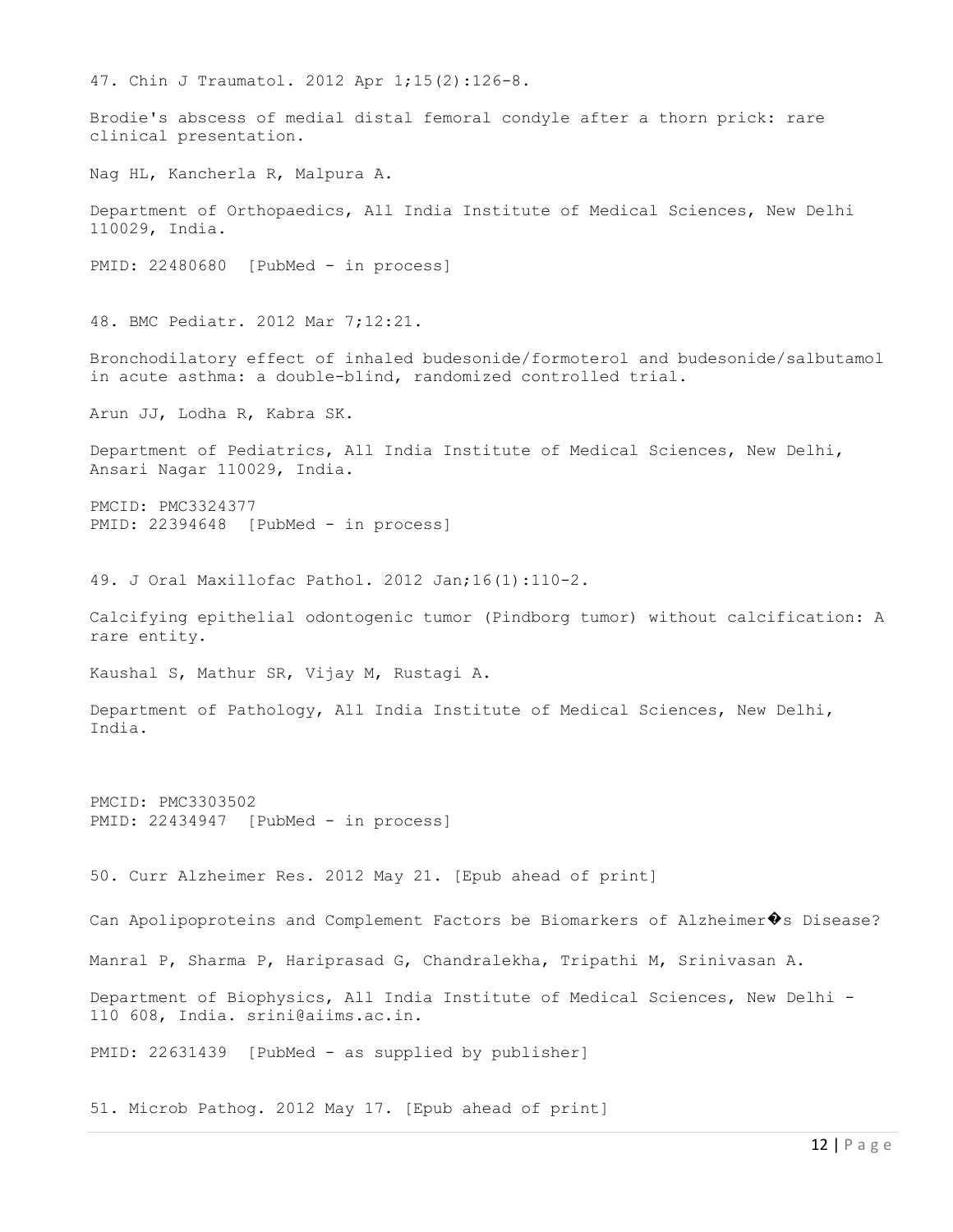Carbapenem-hydrolyzing oxacillinase in high resistant strains of Acinetobacter baumannii isolated from India. Tiwari V, Kapil A, Moganty RR. Department of Biochemistry, All India Institute of Medical Sciences, Ansari Nagar, New Delhi 110029, India. Copyright © 2012 Elsevier Ltd. All rights reserved. PMID: 22610043 [PubMed - as supplied by publisher] 52. Clin Radiol. 2012 Feb;67(2):95-105. Epub 2011 Oct 4. Cardiac MRI in restrictive cardiomyopathy. Gupta A, Singh Gulati G, Seth S, Sharma S. Department of Cardiovascular Radiology, All India Institute of Medical Sciences, Ansari Nagar, Delhi, India. All rights reserved. PMID: 21975052 [PubMed - indexed for MEDLINE] 53. Indian Heart J. 2012 Mar-Apr;64(2):159-61. Epub 2012 Apr 28. Cardiogenic shock in acute coronary syndromes-miles to go? Salahuddin S, Bhargava B. Senior Research Fellow, Department of Cardiology, Cardiothoracic Sciences Centre, All India Institute of Medical Sciences, New Delhi - 110029, India. PMID: 22572492 [PubMed - in process] 54. Congenit Heart Dis. 2012 May 22. doi: 10.1111/j.1747-0803.2012.00667.x. [Epub ahead of print] Cardiopulmonary Bypass and Serum Thyroid Hormone Profile in Pediatric Patients with Congenital Heart Disease. Talwar S, Khadgawat R, Sandeep JA, Sreenivas V, Choudhary SK, Gupta N, Airan B. Departments of Cardiothoracic and Vascular Surgery Endocrinology and Metabolism Biostatistics, All India Institute of Medical Sciences, New Delhi, India. PMID: 22613232 [PubMed - as supplied by publisher] 55. Indian J Pediatr. 2012 May 27. [Epub ahead of print] Cardiovascular Disease Risk Factors: A Childhood Perspective.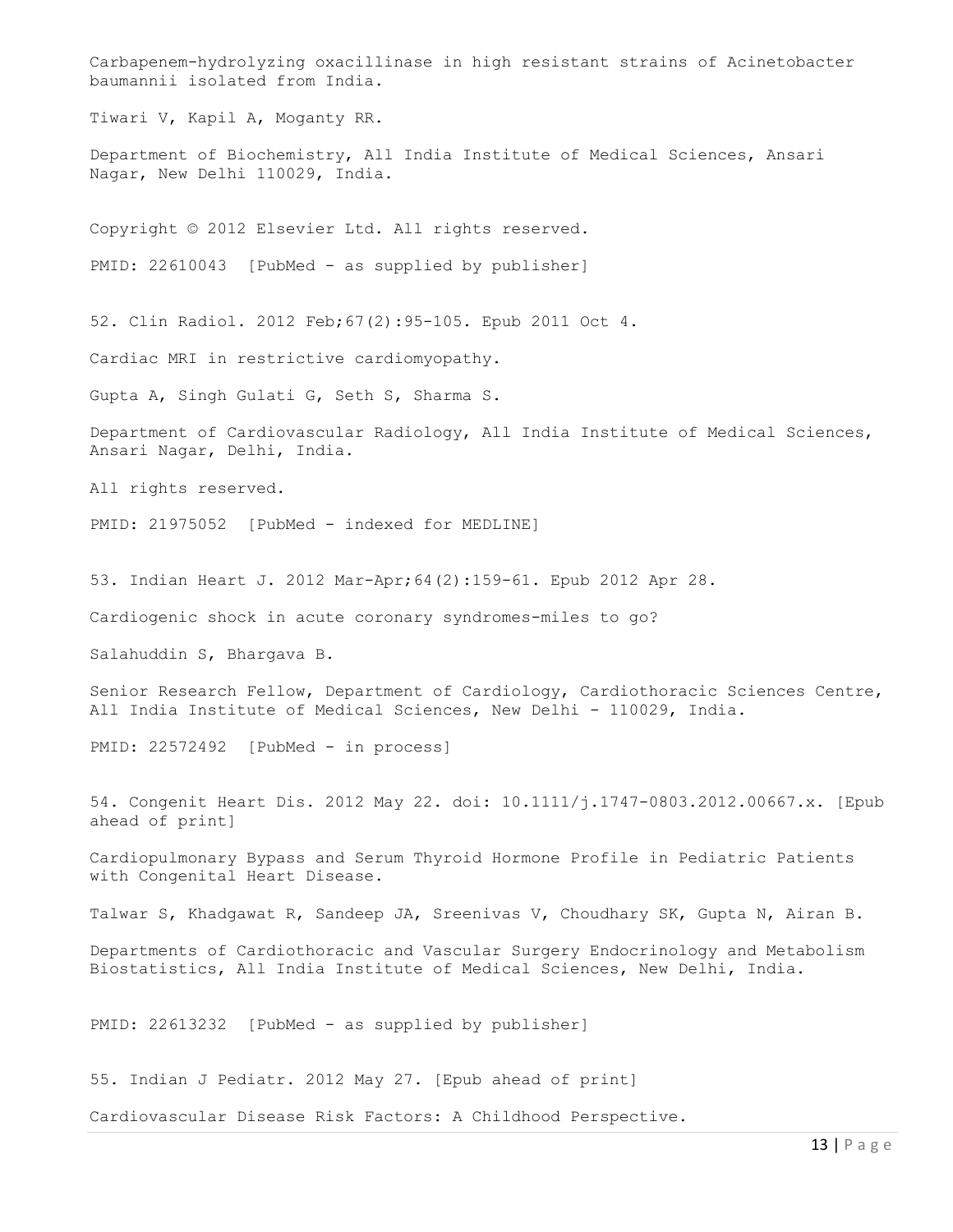Praveen PA, Roy A, Prabhakaran D. Department of Endocrinology and Metabolism, All India Institute of Medical Sciences & Centre for Chronic Disease Control, New Delhi, India. PMID: 22638996 [PubMed - as supplied by publisher] 56. Saudi J Anaesth. 2012 Jan;6(1):69-72. Carinal injury: An airway challenge for anesthesiologists. Sawhney C, Kaur M, Mishra B, Gupta A, Bhutia M. Department of Anaesthesia & Critical Care, JPNA Trauma Centre, All India Institute of Medical Sciences, New Delhi, India. PMCID: PMC3299122 PMID: 22412783 [PubMed] 57. Indian Heart J. 2012 Mar-Apr;64(2):209-10. Epub 2012 Apr 28. A case of reversible dilated cardiomyopathy due to acromegaly with partial empty sella. Doshi SR, Punatar SB. Senior Resident, DM Cardiology, All India Institute of Medical Sciences (AIIMS), New Delhi, India. PMID: 22572504 [PubMed - in process] 58. Rev Endocr Metab Disord. 2012 Jun;13(2):141-7. Catch up growth in low birth weight infants: Striking a healthy balance. Jain V, Singhal A. Division of Pediatric Endocrinology, Department of Pediatrics, All India Institute of Medical Sciences, New Delhi, India, drvandanajain@gmail.com. PMID: 22415299 [PubMed - in process] 59. Arch Gynecol Obstet. 2012 Apr 26. [Epub ahead of print] Changes in endometrial receptivity in women with Asherman's syndrome undergoing hysteroscopic adhesiolysis. Malhotra N, Bahadur A, Kalaivani M, Mittal S. Department of Obstetrics and Gynecology, All India Institute of Medical Sciences, 3076, 3rd Floor, Teaching Block, New Delhi, 110 029, India.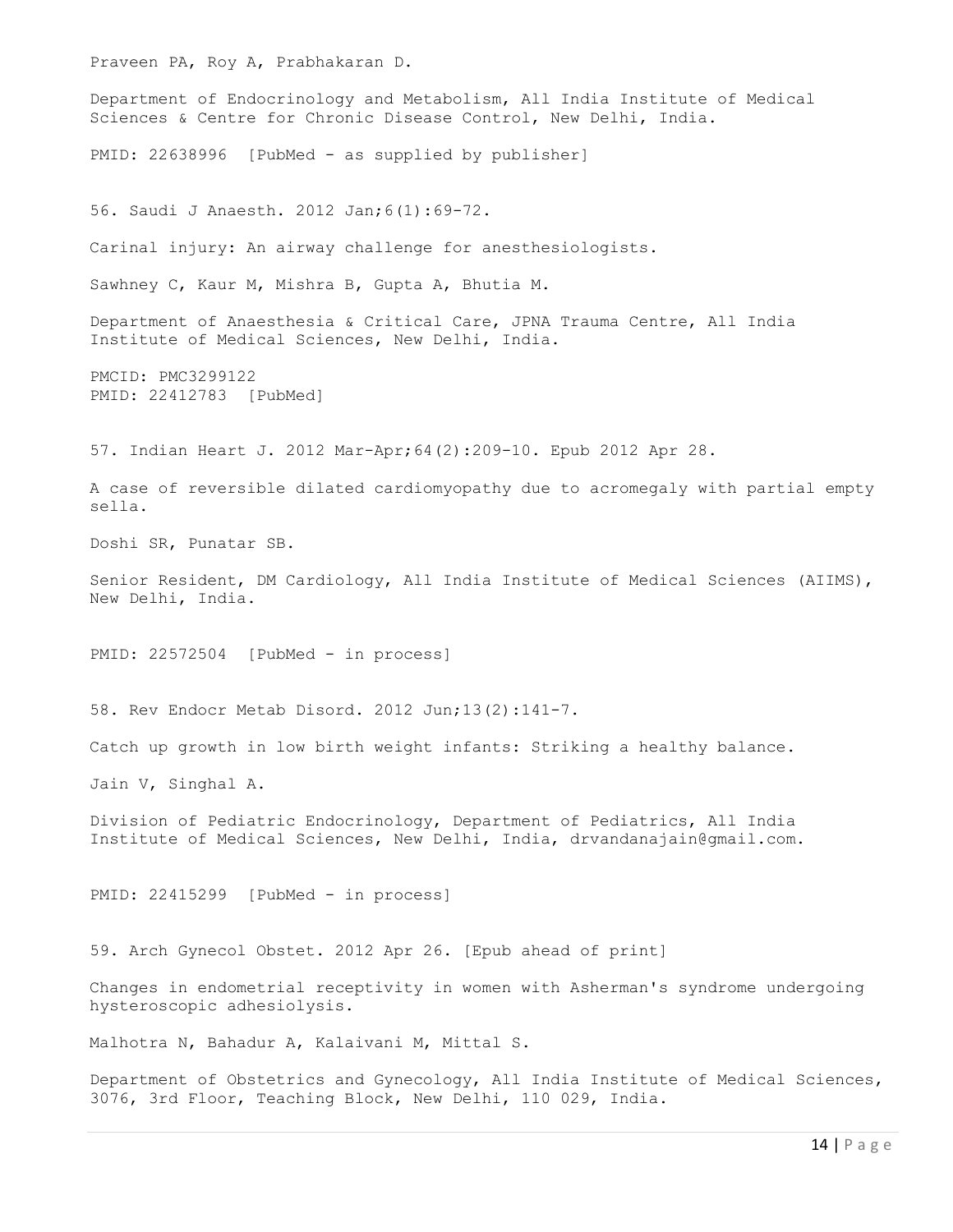PMID: 22535194 [PubMed - as supplied by publisher] 60. Pediatr Neurosurg. 2011;47(4):295-8. Epub 2012 Mar 23. Chiari III Malformation with Proatlas Abnormality. Garg K, Tandon V, Mahapatra AK. Department of Neurosurgery, All India Institute of Medical Sciences, New Delhi, India. PMID: 22456629 [PubMed - in process] 61. PLoS One. 2012;7(2):e30025. Epub 2012 Feb 17. Chikungunya infection in India: results of a prospective hospital based multi-centric study. Ray P, Ratagiri VH, Kabra SK, Lodha R, Sharma S, Sharma BS, Kalaivani M, Wig N. Department of Pediatrics, All India Institute of Medical Sciences, New Delhi, India. pratimaray.aiims@gmail.com PMCID: PMC3281818 PMID: 22363413 [PubMed - in process] 62. J Pediatr Hematol Oncol. 2012 Mar;34(2):e59-62. Childhood osteosarcoma of greater wing of sphenoid: case report and review of literature. Meel R, Thulkar S, Sharma MC, Jagadesan P, Mohanti BK, Sharma SC, Bakhshi S. Oculoplastics and Ocular Oncology Service, Department of Medical Oncology, Rajendra Prasad Centre for Ophthalmic Sciences, All India Institute of Medical Sciences, New Delhi, India. PMID: 22217488 [PubMed - indexed for MEDLINE] 63. Indian J Med Res. 2012;135:92-7. Chromosomal abnormalities & oxidative stress in women with premature ovarian failure (POF). Kumar M, Pathak D, Venkatesh S, Kriplani A, Ammini AC, Dada R. Department of Anatomy, All India Institute of Medical Sciences, New Delhi, India. PMCID: PMC3307192 PMID: 22382189 [PubMed - indexed for MEDLINE]

64. Mol Cytogenet. 2012 Mar 13;5(1):13.

15 | P a g e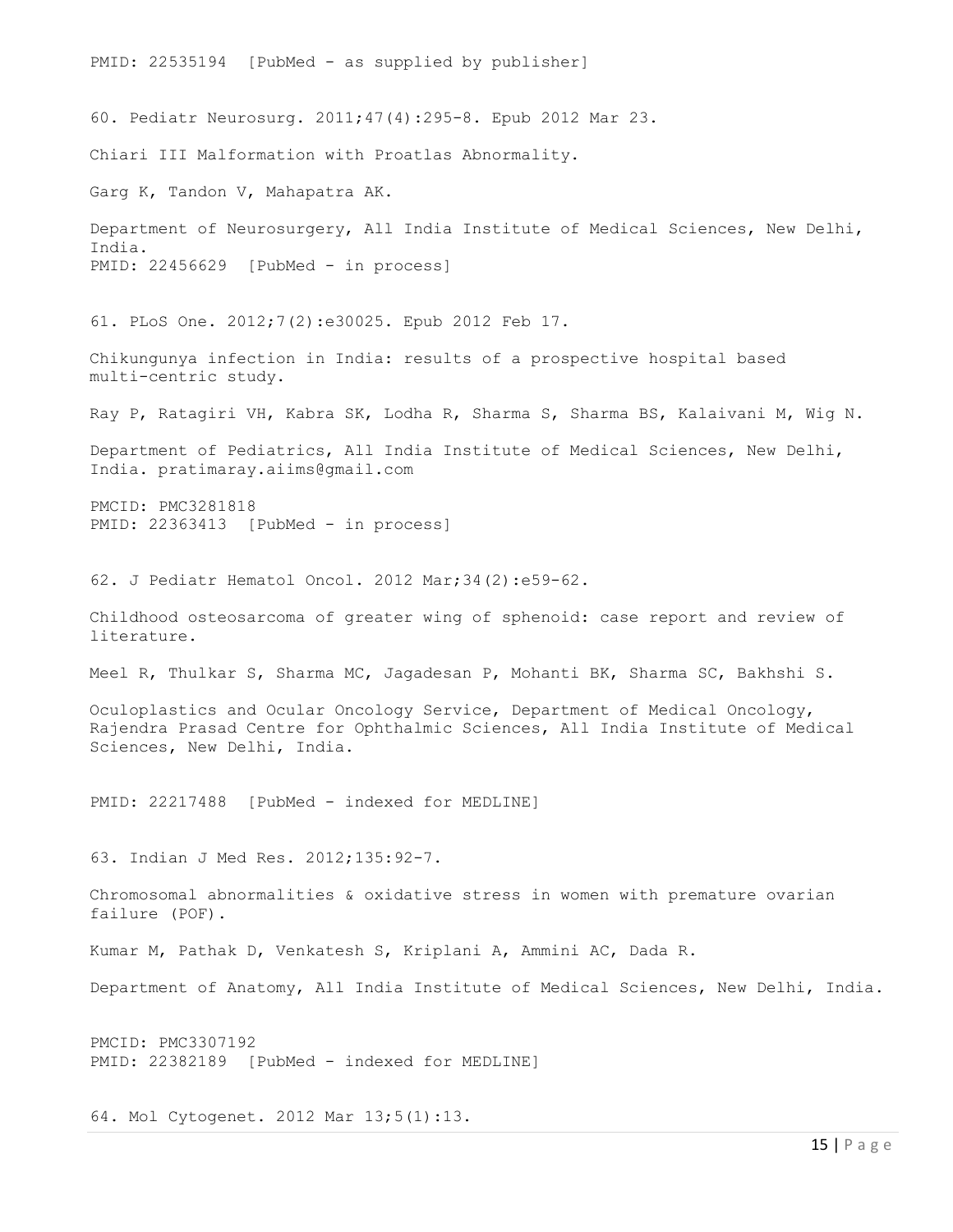Chromosome 22q11.2 microdeletion in monozygotic twins with discordant phenotype and deletion size. Halder A, Jain M, Chaudhary I, Varma B. Department of Reproductive Biology, All India Institute of Medical Sciences, New Delhi, India. ashutoshhalder@gmail.com. PMCID: PMC3325853 PMID: 22413934 [PubMed - in process] 65. Ann Indian Acad Neurol. 2012 Jan;15(1):2-5. Chronic cerebrospinal venous insufficiency in Multiple Sclerosis: A note for caution. Bhatia R, Abhishek, Prasad K. Department of Neurology, All India Institute of Medical Sciences, New Delhi, India. PMCID: PMC3299065 PMID: 22412263 [PubMed - in process] 66. Pediatr Cardiol. 2012 Jan;33(1):165-7. Epub 2011 Sep 13. Chronic constrictive pericarditis: unique cause of heart failure in a child with tetralogy of Fallot. Gupta SK, Saxena A, Talwar S. Department of Cardiology, All India Institute of Medical Sciences, New Delhi, 110029, India. drsaurabhmd@gmail.com PMID: 21912947 [PubMed - in process] 67. Gut. 2012 Jun;61(6):932. Chronic pancreatitis. Garg PK. Department of gastroenterology, All India Institute of Medical Sciences, New Delhi 110029, India. pgarg10@gmail.com PMID: 22556259 [PubMed - in process] 68. Curr Gastroenterol Rep. 2012 Apr;14(2):118-24. Chronic pancreatitis in India and Asia. Garg PK. Department of Gastroenterology, All India Institute of Medical Sciences, New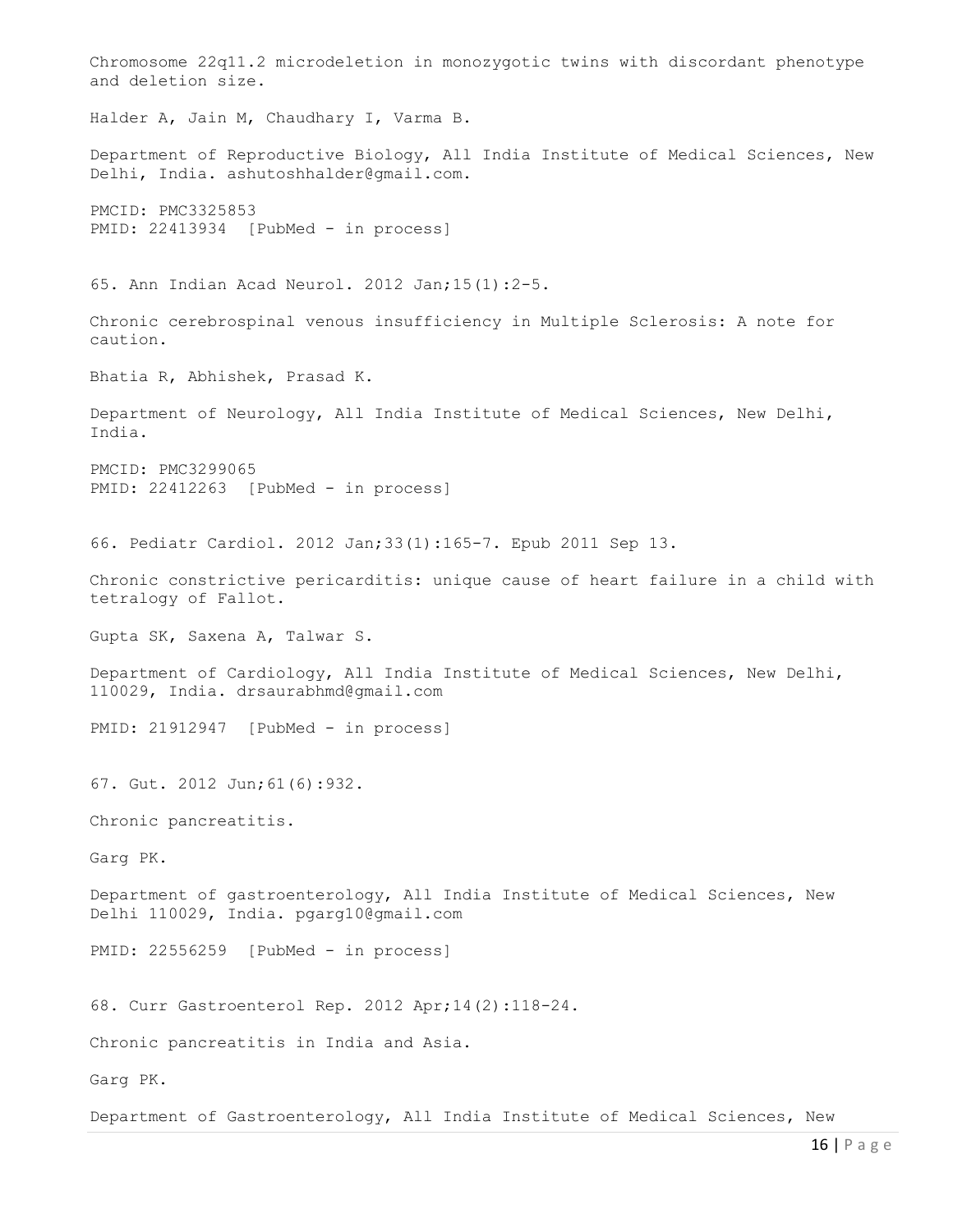Delhi, 110029, India. pkgarg@aiims.ac.in PMID: 22327961 [PubMed - in process] 69. Neurol India. 2012 Jan-Feb;60(1):75-8. Clinical and polysomnographic characteristics in 20 North Indian patients with narcolepsy: a seven-year experience from a neurology service sleep clinic. Gupta A, Shukla G, Goyal V, Srivastava A, Behari M. Department of Neurology, All India Institute of Medical Sciences, New Delhi, India. PMID: 22406785 [PubMed - indexed for MEDLINE] 70. Ann Pediatr Cardiol. 2012 Jan;5(1):1-2. Clinical errors. Kothari SS. Department of Cardiology, All India Institute of Medical Sciences, Ansari Nagar, New Delhi - 110 029, India. PMCID: PMC3327005 PMID: 22529593 [PubMed - in process] 71. Pediatr Blood Cancer. 2012 Mar;58(3):356-61. doi: 10.1002/pbc.23239. Epub 2011 Jun 30. Clinical predictors of high risk histopathology in retinoblastoma. Kashyap S, Meel R, Pushker N, Sen S, Bakhshi S, Sreenivas V, Sethi S, Chawla B, Ghose S. Ocular Pathology Services, Dr. Rajendra Prasad Centre for Ophthalmic Sciences, All India Institute of Medical Sciences, New Delhi, India. PMID: 21721113 [PubMed - indexed for MEDLINE] 72. Eur J Ophthalmol. 2012 May;22(3):450-5. doi: 10.5301/ejo.5000012. Clinical presentation and surgical outcomes in primary myopic macular hole retinal detachment. Kumar A, Tinwala S, Gogia V, Sinha S. Dr. Rajendra Prasad Centre for Ophthalmic Sciences, All India Institute of Medical Sciences, New Delhi - India. PMID: 21786267 [PubMed - in process]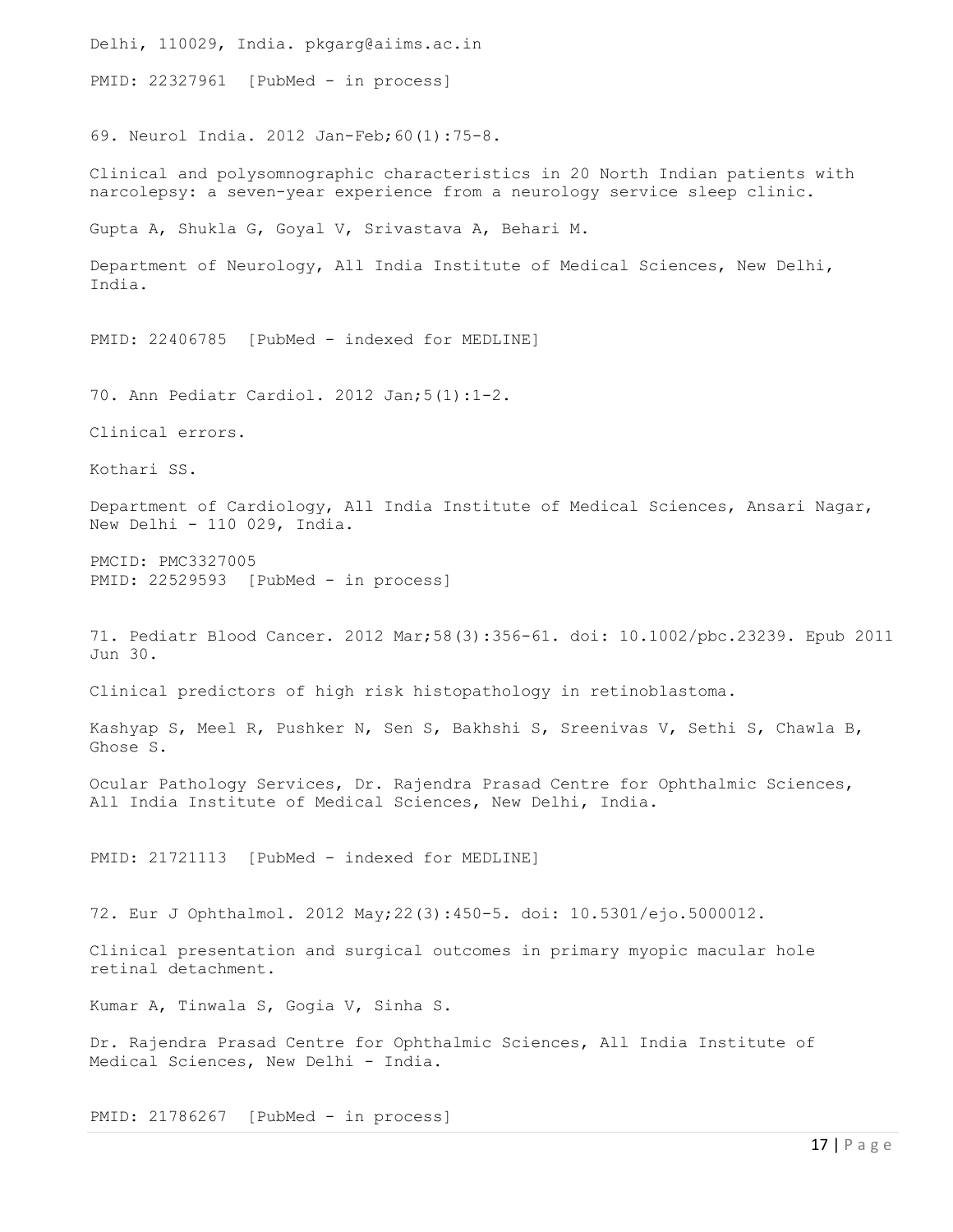73. Indian J Pediatr. 2012 Mar 6. [Epub ahead of print] Clinical Profile of Langerhans Cell Histiocytosis at a Tertiary Centre: A Prospective Study. Uppal P, Bothra M, Seth R, Iyer V, Kabra SK. Department of Pediatrics, All India Institute of Medical Sciences, Ansari Nagar, New Delhi, 110029, India. PMID: 22392266 [PubMed - as supplied by publisher] 74. Indian Pediatr. 2012 Jan;49(1):21-3. Epub 2011 May 30. Clinical profile of mood disorders in children. Sagar R, Pattanayak RD, Mehta M. Department of Psychiatry, All India Institute of Medical Sciences, Ansari Nagar, New Delhi, India. rajeshsagar@rediffmail.com PMID: 21719927 [PubMed - in process] 75. Ann Surg Oncol. 2012 Mar 27. [Epub ahead of print] Clinical Significance of Promoter Hypermethylation of ERβ and RARβ2 in Tumor and Serum DNA in Indian Breast Cancer Patients. Mirza S, Sharma G, Parshad R, Srivastava A, Gupta SD, Ralhan R. Department of Biochemistry, All India Institute of Medical Sciences, New Delhi, India. PMID: 22451234 [PubMed - as supplied by publisher] 76. J Trace Elem Med Biol. 2012 Jun 7. [Epub ahead of print] Combating iodine deficiency disorders to achieve millennium development goal 4 in India: Reduction in infant mortality rate. Kapil U, Sareen N. Department of Human Nutrition, All India Institute of Medical Sciences, New Delhi 110029, India. PMID: 22683049 [PubMed - as supplied by publisher] 77. Arch Gynecol Obstet. 2012 Apr;285(4):1125-32. Epub 2011 Oct 8. Combined intra-abdominal pelvic packing during cytoreductive surgery in advanced epithelial ovarian cancer: a case series.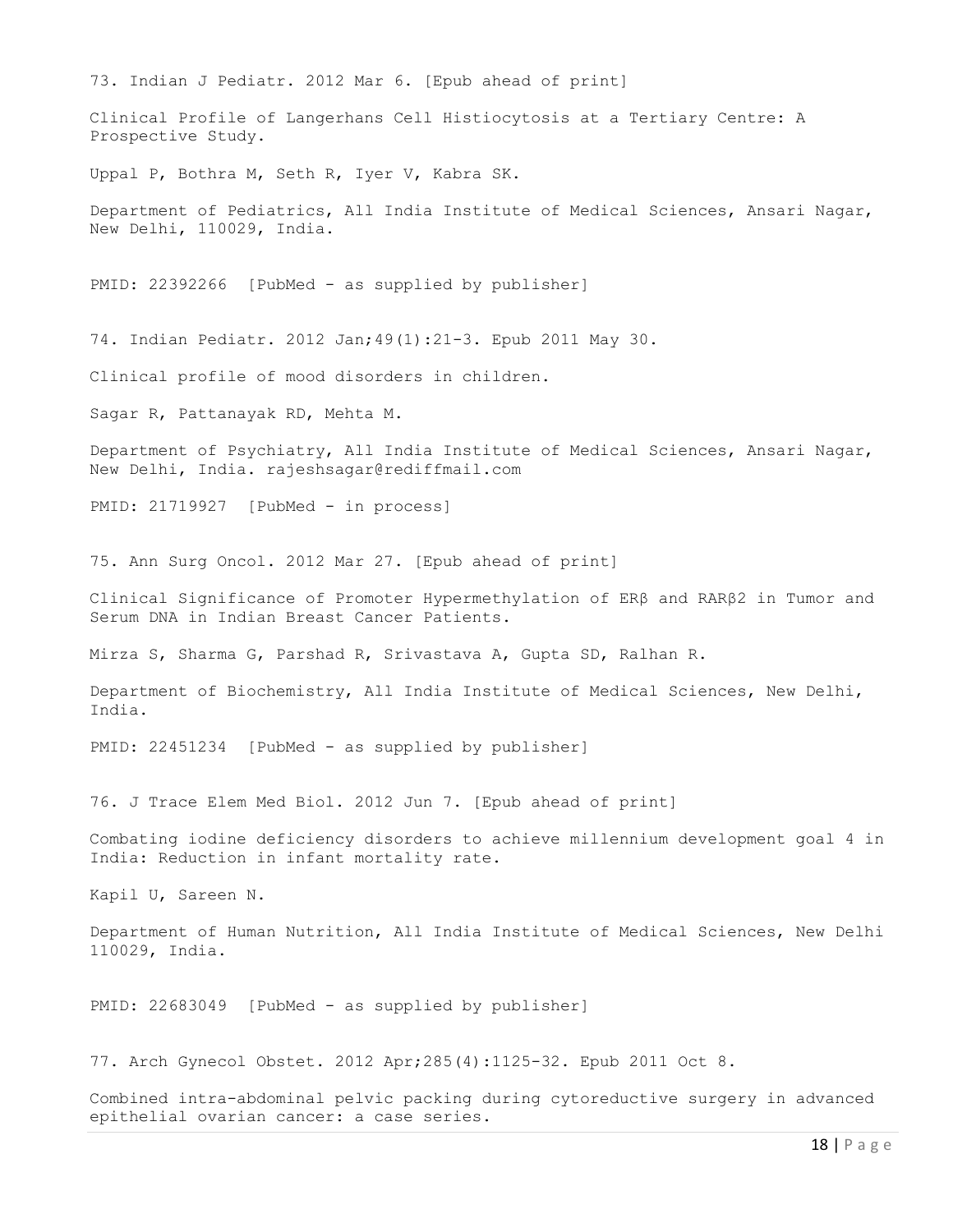Kumar S, Sharma JB, Karmakar D, Roy KK, Singh N.

Department of Obstetrics and Gynaecology, All India Institute of Medical Sciences, Ansari Nagar, New Delhi 110029, India.

PMID: 21984040 [PubMed - in process]

78. Int Orthop. 2012 Jun;36(6):1323. Epub 2012 Mar 3.

Comments to the article by Wu: Retrograde dynamic locked nailing for valgus knee correction: a revised technique.

Sankineani SR, Kumar R, Kancherla RP.

Department of Orthopaedics, All India Institute Of Medical Sciences, New Delhi, India, sukeshrao.sankineni@gmail.com.

PMCID: PMC3353070 [Available on 2013/6/1] PMID: 22388753 [PubMed - in process]

79. Clin Nucl Med. 2012 Apr;37(4):332-8.

Comparative accuracy of CT attenuation-corrected and non-attenuation-corrected SPECT myocardial perfusion imaging.

Sharma P, Patel CD, Karunanithi S, Maharjan S, Malhotra A.

Department of Nuclear Medicine, All India Institute of Medical Sciences, New Delhi, India.

PMID: 22391700 [PubMed - in process]

80. Arch Orthop Trauma Surg. 2012 Jun;132(6):875-81. Epub 2012 Apr 17.

A comparative analysis between fixed bearing total knee arthroplasty (PFC Sigma) and rotating platform total knee arthroplasty (PFC-RP) with minimum 3-year follow-up.

Jawed A, Kumar V, Malhotra R, Yadav CS, Bhan S.

Department of Orthopaedics, All India Institute of Medical Sciences, Room No. 5019, New Delhi, 110029, India, akramjawed79@gmail.com.

PMID: 22526193 [PubMed - in process]

81. Mycopathologia. 2012 Jun;173(5-6):427-33. Epub 2012 Feb 22.

Comparative analysis of the Vitek 2 antifungal susceptibility system and E-test with the CLSI M27-A3 broth microdilution method for susceptibility testing of Indian clinical isolates of Cryptococcus neoformans.

Tewari A, Behera B, Mathur P, Xess I.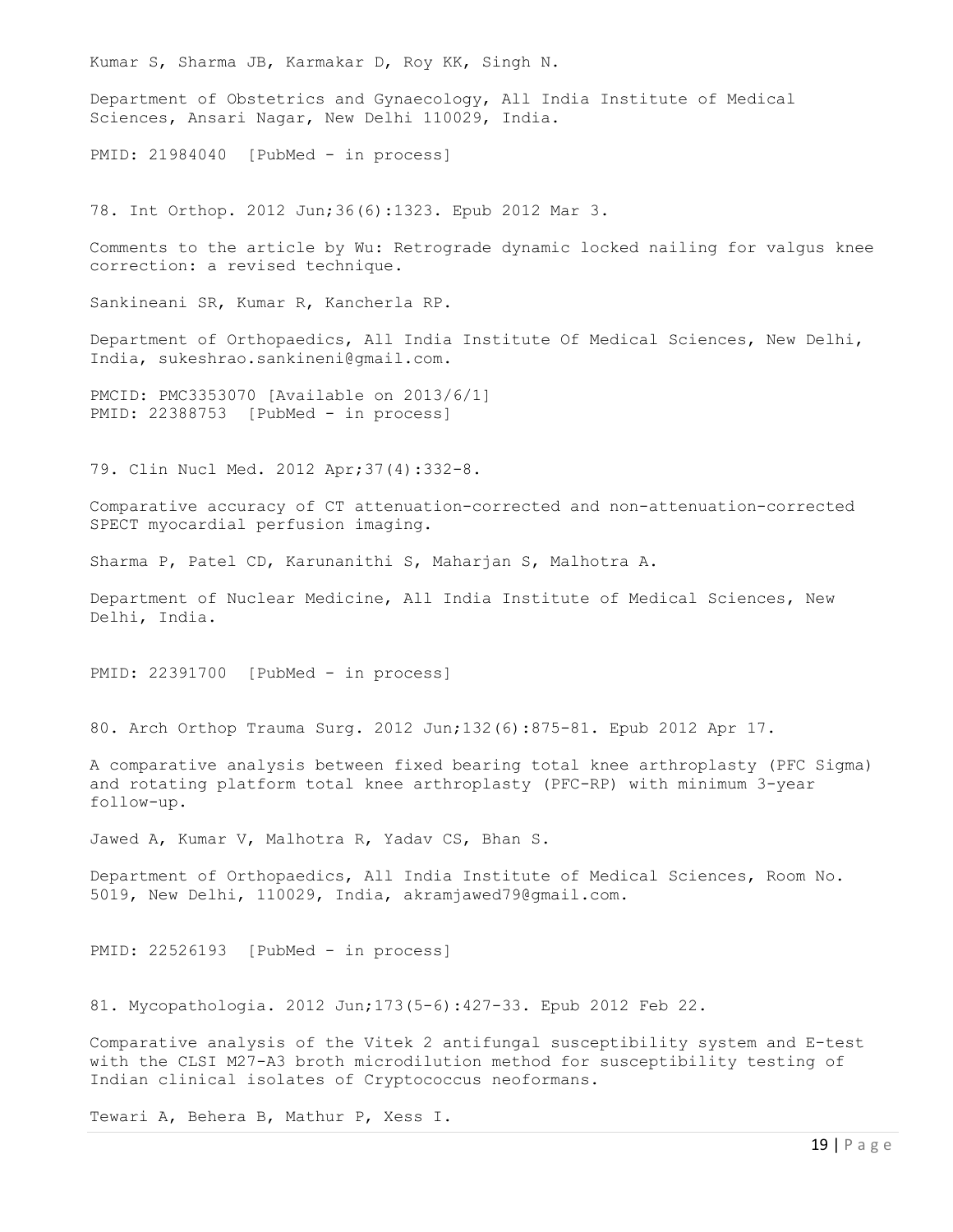Department of Microbiology, All India Institute of Medical Sciences, Ansari Nagar, New Delhi, India. PMID: 22354778 [PubMed - in process] 82. Am J Hosp Palliat Care. 2012 May;29(3):177-82. Epub 2011 Jul 10. A comparative efficacy of amitriptyline, gabapentin, and pregabalin in neuropathic cancer pain: a prospective randomized double-blind placebo-controlled study. Mishra S, Bhatnagar S, Goyal GN, Rana SP, Upadhya SP. Unit of Anaesthesiology, Dr. B. R. Ambedkar, Institute Rotary Cancer Hospital, All India Institute of Medical Sciences, New Delhi. mseema17@yahoo.co.in PMID: 21745832 [PubMed - in process] 83. J Anaesthesiol Clin Pharmacol. 2012 Jan;28(1):32-5. Comparative evaluation of midazolam and butorphanol as oral premedication in pediatric patients. Sinha C, Kaur M, Kumar A, Kulkarni A, Ambareesha M, Upadya M. PMCID: PMC3275967 PMID: 22345942 [PubMed - in process] 84. Neurosurgery. 2012 Feb;70(2):407-12; discussion 412-3. Comparative evaluation of percutaneous retrogasserian glycerol rhizolysis and radiofrequency thermocoagulation techniques in the management of trigeminal neuralgia. Udupi BP, Chouhan RS, Dash HH, Bithal PK, Prabhakar H. Department of Neuroanaesthesiology, Neurosciences Center, All India Institute of Medical Sciences, New Delhi, India. PMID: 21866065 [PubMed - indexed for MEDLINE] 85. Indian J Pharmacol. 2012 Mar;44(2):243-5. A comparative study of oral single dose of metronidazole, tinidazole, secnidazole and ornidazole in bacterial vaginosis. Thulkar J, Kriplani A, Agarwal N. Department of Obstetrics and Gynecology, All India Institute of Medical Sciences, New Delhi, India.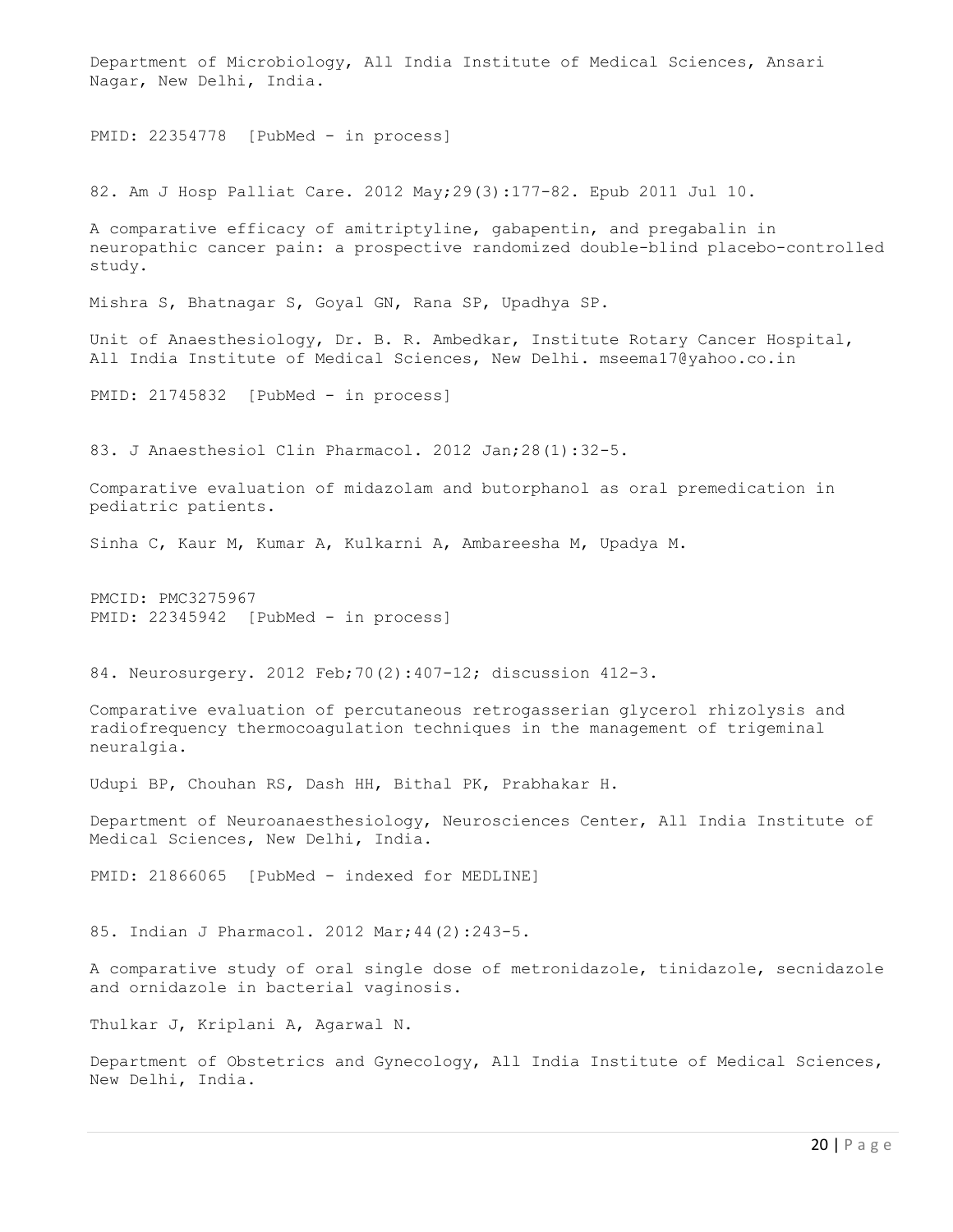PMCID: PMC3326921 PMID: 22529484 [PubMed - in process]

86. Virchows Arch. 2012 Mar;460(3):261-70.

Comparative tight junction protein expressions in colonic Crohn's disease, ulcerative colitis, and tuberculosis: a new perspective.

Das P, Goswami P, Das TK, Nag T, Sreenivas V, Ahuja V, Panda SK, Gupta SD, Makharia GK.

Department of Pathology, All India Institute of Medical Sciences, Ansari Nagar, New Delhi 110029, India.

PMID: 22297703 [PubMed - indexed for MEDLINE]

87. Indian J Pediatr. 2012 May 5. [Epub ahead of print]

Comparing the Effectiveness of Webinars and Participatory Learning on Essential Newborn Care (ENBC) in the Class Room in Terms of Acquisition of Knowledge and Skills of Student Nurses: A Randomized Controlled Trial.

Joshi P, Thukral A, Joshi M, Deorari AK, Vatsa M.

College of Nursing, All India Institute of Medical Sciences, New Delhi, 110029, India, pjoshi69@rediffmail.com.

PMID: 22562227 [PubMed - as supplied by publisher]

88. Eye Contact Lens. 2012 Mar;38(2):109-11.

Comparison of automated lamellar keratoplasty and phototherapeutic keratectomy for Salzmann nodular degeneration.

Sharma N, Prakash G, Titiyal JS, Vajpayee RB.

Cornea and Refractive Surgery Services, Rajendra Prasad Centre for Ophthalmic Sciences, All India Institute of Medical Sciences, New Delhi.

PMID: 22249432 [PubMed - indexed for MEDLINE]

89. J Trop Pediatr. 2012 Feb 28. [Epub ahead of print]

Comparison of Effects of 3 and 7% Hypertonic Saline Nebulization on Lung Function in Children with Cystic Fibrosis: A Double-Blind Randomized, Controlled Trial.

Gupta S, Ahmed F, Lodha R, Gupta YK, Kabra SK.

Department of Pediatrics, All India Institute of Medical Sciences, New Delhi, India.

PMID: 22374985 [PubMed - as supplied by publisher]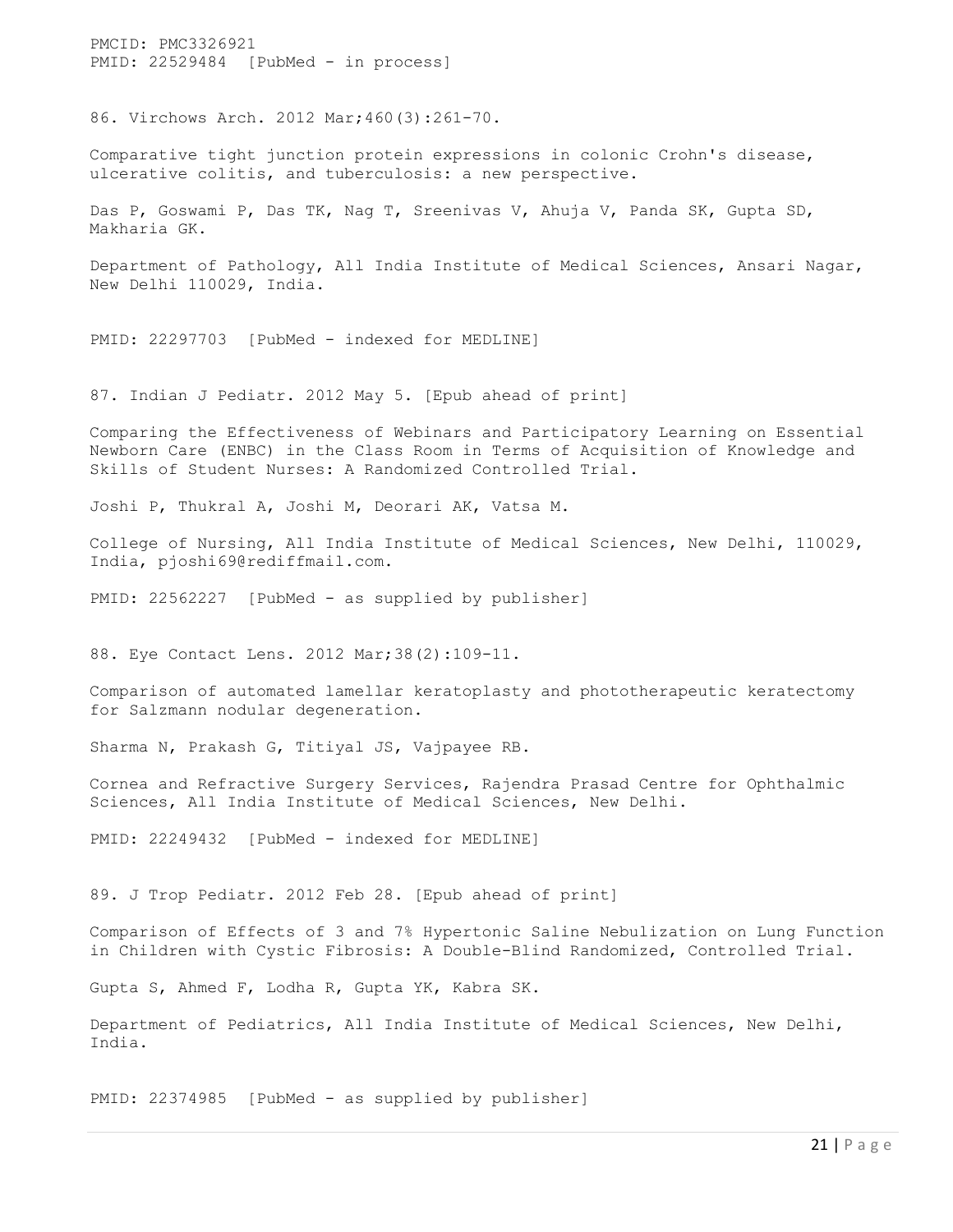90. Epilepsy Res. 2012 Mar 28. [Epub ahead of print]

Comparison of heart rate variability among children with well controlled versus refractory epilepsy: A cross-sectional study.

Raju KN, Choudhary N, Gulati S, Kabra M, Jaryal AK, Deepak KK, Pandey RM.

Department of Paediatrics, All India Institute of Medical Sciences, New Delhi, India.

PMID: 22464679 [PubMed - as supplied by publisher]

91. Can J Cardiol. 2012 May 1. [Epub ahead of print]

A Comparison of Lead Placement Through the Subclavian Vein Technique With Fluoroscopy-Guided Axillary Vein Technique for Permanent Pacemaker Insertion.

Sharma G, Senguttuvan NB, Thachil A, Leong D, Naik N, Yadav R, Juneja R, Bahl VK.

Department of Cardiology, Cardiothoracic Centre, All India Institute of Medical Sciences, New Delhi, India. PMID: 22552175 [PubMed - as supplied by publisher]

92. Int J Gynaecol Obstet. 2012 May 29. [Epub ahead of print]

Comparison of PET/CT with other imaging modalities in women with genital tuberculosis.

Sharma JB, Karmakar D, Kumar R, Shamim SA, Kumar S, Singh N, Roy KK, Reddy RM.

Department of Obstetrics and Gynecology, All India Institute of Medical Sciences, New Delhi, India.

PMID: 22652482 [PubMed - as supplied by publisher]

93. J Orthop Traumatol. 2012 Jun;13(2):115. Epub 2012 Apr 5.

Comparison of primary total hip replacements performed with a direct anterior approach versus the standard lateral approach: perioperative findings.

Meena S.

Department of Orthopaedics, All India Institute of Medical Sciences (AIIMS), Ansari Nagar, New Delhi, 110029, India, sanjaymeena@hotmail.com.

PMCID: PMC3349027 PMID: 22476355 [PubMed - in process]

94. Saudi J Anaesth. 2012 Jan; 6(1):12-5.

Comparison of propofol versus sevoflurane on thermoregulation in patients undergoing transsphenoidal pituitary surgery: A preliminary study.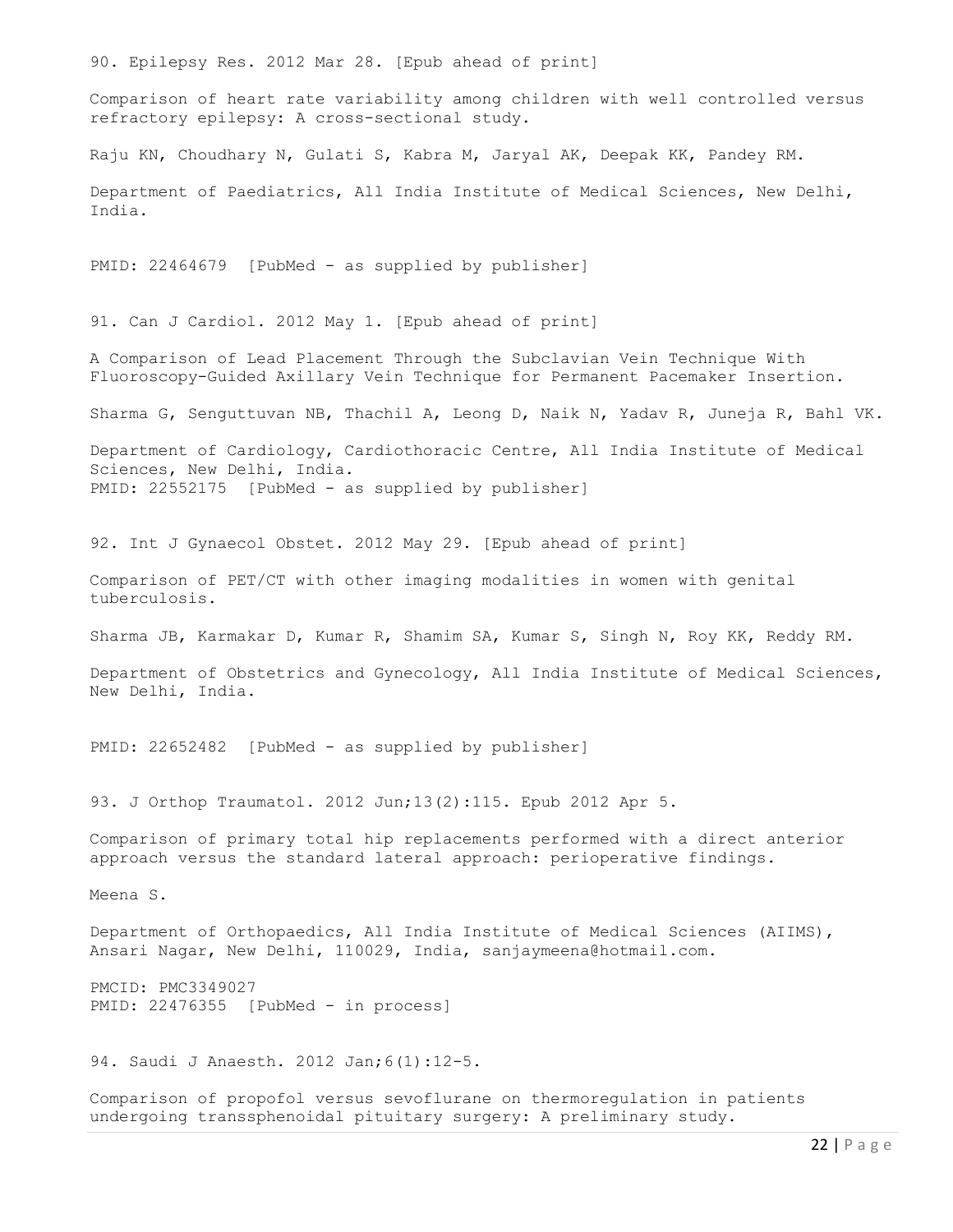Chowdhury T, Prabhakar H, Bharati SJ, Goyal K, Dube SK, Singh GP. Department of Neuroanesthesiology, Neurosciences Center, All India Institute of Medical Sciences, New Delhi, India. PMCID: PMC3299107 PMID: 22412770 [PubMed] 95. Saudi J Gastroenterol. 2012 May;18(3):195-200. Comparison of quality of life in patients undergoing transhiatal esophagectomy with or without chemotherapy. Kataria K, Verma GR, Malhotra A, Yadav R. Department of Surgical Discipline, All India Institute of Medical Sciences, Ansari Nagar, New Delhi, India. PMCID: PMC3371422 PMID: 22626799 [PubMed - in process] 96. J Hand Surg Eur Vol. 2012 Feb;37(2):161-9. Epub 2011 Jun 27. Comparison of surgical treatment and nonoperative management for radial longitudinal deficiency. Kotwal PP, Varshney MK, Soral A. Department of Orthopaedics, All India Institute of Medical Sciences, New Delhi, India. PMID: 21708841 [PubMed - in process] 97. Seizure. 2012 May 23. [Epub ahead of print] Comparison of the effects of different anesthetic techniques on electrocorticography in patients undergoing epilepsy surgery - A bispectral index guided study. Bindra A, Chouhan RS, Prabhakar H, Dash HH, Chandra PS, Tripathi M. Department of Neuroanaesthesiology, Neurosciences Center, All India Institute of Medical Sciences, New Delhi 110029, India. PMID: 22632798 [PubMed - as supplied by publisher] 98. Pediatr Cardiol. 2012 Mar 8. [Epub ahead of print] Complete Transposition of Great Arteries with Cor Triatriatum: An Unusual Coexistence.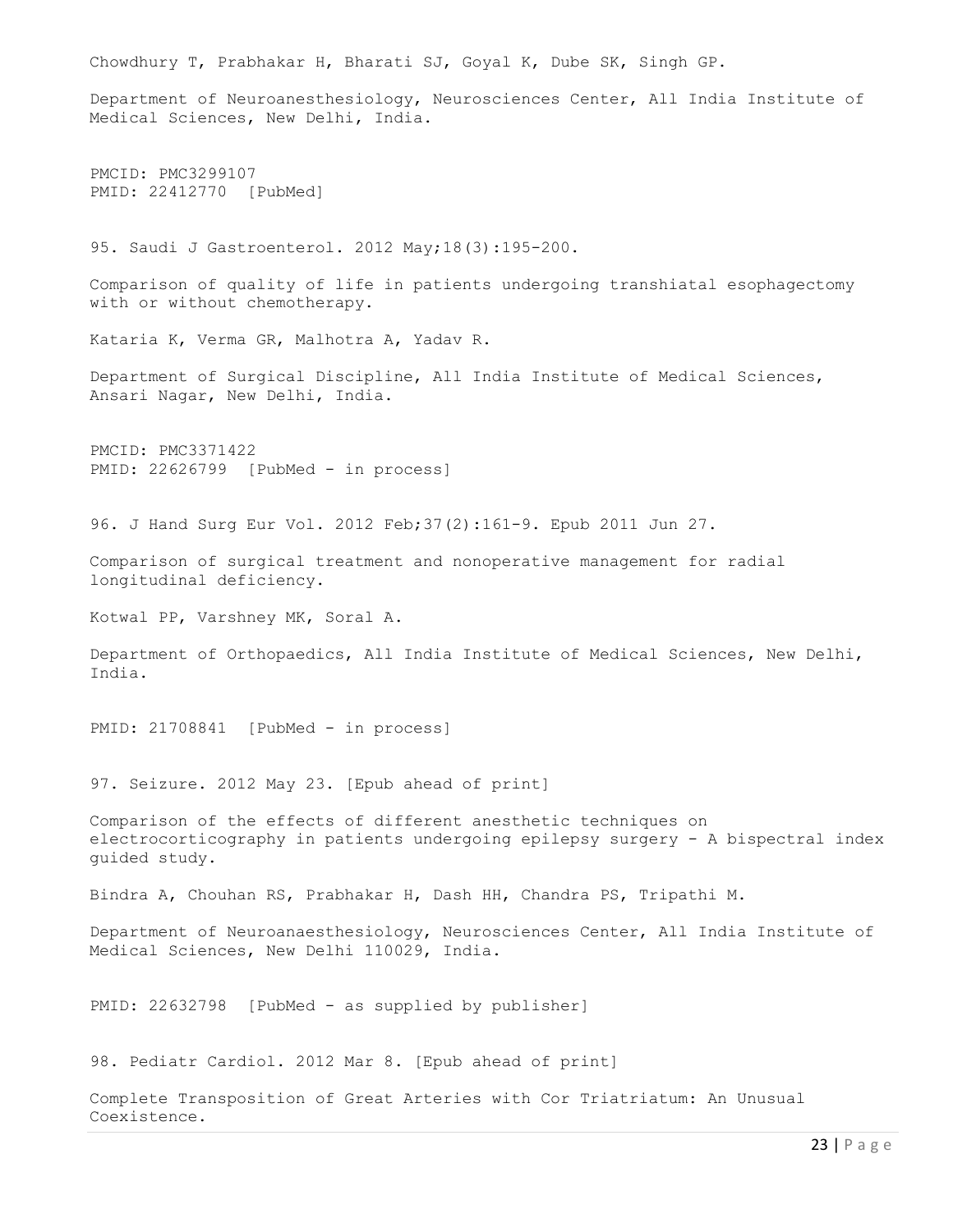Gupta SK, Saxena A, Ramakrishnan S, Juneja R, Devagourou V. Department of Cardiology, All India Institute of Medical Sciences, Room No. 29, 7th Floor, New Delhi, 110029, India, drsaurabhmd@gmail.com. PMID: 22398635 [PubMed - as supplied by publisher] 99. Clin Auton Res. 2012 Jun;22(3):117-22. Epub 2011 Oct 25. A comprehensive study of autonomic dysfunction in the fibromyalgia patients. Kulshreshtha P, Gupta R, Yadav RK, Bijlani RL, Deepak KK. Department of Physiology, All India Institute of Medical Sciences, New Delhi, 110608, India. PMID: 22038566 [PubMed - in process] 100. Indian J Endocrinol Metab. 2012 May;16(3):423-8. Comprehensive yogic breathing program improves quality of life in patients with diabetes. Jyotsna VP, Joshi A, Ambekar S, Kumar N, Dhawan A, Sreenivas V. Department of Endocrinology and Metabolism, All India Institute of Medical Sciences, New Delhi, India. PMCID: PMC3354853 PMID: 22629512 [PubMed - in process] 101. Subst Abus. 2012;33(2):99-102. Concordance between urinary cotinine levels and self-reported tobacco use among drug-dependent persons: a pilot study. Jain R, Balhara YP, Jhanjee S, Sethi H. National Drug Dependence Treatment Centre, All India Institute of Medical Sciences, New Delhi-110029, India. PMID: 22489581 [PubMed - in process] 102. Anaesthesia. 2012 Jan;67(1):72. doi: 10.1111/j.1365-2044.2011.07012.x. Confusion due to site of tracheal tube size marking. Sinha R, Ranjan Ray B. All India Institute of Medical Sciences New Delhi, India. renuagarwal4@rediffmail.com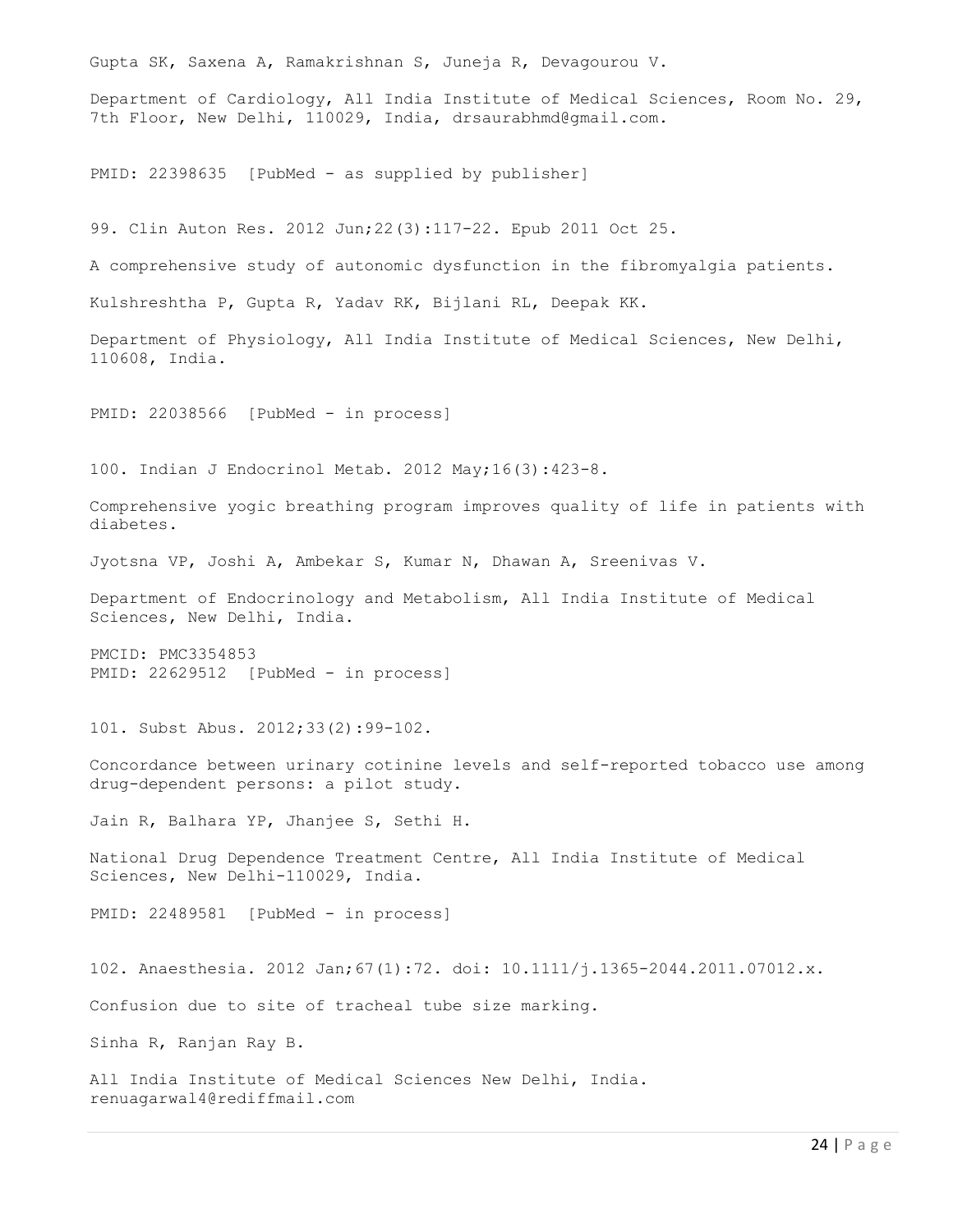Comment in Anaesthesia. 2012 May;67(5):547-8. Anaesthesia. 2012 May;67(5):546-7. PMID: 22150484 [PubMed - indexed for MEDLINE] 103. Ophthalmology. 2012 Apr;119(4):850-6. Epub 2012 Jan 3. Correlation between clinical features, magnetic resonance imaging, and histopathologic findings in retinoblastoma: a prospective study. Chawla B, Sharma S, Sen S, Azad R, Bajaj MS, Kashyap S, Pushker N, Ghose S. Ocular Oncology & Pediatric Ophthalmology Service, Dr Rajendra Prasad Center for Ophthalmic Sciences, All India Institute of Medical Sciences, New Delhi, India. bhavna2424@hotmail.com PMID: 22218144 [PubMed - indexed for MEDLINE] 104. Gynecol Endocrinol. 2012 Mar;28(3):224-7. Epub 2011 Aug 17. Correlation of angiogenic cytokines-leptin and IL-8 in stage, type and presentation of endometriosis. Malhotra N, Karmakar D, Tripathi V, Luthra K, Kumar S. Department of Obstetrics and Gynecology, All India Institute of Medical Sciences, New Delhi, India. neenamaltra83@yahoo.com PMID: 21848410 [PubMed - indexed for MEDLINE] 105. Indian J Pediatr. 2012 Apr 4. [Epub ahead of print] Correspondence in regard to Necrotising Enterocolitis in a Term Neonate following Intravenous Immunoglobulin Therapy. Thukral A, Agarwal R. Division of Neonatology, Department of Pediatrics, All India Institute of Medical Sciences, New Delhi, 110029, India. PMID: 22477040 [PubMed - as supplied by publisher] 106. Pediatr Neurosurg. 2012 May 9. [Epub ahead of print] Craniosynostosis Associated with Neural Tube Defects: Is There a Causal Association? Borkar SA, Sarkari A, Mahapatra AK. Department of Neurosurgery, All India Institute of Medical Sciences, New Delhi, India.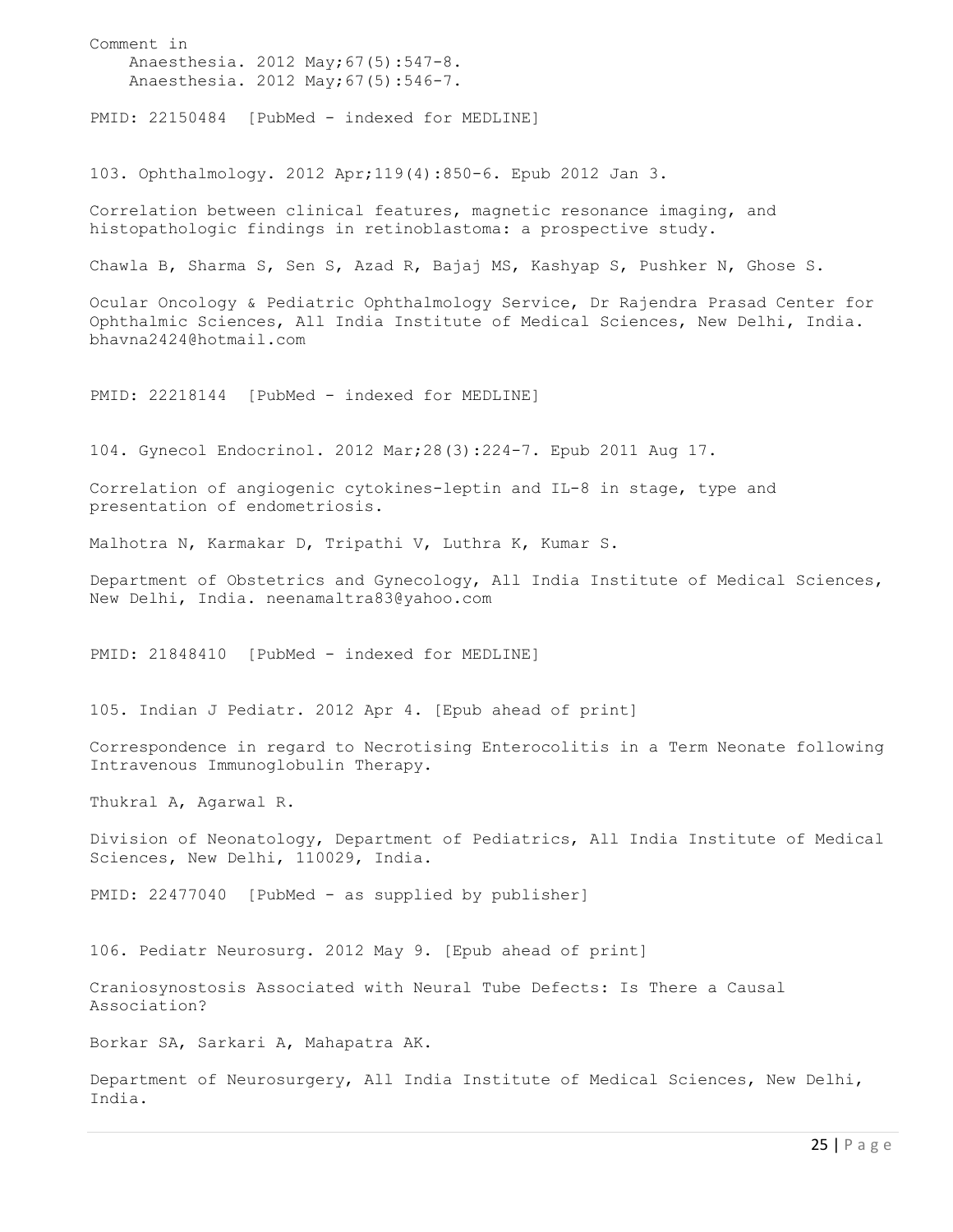PMID: 22572596 [PubMed - as supplied by publisher]

107. Indian J Endocrinol Metab. 2012 May;16(3):466-8.

A curious case of refractory hypothyroidism due to selective malabsorption of oral thyroxine.

Damle N, Bal C, Soundararajan R, Kumar P, Durgapal P.

Department of Nuclear Medicine, All India Institute of Medical Sciences, New Delhi, India.

```
PMCID: PMC3354865 
PMID: 22629524 [PubMed - in process]
```
108. Cell Immunol. 2012;272(2):230-41. Epub 2011 Oct 20.

CXCR7 mediated Giα independent activation of ERK and Akt promotes cell survival and chemotaxis in T cells.

Kumar R, Tripathi V, Ahmad M, Nath N, Mir RA, Chauhan SS, Luthra K.

Department of Biochemistry, All India Institute of Medical Sciences, Ansari Nagar, New Delhi, India. romsha@rediffmail.com

PMID: 22070874 [PubMed - indexed for MEDLINE]

109. Methods Mol Biol. 2012;882:549-68.

Cytokine gene polymorphisms: methods of detection and biological significance.

Kaur G, Mehra N.

Department of Transplant Immunology and Immunogenetics, All India Institute of Medical Sciences, New Delhi, India.

PMID: 22665255 [PubMed - in process]

110. Biochem Biophys Res Commun. 2012 May 22. [Epub ahead of print]

Deregulation of Beclin 1 in patients with tobacco-related oral squamous cell carcinoma.

Kapoor V, Paliwal D, Baskar Singh S, Mohanti BK, Das SN.

Department of Biotechnology, All India Institute of Medical Sciences, Ansari Nagar, New Delhi 110029, India.

PMID: 22627130 [PubMed - as supplied by publisher]

111. Asian Pac J Cancer Prev. 2012;13(2):637-40.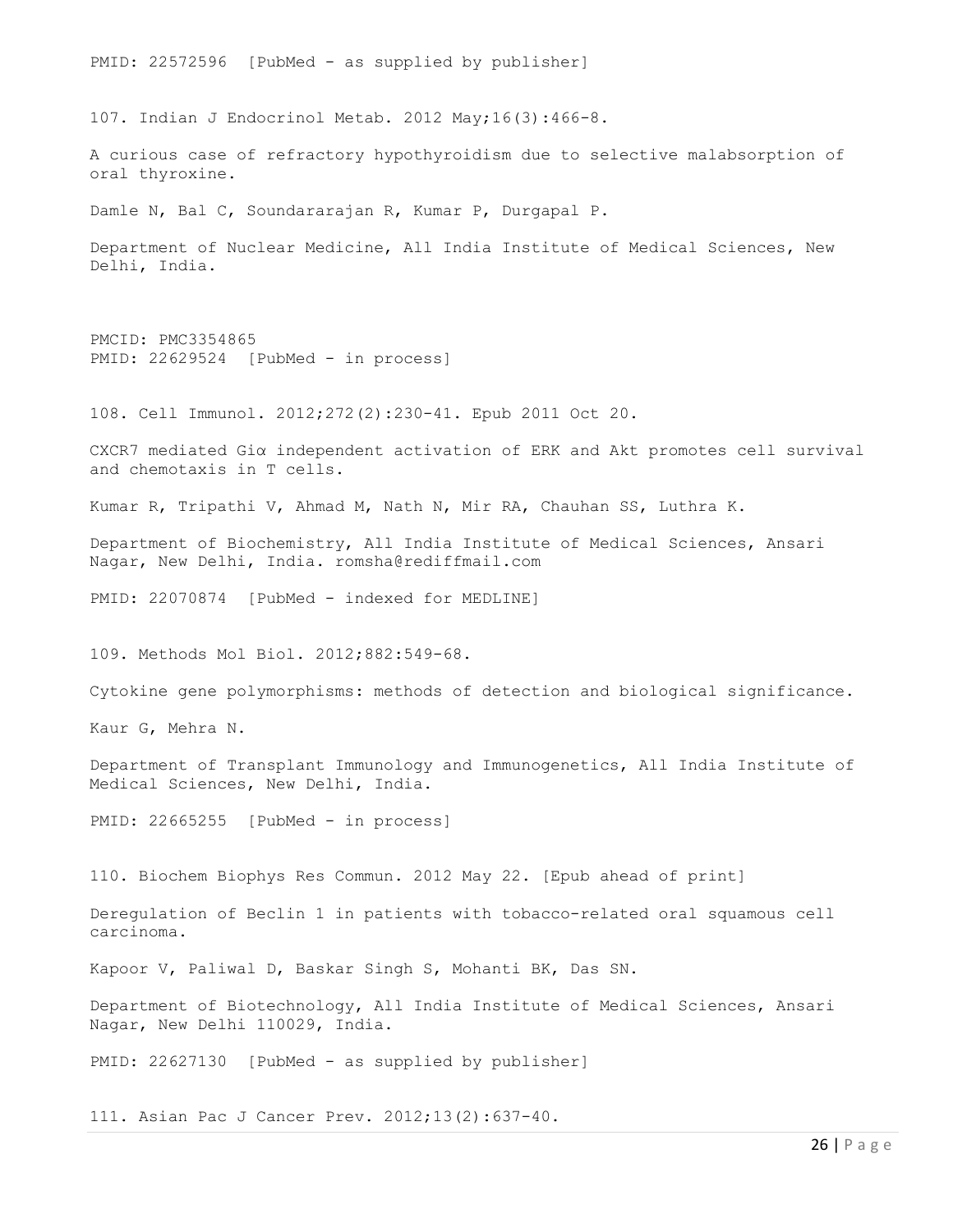Descriptive epidemiology of primary brain and CNS tumors in delhi, 2003-2007.

Manoharan N, Julka P, Rath G.

Delhi Cancer Registry, 2Radiation Oncology, 3Chief, Dr.B.R.A.Institute Rotary Cancer Hospital, All India Institute of Medical Sciences, New Delhi, India E-mail nmano67@yahoo.com.

PMID: 22524838 [PubMed - in process]

112. Abdom Imaging. 2012 Feb 1. [Epub ahead of print]

Detection and localization of post-operative and post-traumatic bile leak: hybrid SPECT-CT with 99mTc-Mebrofenin.

Sharma P, Kumar R, Das KJ, Singh H, Pal S, Parshad R, Bal C, Bandopadhyaya GP, Malhotra A.

Department of Nuclear Medicine, All India Institute of Medical Sciences, E-81, Ansari Nagar (East), AIIMS Campus, New Delhi, 110029, India.

PMID: 22302118 [PubMed - as supplied by publisher]

113. Indian Pediatr. 2012 Apr 8;49(4):291-4. Epub 2011 Aug 15.

Determinants of neonatal mortality in rural haryana: a retrospective population based study.

Upadhyay RP, Dwivedi PR, Rai SK, Misra P, Kalaivani M, Krishnan A.

Centre for Community Medicine+ and \*Department of Biostatistics, All India Institute of Medical Sciences, New Delhi, India Correspondence to: Dr Anand Krishnan, Additional Professor, Centre for Community Medicine, All India Institute of Medical Sciences, New Delhi, India. kanandiyer@yahoo.com.

PMID: 21992859 [PubMed - in process]

114. FEMS Microbiol Lett. 2012 May;330(1):66-71. doi: 10.1111/j.1574-6968.2012.02534.x. Epub 2012 Mar 26.

DevR (DosR) binding peptide inhibits adaptation of Mycobacterium tuberculosis under hypoxia.

Dhingra S, Kaur K, Taneja NK, Tyagi JS.

Department of Biotechnology, All India Institute of Medical Sciences, New Delhi, India.

PMID: 22372912 [PubMed - in process]

115. Mycoses. 2012 Jul;55(4):372-9. doi: 10.1111/j.1439-0507.2011.02157.x. Epub 2012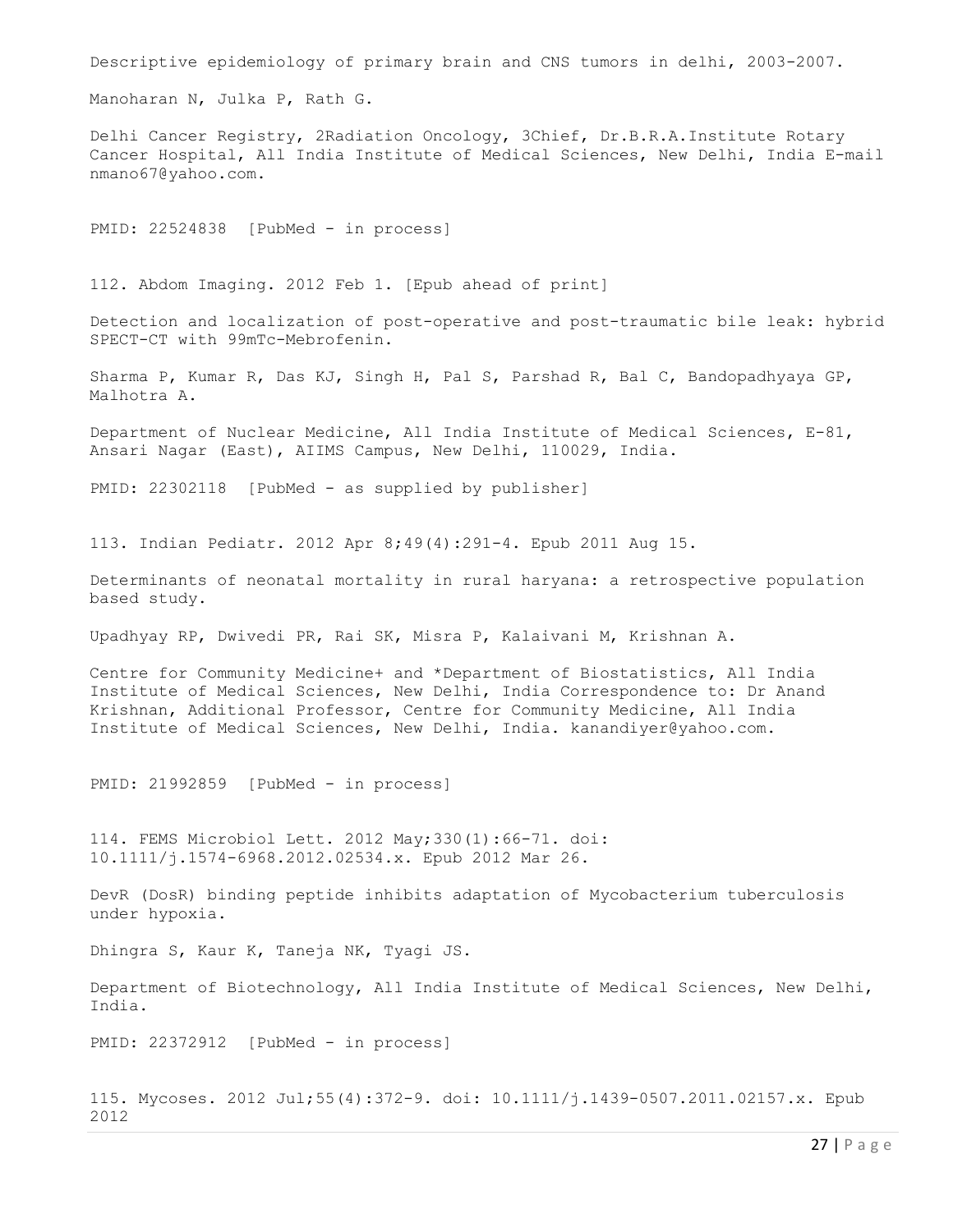Mar 16.

Diagnosis of invasive fungal infections using real-time PCR assay in paediatric acute leukaemia induction.

Mandhaniya S, Iqbal S, Sharawat SK, Xess I, Bakhshi S.

Department of Medical OncologyMicrobiology, Dr B. R. A. Institute Rotary Cancer Hospital, All India Institute of Medical Sciences, New Delhi, India.

PMID: 22420668 [PubMed - in process]

116. J Thorac Cardiovasc Surg. 2012 Jan;143(1):244-5. Epub 2011 Aug 15.

Diaphragmatic fenestration for resistant pleural effusions after the Fontan operation.

Talwar S, Choudhary SK, Mukkannavar SB, Airan B.

Cardiothoracic Center, All India Institute of Medical Sciences, New Delhi, India. sachintalwar@hotmail.com

PMID: 21840550 [PubMed - indexed for MEDLINE]

117. J Antimicrob Chemother. 2012 Mar;67(3):600-8. Epub 2011 Dec 29.

Differential genetic hitchhiking around mutant pfcrt alleles in the Indian Plasmodium falciparum population.

Lumb V, Madan R, Das MK, Rawat V, Dev V, Khan W, Khan H, Sharma YD.

Department of Biotechnology, All India Institute of Medical Sciences, Ansari Nagar, New Delhi, India.

PMID: 22207595 [PubMed - indexed for MEDLINE]

118. Proteomics Clin Appl. 2012 Apr;6(3-4):147-51. doi: 10.1002/prca.201100084.

Differential proteomics of human seminal plasma: A potential target for searching male infertility marker proteins.

Tomar AK, Sooch BS, Singh S, Yadav S.

Department of Biophysics, All India Institute of Medical Sciences, New Delhi, India.

PMID: 22532450 [PubMed - in process]

119. Indian J Med Res. 2012 Mar;135(3):331-40.

Differential response to sustained stimulation by hCG & LH on goat ovarian granulosa cells.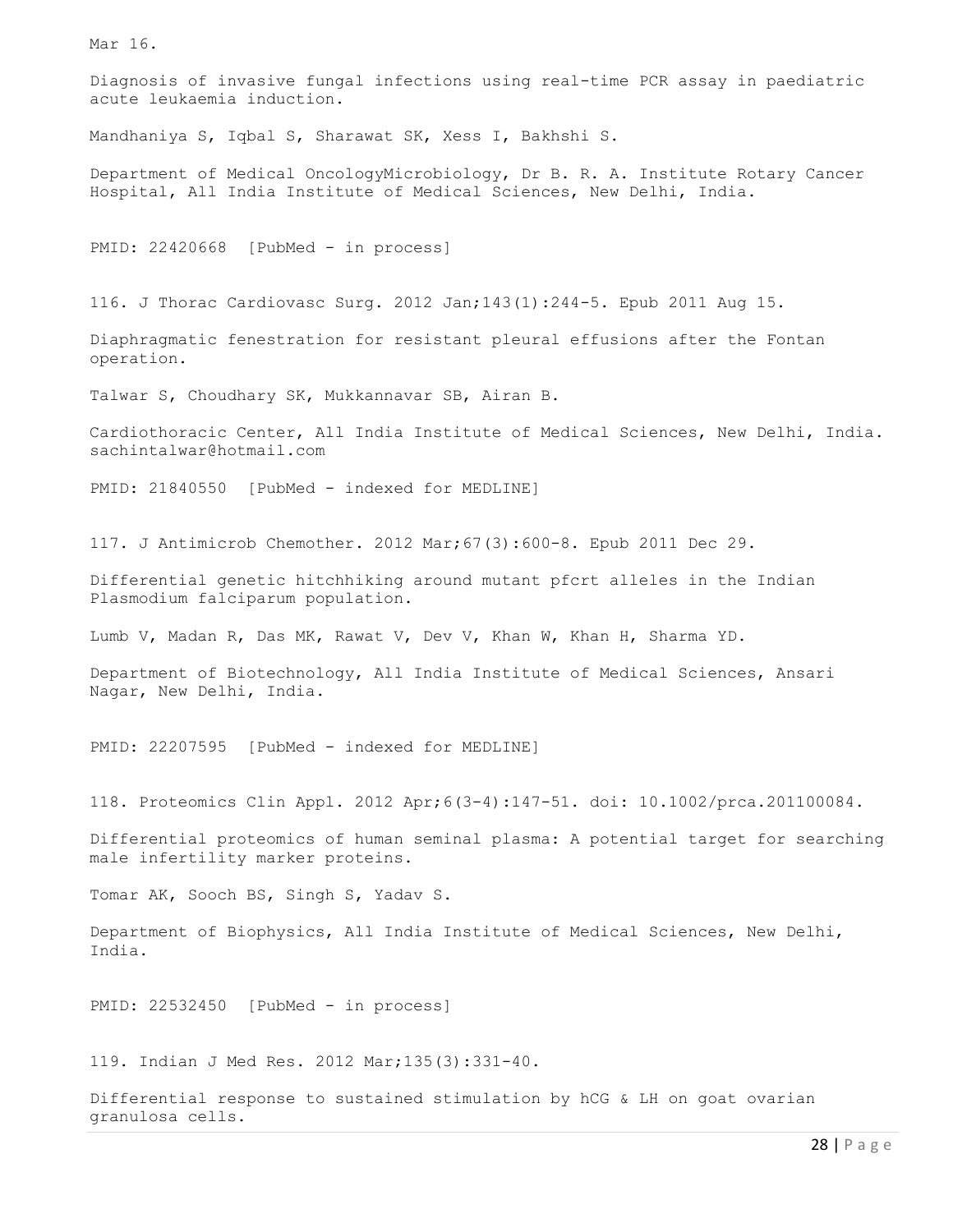Gupta C, Chapekar T, Chhabra Y, Singh P, Sinha S, Luthra K. Department of Biochemistry, All India Institute of Medical Sciences, New Delhi, India. PMID: 22561619 [PubMed - in process] 120. Br J Radiol. 2012 May 2. [Epub ahead of print] Diffusion-weighted imaging in the evaluation of odontogenic cysts and tumours. Srinivasan K, Seith Bhalla A, Sharma R, Kumar A, Roychoudhury A, Bhutia O. Department of Radiodiagnosis, All India Institute of Medical Sciences, New Delhi, India. PMID: 22553294 [PubMed - as supplied by publisher] 121. Acta Radiol. 2012 Apr 1;53(3):349-58. Diffusion-weighted MRI in renal cell carcinoma: a surrogate marker for predicting nuclear grade and histological subtype. Goyal A, Sharma R, Bhalla AS, Gamanagatti S, Seth A, Iyer VK, Das P. Department of Radiodiagnosis, All India Institute of Medical Sciences, New Delhi, India. PMID: 22496427 [PubMed - indexed for MEDLINE] 122. Indian J Urol. 2012 Jan;28(1):43-6. Discordant clinical and histological findings predict failure of reconstruction in suspected obstructive azoospermia. Sahay SC, Iyer VK, Kumar R. Department of Urology, All India Institute of Medical Sciences, New Delhi, India. PMCID: PMC3339785 PMID: 22557716 [PubMed - in process] 123. AIDS Res Hum Retroviruses. 2012 May;28(5):505-9. Epub 2011 Sep 21. Diversity of HIV type 1 envelope (V3-V5) sequence in HIV type 1-infected Indian children. Prakash SS, Kalra R, Lodha R, Kabra SK, Luthra K. Department of Biochemistry, All India Institute of Medical Sciences, New Delhi, India.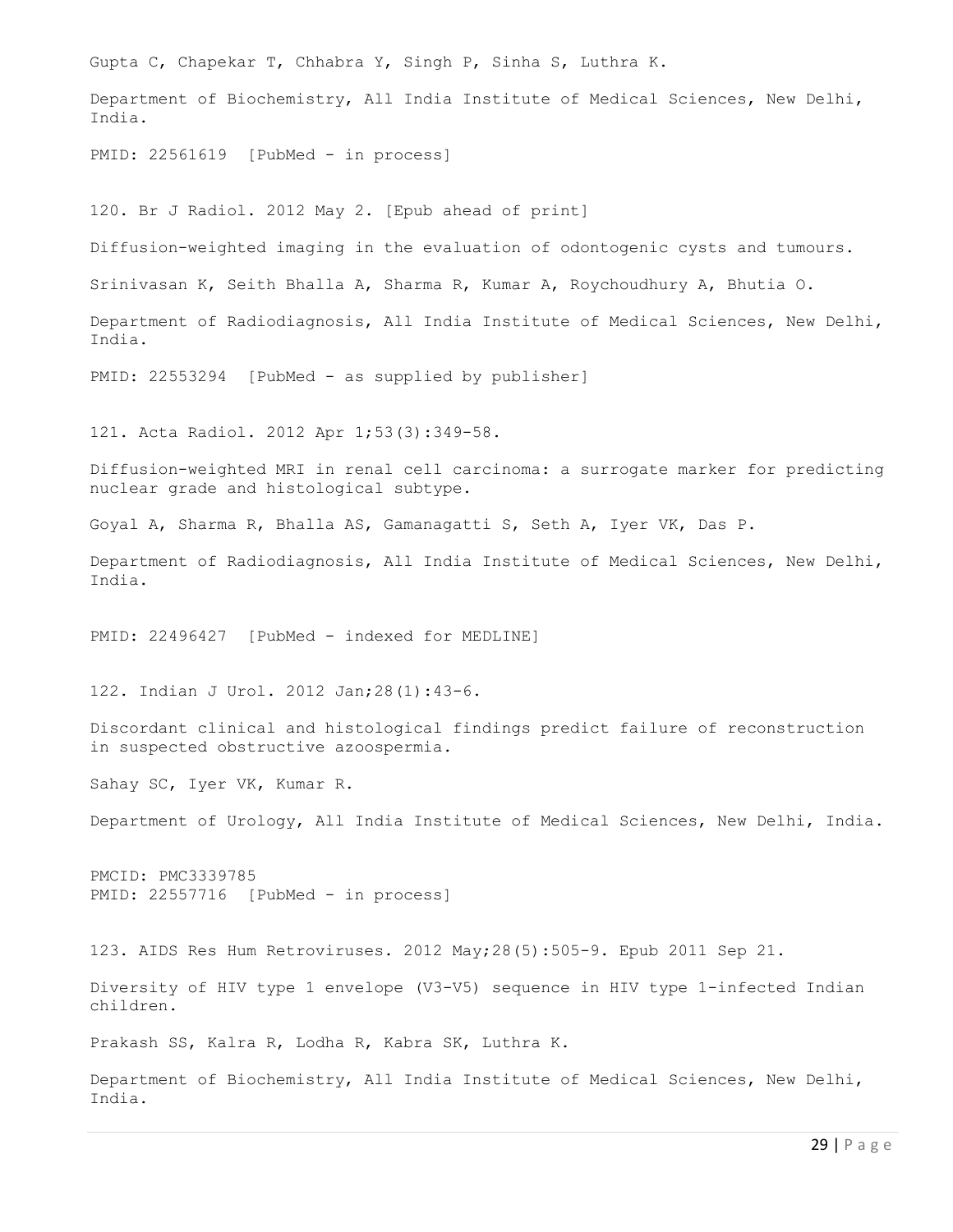PMCID: PMC3332366 [Available on 2013/5/1] PMID: 21902590 [PubMed - in process] 124. Neurol India. 2012 Jan-Feb;60(1):50-4. Does bony hyperostosis in intracranial meningioma signify tumor invasion? A radio-pathologic study. Goyal N, Kakkar A, Sarkar C, Agrawal D. Department of Neurosurgery, All India Institute of Medical Sciences, New Delhi, India. PMID: 22406780 [PubMed - indexed for MEDLINE] 125. Saudi J Kidney Dis Transpl. 2012 May;23(3):577-80. Donors with renal artery stenosis: fit to donate. Reddy VS, Guleria S, Bora GS. Department of Surgical Disciplines, All India Institute of Medical Sciences, New Delhi, India. PMID: 22569449 [PubMed - in process] 126. Int J Neurosci. 2012 Jan;122(1):17-21. doi: 10.3109/00207454.2011.613550. Epub 2011 Sep 26. Dopamine release is involved in antinociceptive effect of theophylline. Katyal J, Gupta YK. Neuropharmacology Laboratory, Department of Pharmacology, All India Institute of Medical Sciences, New Delhi. jatinderkatyal.aiims@gmail.com PMID: 21834615 [PubMed - in process] 127. PLoS One. 2012;7(1):e29129. Epub 2012 Jan 3. Dynamic patterns of circulating seasonal and pandemic A(H1N1) pdm09 influenza viruses from 2007-2010 in and around Delhi, India. Broor S, Krishnan A, Roy DS, Dhakad S, Kaushik S, Mir MA, Singh Y, Moen A, Chadha M, Mishra AC, Lal RB. All India Institute of Medical Sciences, Delhi, India. shobha.broor@gmail.com PMCID: PMC3250412 PMID: 22235265 [PubMed - indexed for MEDLINE]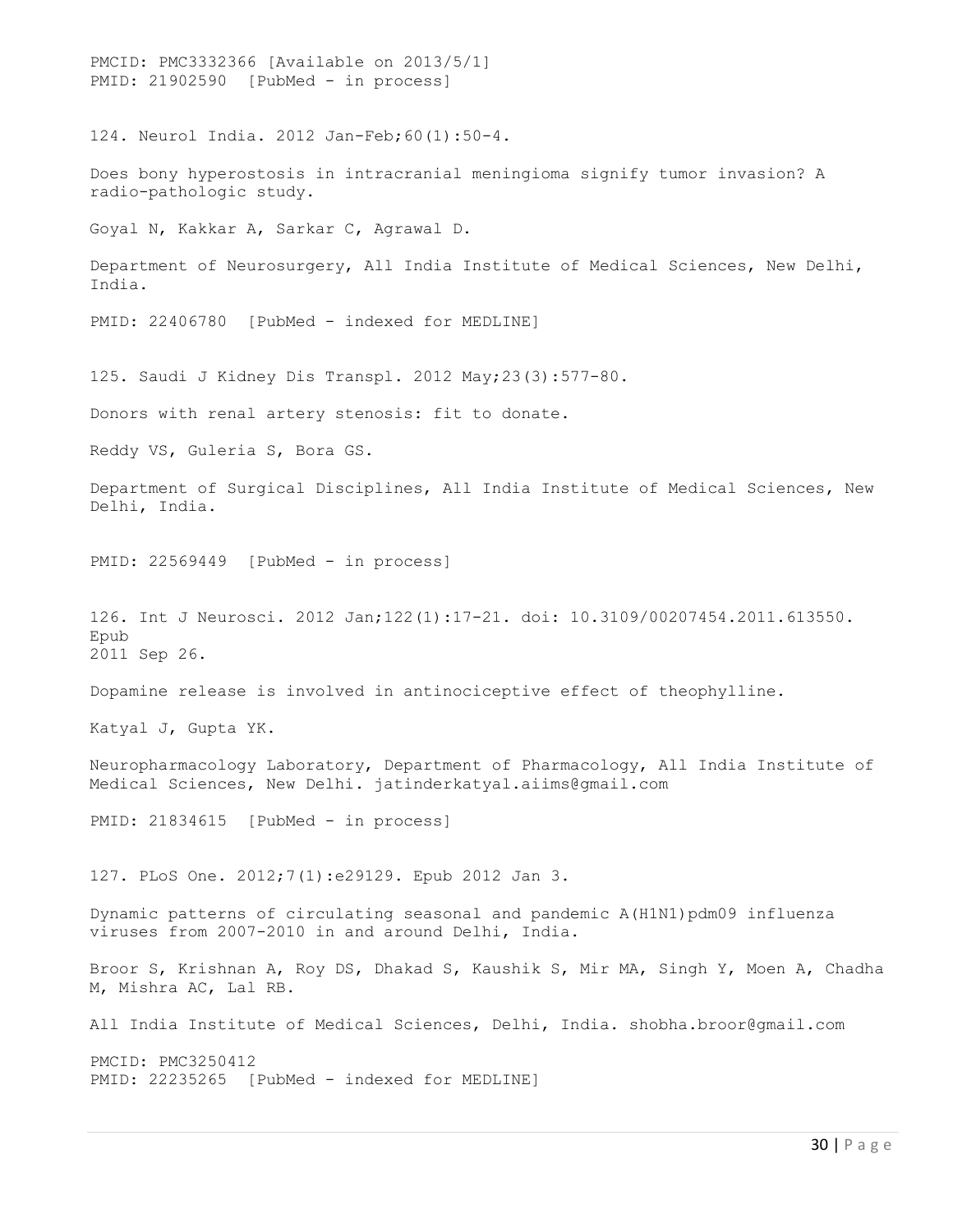128. Int J Gynaecol Obstet. 2012 Jan;116(1):83-4. Epub 2011 Oct 5. Dysgerminoma in the uterine cervix. Kumar S, Kumar L, Karmakar D, Safaya R, Durgapal P. Department of Obstetrics and Gynaecology, All India Institute of Medical Sciences, New Delhi, India. PMID: 21978814 [PubMed - indexed for MEDLINE] 129. Pain Pract. 2012 Jan;12(1):23-32. doi: 10.1111/j.1533-2500.2011.00467.x. Epub 2011 May 26. Early ultrasound-guided neurolysis for pain management in gastrointestinal and pelvic malignancies: an observational study in a tertiary care center of urban India. Bhatnagar S, Khanna S, Roshni S, Goyal GN, Mishra S, Rana SP, Thulkar S. Department of Anesthesiology, IRCH, All India Institute of Medical Sciences, New Delhi, India. shumob@yahoo.com PMID: 21615855 [PubMed - indexed for MEDLINE] 130. Indian J Public Health. 2012 Jan-Mar;56(1):37-43. Economic evaluation of iodine deficiency disorder control program in Sikkim: A cost effectiveness study. Pandav CS. Professor and Head, Center for Community Medicine, All India Institute of Medical Sciences, New Delhi, India. PMID: 22684171 [PubMed - in process] 131. Blood Coagul Fibrinolysis. 2012 Jun 8. [Epub ahead of print] Effect of glucocorticoids on von Willebrand factor levels and its correlation with von Willebrand factor gene promoter polymorphism. Chopra A, Kumar R, Kishore K, Tandon N, Yusuf T, Kumar S, Mishra P, Saxena R. Department of Hematology bLaboratory Oncology cDepartment of Endocrinology, All India Institute of Medical Sciences, New Delhi, India. PMID: 22688555 [PubMed - as supplied by publisher] 132. Pain Med. 2012 Jan;13(1):131-6. doi: 10.1111/j.1526-4637.2011.01286.x. Epub 2011 Dec 5.

Effect of low-dose amitriptyline on autonomic functions and peripheral blood flow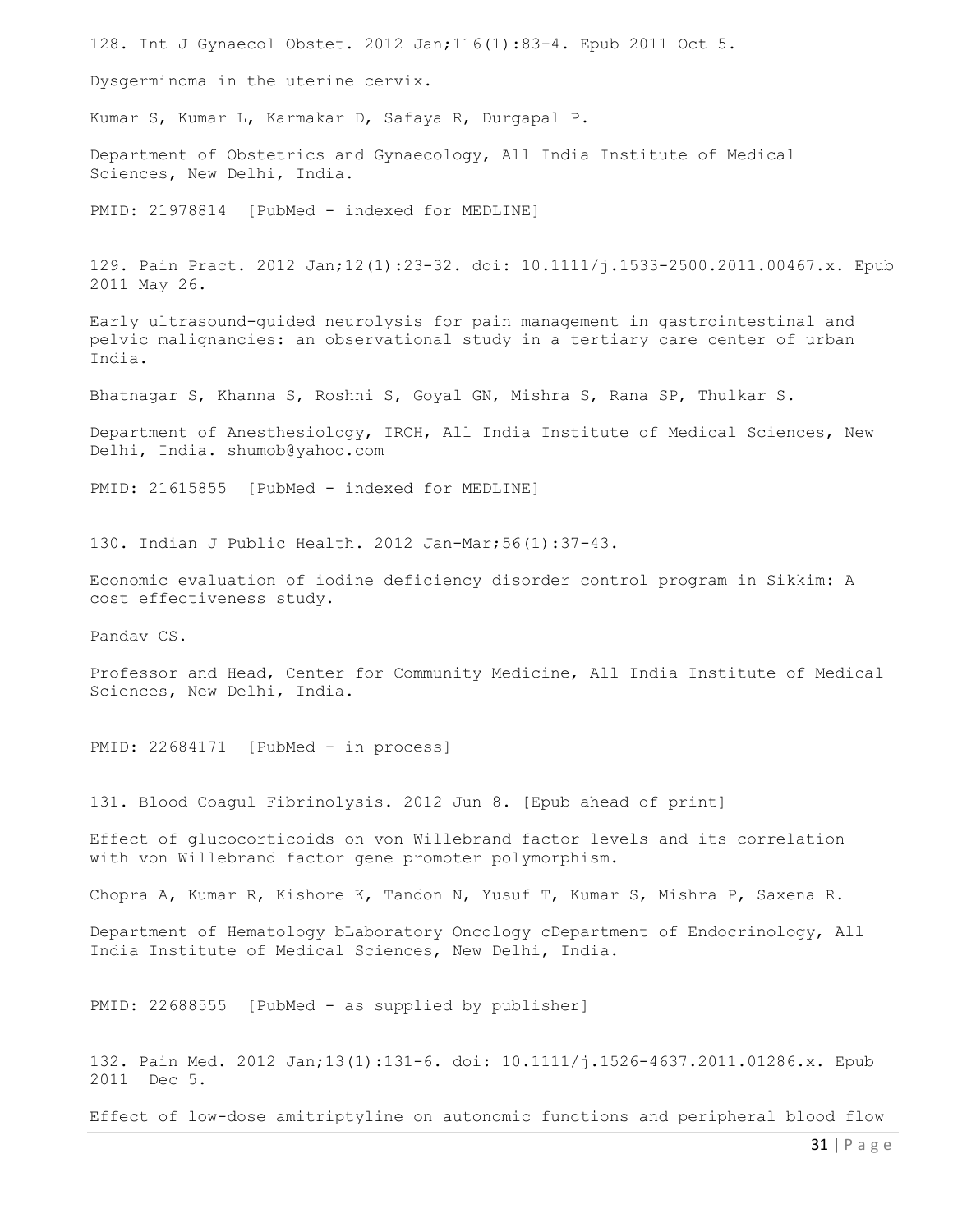in fibromyalgia: a pilot study. Kulshreshtha P, Gupta R, Yadav RK, Bijlani RL, Deepak KK. Departments of Physiology Medicine, All India Institute of Medical Sciences, New Delhi, India. with fibromyalgia. Wiley Periodicals, Inc. PMID: 22142408 [PubMed - in process] 133. Int J Gynaecol Obstet. 2012 Apr;117(1):40-4. Epub 2012 Jan 20. The effect of tuberculosis on ovarian reserve among women undergoing IVF in India. Malhotra N, Sharma V, Bahadur A, Sharma JB, Roy KK, Kumar S. Departments of Obstetrics and Gynecology, All India Institute of Medical Sciences, New Delhi, India. malhotraneena@yahoo.com PMID: 22265187 [PubMed - in process] 134. Neurol India. 2012 Jan-Feb;60(1):23-8. Efficacy of minocycline in acute ischemic stroke: a single-blinded, placebo-controlled trial. Padma Srivastava MV, Bhasin A, Bhatia R, Garg A, Gaikwad S, Prasad K, Singh MB, Tripathi M. Department of Neurology, All India Institute of Medical Sciences, New Delhi, India. vasanthapadma123@gmail.com Comment in Neurol India. 2012 Jan-Feb;60(1):1-2. PMID: 22406775 [PubMed - indexed for MEDLINE] 135. Int J Gynaecol Obstet. 2012 Jan;116(1):35-8. Epub 2011 Sep 28. Efficacy of the levonorgestrel-releasing intrauterine system in uterine leiomyoma. Kriplani A, Awasthi D, Kulshrestha V, Agarwal N. Department of Obstetrics and Gynecology, All India Institute of Medical Sciences, New Delhi, India. PMID: 21959070 [PubMed - indexed for MEDLINE] 136. Acta Cytol. 2012;56(3):315-20. Epub 2012 Apr 26.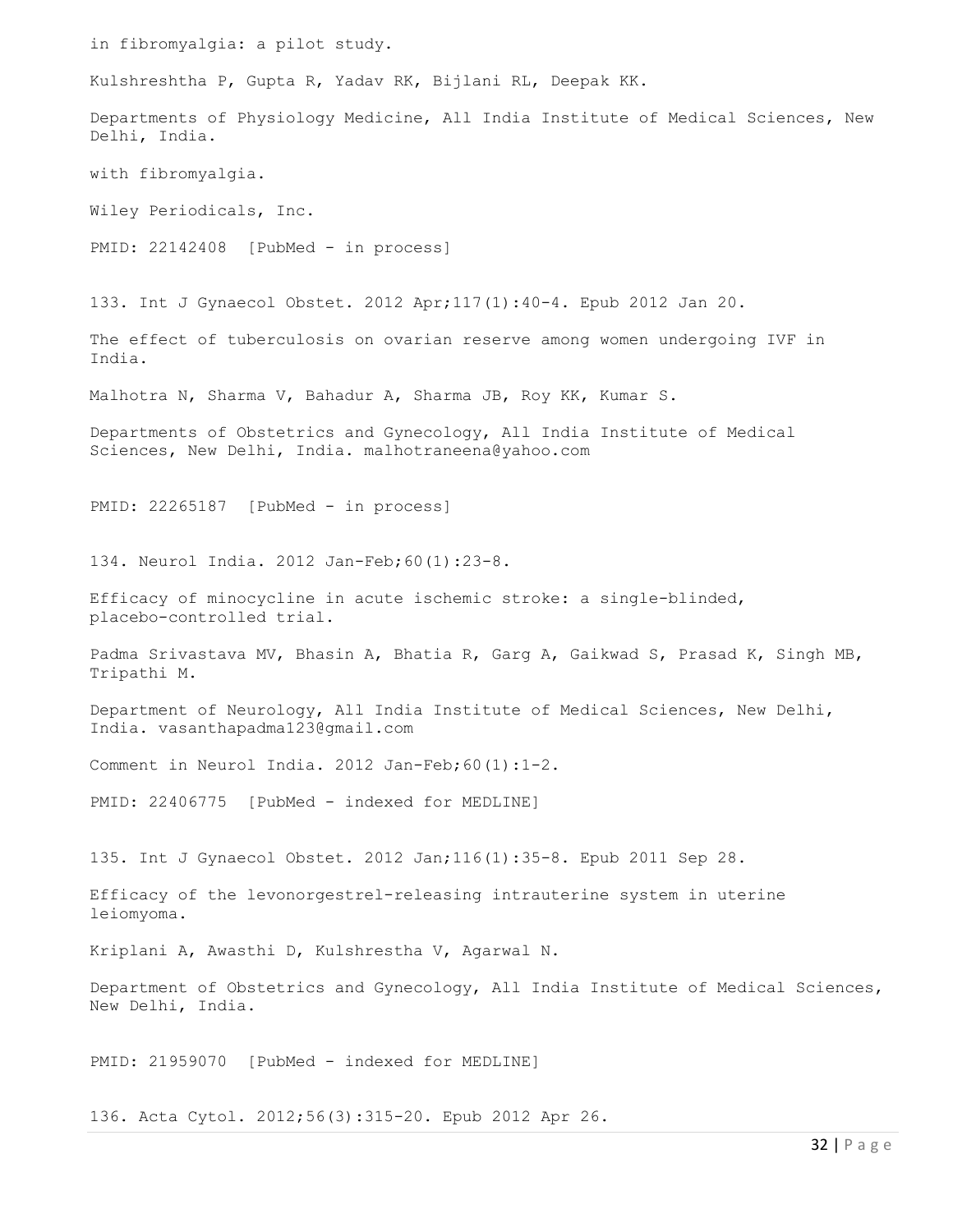Effusion cytology of granulocytic sarcoma in an unusual clinical scenario: a diagnostic challenge. Singh G, Agarwal S, Iyer VK, Sharma A, Chopra A, Mathur SR. Department of Pathology, All India Institute of Medical Sciences, New Delhi, India. Copyright © 2012 S. Karger AG, Basel. PMID: 22555536 [PubMed - in process] 137. J Anaesthesiol Clin Pharmacol. 2012 Jan;28(1):41-4. Enteral nutrition practices in the intensive care unit: Understanding of nursing practices and perspectives. Gupta B, Agrawal P, Soni KD, Yadav V, Dhakal R, Khurana S, Misra M. Department of Anaesthesia and Critical Care, Jai Prakash Narayan Apex Trauma Centre, All India Institute of Medical Sciences, New Delhi, India. PMCID: PMC3275970 PMID: 22345944 [PubMed - in process] 138. World J Cardiol. 2012 Apr 26;4(4):128-9. Eosinophilia: Rare cause of arterial thrombosis and cardioembolic stroke in childhood. Sharma SK, Kumar S, Seth T, Mishra P, Mahapatra M. Sanjeev Kumar Sharma, Suman Kumar, Tulika Seth, Pravas Mishra, Manoranjan Mahapatra, Department of Hematology, All India Institute of Medical Sciences, New Delhi 110029, India. PMCID: PMC3342581 PMID: 22558492 [PubMed - in process] 139. Br J Dermatol. 2012 Mar 28. doi: 10.1111/j.1365-2133.2012.10968.x. [Epub ahead of print] Epigenetic inactivation of E-cadherin gene in Eyelid Sebaceous gland carcinoma. Jayaraj P, Sen S, Sharma A, Chosdol K, Kashyap S, Rai A, Pushker N, Bajaj MS, Ghose S. Department of Ocular Pathology,Dr. Rajendra Prasad Centre for Ophthalmic Sciences,, All India Institute of Medical Sciences, New Delhi -110029, India Department of Ocular Microbiology, Dr. Rajendra Prasad Centre for Ophthalmic Sciences,All India Institute of Medical Sciences,New Delhi -110029, India Department of Biochemistry, All India Institute of Medical Sciences, New Delhi

-110029, India National Centre for Disease Control, Division of Biochemistry and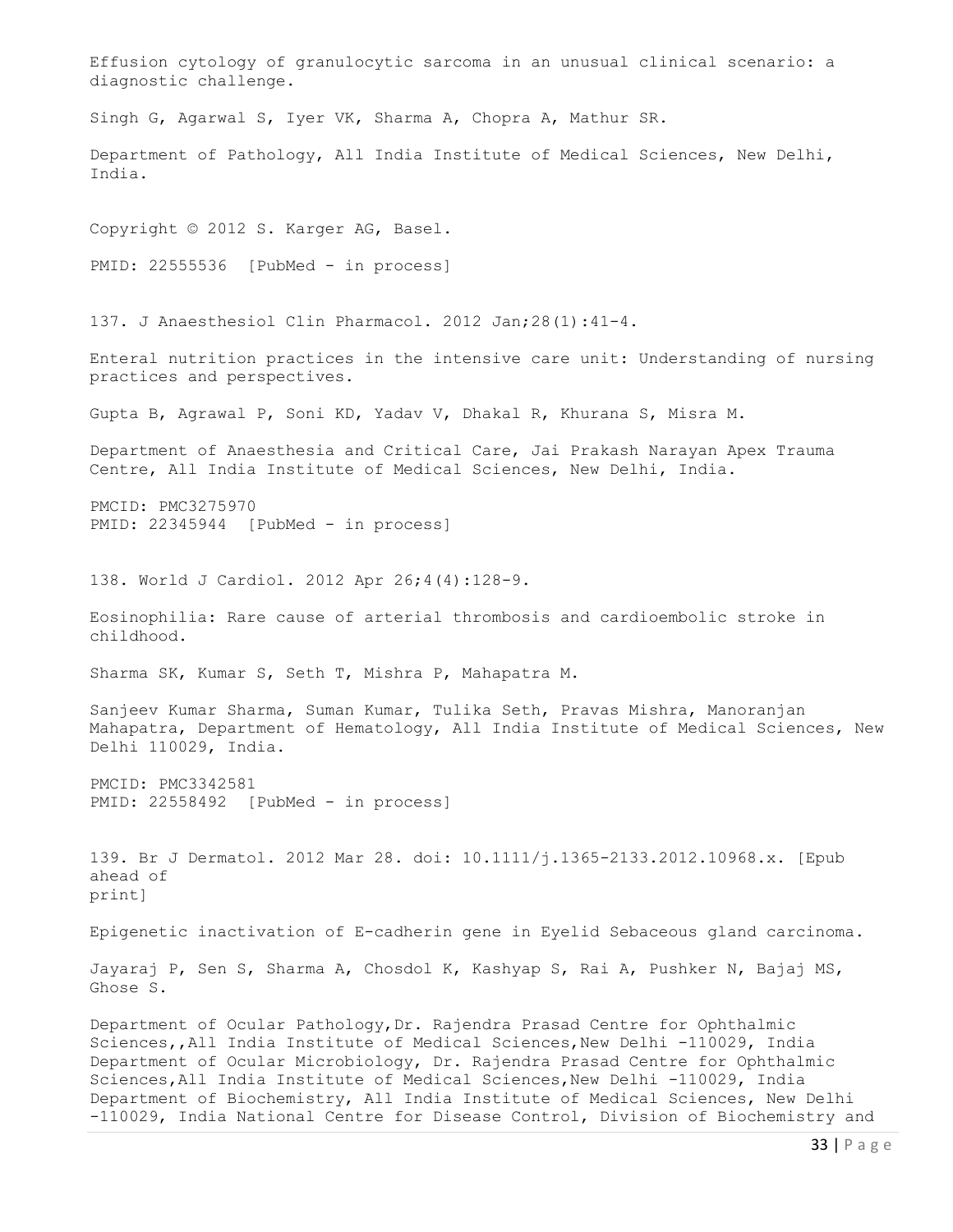Biotechnology New Delhi, India Ophthalmoplasty service, Dr. Rajendra Prasad Centre for Ophthalmic Sciences, All India Institute of Medical Sciences New Delhi -110029, India.

PMID: 22458737 [PubMed - as supplied by publisher]

140. J Assist Reprod Genet. 2012 Mar;29(3):213-23.

Epigenetics and its role in male infertility.

Dada R, Kumar M, Jesudasan R, Fernández JL, Gosálvez J, Agarwal A.

Laboratory for Molecular Reproduction and Genetics, Department of Anatomy, All India Institute of Medical Sciences, New Delhi 110029, India.

PMCID: PMC3288140 [Available on 2013/3/1] PMID: 22290605 [PubMed - in process]

141. J Glaucoma. 2012 Mar;21(3):189-92.

Evaluating eye drop instillation technique in glaucoma patients.

Gupta R, Patil B, Shah BM, Bali SJ, Mishra SK, Dada T.

Glaucoma Facility, Dr Rajendra Prasad Centre for Ophthalmic Sciences, All India Institute of Medical Sciences, New Delhi, India.

PMID: 21336146 [PubMed - indexed for MEDLINE]

142. Paediatr Anaesth. 2012 Feb;22(2):156-60.

Evaluation of air-Q™ intubating laryngeal airway as a conduit for tracheal intubation in infants--a pilot study.

Sinha R, Chandralekha, Ray BR.

Department of Anaesthesiology and Intensive Care, Rajendra Prasad Institute of Ophthalmic Sciences, All India Institute of Medical Sciences, New Delhi, India. renuagarwal4@rediffmail.com

PMID: 21973052 [PubMed - indexed for MEDLINE]

143. Int Immunopharmacol. 2012 Jan;12(1):64-73. Epub 2011 Nov 15.

Evaluation of CD4+/CD8+ T-cell expression and IFN-γ, perforin secretion for B-T constructs of F1 and V antigens of Yersinia pestis.

Gupta G, Ali R, Khan AA, Rao DN.

Department of Biochemistry, All India Institute of Medical Sciences, New Delhi-110029, India.

PMID: 22094541 [PubMed - indexed for MEDLINE]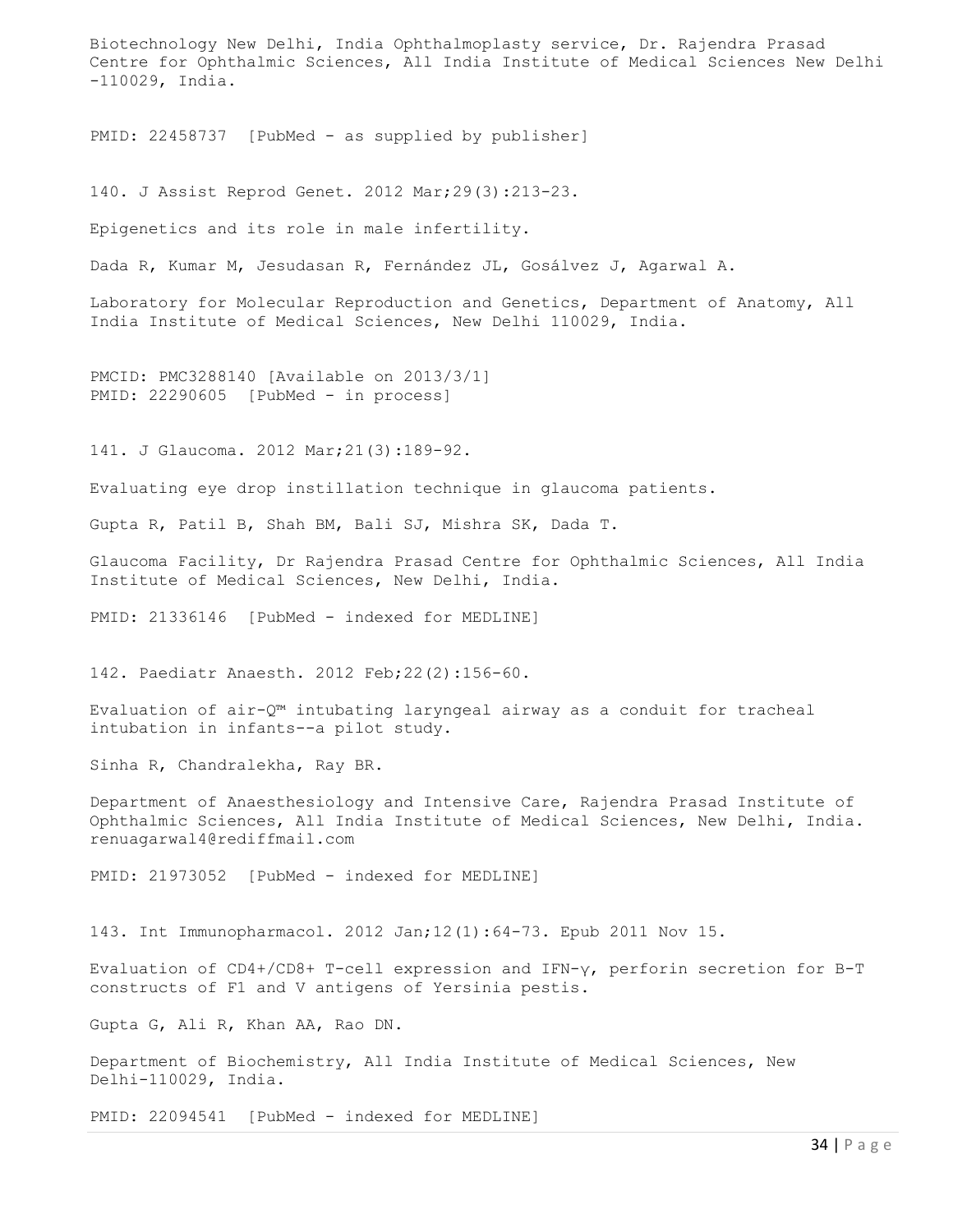144. Indian J Med Res. 2012;135:240-5. Evaluation of disease modifying activity of Coriandrum sativum in experimental models. Nair V, Singh S, Gupta YK. Department of Pharmacology, All India Institute of Medical Sciences, New Delhi, India. PMCID: PMC3336857 PMID: 22446868 [PubMed - indexed for MEDLINE] 145. Pancreas. 2012 Jan;41(1):153-9. Evaluation of early enteral feeding through nasogastric and nasojejunal tube in severe acute pancreatitis: a noninferiority randomized controlled trial. Singh N, Sharma B, Sharma M, Sachdev V, Bhardwaj P, Mani K, Joshi YK, Saraya A. Department of Gastroenterology and Human Nutrition, All India Institute of Medical Sciences, New Delhi, India. PMID: 21775915 [PubMed - indexed for MEDLINE] 146. J Laryngol Otol. 2012 May;126(5):460-3. Epub 2011 Dec 14. Evaluation of epithelial proliferation in paediatric and adult cholesteatomas using the Ki-67 proliferation marker. Sikka K, Sharma SC, Thakar A, Dattagupta S. Department of Otorhinolaryngology and Head and Neck Surgery, All India Institute of Medical Sciences, New Delhi, India. PMID: 22166746 [PubMed - in process] 147. J Child Neurol. 2012 May;27(5):594-7. Epub 2011 Nov 22. Evaluation of subclinical hypothyroidism in ambulatory children with controlled epilepsy on valproate monotherapy. Sahu JK, Gulati S, Kabra M, Arya R, Sharma R, Gupta N, Kaleekal T, Reeta Kh, Gupta YK. Department of Pediatrics, All India Institute of Medical Sciences, New Delhi, India. sheffaligulati@gmail.com PMID: 22114214 [PubMed - in process] 148. J Pharmacol Pharmacother. 2012 Jan;3(1):43-7.

Evaluation of the aphrodisiac activity of Tribulus terrestris Linn. in sexually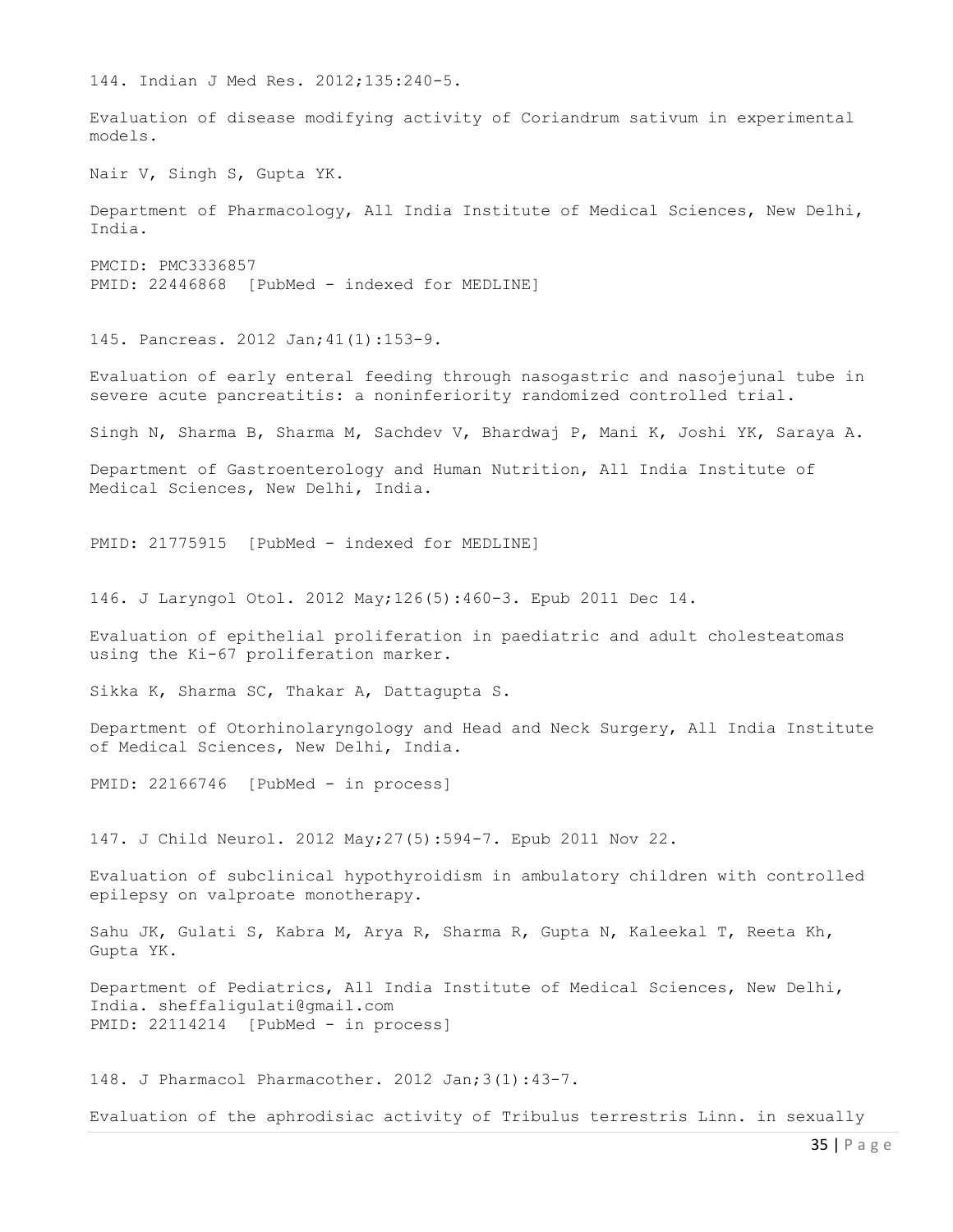sluggish male albino rats. Singh S, Nair V, Gupta YK. Department of Pharmacology, All India Institute of Medical Sciences, New Delhi 110 029, India. PMCID: PMC3284036 PMID: 22368416 [PubMed - in process] 149. J Oral Maxillofac Surg. 2012 Jan 19. [Epub ahead of print] Evaluation of the Inferior Alveolar Canal for Cysts and Tumors of the Mandible-Comparison of Multidetector Computed Tomography and 3-Dimensional Volume Interpolated Breath-Hold Examination Magnetic Resonance Sequence With Curved Multiplanar Reformatted Reconstructions. Srinivasan K, Seith A, Gadodia A, Sharma R, Kumar A, Roychoudhury A, Bhutia O. Senior resident, Department of Radiodiagnosis, All India Institute of Medical Sciences, New Delhi, India. PMID: 22265163 [PubMed - as supplied by publisher] 150. Indian J Orthop. 2012 Mar;46(2):253. Evaluation of the syndesmotic-only fixation for Weber-C ankle fractures with syndesmotic injury: A comment. Meena S. Department of Orthopedic Surgery, JPN Apex Trauma Centre, All India Institute of Medical sciences (AIIMS), Ansari Nagar, New Delhi, India. PMCID: PMC3308674 PMID: 22448071 [PubMed - in process] 151. J Clin Microbiol. 2012 Apr;50(4):1491-4. Epub 2012 Feb 1. Evidence implicating Thamnostylum lucknowense as an etiological agent of rhino-orbital mucormycosis. Xess I, Mohapatra S, Shivaprakash MR, Chakrabarti A, Benny GL, O'Donnell K, Padhye AA. Department of Microbiology, All India Institute of Medical Sciences, New Delhi, India. PMCID: PMC3318503 [Available on 2012/10/1] PMID: 22301030 [PubMed - in process] 152. J Conserv Dent. 2012 Apr;15(2):183-6. An ex vivo comparative study on the retention of custom and prefabricated posts.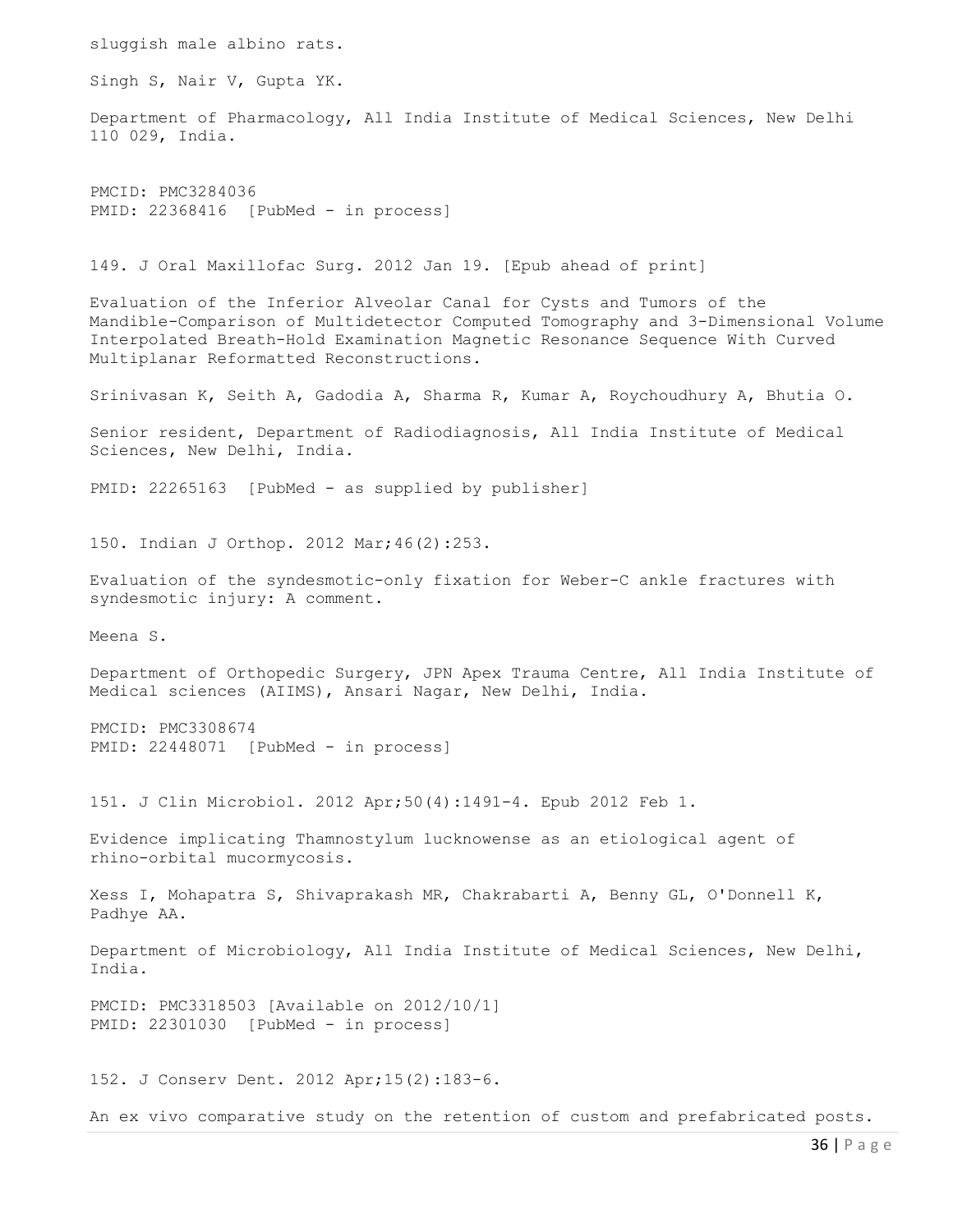Singh A, Logani A, Shah N. Department of Conservative Dentistry and Endodontic, Centre for Dental Education and Research, All India Institute of Medical sciences, New Delhi, India. PMCID: PMC3339017 PMID: 22557821 [PubMed - in process] 153. Lupus. 2012 Apr;21(5):517-25. Epub 2012 Jan 13. Expression and significance of leukocyte membrane cofactor protein transcript in systemic lupus erythematosus. Biswas B, Kumar U, Das N. Department of Biochemistry, All India Institute of Medical Sciences, New Delhi, India. PMID: 22247341 [PubMed - in process] 154. Clin Chim Acta. 2012 May 14. [Epub ahead of print] Expression of CD147, BIGH3 and Stathmin and their potential role as diagnostic marker in patients with urothelial carcinoma of the bladder. Bhagirath D, Abrol N, Khan R, Sharma M, Seth A, Sharma A. Department of Biochemistry, All India Institute of Medical Sciences(AIIMS), New Delhi, India. PMID: 22626996 [PubMed - as supplied by publisher] 155. Saudi J Kidney Dis Transpl. 2012 Jan;23(1):1-7. Extracorporeal management of poisonings. Mendonca S, Gupta S, Gupta A. Department of Nephrology, All India Institute of Medical Sciences, India. PMID: 22237210 [PubMed - indexed for MEDLINE] 156. Ann Card Anaesth. 2012 Jan-Mar;15(1):69-82. Extracorporeal membrane oxygenation--an anaesthesiologist's perspective--Part II: clinical and technical consideration. Chauhan S, Subin S. Department of Cardiac Anaesthesia, C.N.C, All India Institute of Medical Sciences, New Delhi, India. sdeep61@yahoo.com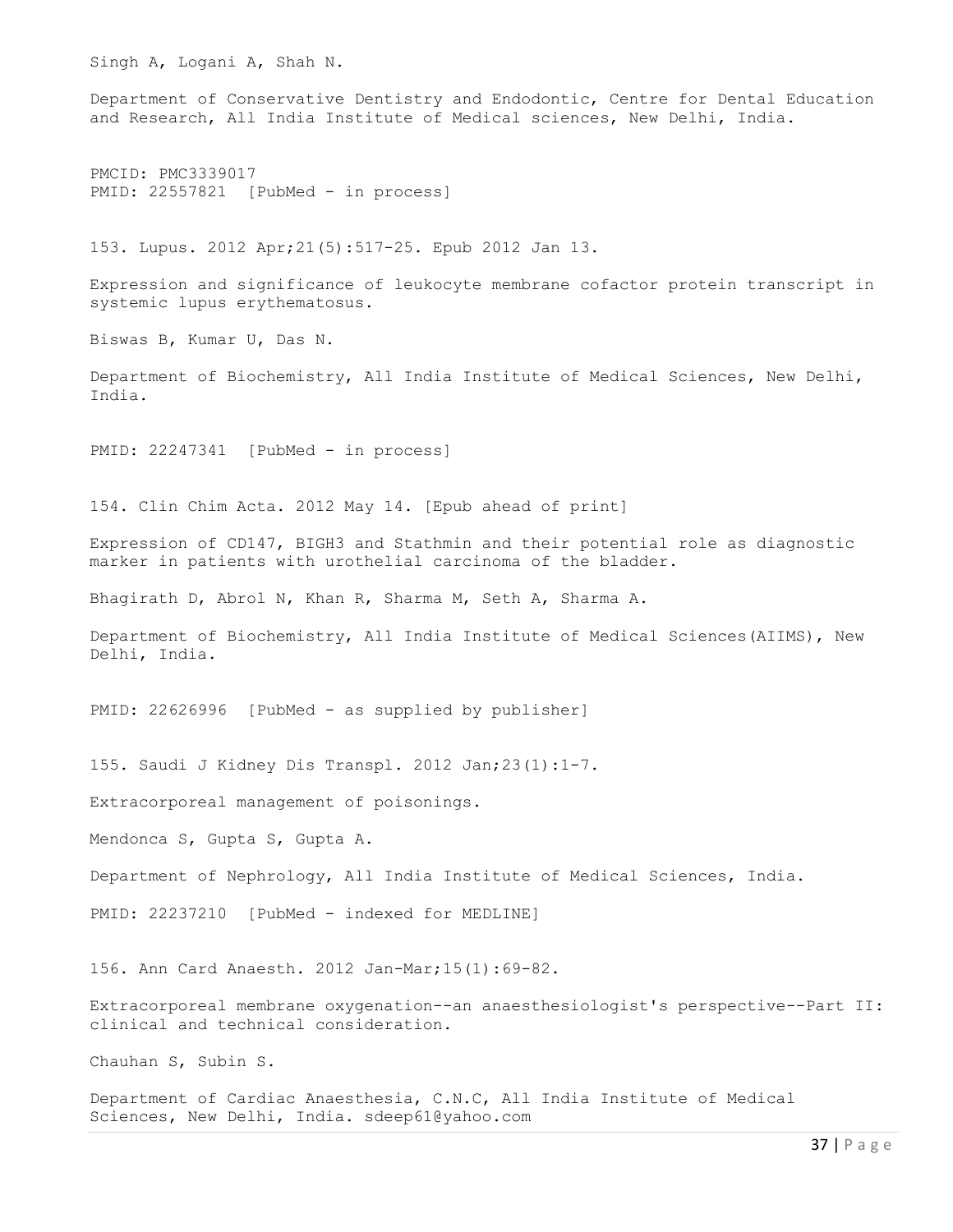PMID: 22234027 [PubMed - indexed for MEDLINE] 157. J Emerg Trauma Shock. 2012 Jan;5(1):28-32. Feasibility and safety of ultrasound-guided nerve block for management of limb injuries by emergency care physicians. Bhoi S, Sinha TP, Rodha M, Bhasin A, Ramchandani R, Galwankar S. Department of Emergency Medicine, JPN Apex Trauma Centre, All India Institute of Medical Sciences, New Delhi, India. PMCID: PMC3299149 PMID: 22416151 [PubMed - in process] 158. Indian J Orthop. 2012 Mar;46(2):212-5. Femoral head-neck offset in the Indian population: A CT based study. Malhotra R, Kannan A, Kancherla R, Khatri D, Kumar V. Department of Orthopaedics, All India Institute of Medical Sciences, New Delhi, India. PMCID: PMC3308664 PMID: 22448061 [PubMed - in process] 159. Eye Contact Lens. 2012 Jan;38(1):68-71. Fibrin glue-assisted fixation of decentered posterior chamber intraocular lens. Sinha R, Bali SJ, Sharma N, Titiyal JS. Dr. Rajendra Prasad Centre for Ophthalmic Sciences, All India Institute of Medical Sciences, New Delhi, India. sinharaj1@rediffmail.com PMID: 21993587 [PubMed - indexed for MEDLINE] 160. Cytopathology. 2012 Apr 19. doi: 10.1111/j.1365-2303.2012.00980.x. [Epub ahead of print] Fine needle aspiration cytology diagnosis of metastatic adult granulosa cell tumour showing Call-Exner bodies. Ahuja A, Iyer VK, Mathur S, Vijay MK. Department of Pathology, All India Institute of Medical Sciences, New Delhi, India. PMID: 22515425 [PubMed - as supplied by publisher]

161. Ann Hematol. 2012 Apr 21. [Epub ahead of print]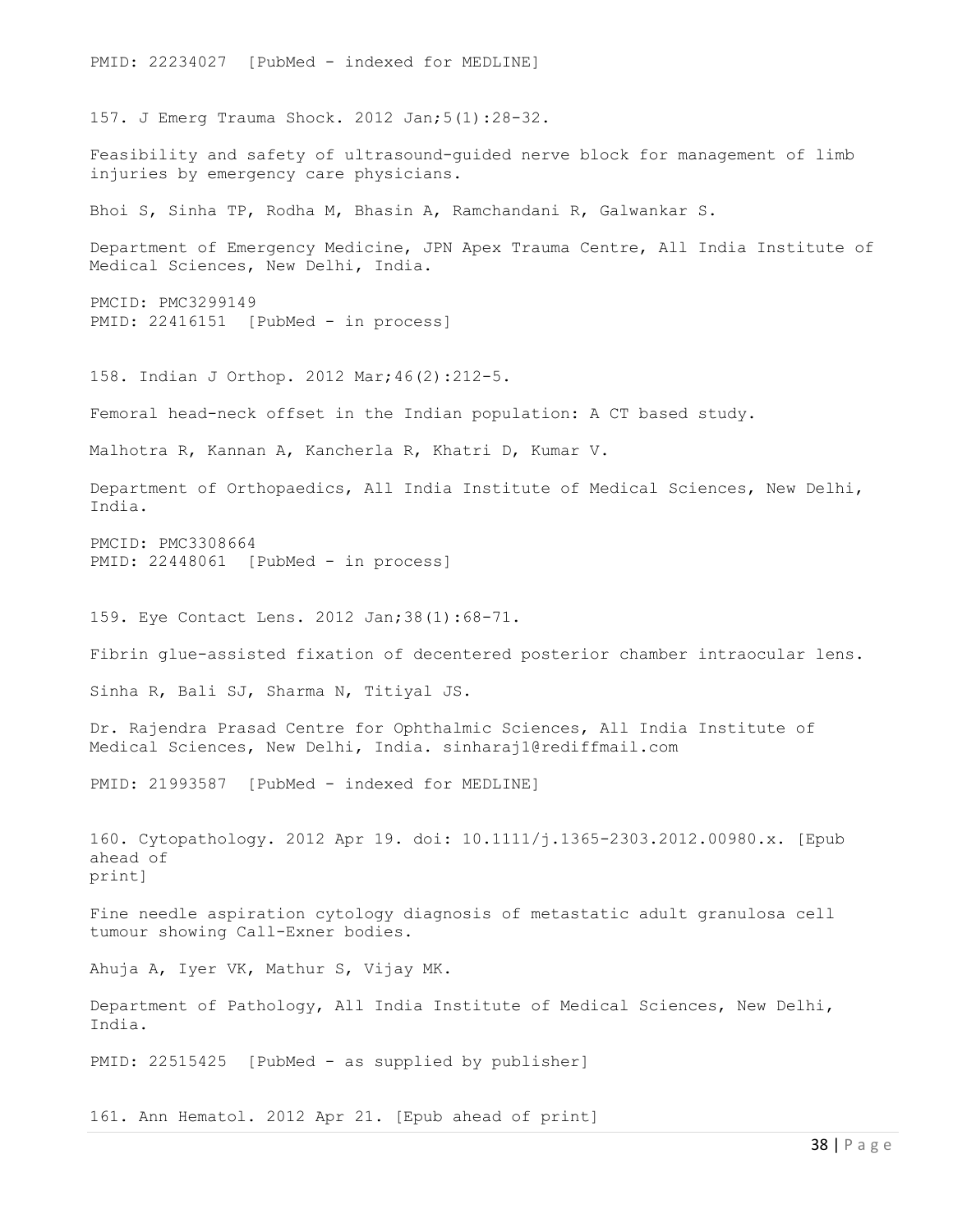Flow cytometry in myelodysplastic syndrome: analysis of diagnostic utility using maturation pattern-based and quantitative approaches.

Chopra A, Pati H, Mahapatra M, Mishra P, Seth T, Kumar S, Singh S, Pandey S, Kumar R.

Department of Laboratory Oncology, IRCH, All India Institute of Medical Sciences, DII/44, AIIMS Campus, Ansari Nagar, New Delhi, 110029, India.

PMID: 22526362 [PubMed - as supplied by publisher]

162. Transplant Proc. 2012 Jan;44(1):290-5.

Frequency of T cell expressing Th1 and Th2 associated chemokine receptor in patients with renal allograft dysfunction.

Saxena A, Panigrahi A, Gupta S, Dinda AK, Guleria S, Thakur B, Mitra DK.

Cellular Immunology Division, Department of T.I.I., All India Institute of Medical Sciences, New Delhi, India.

PMID: 22310636 [PubMed - indexed for MEDLINE]

163. Clin Nucl Med. 2012 Mar;37(3):245-51.

⁶⁸Ga-DOTANOC PET/CT in patients with carcinoma of unknown primary of neuroendocrine origin.

Naswa N, Sharma P, Kumar A, Soundararajan R, Kumar R, Malhotra A, Ammini AC, Bal C.

Department of Nuclear Medicine, All India Institute of Medical Sciences, New Delhi, India.

PMID: 22310250 [PubMed - indexed for MEDLINE]

164. J Med Virol. 2012 Mar;84(3):386-93. doi: 10.1002/jmv.23205.

Genetic diversity of HA1 domain of hemagglutinin gene of pandemic influenza H1N1pdm09 viruses in New Delhi, India.

Mir MA, Lal RB, Sullender W, Singh Y, Garten R, Krishnan A, Broor S.

Department of Microbiology, All India Institute of Medical Sciences, New Delhi, India.

PMID: 22246823 [PubMed - indexed for MEDLINE]

165. J Neurosurg Pediatr. 2012 Jan;9(1):82-5.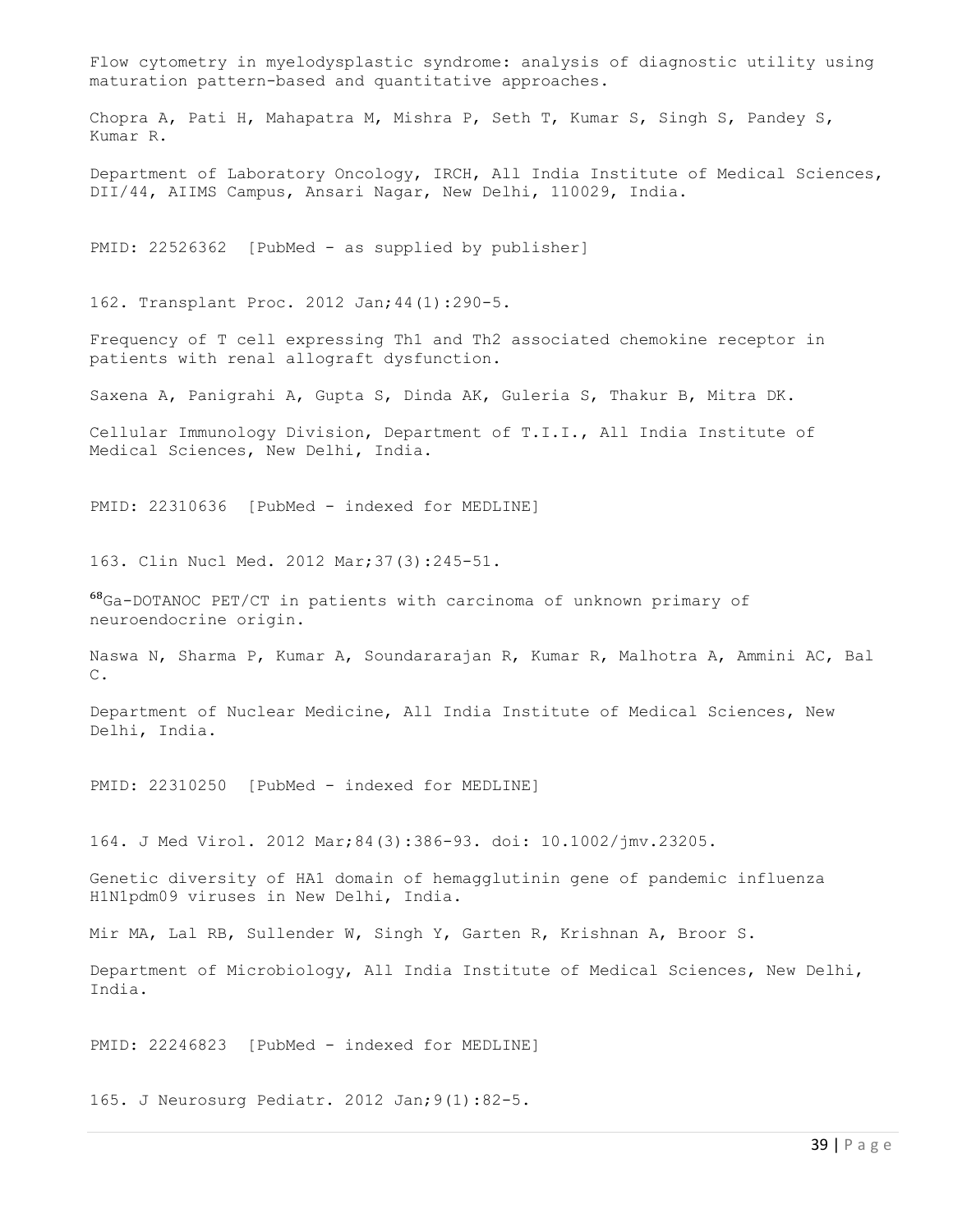Giant intradiploic pseudomeningocele of occipital bone.

Kumar R, Chandra SP, Sharma BS.

Department of Neurosurgery, All India Institute of Medical Sciences, New Delhi, India. rklaythalling@rediffmail.com

PMID: 22208326 [PubMed - indexed for MEDLINE]

166. Clin Exp Nephrol. 2012 Apr;16(2):306-9. Epub 2011 Oct 4.

Gitelman syndrome: novel mutation and long-term follow-up.

Sinha A, Lněnička P, Basu B, Gulati A, Hari P, Bagga A.

Division of Pediatric Nephrology, Department of Pediatrics, All India Institute of Medical Sciences, New Delhi, 110029, India. aditisinha4@rediffmail.com

PMID: 21964762 [PubMed - in process]

167. Neuroreport. 2012 May 9;23(7):451-6.

Glutamate microinjection in the medial septum of rats decreases paradoxical sleep and increases slow wave sleep.

Mukherjee D, Kaushik MK, Jaryal AK, Kumar VM, Mallick HN.

All India Institute of Medical Sciences, New Delhi, India.

PMID: 22495000 [PubMed - in process]

168. Dig Dis Sci. 2012 Apr;57(4):1000-12. Epub 2011 Oct 26.

Glutamine and whey protein improve intestinal permeability and morphology in patients with Crohn's disease: a randomized controlled trial.

Benjamin J, Makharia G, Ahuja V, Anand Rajan KD, Kalaivani M, Gupta SD, Joshi YK.

Department of Gastroenterology and Human Nutrition, All India Institute of Medical Sciences, Ansari Nagar, New Delhi 110029, India. jayabenjamin2@rediffmail.com

PMID: 22038507 [PubMed - indexed for MEDLINE]

169. Osteoporos Int. 2012 Jan 12. [Epub ahead of print]

Growth from birth to adulthood and peak bone mass and density data from the New Delhi Birth Cohort.

Tandon N, Fall CH, Osmond C, Sachdev HP, Prabhakaran D, Ramakrishnan L, Dey Biswas SK, Ramji S, Khalil A, Gera T, Reddy KS, Barker DJ, Cooper C, Bhargava SK.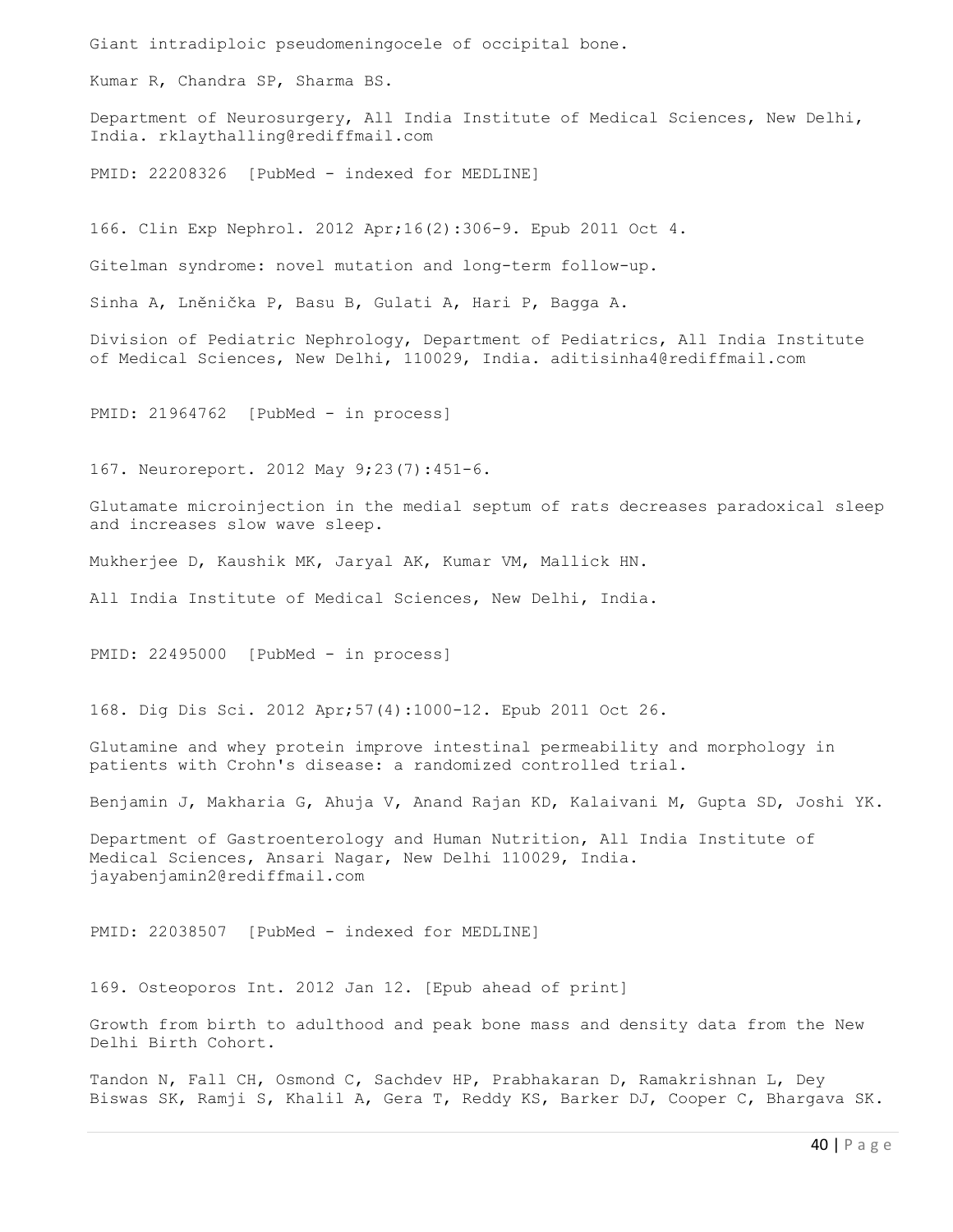Department of Endocrinology, All India Institute of Medical Sciences, Ansari Nagar, New Delhi, India, nikhil tandon@hotmail.com. PMID: 22237812 [PubMed - as supplied by publisher] 170. Rev Endocr Metab Disord. 2012 Jun;13(2):83-4. Guest editorial: Fetal growth restriction and its consequences. Jain V, Paul VK. Division of Pediatric Endocrinology, Department of Pediatrics, All India Institute of Medical Sciences, New Delhi, India, drvandanajain@gmail.com. PMID: 22532056 [PubMed - in process] 171. Pediatr Dermatol. 2012 Feb 3. doi: 10.1111/j.1525-1470.2011.01688.x. [Epub ahead of print] Hairy Nevus Spilus: A Case Series. Singh S, Jain N, Khanna N, Ahuja A, Singh M. Departments of Dermatology and Venereology Pathology, All India Institute of Medical Sciences, New Delhi, India. PMID: 22299593 [PubMed - as supplied by publisher] 172. Indian J Gastroenterol. 2012 Apr;31(2):57-60. Epub 2012 Feb 21. Helicobacter pylori in gallbladder mucosa in patients with gallbladder disease. Bansal VK, Misra MC, Chaubal G, Datta Gupta S, Das B, Ahuja V, Sagar S. Department of Surgical Disciplines, Room No. 5021, All India Institute of Medical Sciences, Ansari Nagar, New Delhi, 110 029, India, drvkbansal@gmail.com. PMID: 22350820 [PubMed - in process] 173. J Neurol. 2012 Jan 6. [Epub ahead of print] Hemifacial spasm: clinical characteristics of 321 Indian patients. Batla A, Goyal C, Shukla G, Goyal V, Srivastava A, Behari M. Department of Neurology, All India Institute of Medical Sciences, New Delhi, 110029, India.

PMID: 22222858 [PubMed - as supplied by publisher]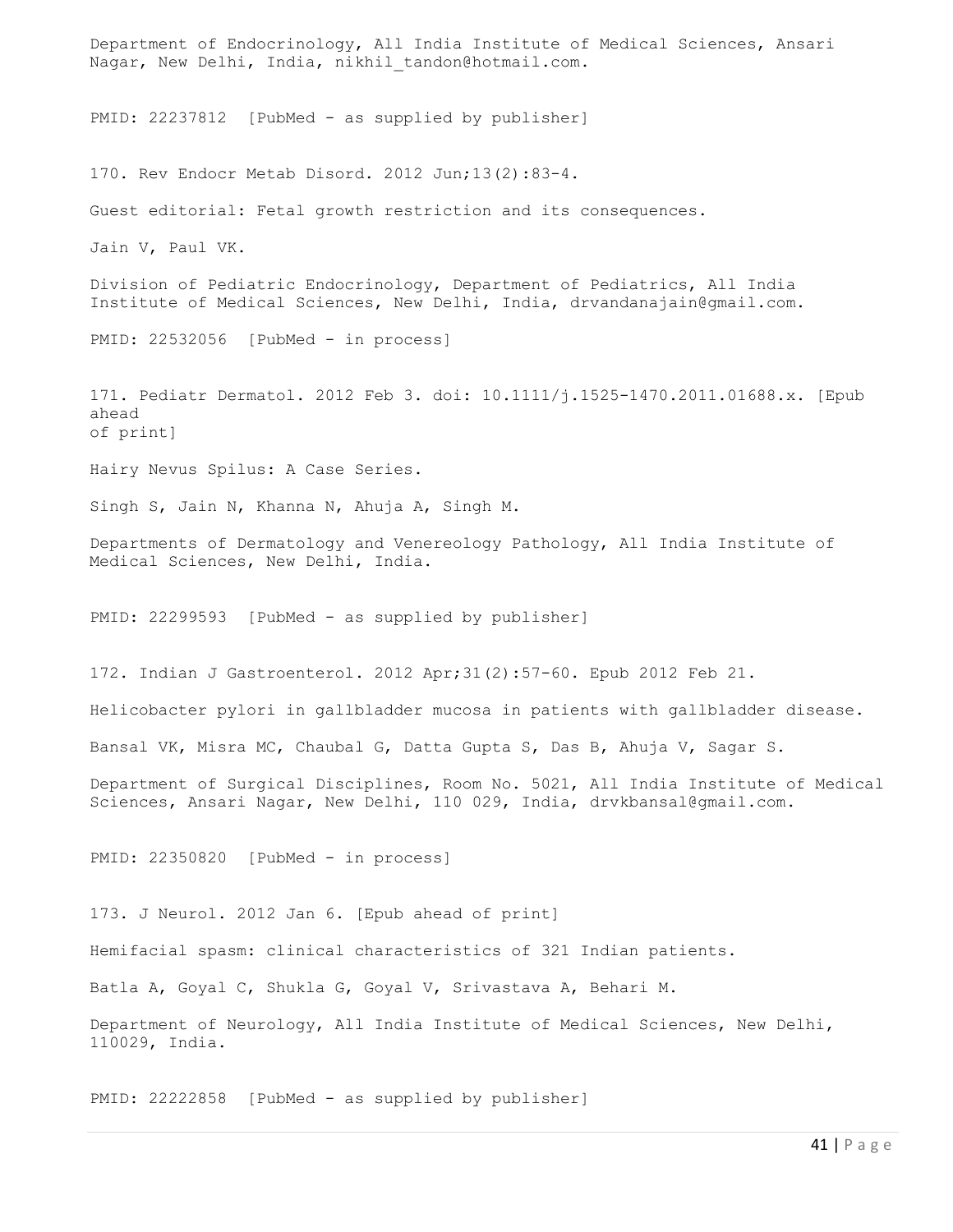174. J Viral Hepat. 2012 Jun;19(6):436-48. doi: 10.1111/j.1365-2893.2011.01559.x. Epub 2011 Dec 2. Hepatitis E virus enters liver cells through receptor-dependent clathrin-mediated endocytosis. Kapur N, Thakral D, Durgapal H, Panda SK. Department of Pathology, All India Institute of Medical Sciences, Ansari Nagar, New Delhi, India. PMID: 22571906 [PubMed - in process] 175. Pediatr Surg Int. 2012 Jan;28(1):5-8. Hirschsprung's disease presenting beyond infancy: surgical options and postoperative outcome. Sharma S, Gupta DK. Department of Pediatric Surgery, All India Institute of Medical Sciences, Ansari Nagar, New Delhi, 110029, India. . PMID: 22033769 [PubMed - indexed for MEDLINE] 176. EuroIntervention. 2012 May 15;8(1):155-63. doi: 10.4244/EIJV8I1A23. How should I treat guidewire-induced distal coronary perforation? Senguttuvan NB, Ramakrishnan S, Gulati GS, Seth S, Bhargava B. Cardiothoracic Centre, All India Institute of Medical Sciences (AIIMS), New Delhi, India. PMID: 22580259 [PubMed - in process] 177. Biochim Biophys Acta. 2012 May 29. [Epub ahead of print] Hsp70 overexpression coordinately regulates myocardial hypertrophy, fibrosis and contractile function in 5-HT(2B) blockade mediated anti-hypertrophic effect. Bharti S, Singh R, Kumar R, Malik S, Hussain T, Al-Attas OS, Arya DS. Department of Pharmacology, All India Institute of Medical Sciences, New Delhi-110029, India. PMID: 22659376 [PubMed - as supplied by publisher] 178. Indian J Pediatr. 2012 Feb 23. [Epub ahead of print] Human Bertiellosis from North India.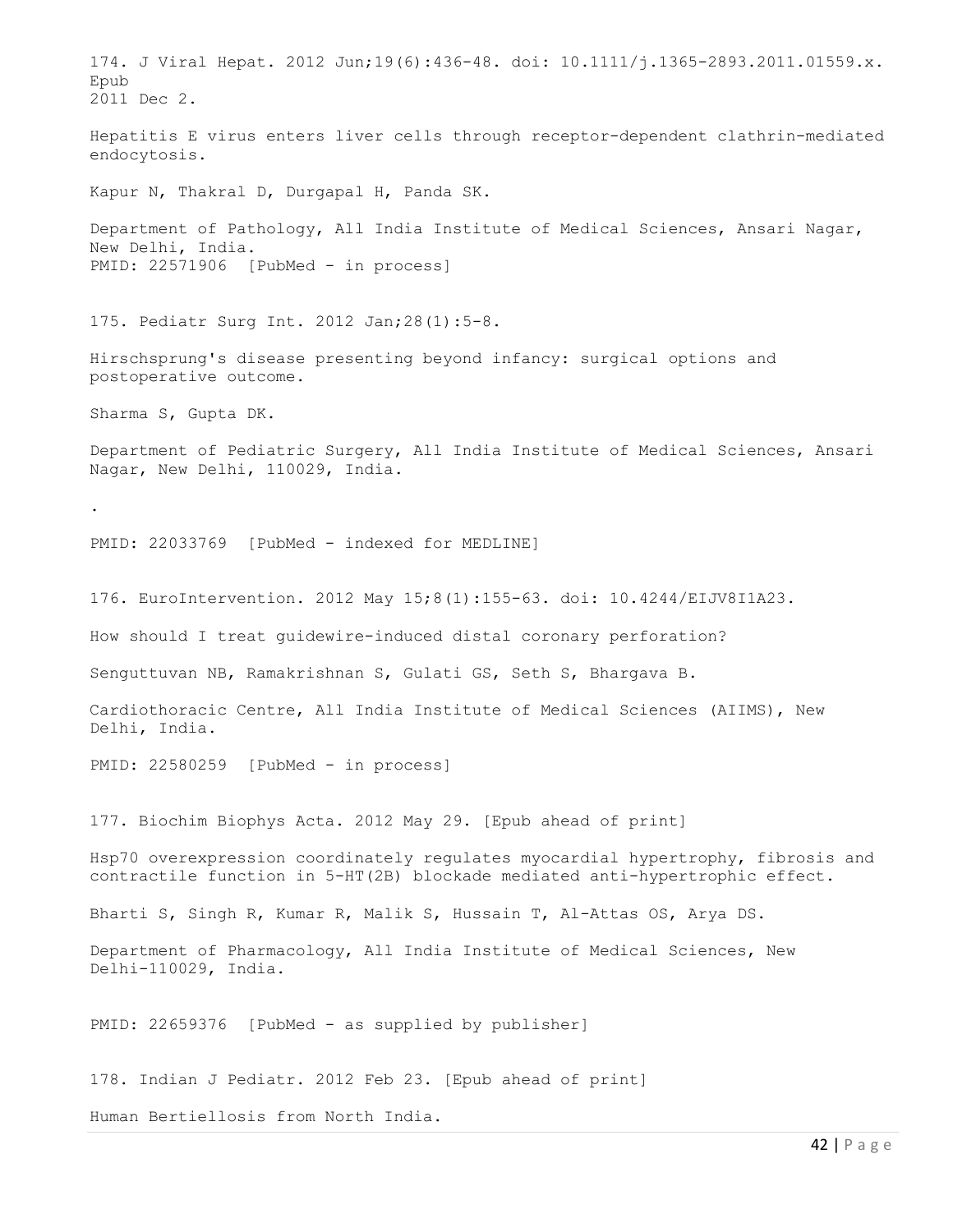Malik S, Srivastava VK, Samantaray JC.

Department of Microbiology, All India Institute of Medical Sciences, New Delhi, 110029, India.

PMID: 22359199 [PubMed - as supplied by publisher]

179. Best Pract Res Clin Obstet Gynaecol. 2012 Apr;26(2):209-20. Epub 2011 Dec 6.

Human papillomavirus deoxyribonucleic acid testing in developed countries.

Bhatla N, Singla S, Awasthi D.

Department of Obstetrics and Gynaecology, All India Institute of Medical Sciences, New Delhi 110029, India. neerja.bhatla07@gmail.com

PMID: 22154228 [PubMed - in process]

180. Int J Biol Macromol. 2012 Mar 1;50(2):317-22. Epub 2011 Dec 23.

Human serum albumin as a new interacting partner of prolactin inducible protein in human seminal plasma.

Kumar S, Tomar AK, Singh S, Saraswat M, Singh S, Singh TP, Yadav S.

Department of Biophysics, All India Institute of Medical Sciences, New Delhi, India.

PMID: 22209935 [PubMed - indexed for MEDLINE]

181. Neurosci Res. 2012 Jun;73(2):161-7. Epub 2012 Mar 16.

Identification and quantification of differentially expressed proteins in plasma of spinocerebellar ataxia type 12.

Swarup V, Srivastava AK, Rajeswari MR.

Department of Biochemistry, All India Institute of Medical Sciences, New Delhi, India.

PMID: 22426495 [PubMed - in process]

182. J Obstet Gynaecol. 2012 Feb;32(2):195-8.

Idiopathic thrombocytopenic purpura managed by intravenous anti-D.

Aggarwal P, Mittal S, Malhotra N, Bahadur A.

Department of Obstetrics and Gynaecology, All India Institute of Medical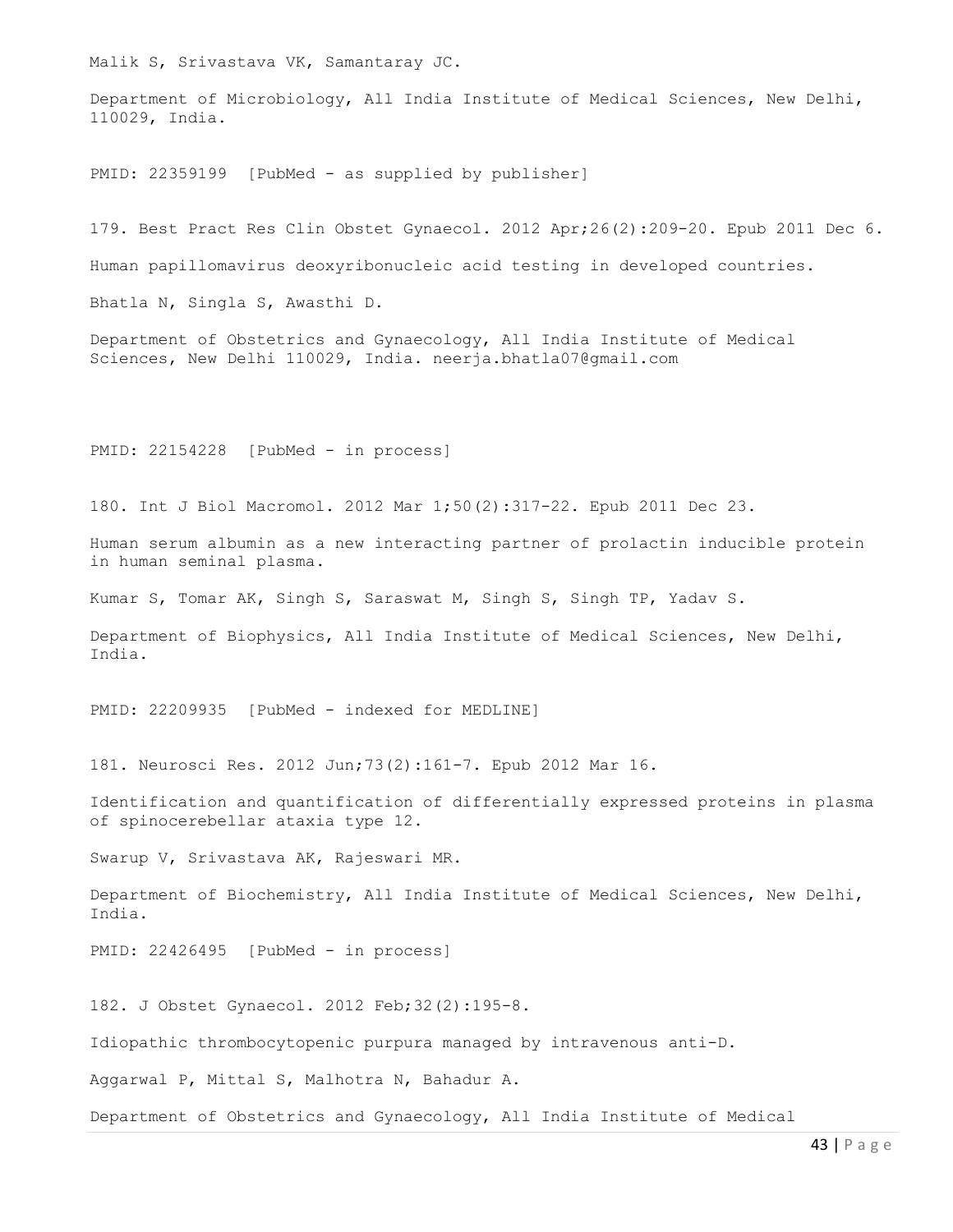Sciences, Ansari Nagar, New Delhi, India. pakh ag@yahoo.com PMID: 22296443 [PubMed - indexed for MEDLINE] 183. N Engl J Med. 2012 Jan 12;366(2):e5. Images in clinical medicine. Jugular venous C-V wave in severe tricuspid regurgitation. Senguttuvan NB, Karthikeyan G. All India Institute of Medical Sciences, New Delhi, India. PMID: 22236244 [PubMed - indexed for MEDLINE] 184. Jpn J Radiol. 2012 Feb;30(2):95-104. Epub 2011 Dec 22. Imaging thrombus in cancer patients with FDG PET-CT. Sharma P, Kumar R, Singh H, Jeph S, Patnecha M, Reddy RM, Naswa N, Bal C, Malhotra A. Department of Nuclear Medicine, All India Institute of Medical Sciences, E-81, Ansari Nagar (East), AIIMS Campus, New Delhi, 110029, India. PMID: 22205138 [PubMed - indexed for MEDLINE] 185. J Viral Hepat. 2012 Feb;19(2):e177-83. doi: 10.1111/j.1365-2893.2011.01498.x. Epub 2011 Oct 7. Immunohistochemistry for the diagnosis of hepatitis E virus infection. Gupta P, Jagya N, Pabhu SB, Durgapal H, Acharya SK, Panda SK. Departments of Pathology Gastroenterology, All India Institute of Medical Sciences, New Delhi, India. PMID: 22239516 [PubMed - indexed for MEDLINE] 186. Immunol Invest. 2012;41(1):75-86. doi: 10.3109/08820139.2011.581731. Immunological response to Parthenium hysterophorus in Indian Patients with Parthenium sensitive atopic dermatitis. Kumar S, Khandpu S, Rao DN, Wahaab S, Khanna N. Department of Biochemistry, All India Institute of Medical Sciences, Ansari Nagar, New Delhi, India. PMID: 22091625 [PubMed - indexed for MEDLINE]

187. Diab Vasc Dis Res. 2012 Jan 4. [Epub ahead of print]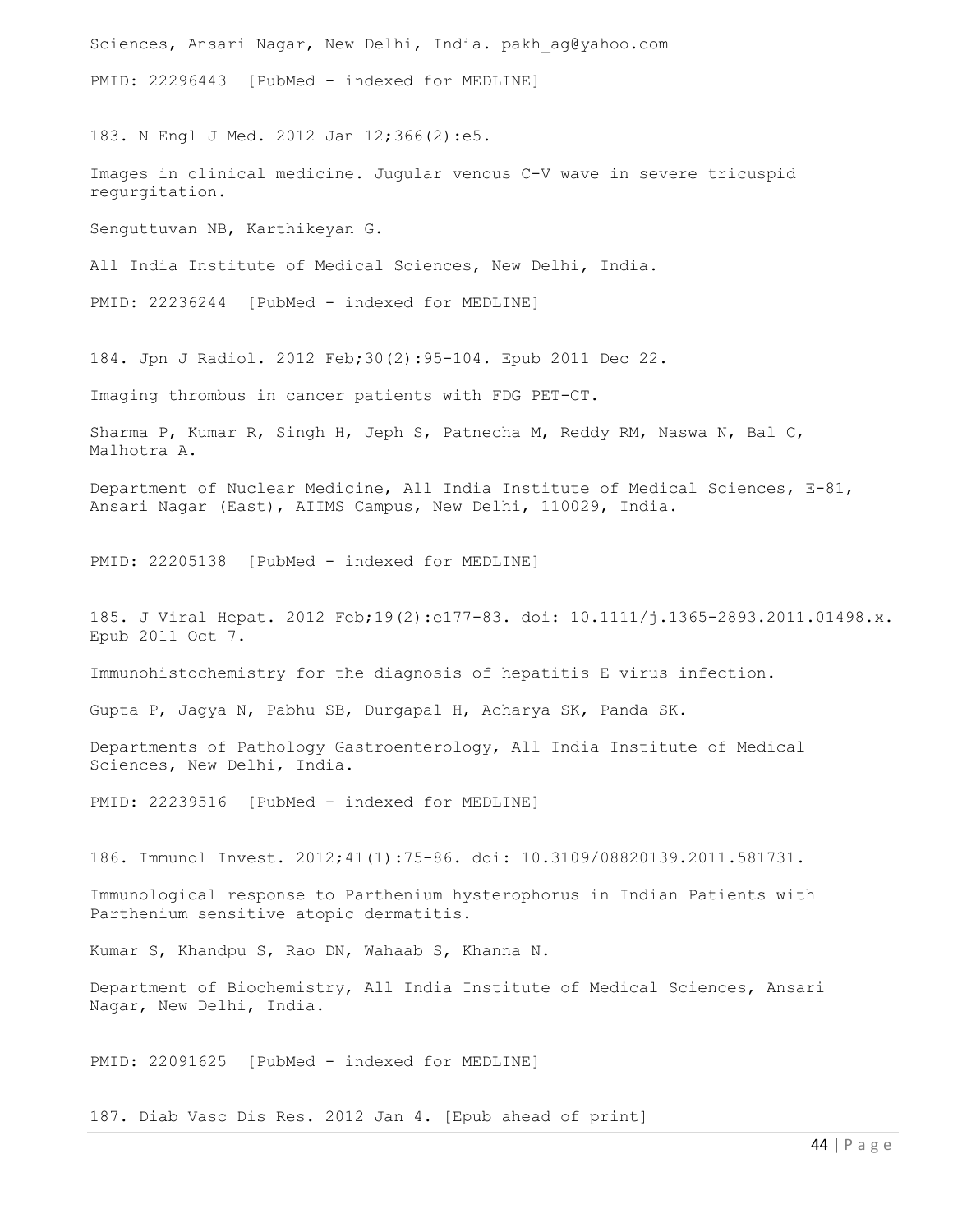Impact of metabolic syndrome on re-stenosis development: Role of drug-eluting stents. Goyal SN, Bharti S, Krishnamurthy B, Agrawal Y, Ojha SK, Arya DS. Department of Pharmacology, All India Institute of Medical Sciences, New Delhi, India. PMID: 22219135 [PubMed - as supplied by publisher] 188. J Mol Model. 2012 Jan 22. [Epub ahead of print] In-silico modeling of a novel OXA-51 from β-lactam-resistant Acinetobacter baumannii and its interaction with various antibiotics. Tiwari V, Nagpal I, Subbarao N, Moganty RR. Department of Biochemistry, All India Institute of Medical Sciences, Ansari Nagar, New Delhi, 110029, India. PMID: 22271096 [PubMed - as supplied by publisher] 189. J Trop Pediatr. 2012 May 2. [Epub ahead of print] Indoor Air Pollution-related Acute Lower Respiratory Infections and Low Birthweight: A Systematic Review. Misra P, Srivastava R, Krishnan A, Sreenivaas V, Pandav CS. Centre for Community Medicine, All India Institute of Medical Sciences, New Delhi, India.

PMID: 22555386 [PubMed - as supplied by publisher]

190. Obstet Gynecol Int. 2012;2012:508276. Epub 2012 Mar 11.

Infertility.

Suneeta M, Lakhbir D, Sanjeev S, Sanjay C, Garg BS, Singh N.

Department of Obstetrics & Gynaecology, All India Institute of Medical Sciences, New Delhi 110029, India.

PMCID: PMC3317008 PMID: 22529857 [PubMed - in process]

191. Jpn J Radiol. 2012 May;30(4):291-5. Epub 2012 Jan 14.

Instantaneous exposure to nuclear medicine staff involved in PET-CT imaging in developing countries: experience from a tertiary care centre in India.

Kumar S, Pandey AK, Sharma P, Shamim SA, Malhotra A, Kumar R.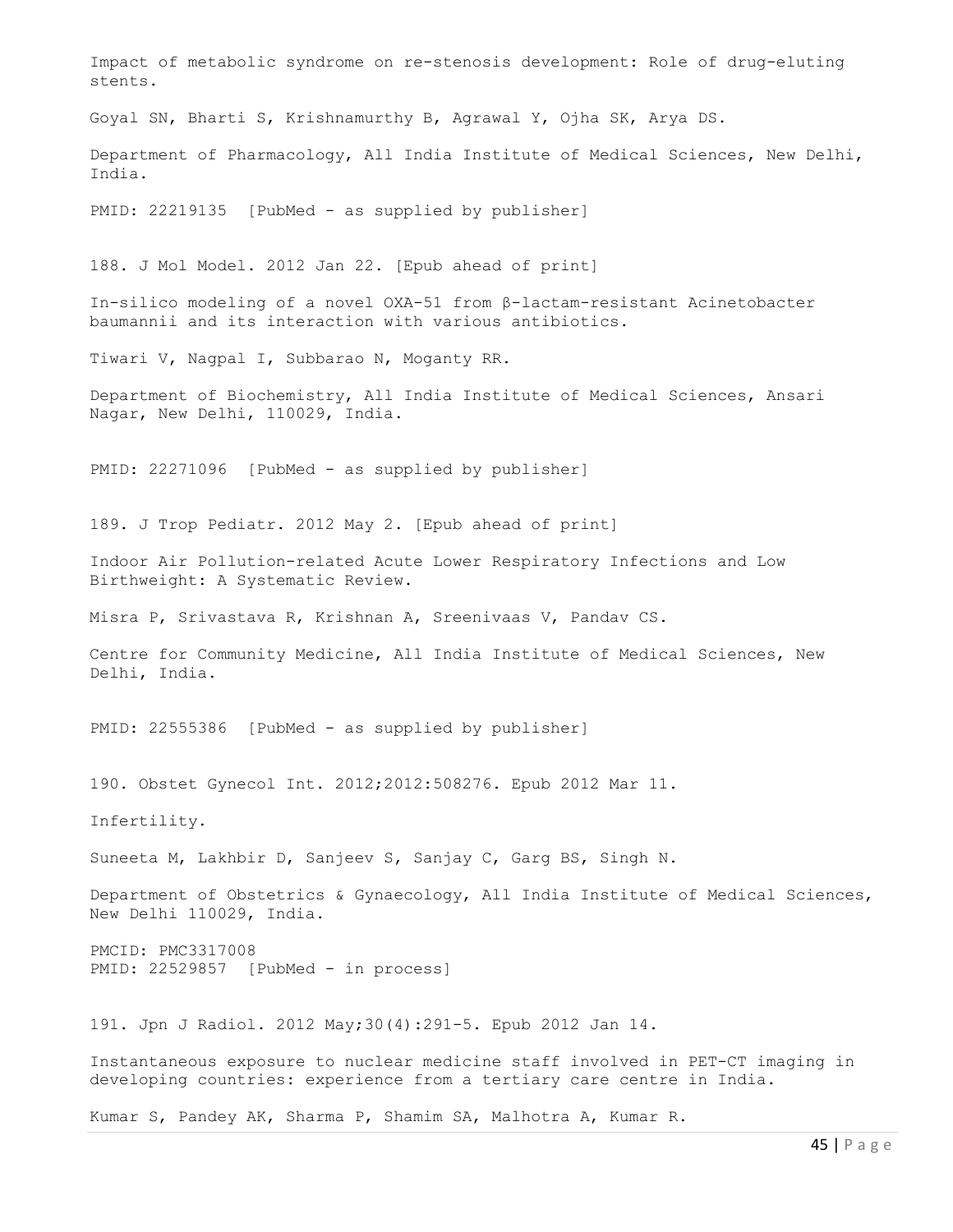Department of Nuclear Medicine, All India Institute of Medical Sciences, E-81, Ansari Nagar (East), AIIMS Campus, New Delhi, 110029, India.

PMID: 22246804 [PubMed - in process]

192. Indian J Endocrinol Metab. 2012 Jan;16(1):105-11.

Insulin sensitivity and β-cell function in normoglycemic offspring of individuals with type 2 diabetes mellitus: Impact of line of inheritance.

Praveen EP, Sahoo J, Khurana ML, Kulshreshtha B, Khadgawat R, Gupta N, Dwivedi SN, Kumar G, Prabhakaran D, Ammini AC.

Department of Endocrinology, All India Institute of Medical Sciences, New Delhi, India.

PMCID: PMC3263177 PMID: 22276260 [PubMed - in process]

193. Indian J Exp Biol. 2012 Jan;50(1):51-5.

Interaction of hydroalcoholic extract of Acorus calamus Linn. with sodium valproate and carbamazepine.

Katyal J, Sarangal V, Gupta YK.

Neuropharmacology Laboratory, Department of Pharmacology, All India Institute of Medical Sciences, New Delhi 110 029, India. jatinderkatyal.aiims@gmail.com

PMID: 22279941 [PubMed - indexed for MEDLINE]

194. Br J Dermatol. 2012 Apr 18. doi: 10.1111/j.1365-2133.2012.11000.x. [Epub ahead of print]

Interleukin-4 Genetic Variants Correlate With Its Transcript And Protein Levels In Vitiligo Patients.

Imran M, Laddha NC, Dwivedi M, Mansuri MS, Singh J, Rani R, Gokhale RS, Sharma VK, Marfatia YS, Begum R.

Department of Biochemistry, Faculty of Science, The Maharaja Sayajirao University of Baroda, Vadodara, Gujarat -390002, India. Department of Skin and VD, Sir Sayajirao Gaikwad Medical College, The Maharaja Sayajirao University of Baroda, Sayajigunj, Vadodara- 390002, Gujarat, India. Molecular Immunogenetics Group, National Institute of Immunology, New Delhi, India. Systems Biology Group, Institute of Genomics and Integrative Biology (CSIR), New Delhi, India. Department of Dermatology, All India Institute of Medical Sciences, New Delhi-110029, India.

PMID: 22512783 [PubMed - as supplied by publisher]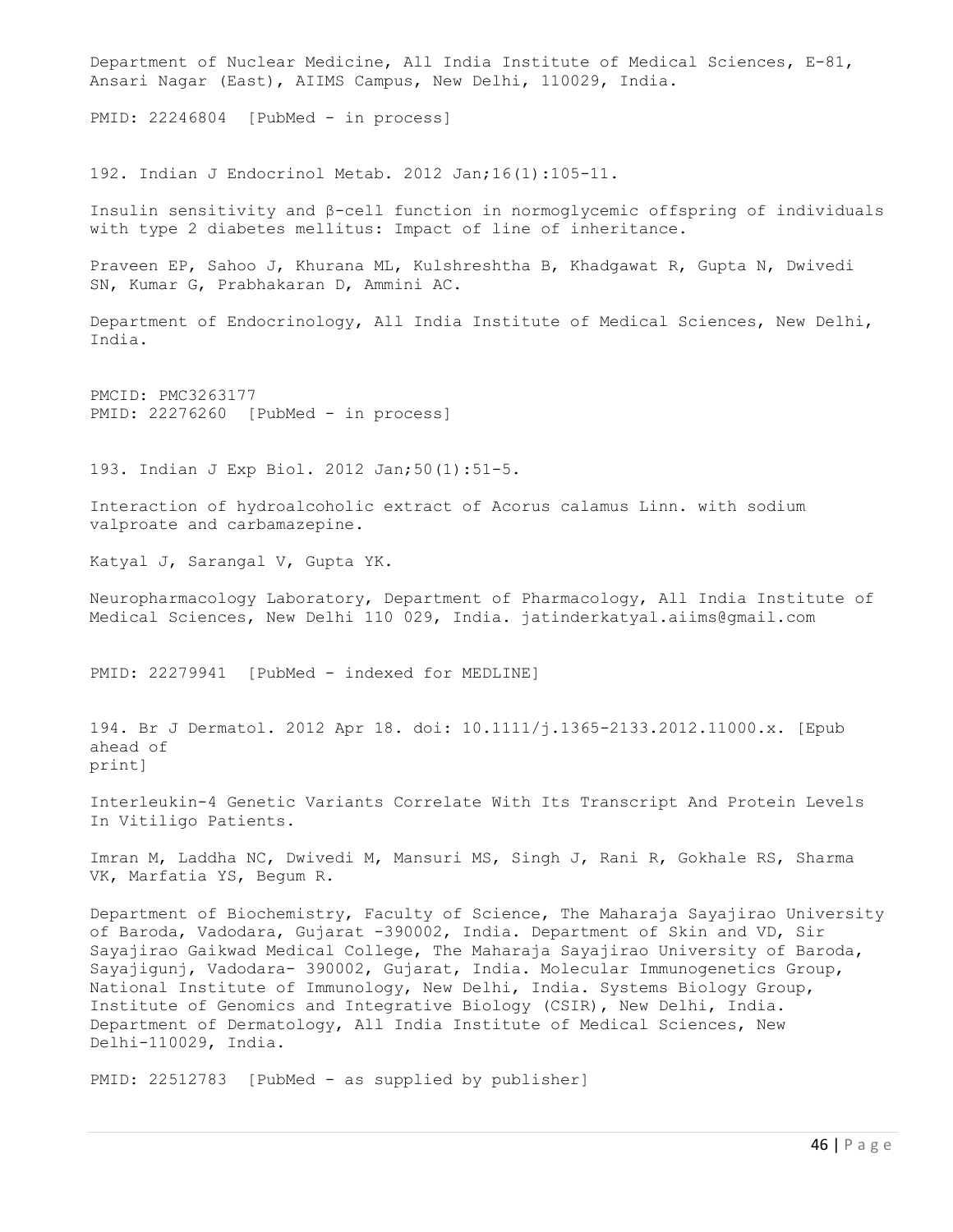195. Br J Neurosurg. 2012 Jun;26(3):305-9. Epub 2011 Dec 15.

Intraventricular neurocysticercosis: a review of current status and management issues.

Sinha S, Sharma BS.

Department of Neurosurgery, Neurosciences Centre, All India Institute of Medical Sciences , New Delhi , India.

PMID: 22168964 [PubMed - in process]

196. Inflammation. 2012 Jun;35(3):881-8.

Investigation into the anti-inflammatory and antigranuloma activity of Colchicum luteum Baker in experimental models.

Nair V, Kumar R, Singh S, Gupta YK.

Department of Pharmacology, All India Institute of Medical Sciences (AIIMS), Ansari Nagar, New Delhi 110029, India.

PMID: 21938464 [PubMed - in process]

197. J Nucl Cardiol. 2012 Apr 27. [Epub ahead of print]

Isolated cardiac metastasis in a patient with neuroendocrine carcinoma of pancreas discovered on (68)Ga-DOTANOC PET/CT.

Khangembam BC, Naswa N, Sharma P, Bal C, Malhotra A, Kumar R.

Department of Nuclear Medicine, All India Institute of Medical Sciences, E-81, Ansari Nagar (East), AIIMS Campus, New Delhi, 110029, India.

We present an interesting image that demonstrates utility of (68)Ga-DOTANOC PET/CT for demonstrating rare metastatic sites of neuroendocrime tumor.

PMID: 22538764 [PubMed - as supplied by publisher]

198. Indian J Med Res. 2012 Mar;135(3):429-31.

JAK2 mutation in patients with splanchnic venous thrombosis: A pilot study from India.

Sazawal S, Rathi S, Chikkara S, Chaubey R, Seth T, Saraya A, Das J, Mahapatra M, Saxena R.

Department of Hematology, All India Institute of Medical Sciences, Ansari Nagar, New Delhi 110 029, India.

PMCID: PMC3361883 PMID: 22561633 [PubMed - in process]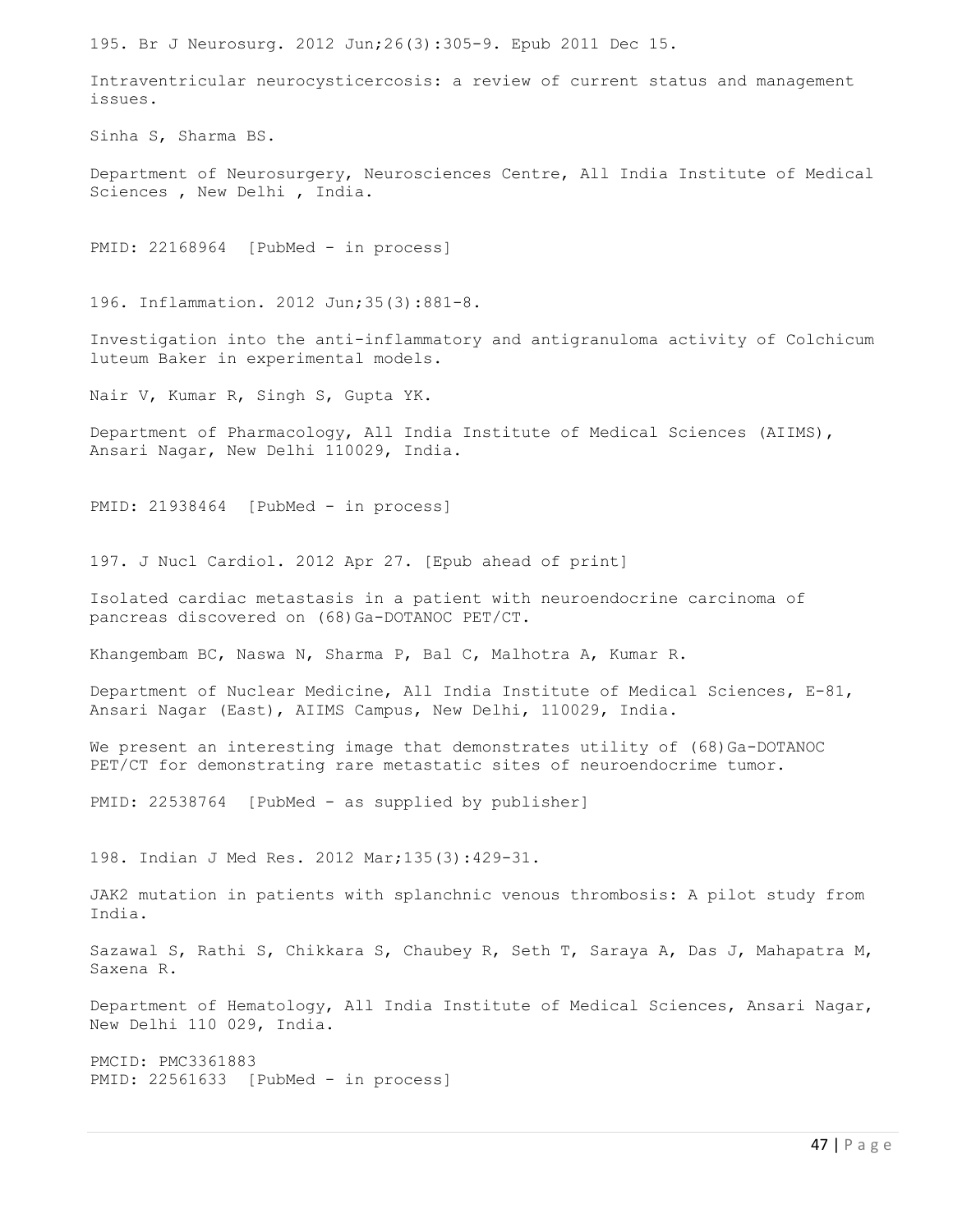48 | P a g e 199. Pediatr Cardiol. 2012 May 8. [Epub ahead of print] Kawasaki Disease: A Rare Case of Diffuse Coronary Involvement. Gupta P, Gulati GS, Kothari SS. Department of Cardiac Radiology, All India Institute of Medical Sciences, New Delhi, 110029, India. PMID: 22565199 [PubMed - as supplied by publisher] 200. J Clin Neurosci. 2012 Jan;19(1):181-2. Epub 2011 Nov 30. The ketogenic diet and the QT interval. Sharma S, Gulati S. Child Neurology Division, Department of Pediatrics, All India Institute of Medical Sciences, Shri Aurobindo Marg Street, New Delhi 110029, India. PMID: 22133817 [PubMed - in process] 201. Eur J Cancer. 2012 Apr;48(6):875-81. Epub 2011 Jul 6. Lactobacillus brevis CD2 lozenges reduce radiation- and chemotherapy-induced mucositis in patients with head and neck cancer: a randomized double-blind placebo-controlled study. Sharma A, Rath GK, Chaudhary SP, Thakar A, Mohanti BK, Bahadur S. Department of Medical Oncology, Dr. B.R.A. IRCH, All India Institute of Medical Sciences, New Delhi 110029, India. Atul1@hotmail.com PMID: 21741230 [PubMed - indexed for MEDLINE] 202. Surg Endosc. 2012 Mar;26(3):639-49. Epub 2011 Sep 30. Laparoscopic inguinal hernia repair: transabdominal preperitoneal (TAPP) versus totally extraperitoneal (TEP) approach: a prospective randomized controlled trial. Krishna A, Misra MC, Bansal VK, Kumar S, Rajeshwari S, Chabra A. Department of Surgical Disciplines, All India Institute of Medical Sciences, New Delhi, 110029, India. PMID: 21959688 [PubMed - indexed for MEDLINE] 203. Surg Laparosc Endosc Percutan Tech. 2012 Feb;22(1):e21-4. Laparoscopic management of gastric angiomyolipoma: case report and review of literature. Aggarwal S, Gupta P, Sharma S. Department of Surgical Disciplines, All India Institute of Medical Sciences, New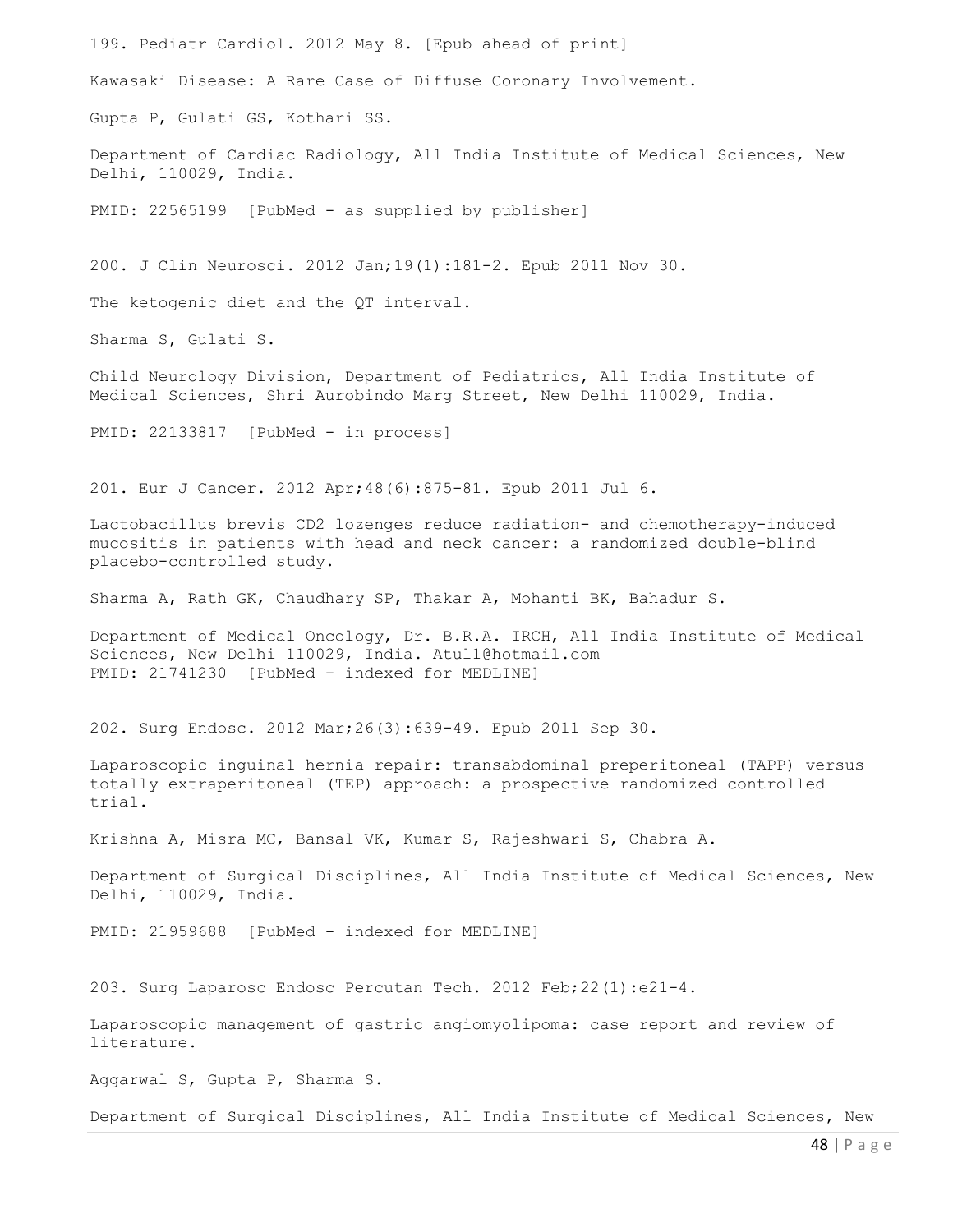Delhi, India. sandeep\_aiims@yahoo.co.in PMID: 22318071 [PubMed - indexed for MEDLINE] 204. Surg Laparosc Endosc Percutan Tech. 2012 Feb;22(1):e37-8. Laparoscopic management of pseudocyst of the pancreas in a pregnant patient. Bansal VK, Misra MC, Goswami A, Garg P, Yonjen T, Kilambi R. Department of Surgical Disciplines, All India Institute of Medical Sciences, New Delhi, India. drvkbansal@gmail.com PMID: 22318076 [PubMed - indexed for MEDLINE] 205. J Anaesthesiol Clin Pharmacol. 2012 Jan;28(1):133-4. Leak in circuit: An unusual cause! Punj J, Batra M, Darlong V, Pandey R. Department of Anaesthesiology, All India Institute of Medical Sciences, New Delhi, India. PMCID: PMC3275954 PMID: 22345969 [PubMed - in process] 206. Indian J Pathol Microbiol. 2012 Jan-Mar;55(1):83-5. Leiomyosarcoma of inferior vena cava: a case series of four cases. Yadav R, Kataria K, Mathur SR, Seenu V. Department of Pathology, All India Institute of Medical Sciences, New Delhi, India. drrajniyadav@gmail.com PMID: 22499308 [PubMed - in process] 207. J Paediatr Child Health. 2012 May;48(5):453-4. doi: 10.1111/j.1440-1754.2012.02457.x. Letter to the editor. Das RR. Department of Pediatrics, All India Institute of Medical Sciences (AIIMS), New Delhi, India. PMID: 22568442 [PubMed - in process] 208. Phytother Res. 2012 Feb;26(2):246-52. doi: 10.1002/ptr.3535. Epub 2011 Jun 8.

Linseed oil: an investigation of its antiarthritic activity in experimental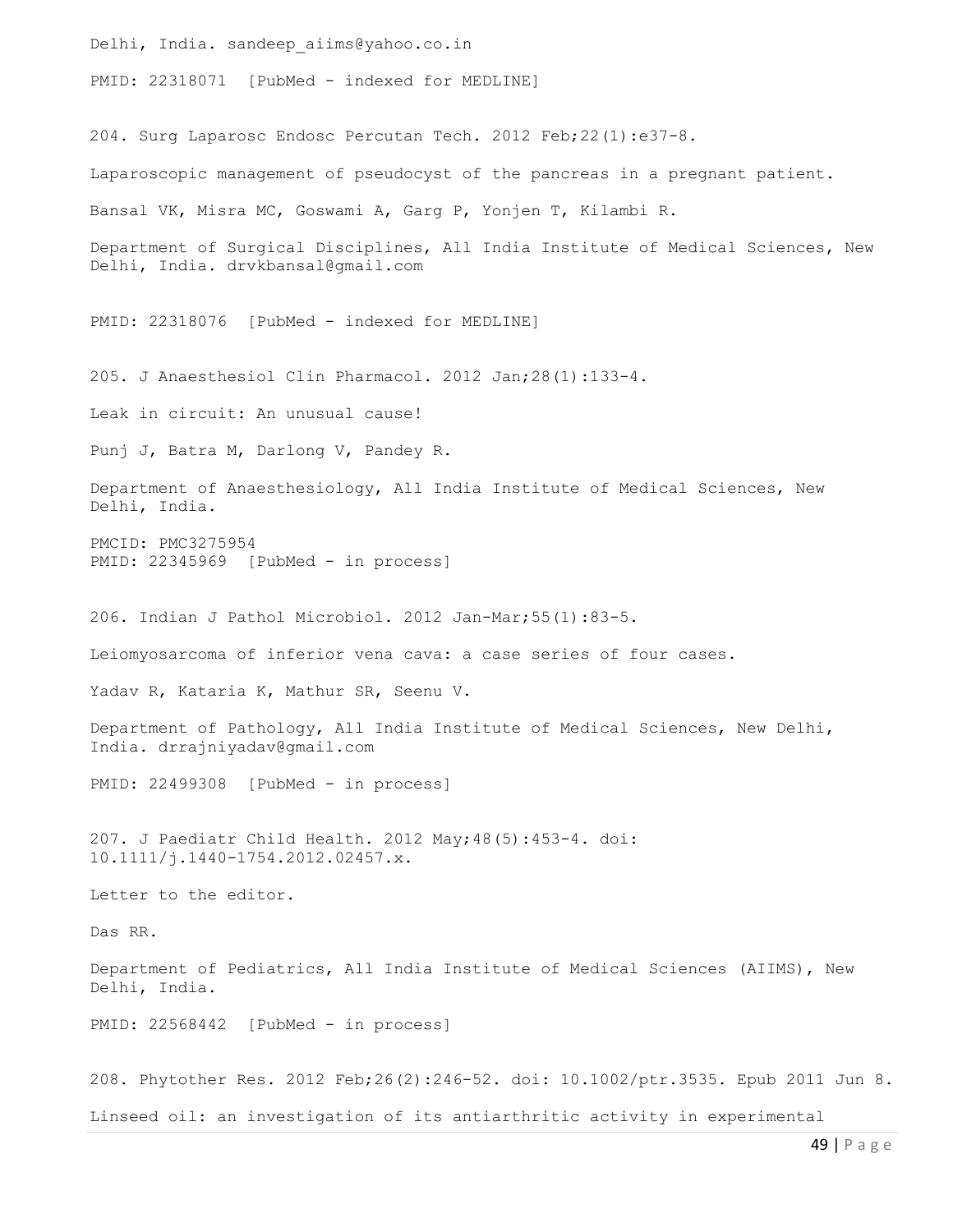models.

Singh S, Nair V, Gupta YK.

Department of Pharmacology, All India Institute of Medical Sciences, Ansari Nagar, New Delhi 110029, India. surenderaiims@gmail.com

PMID: 21656600 [PubMed - indexed for MEDLINE]

209. Orbit. 2012 Jun;31(3):150-4.

Locally advanced sebaceous cell carcinoma (T3) of eyelid: incidence and pattern of nodal metastases and combined modality management approach.

Deo SV, Shukla NK, Singh M, Jha D, Khanna P, Kallianpur A.

Department of Surgical Oncology, Dr BR Ambedkar Institute Rotary cancer Hospital, All India Institute of Medical Sciences, Delhi, India.

PMID: 22551364 [PubMed - in process]

210. Indian J Pediatr. 2012 Jun;79(6):769-73. Epub 2011 Aug 10.

Long Term Outcome of Management of Antenatally Diagnosed Pelvi-ureteric Junction Obstruction.

Jain V, Agarwala S, Bhatnagar V, Gupta AK, Kumar R, Bal CS.

Department of Pediatric Surgery, All India Institute of Medical Sciences, New Delhi, 110029, India.

PMID: 21830021 [PubMed - in process]

211. Mod Pathol. 2012 Jan;25(1):14-25. doi: 10.1038/modpathol.2011.145. Epub 2011 Oct 14.

Loss of DLC1 is an independent prognostic factor in patients with oral squamous cell carcinoma.

Tripathi SC, Kaur J, Matta A, Gao X, Sun B, Chauhan SS, Thakar A, Shukla NK, Duggal R, Choudhary AR, DattaGupta S, Sharma MC, Ralhan R, Siu KW.

Department of Biochemistry, All India Institute of Medical Sciences, New Delhi, India.

PMID: 22002576 [PubMed - indexed for MEDLINE]

212. Infect Immun. 2012 Feb;80(2):742-52. Epub 2011 Dec 5.

Lsr2 peptides of Mycobacterium leprae show hierarchical responses in lymphoproliferative assays, with selective recognition by patients with anergic lepromatous leprosy.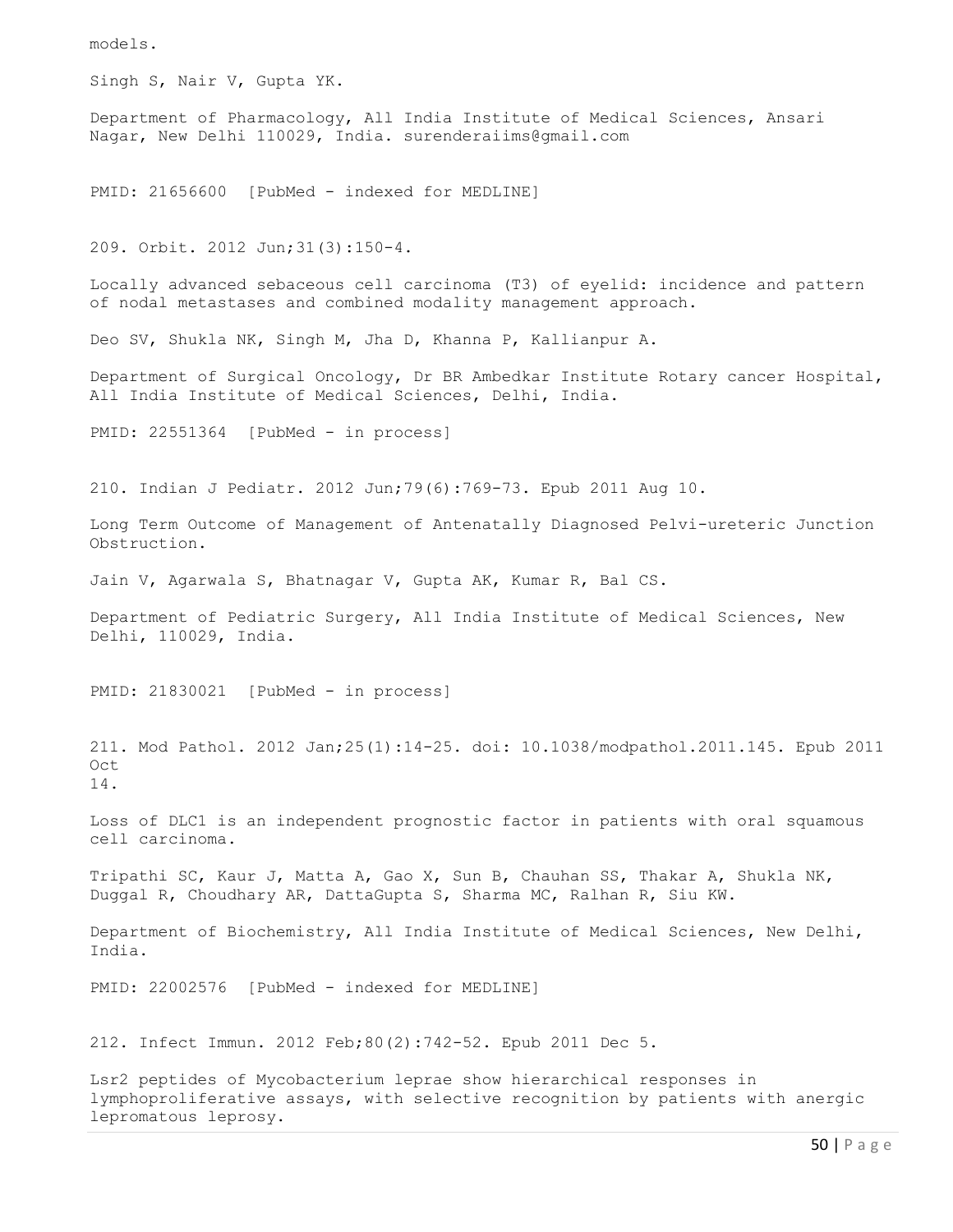Chaduvula M, Murtaza A, Misra N, Narayan NP, Ramesh V, Prasad HK, Rani R, Chinnadurai RK, Nath I. Safdarjung Hospital Campus, All India Institute of Medical Sciences, New Delhi, India. PMCID: PMC3264286 [Available on 2012/8/1] PMID: 22144494 [PubMed - indexed for MEDLINE] 213. Eur J Pediatr. 2012 Feb 16. [Epub ahead of print] Management of diarrhea-related hypernatremic dehydration. Das RR. Department of Pediatrics, All India Institute of Medical Sciences (AIIMS), New Delhi, 110029, India, dr\_rashmipgi@yahoo.com. PMID: 22350282 [PubMed - as supplied by publisher] 214. Am J Ther. 2012 Mar 21. [Epub ahead of print] Management of F/P+/- Hypereosinophilic Syndromes: Case Report and Treatment Review. Kalra A, Palaniswamy C, Kalra A, Wig N, Sood R. 1Department of Medicine, All India Institute of Medical Sciences, New Delhi, India; and 2Department of Medicine, Kalra Hospital & SRCNC, New Delhi, India. PMID: 20724910 [PubMed - as supplied by publisher] 215. Br J Neurosurg. 2012 Jun;26(3):371-7. Epub 2012 Feb 13. Management of scalp arterio-venous malformation: case series and review of literature. Kumar R, Sharma G, Sharma BS. Department of Neurosurgery, All India Institute of Medical Sciences , New Delhi , India. PMID: 22329441 [PubMed - in process] 216. Seizure. 2012 May 24. [Epub ahead of print] Markedly disturbed sleep in medically refractory compared to controlled epilepsy - A clinical and polysomnography study. Zanzmera P, Shukla G, Gupta A, Singh H, Goyal V, Srivastava A, Behari M. Department of Neurology, All India Institute of Medical Sciences, New Delhi, India.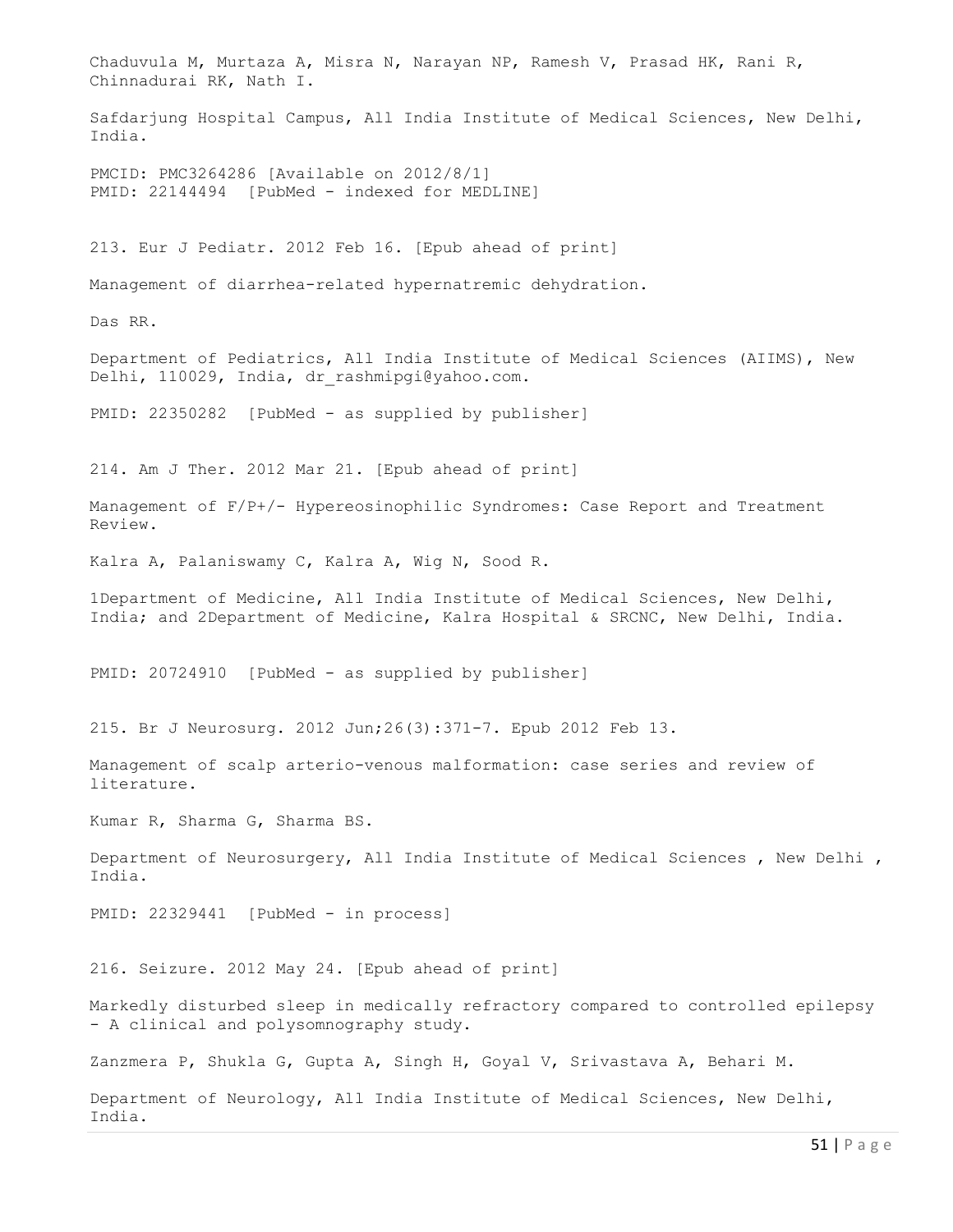PMID: 22633696 [PubMed - as supplied by publisher]

217. J Clin Lipidol. 2012 Jan-Feb;6(1):33-41. Epub 2011 Nov 12.

Measurement of cholesterol and triglycerides from a dried blood spot in an Indian Council of Medical Research-World Health Organization multicentric survey on risk factors for noncommunicable diseases in India.

Lakshmy R, Mathur P, Gupta R, Shah B, Anand K, Mohan V, Desai NG, Mahanta J, Joshi PP, Thankappan KR.

Department of Cardiac Biochemistry, All India Institute of Medical Sciences, New Delhi-29, India. lakshmy\_ram@yahoo.com

PMID: 22264572 [PubMed - indexed for MEDLINE]

218. Indian J Dermatol Venereol Leprol. 2012 Jan;78(1):5-7.

Measuring the severity of vitiligo.

Ramam M, Krishna SG.

Department of Dermatology and Venereology, All India Institute of Medical Sciences, New Delhi, India.

PMID: 22199053 [PubMed - in process]

219. Lung India. 2012 Apr;29(2):107-8.

Metabolic abnormalities in obstructive sleep apnea: A double whammy.

Soneja M, Singh V.

Department of Medicine, All India Institute of Medical Sciences, New Delhi, India E-mail: manishsoneja@gmail.com.

PMCID: PMC3354480 PMID: 22628921 [PubMed - in process]

220. Indian J Pediatr. 2012 Apr 28. [Epub ahead of print]

Metronomic Chemotherapy in Progressive Pediatric Malignancies: Old Drugs in New Package.

Bahl A, Bakhshi S.

Department of Medical Oncology, Dr. B. R. A. Institute Rotary Cancer Hospital, All India Institute of Medical Sciences, New Delhi, 110029, India.

PMID: 22544675 [PubMed - as supplied by publisher]

221. Indian J Ophthalmol. 2012 Jan-Feb;60(1):66-8.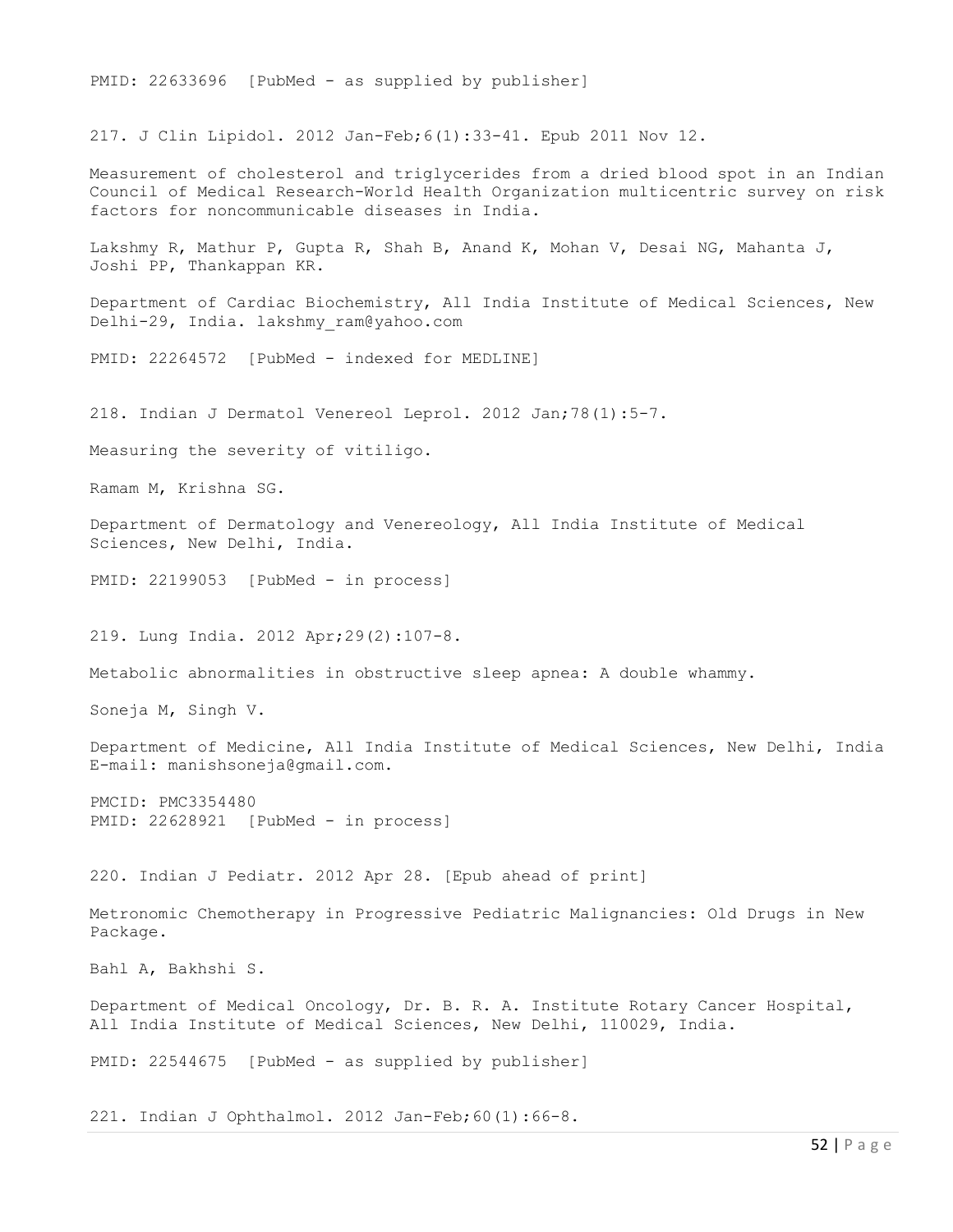Microperimetry and optical coherence tomography in a case of traumatic macular hole and associated macular detachment with spontaneous resolution. Aalok L, Azad R, Sharma YR, Phuljhele S. Department of Vitreo-Retinal Services, Dr. Rajendra Prasad Centre for Ophthalmic Sciences, All India Institute of Medical Sciences, Ansari Nagar, New Delhi - 110 029, India. lalitaalok@gmail.com PMCID: PMC3263253 PMID: 22218253 [PubMed - indexed for MEDLINE] 222. Cornea. 2012 Apr;31(4):462-4. Modified surgical technique for improving donor adherence in DSAEK in the aphakic vitrectomized eye. Titiyal JS, Sachdev R, Sinha R, Tandon R, Sharma N. Department of Cornea Refractive Surgery, Dr Rajendra Prasad Centre for Ophthalmic Sciences, All India Institute of Medical Sciences, New Delhi, India. PMID: 21941172 [PubMed - in process] 223. Indian J Endocrinol Metab. 2012 May;16(3):384-8. Molecular genetic analysis of CYP21A2 gene in patients with congenital adrenal hyperplasia. Marumudi E, Sharma A, Kulshreshtha B, Khadgawat R, Khurana ML, Ammini AC. Department of Endocrinology and Metabolism, and Anatomy, All India Institute of Medical Sciences, New Delhi, India. PMCID: PMC3354845 PMID: 22629504 [PubMed - in process] 224. Ophthalmic Res. 2012 Jan 19;48(1):28-32. [Epub ahead of print] Molecular Genetic Analysis of Macular Corneal Dystrophy Patients from North India. Paliwal P, Sharma A, Tandon R, Sharma N, Titiyal JS, Sen S, Vajpayee RB. Laboratory of Cyto-Molecular Genetics, Department of Anatomy, All India Institute of Medical Sciences, New Delhi, India. PMID: 22261655 [PubMed - as supplied by publisher] 225. Neurol India. 2012 Mar-Apr;60(2):174-9. Monitored gradual occlusion of the internal carotid artery followed by ligation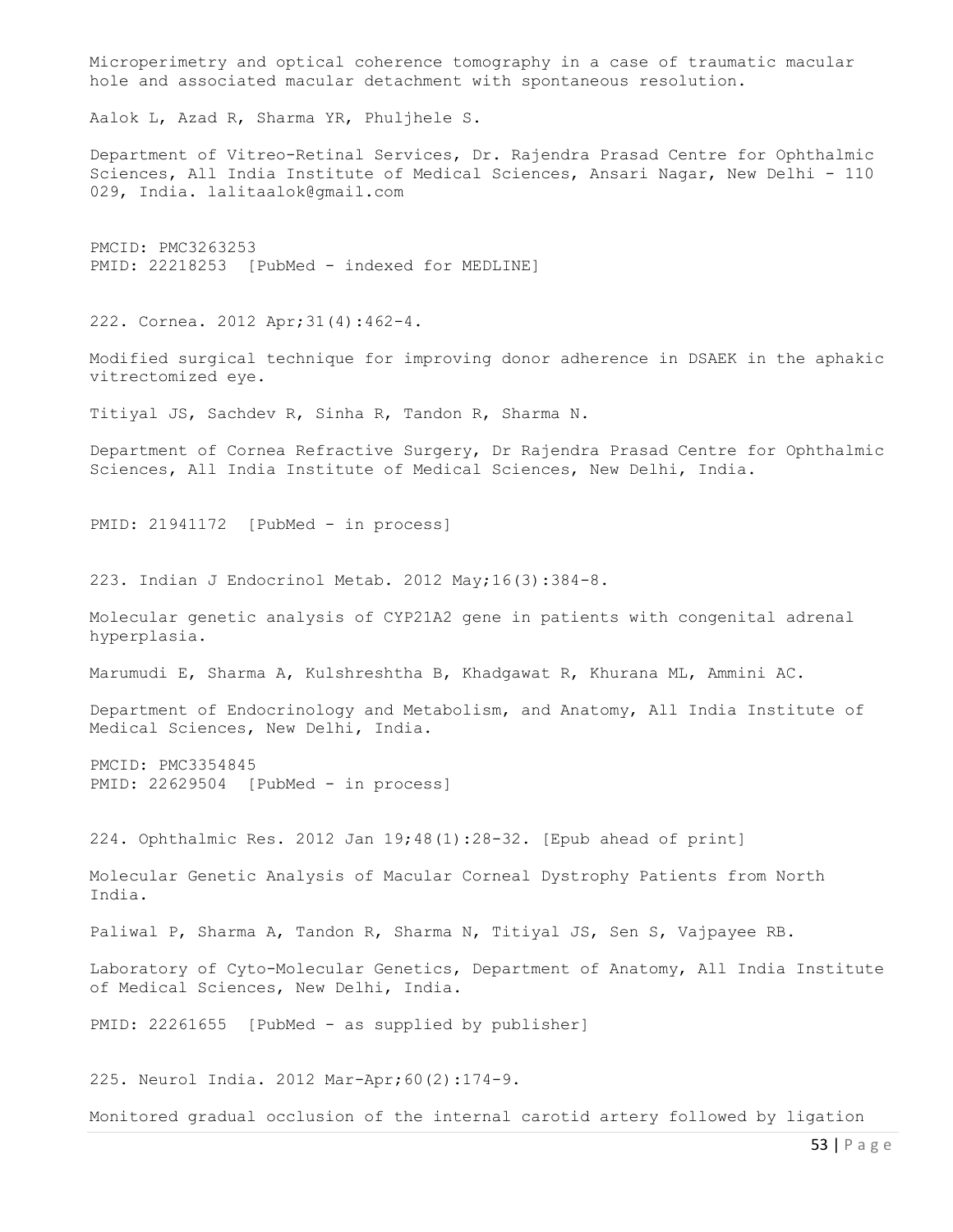for giant internal carotid artery aneurysms.

Rathore YS, Chandra PS, Kumar R, Singh M, Sharma MS, Suri A, Mishra NK, Gaikwad S, Garg A, Sharma BS, Mahapatra AK.

Department of Neuroradiology and Neurosurgery, All India Institute of Medical Sciences, New Delhi, India.

PMID: 22626699 [PubMed - in process]

226. Neurobiol Aging. 2012 May;33(5):1003.e1-8. Epub 2011 Oct 19.

MTHFR (677 and 1298) and IL-6-174 G/C genes in pathogenesis of Alzheimer's and vascular dementia and their epistatic interaction.

Mansoori N, Tripathi M, Luthra K, Alam R, Lakshmy R, Sharma S, Arulselvi S, Parveen S, Mukhopadhyay AK.

Department of Laboratory Medicine, All India Institute of Medical Sciences, Ansari Nagar, New Delhi, India.

PMID: 22015309 [PubMed - in process]

227. Acta Neurochir (Wien). 2012 Apr 29. [Epub ahead of print]

Multicentric intracranial epidermoid or epi/dermoid cysts?

Goyal N, Sharma MS, Gurjar H, Mahapatra AK.

Department of Neurosurgery, All India Institute of Medical Sciences, New Delhi, 110029, India, drnishantgoyal@gmail.com.

PMID: 22543507 [PubMed - as supplied by publisher]

228. Indian J Ophthalmol. 2012 Jan-Feb;60(1):49-52.

Multifocal electroretinogram in normal emmetropic subjects: correlation with optical coherence tomography.

Azad R, Ghatak U, Sharma YR, Chandra P.

Dr. R. P. Centre for Ophthalmic Sciences, All India Institute of Medical Sciences, New Delhi, India.

PMID: 22218247 [PubMed - indexed for MEDLINE]

229. Ann Indian Acad Neurol. 2012 Apr;15(2):89-93.

Need for a national epilepsy control program.

Tripathi M, Jain DC, Devi MG, Jain S, Saxena V, Chandra PS, Radhakrishnan K, Behari M, Gupta M, Puri V, Mehndiratta MM, Bala K, Anand KS, Rawat S, Shah PU,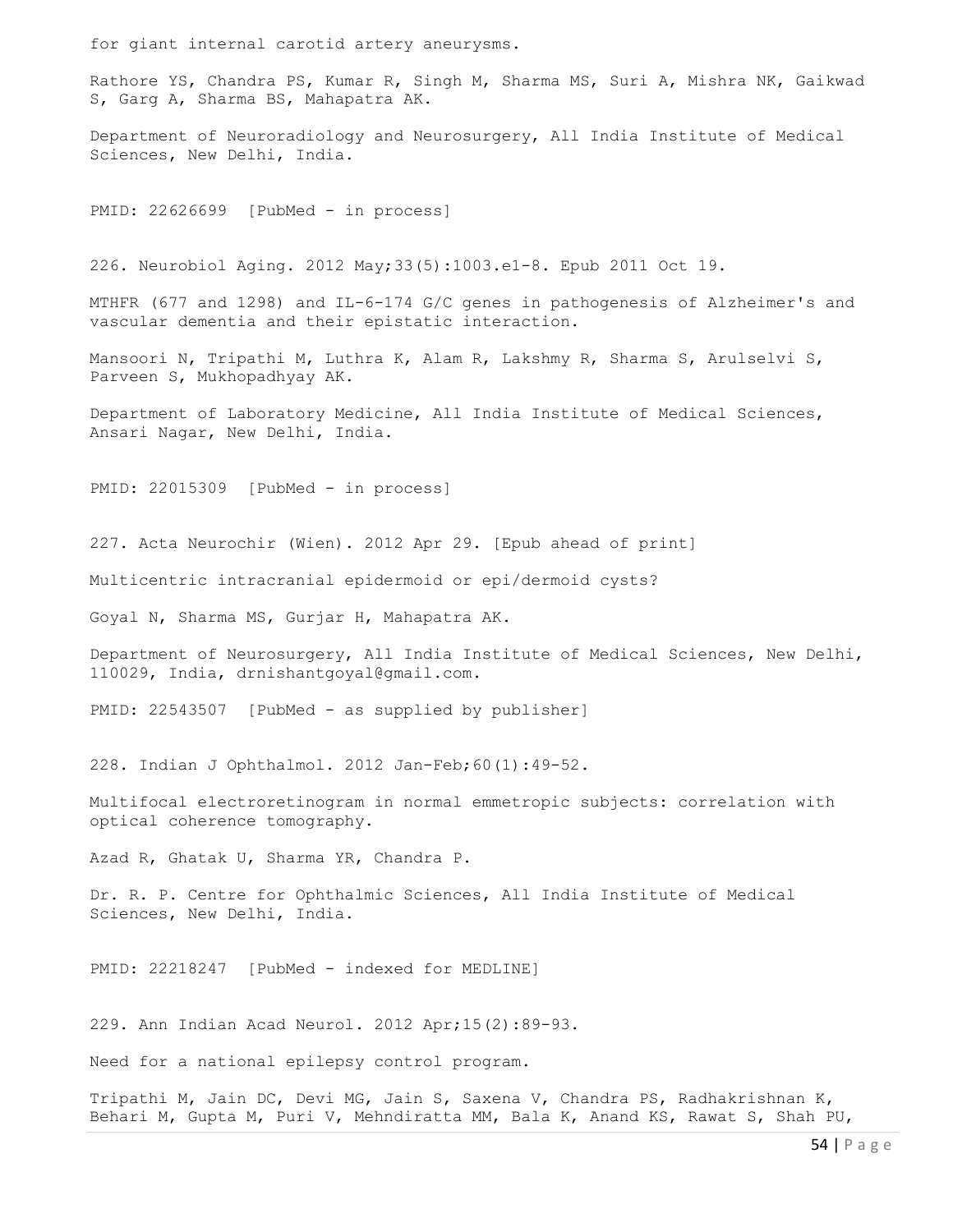Gulati S, Johri S, Nadkarni VV, Chandra PS, Bachani D. Department of Neurology, All India Institute of Medical Sciences, Delhi, India. PMID: 22566719 [PubMed - in process]

230. Indian J Pediatr. 2012 May 30. [Epub ahead of print] Nephrotic Syndrome.

Sinha A, Bagga A.

Division of Nephrology, Department of Pediatrics, All India Institute of Medical Sciences, Ansari Nagar, New Delhi, 110029, India.

PMID: 22644544 [PubMed - as supplied by publisher]

231. Intern Med. 2012;51(8):891-3. Epub 2012 Apr 15.

Neurocardiogenic syncope during a routine colonoscopy: an uncommon malignant presentation.

Sharma G, Boopathy Senguttuvan N, Juneja R, Kumar Bahl V.

Department of Cardiology, Cardiothoracic Center, All India Institute of Medical Sciences, India. drsharmagautam@gmail.com

PMID: 22504245 [PubMed - in process]

232. Eur J Pharmacol. 2012 Jun 5;684(1-3):71-8. Epub 2012 Apr 1.

Neuroimaging, biochemical and cellular evidence of protection by mycophenolate mofetil on middle cerebral artery occlusion induced injury in rats.

Chauhan A, Sharma U, Reeta KH, Jagannathan NR, Mehra RD, Gupta YK.

Neuropharmacology Laboratory, Department of Pharmacology, All India Institute of Medical Sciences, Ansari Nagar, New Delhi, India.

Copyright © 2012 Elsevier B.V. All rights reserved.

PMID: 22487058 [PubMed - in process]

233. J Microbiol. 2012 Feb;50(1):149-54. Epub 2012 Feb 27.

Neutralization potential of the plasma of HIV-1 infected Indian patients in the context of anti-V3 antibody content and antiretroviral theraphy.

Choudhary AK, Andrabi R, Prakash SS, Kumar R, Choudhury SD, Wig N, Biswas A, Hazarika A, Luthra K.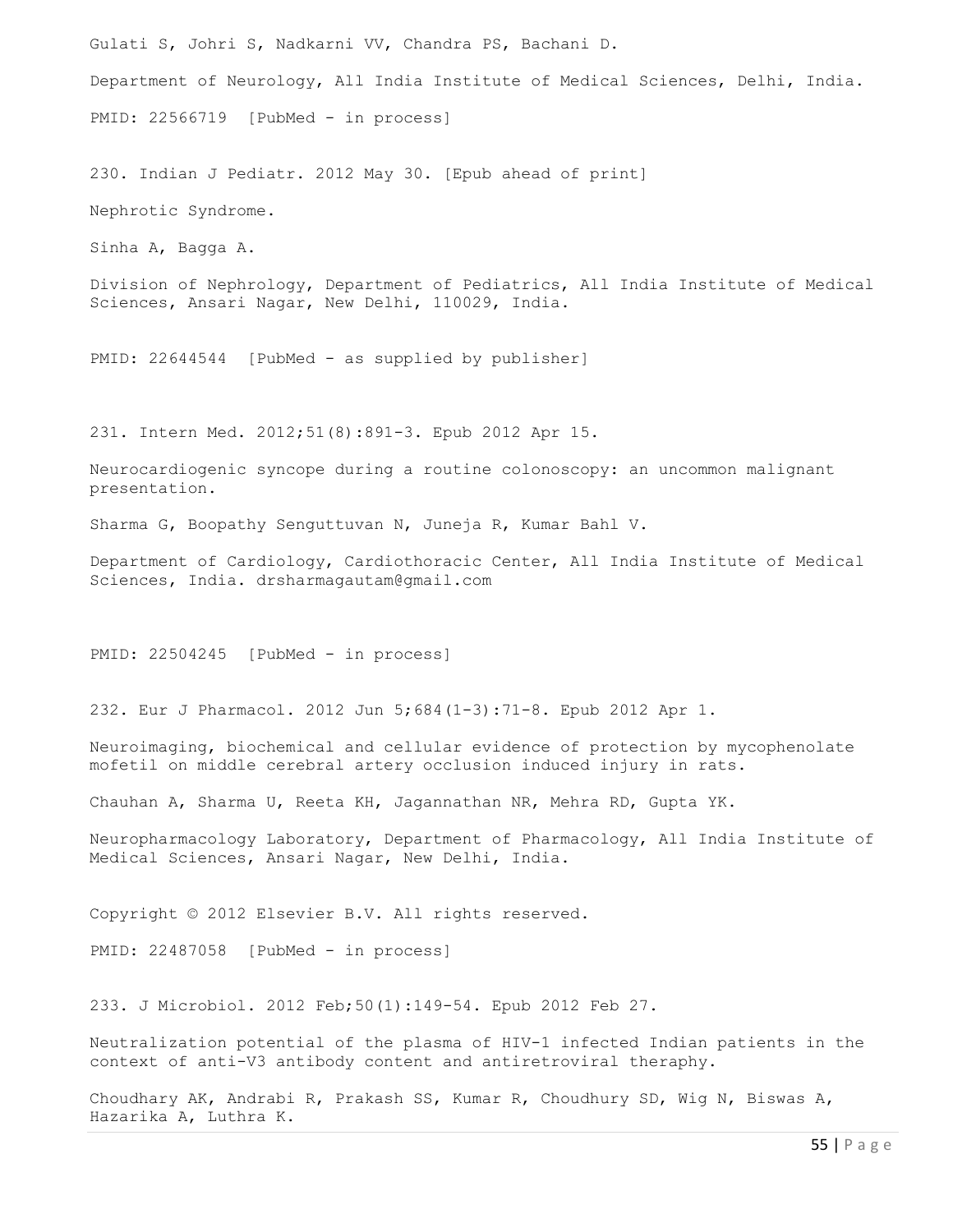Department of Biochemistry, All India Institute of Medical Sciences, 110029, New Delhi, India.

PMID: 22367950 [PubMed - in process]

234. Int Orthop. 2012 May 29. [Epub ahead of print]

A new technique in double-bundle anterior cruciate ligament reconstruction: some concerns.

Meena S, Digge VK, Nag HL, Mittal S.

Department of Orthopaedics, All India Institute of Medical Sciences (AIIMS), Ansari Nagar, New Delhi, 110029, India, sanjaymeena@hotmail.com.

PMID: 22643797 [PubMed - as supplied by publisher]

235. Indian J Pediatr. 2012 Jun 7. [Epub ahead of print]

Norrie Disease: First Mutation Report and Prenatal Diagnosis in an Indian Family.

Ghosh M, Sharma S, Shastri S, Arora S, Shukla R, Gupta N, Deka D, Kabra M.

Genetics Unit, Department of Pediatrics, All India Institute of Medical Sciences, Ansari Nagar, New Delhi, 110029, India.

PMID: 22674248 [PubMed - as supplied by publisher]

236. Brain Dev. 2012 Jan;34(1):28-31. Epub 2011 Feb 5.

Novel non-identical MECP2 mutations in Rett syndrome family: a rare presentation.

Khajuria R, Gupta N, Sapra S, Gulati S, Ghosh M, Kalra V, Kabra M.

Genetics Unit, Department of Pediatrics, All India Institute of Medical Sciences, New Delhi 110029, India.

PMID: 21300488 [PubMed - indexed for MEDLINE]

237. Natl Med J India. 2012 Jan-Feb;25(1):31-2.

Online learning in newborn health: a distance learning model.

Deorari A, Thukral A, Aruna V.

All India Institute of Medical Sciences, Ansari Nagar, New Delhi, 110029, India. ashokdeorari\_56@hotmail.com

PMID: 22680321 [PubMed - in process]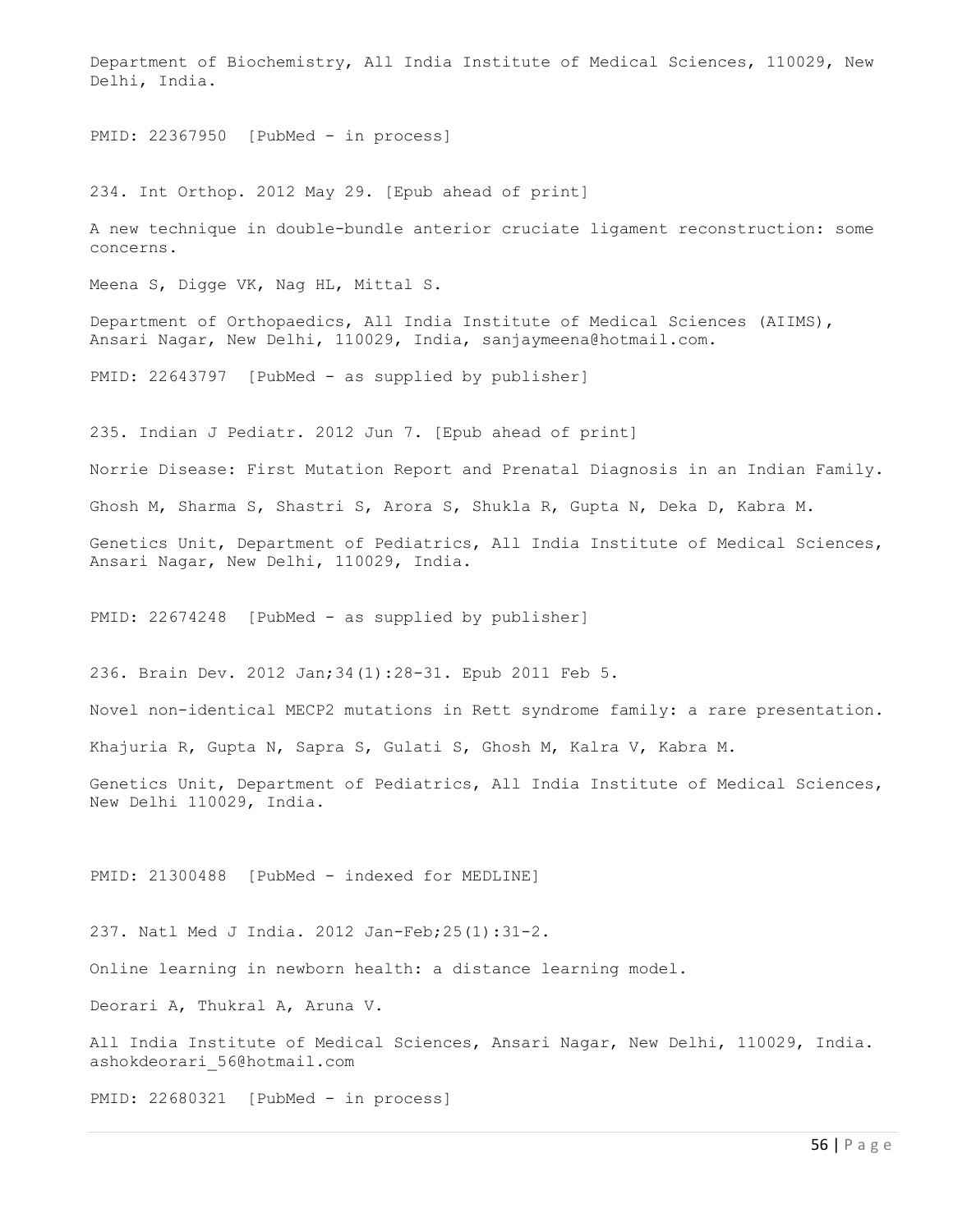238. Asian Cardiovasc Thorac Ann. 2012 Apr;20(2):114-9.

Open vertical vein in non-obstructed supracardiac TAPVC: merits and fate.

Hote MP, Garg S, Choudhury M, Raghu MG.

Departmant of Cardiovascular and Thoracic Surgery, All India Institute of Medical Sciences, New Delhi, India. mphaiims@hotmail.com

PMID: 22499955 [PubMed - in process]

239. Nucl Med Commun. 2012 Feb;33(2):164-70.

Optimization of the CT acquisition protocol to reduce patient dose without compromising the diagnostic quality for PET-CT: a phantom study.

Kumar S, Pandey AK, Sharma P, Malhotra A, Kumar R.

Department of Nuclear Medicine, All India Institute of Medical Sciences, New Delhi, India.

PMID: 22107995 [PubMed - indexed for MEDLINE]

240. Community Dent Health. 2012 Mar;29(1):49-54.

Oral health status of a group of illicit drug users in Delhi, India.

Gupta T, Shah N, Mathur VP, Dhawan A.

Centre for Dental Education and Research, All India Institute of Medical Sciences, New Delhi, India.

PMID: 22482250 [PubMed - indexed for MEDLINE]

241. Urol Int. 2012;88(3):259-62. Epub 2012 Mar 9.

Outcome of repeat supratrigonal obstetric vesicovaginal fistula repair after previous failed repair.

Gupta NP, Mishra S, Mishra A, Seth A, Anand A.

Department of Urology, All India Institute of Medical Sciences, New Delhi, India.

PMID: 22414630 [PubMed - in process]

242. Ophthalmology. 2012 Mar 28. [Epub ahead of print]

Outcome, Pathologic Findings, and Compliance in Orbital Retinoblastoma (International Retinoblastoma Staging System Stage III) Treated with Neoadjuvant Chemotherapy: A Prospective Study.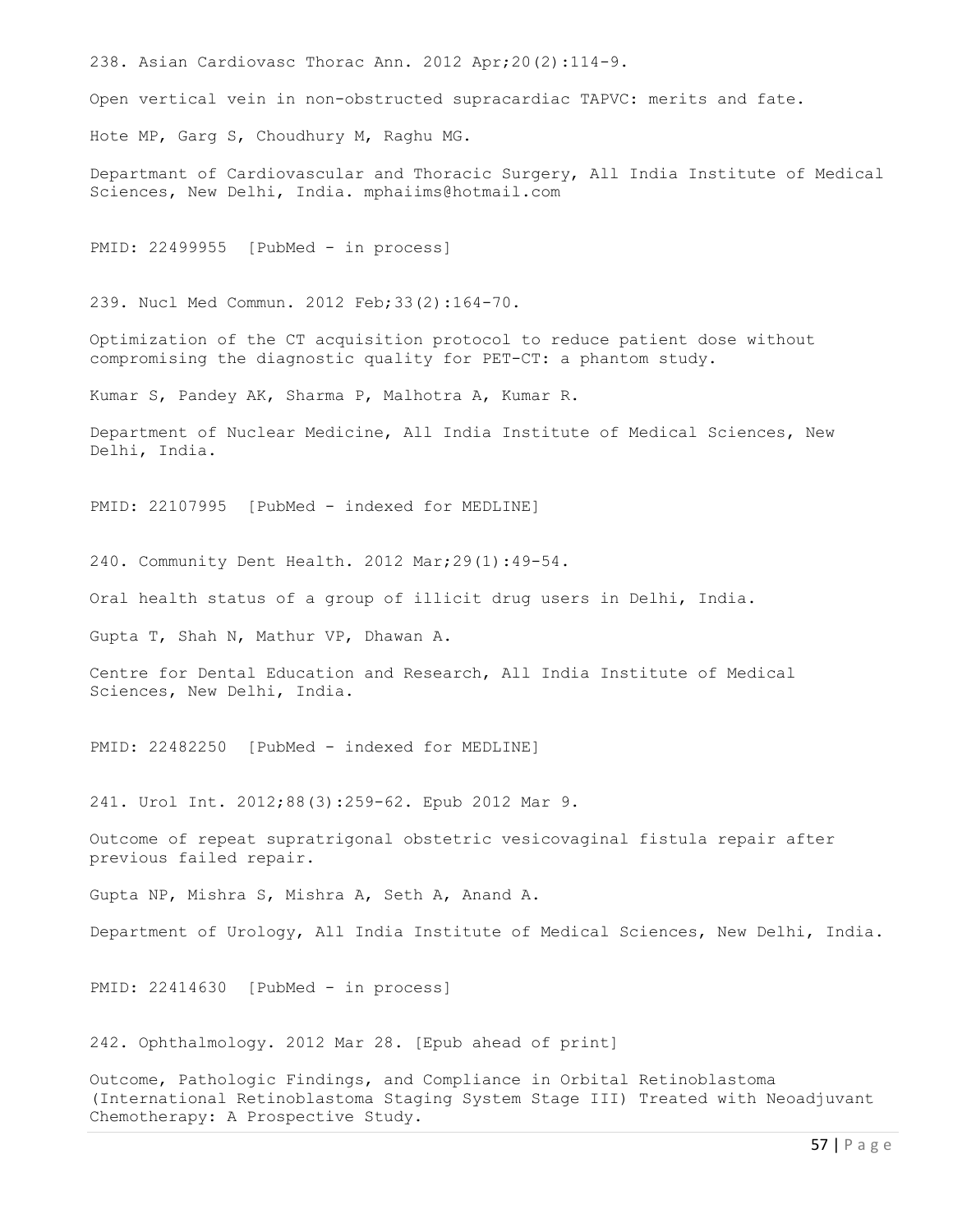Radhakrishnan V, Kashyap S, Pushker N, Sharma S, Pathy S, Mohanti BK, Vishnubhatla S, Ghose S, Bakhshi S. Department of Medical Oncology, All India Institute of Medical Sciences, New Delhi, India. PMID: 22463820 [PubMed - as supplied by publisher] 243. Urol Int. 2012 Apr 25. [Epub ahead of print] Outcomes following Robotic Radical Nephrectomy: A Single-Center Experience. Dogra PN, Abrol N, Singh P, Gupta NP. Department of Urology, All India Institute of Medical Sciences, New Delhi, India. PMID: 22538353 [PubMed - as supplied by publisher] 244. J Endourol. 2012 Mar;26(3):249-53. Epub 2011 Dec 22. Outcomes of robot-assisted laparoscopic pyeloplasty in children: a single center experience. Singh P, Dogra PN, Kumar R, Gupta NP, Nayak B, Seth A. Department of Urology, All India Institute of Medical Sciences, Delhi, India. drprabhjotsingh@gmail.com PMID: 22191495 [PubMed - in process] 245. Drugs. 2012 Jan 1;72(1):17-33. doi: 10.2165/11598070-000000000-00000. Overt and subclinical hypothyroidism: who to treat and how. Khandelwal D, Tandon N. Department of Endocrinology and Metabolism, All India Institute of Medical Sciences, New Delhi, India. PMID: 22191793 [PubMed - indexed for MEDLINE] 246. Toxicol Mech Methods. 2012 Jun;22(5):359-66. Epub 2012 Mar 20. Oxidative stress and cardiac hypertrophy: a review. Maulik SK, Kumar S. Department of Pharmacology, All India Institute of Medical Sciences , New Delhi , India.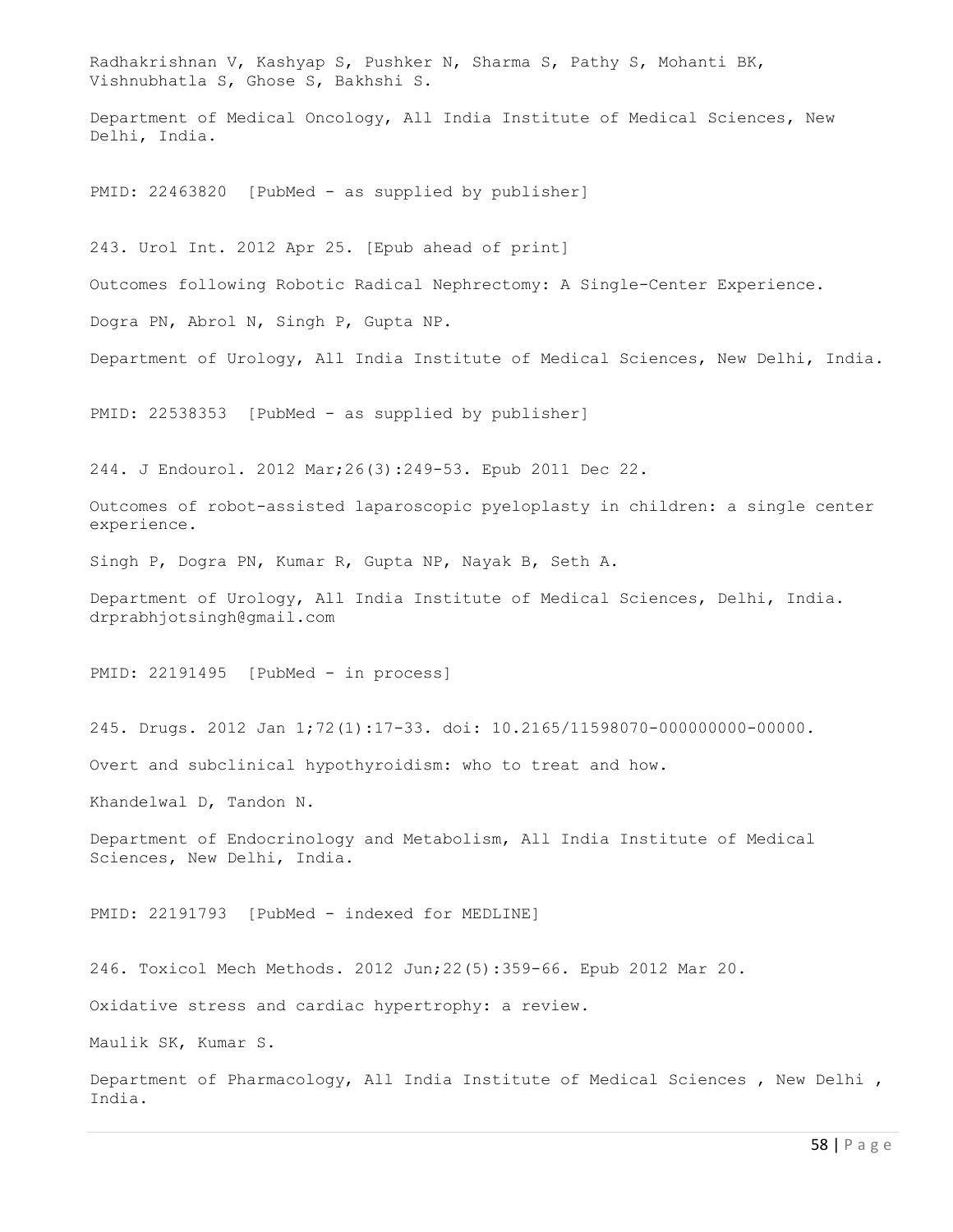PMID: 22394344 [PubMed - in process] 247. Andrologia. 2012 May;44 Suppl 1:615-20. doi: 10.1111/j.1439- 0272.2011.01239.x. Epub 2011 Nov 2. Oxygen as a regulator of MA-10 cell functions: effect of cobalt chloride on vascular endothelial growth factor production. Kumar A, Rani L, Dhole B, Chaturvedi PK. Department of Reproductive Biology, All India Institute of Medical Sciences, New Delhi, India. PMID: 22044301 [PubMed - in process] 248. Chem Biol Drug Des. 2012 Apr 19. doi: 10.1111/j.1747-0285.2012.01395.x. [Epub ahead of print] p38β MAP Kinase as a Therapeutic Target for Pancreatic Cancer. Singh AK, Pandey R, Gill K, Singh R, Saraya A, Chauhan SS, Yadav S, Pal S, Singh N, Dey S. Department of Biophysics, All India Institute of Medical Sciences, Ansari Nagar, New Delhi 110029, India Department of Biochemistry, All India Institute of Medical Sciences, Ansari Nagar, New Delhi 110029, India Department of Gastroenterology and Human Nutrition, All India Institute of Medical Sciences, Ansari Nagar, New Delhi 110029, India Department of Gastrointestinal Surgery, All India Institute of Medical Sciences, Ansari Nagar, New Delhi 110029, India. PMID: 22515544 [PubMed - as supplied by publisher] 249. Eur J Obstet Gynecol Reprod Biol. 2012 Apr 28. [Epub ahead of print] The painful black umbilicus. Singh N, Kumar P, Ghosh R, Kumar S. Department of Obstetrics and Gynecology, 3rd Floor, All India Institute of Medical Sciences, Ansari Nagar, New Delhi 110029, India. PMID: 22546495 [PubMed - as supplied by publisher] 250. J Gastrointest Cancer. 2012 Mar;43(1):63-9. Palliative stenting with or without radiotherapy for inoperable esophageal carcinoma: a randomized trial. Javed A, Pal S, Dash NR, Ahuja V, Mohanti BK, Vishnubhatla S, Sahni P, Chattopadhyay TK.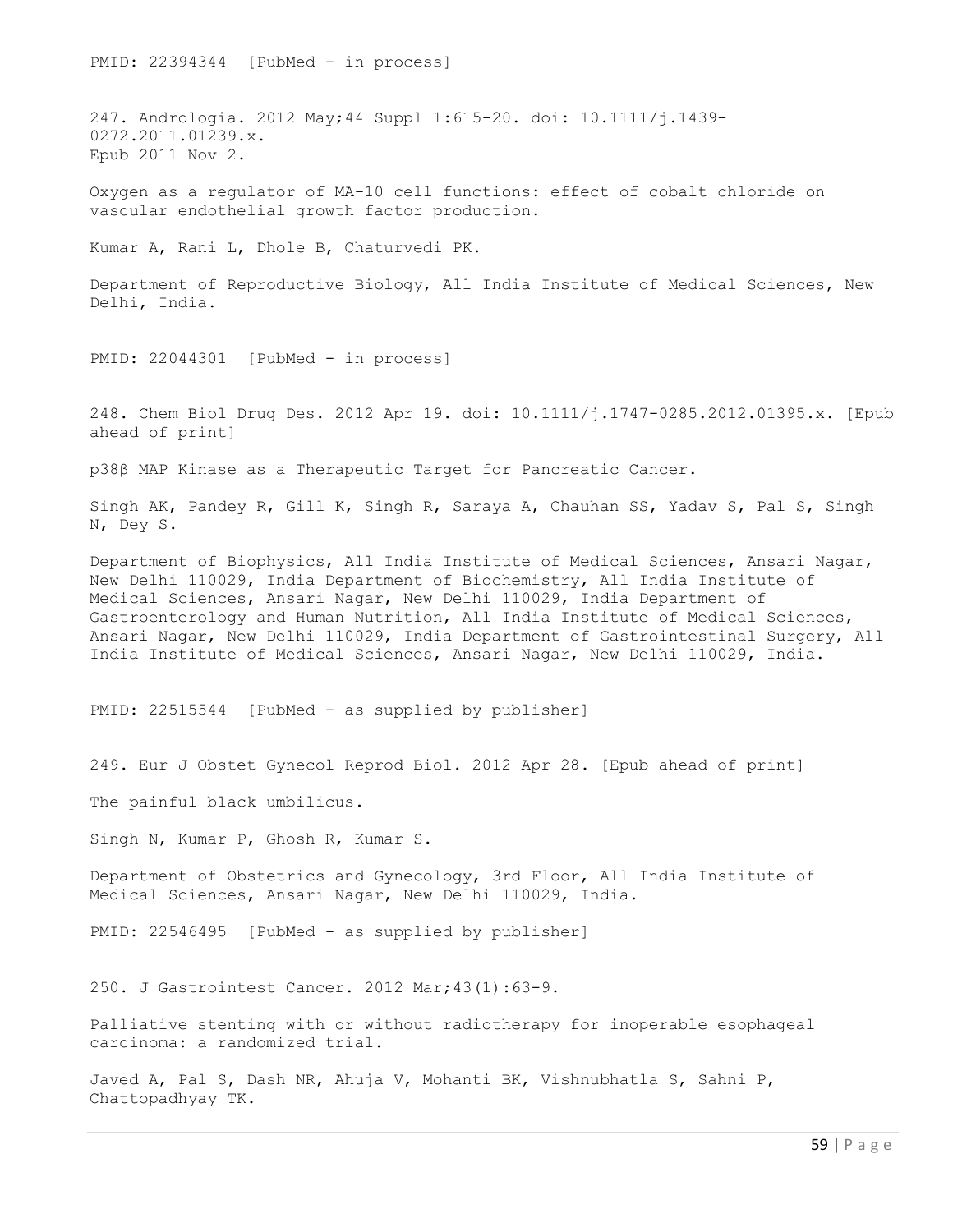Department of Gastrointestinal Surgery, All India Institute of Medical Sciences, Ansari Nagar, New Delhi 110029, India. javedamitdr@gmail.com

PMID: 20835926 [PubMed - indexed for MEDLINE]

251. J Cardiothorac Vasc Anesth. 2012 Jun;26(3):439-42. Epub 2011 Dec 16.

Parasternal intercostal block with ropivacaine for postoperative analgesia in pediatric patients undergoing cardiac surgery: a double-blind, randomized, controlled study.

Chaudhary V, Chauhan S, Choudhury M, Kiran U, Vasdev S, Talwar S.

Department of Cardiac Anesthesia, All India Institute of Medical Sciences, New Delhi, India.

PMID: 22176767 [PubMed - in process]

252. Ann Nucl Med. 2012 Jan;26(1):58-66. doi: 10.1007/s12149-011-0539-2. Epub 2011 Oct 28.

Pediatric lymphoma: metabolic tumor burden as a quantitative index for treatment response evaluation.

Sharma P, Gupta A, Patel C, Bakhshi S, Malhotra A, Kumar R.

Department of Nuclear Medicine, All India Institute of Medical Sciences, Ansari Nagar (East), AIIMS Campus, New Delhi, India. dr punitsharma@yahoo.com

PMID: 22033780 [PubMed - in process]

253. Radiology. 2012 Mar;262(3):956-68.

Pediatric nonlymphoblastic non-Hodgkin lymphoma: baseline, interim, and posttreatment PET/CT versus contrast-enhanced CT for evaluation--a prospective study.

Bakhshi S, Radhakrishnan V, Sharma P, Kumar R, Thulkar S, Vishnubhatla S, Dhawan D, Malhotra A.

Department of Medical Oncology, Dr BRA Institute Rotary Cancer Hospital, All India Institute of Medical Sciences, Ansari Nagar, New Delhi 110029, India. sambakh@hotmail.com

PMID: 22357895 [PubMed - indexed for MEDLINE]

254. Eye Contact Lens. 2012 Mar;38(2):112-5.

Penetrating autokeratoplasty for unilateral corneal opacification.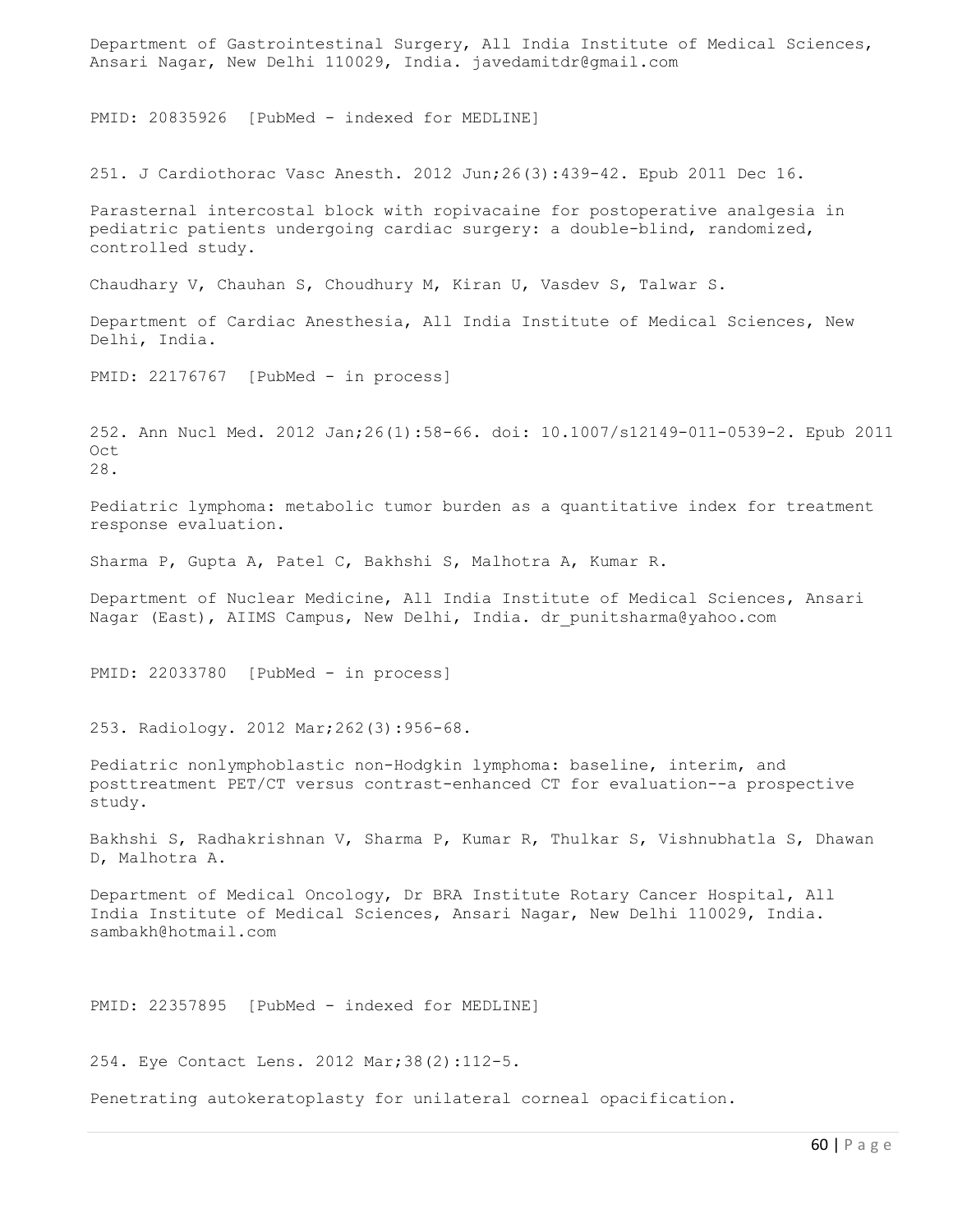Sharma N, Sachdev R, Titiyal JS, Tandon R, Vajpayee RB.

Rajendra Prasad Centre for Ophthalmic Sciences, Department of Ophthalmology, All India Institute of Medical Sciences, New Delhi, India. namrata103@hotmail.com

PMID: 22317847 [PubMed - indexed for MEDLINE]

255. J Ment Health. 2012 Feb;21(1):83-90.

Perceived health risks, attitude and readiness to quit tobacco among euthymic bipolar disorder patients in regular contact with mental health services: an exploratory study from India.

Pattanayak RD, Sagar R, Jain R.

Department of Psychiatry, All India Institute of Medical Sciences, New Delhi, India. drrajeshsagar@gmail.com

PMID: 22257133 [PubMed - indexed for MEDLINE]

256. Cornea. 2012 Apr 3. [Epub ahead of print]

Performance Analysis of Efforts Towards Promotion of Corneal Donation at a Tertiary Care Trauma Center in India.

Kumar A, Kumar A, Bali SJ, Tandon R.

\*Department of Forensic Medicine, Jai Prakash Narayan Apex Trauma Centre, All India Institute of Medical Sciences, New Delhi, India †Department of Ophthalmology, Dr Rajendra Prasad Centre for Ophthalmic Sciences, All India Institute of Medical Sciences, New Delhi, India.

PMID: 22475639 [PubMed - as supplied by publisher]

257. Ann Saudi Med. 2012 May 23. [Epub ahead of print]

Perioperative concerns in patients with tumor-induced osteomalacia for surgical excision of tumor.

Pandey R, Agarwal A, Darlong V, Garg R, Punj J.

Department of Anaesthesiology and Intensive Care, All India Institute of Medical Sciences, Ansari Nagar, New Delhi, India drrgarg@hotmail.com.

PMID: 22634435 [PubMed - as supplied by publisher]

258. J Anaesthesiol Clin Pharmacol. 2012 Apr;28(2):226-9.

Perioperative concerns in transoral robotic surgery: Initial experience of four cases.

Narayanasamy S, Khanna P, Bhalla A, Singh AK.

Department of Anaesthesiology and Intensive care, All India Institute of Medical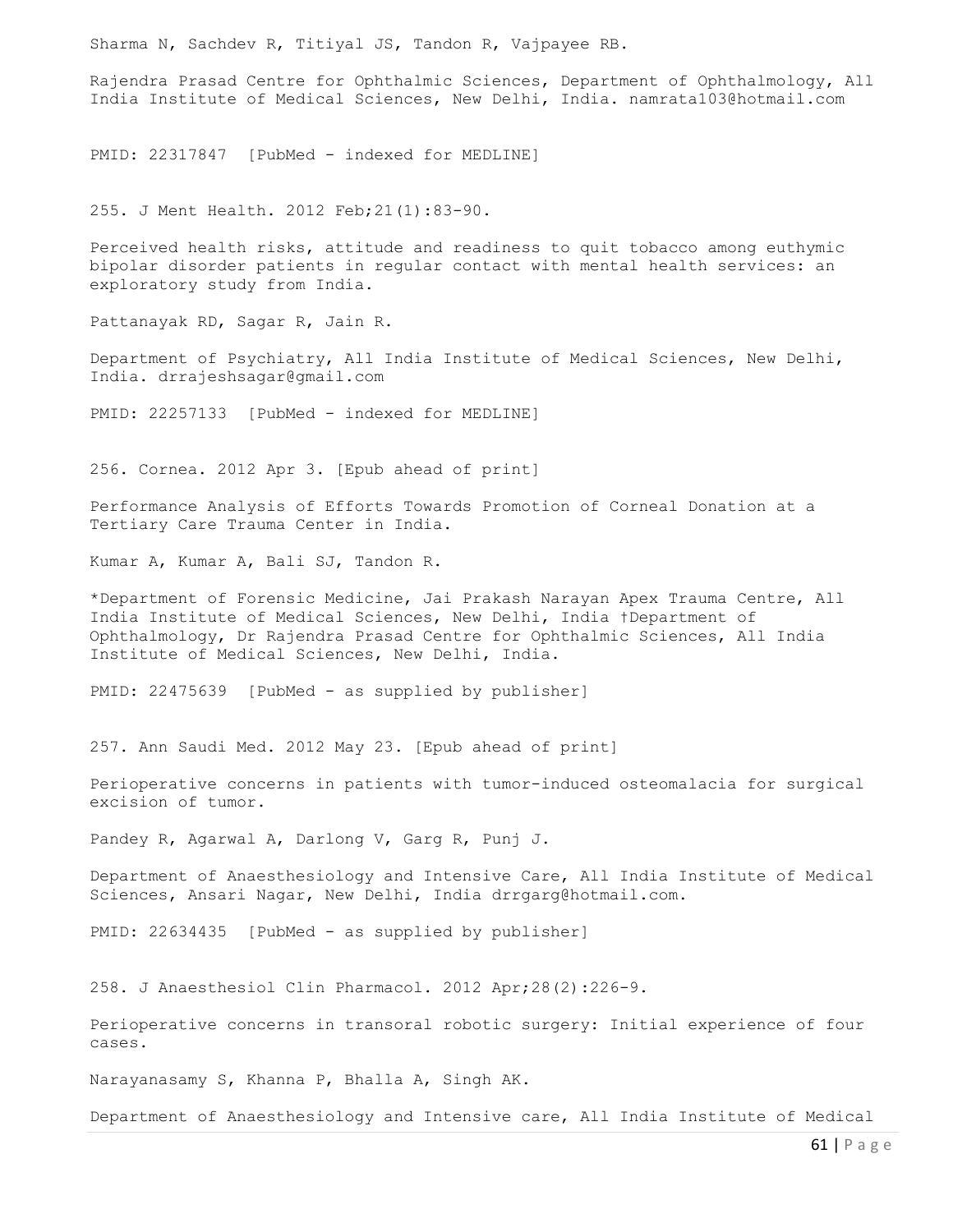Sciences, New Delhi, India. PMCID: PMC3339730 PMID: 22557748 [PubMed - in process] 259. Singapore Med J. 2012 Feb;53(2):e40-1. Perioperative concerns of recurrent urinary bladder phaeochromocytoma with skeletal metastasis. Darlong V, Pandey R, Garg R, Kumar S, Punj J. Department of Anaesthesiology and Intensive Care, All India Institute of Medical Sciences, Ansari Nagar, New Delhi 110029, India. drrgarg@hotmail.com PMID: 22337201 [PubMed - in process] 260. Clin Gastroenterol Hepatol. 2012 Apr 17. [Epub ahead of print] Persistent Hyperammonemia Is Associated With Complications and Poor Outcomes in Patients With Acute Liver Failure. Kumar R, Shalimar, Sharma H, Praksh S, Panda SK, Khanal S, Acharya SK. Department of Gastroenterology, All India Institute of Medical Sciences, New Delhi, India. PMID: 22521861 [PubMed - as supplied by publisher] 261. Am J Cardiovasc Drugs. 2012 Feb 1;12(1):7-22. doi: 10.2165/11594650-000000000-00000. Pharmacologic prevention of microvascular and macrovascular complications in diabetes mellitus: implications of the results of recent clinical trials in type 2 diabetes. Tandon N, Ali MK, Narayan KM. Department of Endocrinology, All India Institute of Medical Sciences, New Delhi, India. nikhil\_tandon@hotmail.com PMID: 22217193 [PubMed - in process] 262. Breast Cancer. 2012 Feb 22. [Epub ahead of print] A phase 2 study of sequential neoadjuvant chemotherapy with gemcitabine and doxorubicin followed by gemcitabine and cisplatin in patients with large or locally advanced operable breast cancer: results from long-term follow-up. Julka PK, Chacko RT, Nag S, Parshad R, Nair A, Koppiker CB, Xue FC, Barraclough H, Dhindsa N, Seth A, Majumdar A, Puri T.

Department of Radiotherapy and Oncology, All India Institute of Medical Sciences, New Delhi, India.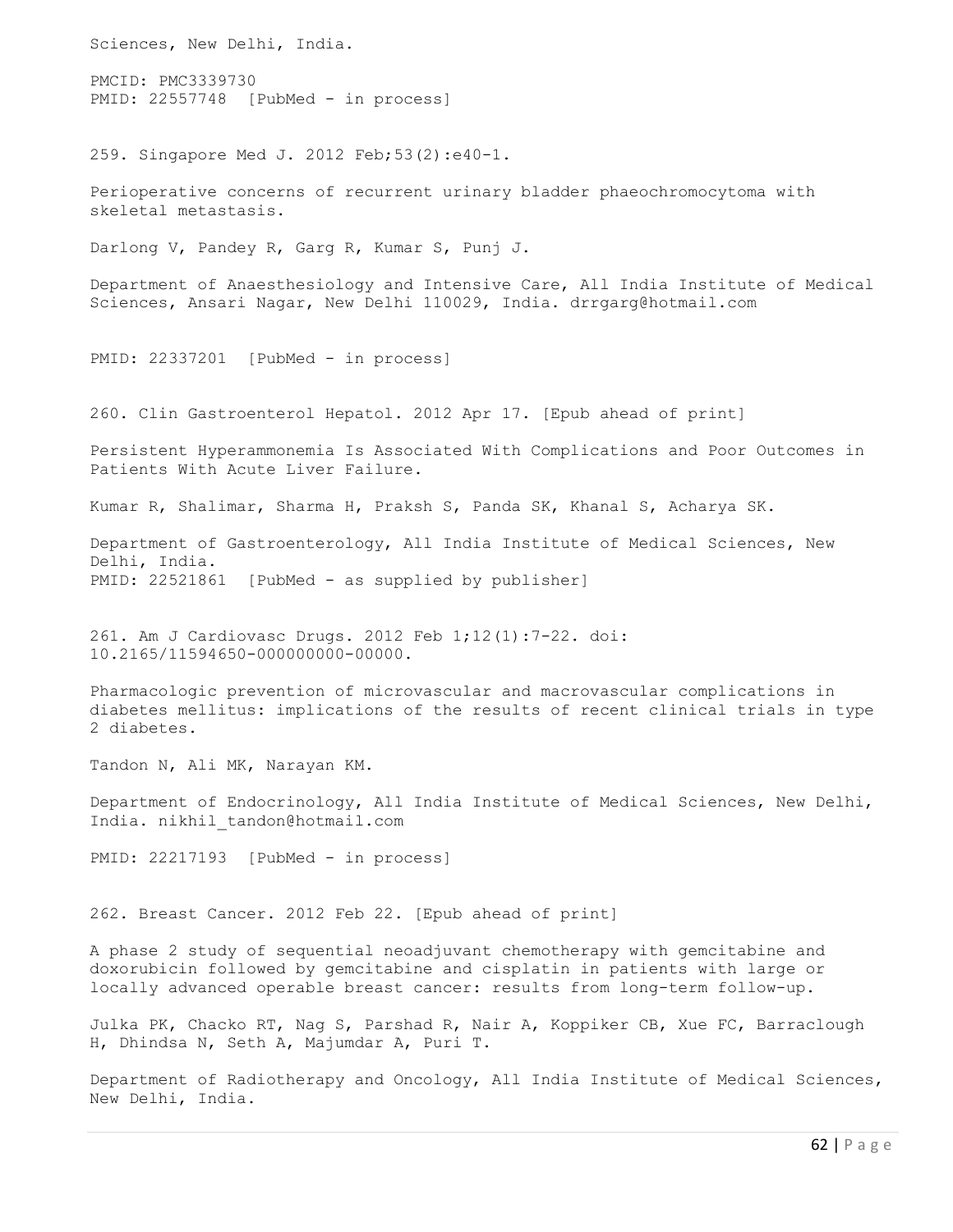PMID: 22354450 [PubMed - as supplied by publisher] 263. Acta Neurol Scand. 2012 Mar;125(3):149-55. doi: 10.1111/j.1600- 0404.2011.01535.x. Epub 2011 Jun 9. Phenytoin-induced gingival overgrowth. Arya R, Gulati S. Division of Pediatric Neurology, Department of Pediatrics, All India Institute of Medical Sciences, New Delhi, India. PMID: 21651505 [PubMed - in process] 264. FEBS Lett. 2012 Jan 20;586(2):180-5. Epub 2011 Dec 26. Phosphorylation of Akt/GSK-3β/eNOS amplifies 5-HT2B receptor blockade mediated anti-hypertrophic effect in rats. Bharti S, Singh R, Chauhan SS, Hussain T, Al-Attas OS, Arya DS. Department of Pharmacology, All India Institute of Medical Sciences, New Delhi 110 029, India. PMID: 22210189 [PubMed - indexed for MEDLINE] 265. Indian J Med Res. 2012;135:84-91. A pilot study on area under curve of mycophenolic acid as a guide for its optimal use in renal transplant recipients. Sarangi SC, Reeta KH, Agarwal SK, Kaleekal T, Guleria S, Gupta YK. Department of Pharmacology, All India Institute of Medical Sciences, New Delhi, India. PMCID: PMC3307190 PMID: 22382188 [PubMed - indexed for MEDLINE] 266. Andrologia. 2012 Feb 9. doi: 10.1111/j.1439-0272.2012.01278.x. [Epub ahead of print] Plasma testosterone in adult normoglycaemic men: impact of hyperinsulinaemia. Praveen EP, Khurana ML, Kulshreshtha B, Dwivedi SN, Prabhakaran D, Khadgawat R, Gupta N, Kumar G, Ammini AC. Department of Endocrinology, All India Institute of Medical Sciences, New Delhi, India.

PMID: 22316062 [PubMed - as supplied by publisher]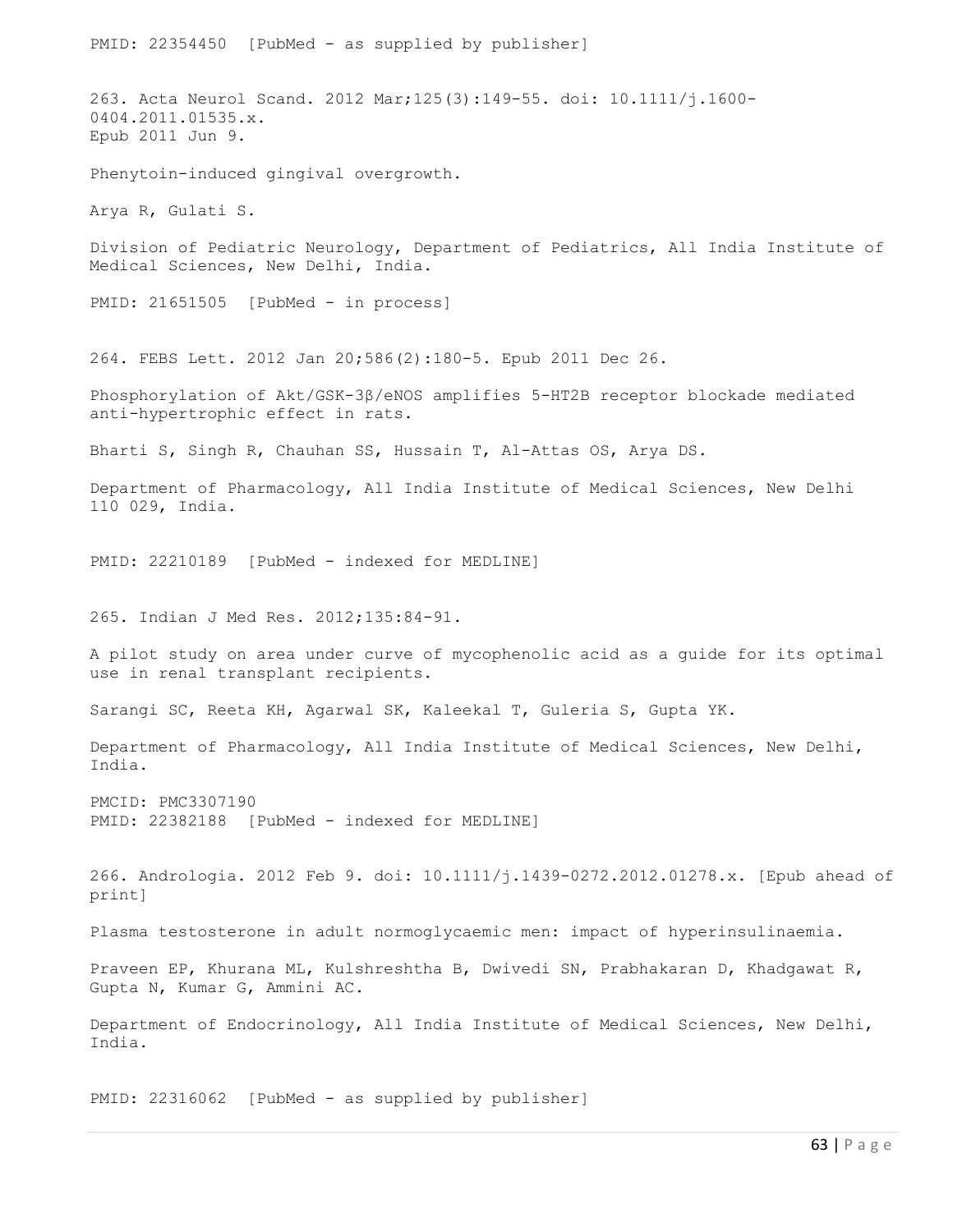267. PLoS One. 2012;7(3):e34019. Epub 2012 Mar 19. PLGA nanoparticles for peptide receptor radionuclide therapy of neuroendocrine tumors: a novel approach towards reduction of renal radiation dose. Arora G, Shukla J, Ghosh S, Maulik SK, Malhotra A, Bandopadhyaya G. Department of Nuclear Medicine, All India Institute of Medical Sciences, New Delhi, India. PMCID: PMC3307778 PMID: 22442740 [PubMed - in process] 268. J Pediatr Hematol Oncol. 2012 May;34(4):e164-9. PNET spine: morbid and mortal, but ignored till late. Prabu R, Thulkar S, Chand Sharma M, Mohanti BK, Dhawan D, Bakhshi S. Department of Medical Oncology, Dr B. R. A. Institute Rotary Cancer Hospital, All PMID: 22430589 [PubMed - in process] 269. Natl Med J India. 2012 Jan-Feb;25(1):27-8. Poor folate status: a predictor of persistent diarrhoea in young children? Rizwan SA, Gupta SK. Centre for Community Medicine, All India Institute of Medical Sciences, Ansari Nagar, New Delhi. Comment on J Nutr. 2011 Dec;141(12):2226-32. PMID: 22680319 [PubMed - in process] 270. Indian J Tuberc. 2012 Jan;59(1):32-5. Port site tuberculosis: a case report and review of literature. Gupta P, Guleria S, Mathur SR, Ghosh R. Department of Surgical Disciplines, All India Institute of Medical Sciences, 55 floor, Teaching Block, Ansari Nagar, New-Delhi, India-110029. PMID: 22670509 [PubMed - in process] 271. Clin Gastroenterol Hepatol. 2012 Jan;10(1):A34. Epub 2011 Aug 31. Portal biliopathy: diagnosis by endosonography. Mangla V, Singla V, Pal S.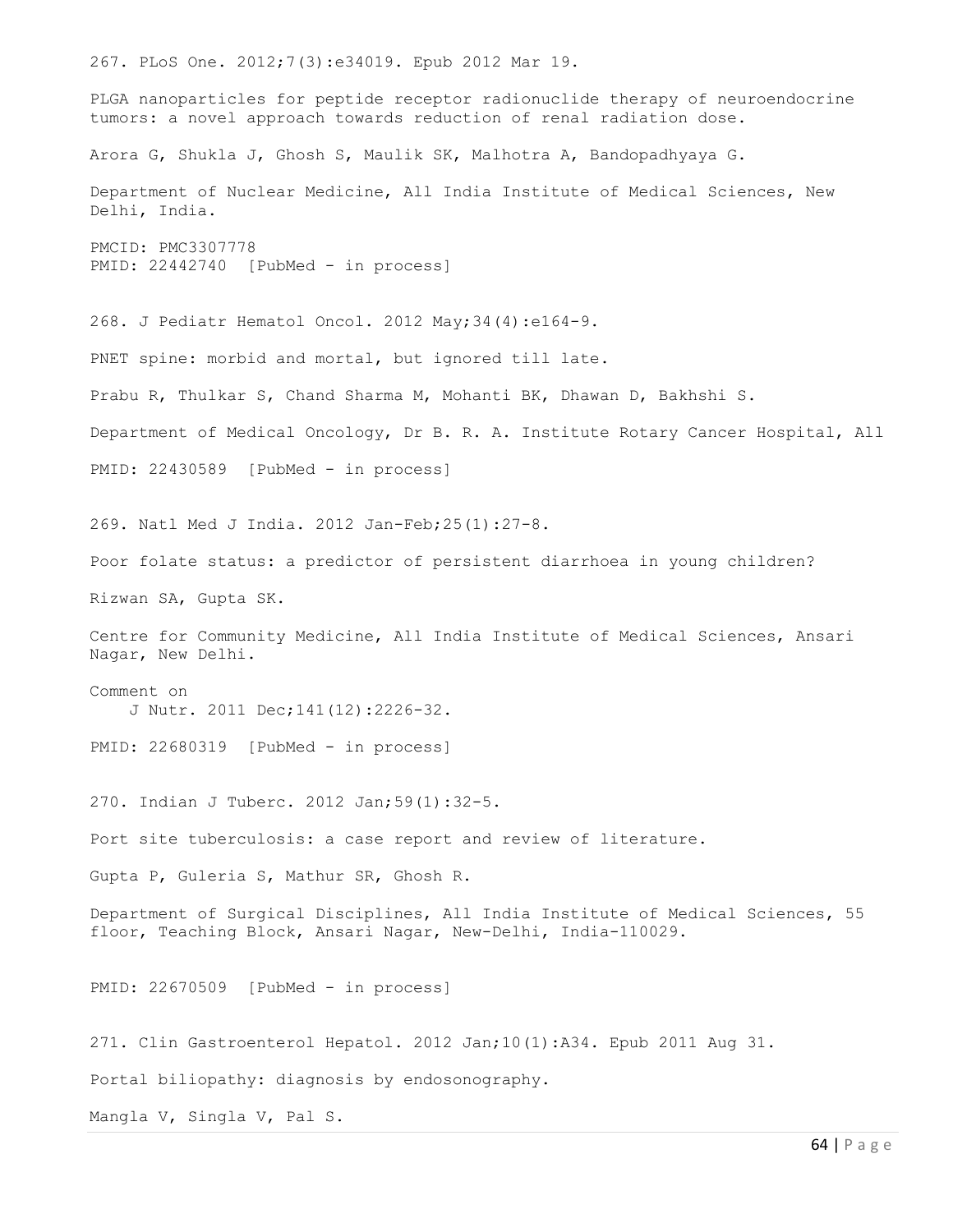Department of Gastrointestinal Surgery, All India Institute of Medical Sciences, New Delhi, India.

PMID: 21888882 [PubMed - indexed for MEDLINE]

272. J Cancer Res Ther. 2012 Jan-Mar;8(1):23-7.

Positron emission tomography scan for predicting clinical outcome of patients with recurrent cervical carcinoma following radiation therapy.

Sharma DN, Rath GK, Kumar R, Malhotra A, Kumar S, Pandjatcharam J, Maharjan S.

Department of Radiation Oncology, All India Institute of Medical Sciences, New Delhi 110029, India. sharmadn@hotmail.com

PMID: 22531509 [PubMed - in process]

273. Br J Neurosurg. 2012 Feb;26(1):59-63. Epub 2011 Nov 28.

Post operative pituitary apoplexy: preoperative considerations toward preventing nightmare.

Kurwale NS, Ahmad F, Suri A, Kale SS, Sharma BS, Mahapatra AK, Suri V, Sharma MC.

Department of Neurosurgery and Gamma Knife, All India Institute of Medical Sciences, New Delhi, India. drnilesh1998@gmail.com

PMID: 22122708 [PubMed - indexed for MEDLINE]

274. Clin Nucl Med. 2012 May;37(5):e102-3.

Postorchiectomy intrascrotal hematoma mimicking local recurrence on 18F-FDG PET/CT: a diagnostic dilemma.

Singh H, Sharma P, Suman K C S, Reddy RM, Bal C, Malhotra A, Kumar R.

Department of Nuclear Medicine, All India Institute of Medical Sciences, New Delhi, India.

PMID: 22475917 [PubMed - in process]

275. Int J Urol. 2012 Mar 21. doi: 10.1111/j.1442-2042.2012.02995.x. [Epub ahead of print]

Prebiopsy magnetic resonance spectroscopy and imaging in the diagnosis of prostate cancer.

Kumar V, Jagannathan NR, Thulkar S, Kumar R.

Departments of NMR Radio-diagnosis Urology, All India Institute of Medical Sciences, New Delhi, India.

PMID: 22435389 [PubMed - as supplied by publisher]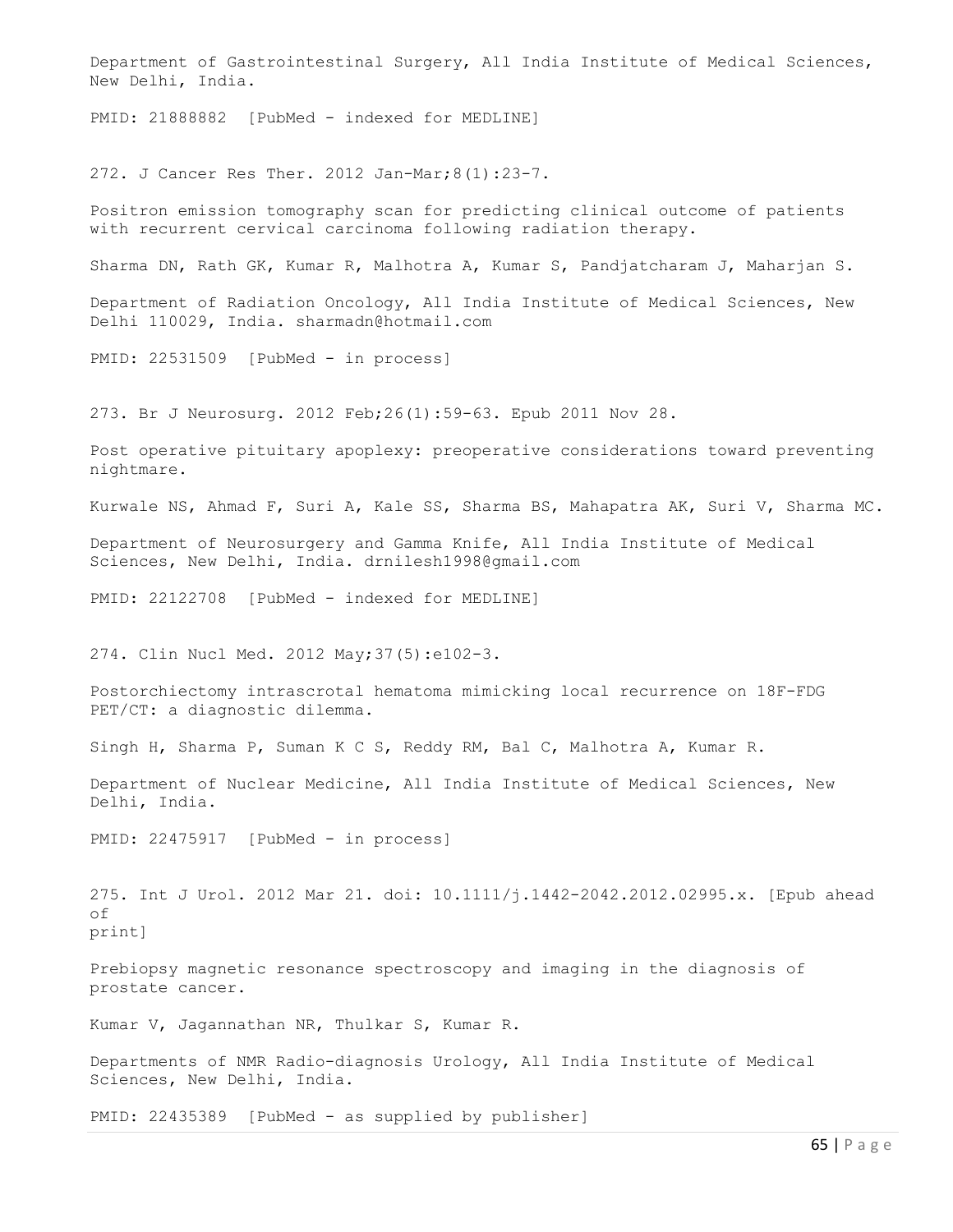276. Metabolism. 2012 May;61(5):715-20. Epub 2011 Dec 5.

Prediction of gestational diabetes mellitus at 24 to 28 weeks of gestation by using first-trimester insulin sensitivity indices in Asian Indian subjects.

Grewal E, Kansara S, Kachhawa G, Ammini AC, Kriplani A, Aggarwal N, Gupta N, Khadgawat R.

Department of Endocrinology and Metabolism, All India Institute of Medical Sciences, New Delhi 110029, India.

PMID: 22146095 [PubMed - in process]

277. J Assist Reprod Genet. 2012 Jun 13. [Epub ahead of print]

Predictive value of DNA integrity analysis in idiopathic recurrent pregnancy loss following spontaneous conception.

Kumar K, Deka D, Singh A, Mitra DK, Vanitha BR, Dada R.

Laboratory for Molecular Reproduction and Genetics, Department of Anatomy, All India Institute of Medical Sciences, New Delhi 29, India, kishlaykumar@gmail.com.

PMID: 22692280 [PubMed - as supplied by publisher]

278. Clin Endocrinol (Oxf). 2012 Jan 30. doi: 10.1111/j.1365-2265.2012.04353.x. [Epub ahead of print]

Prevalence and progression of basal ganglia calcification and its pathogenic mechanism in patients with idiopathic hypoparathyroidism.

Goswami R, Sharma R, Sreenivas V, Gupta N, Ganapathy A, Das S.

Department of Endocrinology and Metabolism, All India Institute of Medical Sciences, New Delhi, 110029, India.

PMID: 22288727 [PubMed - as supplied by publisher]

279. J Clin Endocrinol Metab. 2012 Apr;97(4):1219-26. Epub 2012 Jan 25.

Prevalence and significance of NALP5 autoantibodies in patients with idiopathic hypoparathyroidism.

Tomar N, Kaushal E, Das M, Gupta N, Betterle C, Goswami R.

Department of Endocrinology and Metabolism, All India Institute of Medical Sciences, New Delhi 110029, India.

PMID: 22278434 [PubMed - indexed for MEDLINE]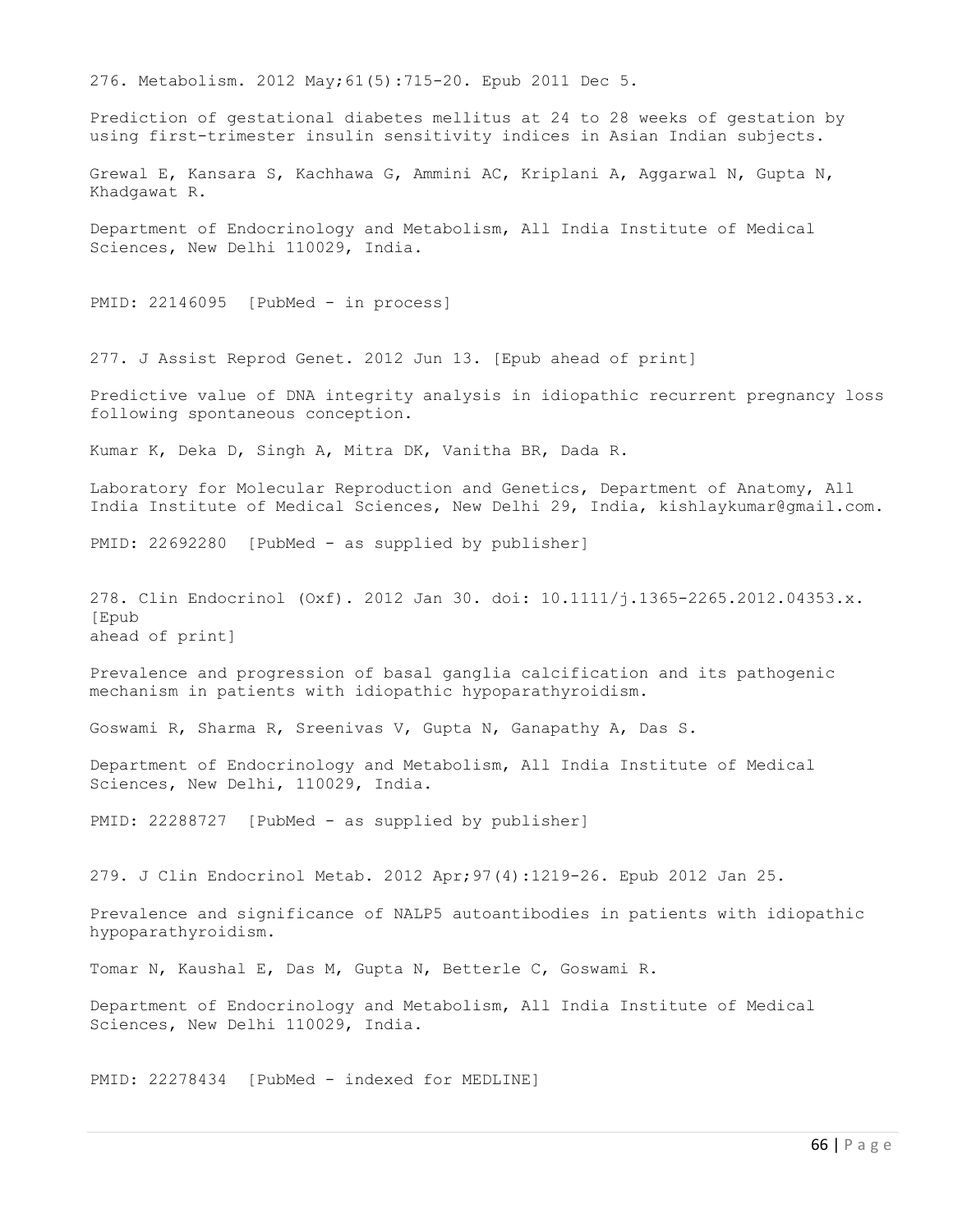280. PLoS One. 2012;7(4):e34355. Epub 2012 Apr 3. Prevalence, distribution and functional significance of the -237C to T polymorphism in the IL-12Rβ2 promoter in Indian tuberculosis patients. Verma VK, Taneja V, Jaiswal A, Sharma S, Behera D, Sreenivas V, Chauhan SS, Prasad HK. Department of Biotechnology, All India Institute of Medical Sciences, Ansari Nagar, New Delhi, India. PMID: 22509293 [PubMed - in process] 281. Clin Appl Thromb Hemost. 2012 Jun;18(3):320-3. Epub 2011 Nov 14. Prevalence of Factor V Leiden G1691A, MTHFR C677T, and Prothrombin G20210A Among Asian Indian Sickle Cell Patients. Pandey SK, Meena A, Kishor K, Mishra RM, Pandey S, Saxena R. 1Department of Hematology, All India Institute of Medical Sciences, New Delhi, India. PMID: 22084413 [PubMed - in process] 282. AIDS Res Treat. 2012;2012:905823. Epub 2012 Mar 15. Prevalence of HIV Drug Resistance Mutations in HIV Type 1 Isolates in Antiretroviral Therapy Naïve Population from Northern India. Sinha S, Ahmad H, Shekhar RC, Kumar N, Dar L, Samantaray JC, Sharma SK, Bhargava A, Pandey RM, Mitsuyasu RL, Fahey JL. Department of Medicine, All India Institute of Medical Sciences, Ansari Nagar, New Delhi 110029, India. PMCID: PMC3312221 PMID: 22496972 [PubMed - in process] 283. Indian J Ophthalmol. 2012 May;60(3):175-8. Prevalence of plateau iris configuration in primary angle closure glaucoma using ultrasound biomicroscopy in the Indian population. Kumar G, Bali SJ, Panda A, Sobti A, Dada T. Department of Ophthalmology, Glaucoma facility, Dr. Rajendra Prasad Centre for Ophthalmic Sciences, All India Institute of Medical Sciences, New Delhi, India. PMCID: PMC3361810 PMID: 22569376 [PubMed - in process] 284. Gen Hosp Psychiatry. 2012 Mar-Apr;34(2):121-6. Epub 2011 Oct 21. Prevalence of psychiatric morbidity at Mobile Health Clinic in an urban community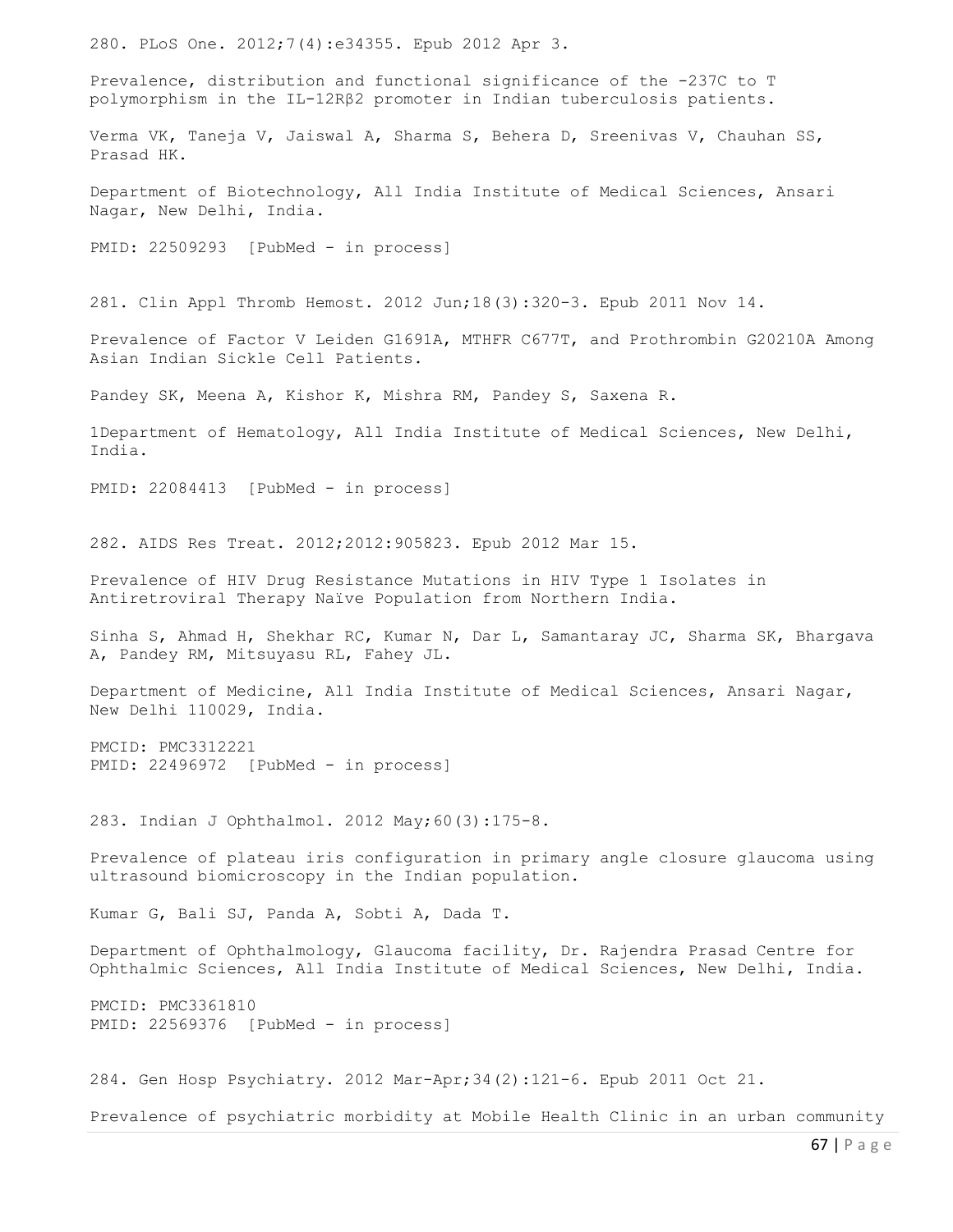in North India. Salve H, Goswami K, Nongkynrih B, Sagar R, Sreenivas V. Centre for Community Medicine, All India Institute of Medical Sciences, New Delhi, India. harshalsalve@ymail.com PMID: 22018772 [PubMed - in process] 285. Pathology. 2012 Jun;44(4):385. Primary chondroblastic osteogenic sarcoma of the clavicle: author's reply. Gupta R. Department of Pathology, All India Institute of Medical Sciences, New Delhi, India. PMID: 22565327 [PubMed - in process] 286. Indian J Pediatr. 2012 Jun;79(6):793-800. Epub 2012 Mar 1. Primary malignant liver tumors in children. Agarwala S. Department of Pediatric Surgery, All India Institute of Medical Sciences, New Delhi, 110029, India, sandpagr@hotmail.com. PMID: 22382512 [PubMed - in process] 287. Saudi J Kidney Dis Transpl. 2012 Jan;23(1):114-6. Primary renal osteosarcoma with systemic dissemination. Puri T, Goyal S, Gupta R, Julka PK, Rath GK. Department of Radiotherapy, All India Institute of Medical Sciences, New Delhi, India. PMID: 22237231 [PubMed - indexed for MEDLINE] 288. Clin Nutr. 2012 Jun;31(3):431. Epub 2012 Apr 4. Probiotics in necrotizing enterocolitis: More questions than answers? Das RR. Department of Pediatrics, All India Institute of Medical Sciences (AIIMS), New Delhi 110029, India. PMID: 22483193 [PubMed - in process]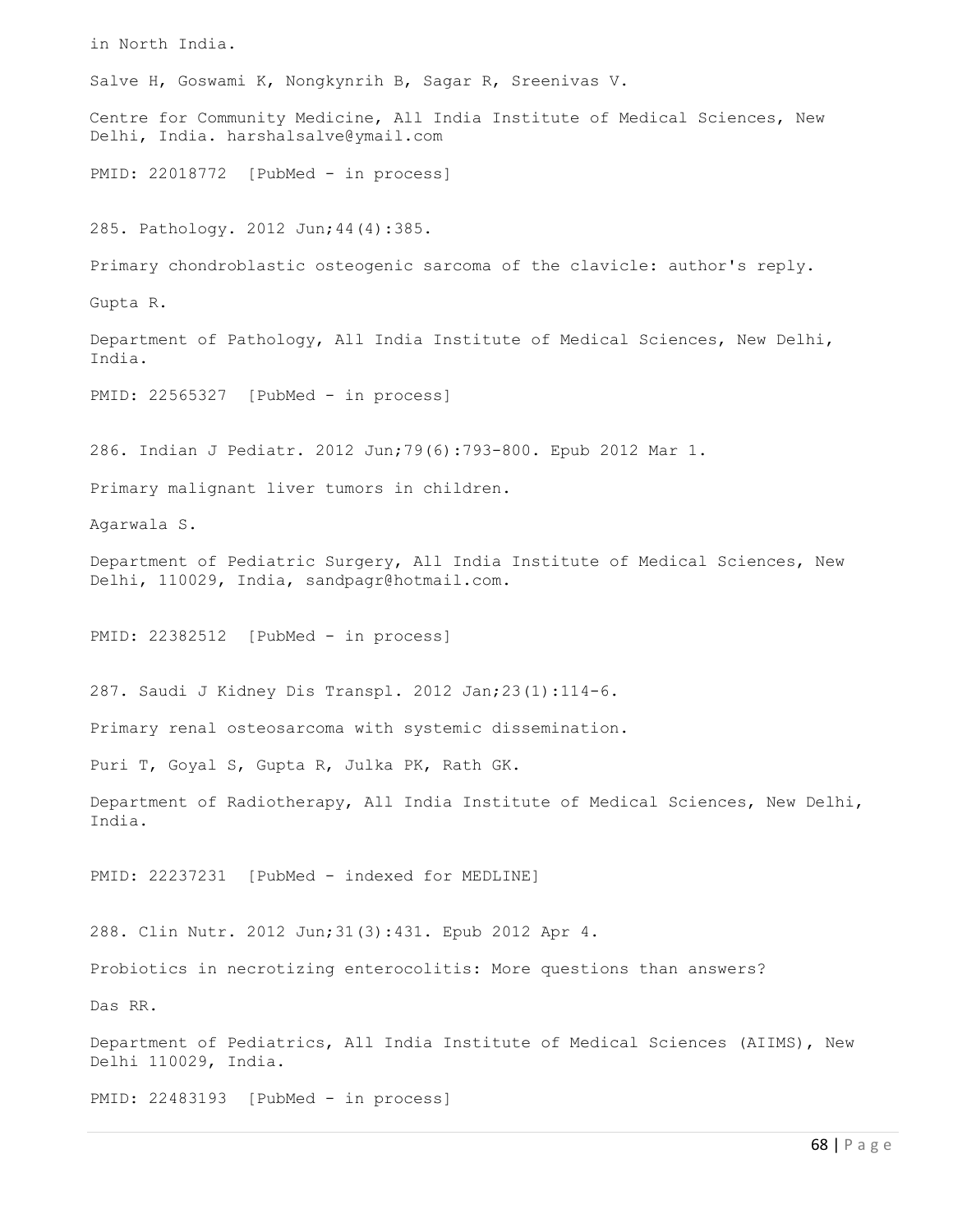289. Med Oncol. 2012 Jun;29(2):1354-60. Epub 2011 Feb 20. Profile of infections and outcome in high-risk febrile neutropenia: experience from a tertiary care cancer center in India. Ghosh I, Raina V, Kumar L, Sharma A, Bakhshi S, Thulkar S, Kapil A. Department of Medical Oncology, Dr B.R.A. Institute Rotary Cancer Hospital, All India Institute of Medical Sciences, New Delhi, India. dr.indraghosh@gmail.com PMID: 21336987 [PubMed - in process] 290. Surg Neurol Int. 2012;3:31. Epub 2012 Mar 14. The prognostic significance of the timing of total enteral feeding in traumatic brain injury. Dhandapani S, Dhandapani M, Agarwal M, Chutani AM, Subbiah V, Sharma BS, Mahapatra AK. Department of Neurosurgery, All India Institute of Medical Sciences, New Delhi, India. PMCID: PMC3326944 PMID: 22530166 [PubMed - in process] 291. Pediatr Blood Cancer. 2012 May 23. doi: 10.1002/pbc.24203. [Epub ahead of print] Prognostic significance of VEGF at baseline in orbital retinoblastoma (IRSS stage II and stage III). Radhakrishnan V, Kashyap S, Singh L, Pushker N, Bakhshi S. Department of Medical Oncology, All India Institute of Medical Sciences, New Delhi, India. PMID: 22623038 [PubMed - as supplied by publisher] 292. Gut. 2012 Jul;61(7):1068-75. Epub 2012 Feb 15. Prospective derivation and validation of early dynamic model for predicting outcome in patients with acute liver failure. Kumar R, Shalimar, Sharma H, Goyal R, Kumar A, Khanal S, Prakash S, Gupta SD, Panda SK, Acharya SK. Department of Gastroenterology and Human Nutrition, All India Institute of Medical Sciences, Room No.3105, 3rd Floor, Teaching Block, All India Institute of Medical Sciences, New Delhi 110029, India; subratacharya2004@yahoo.com. PMID: 22337947 [PubMed - in process]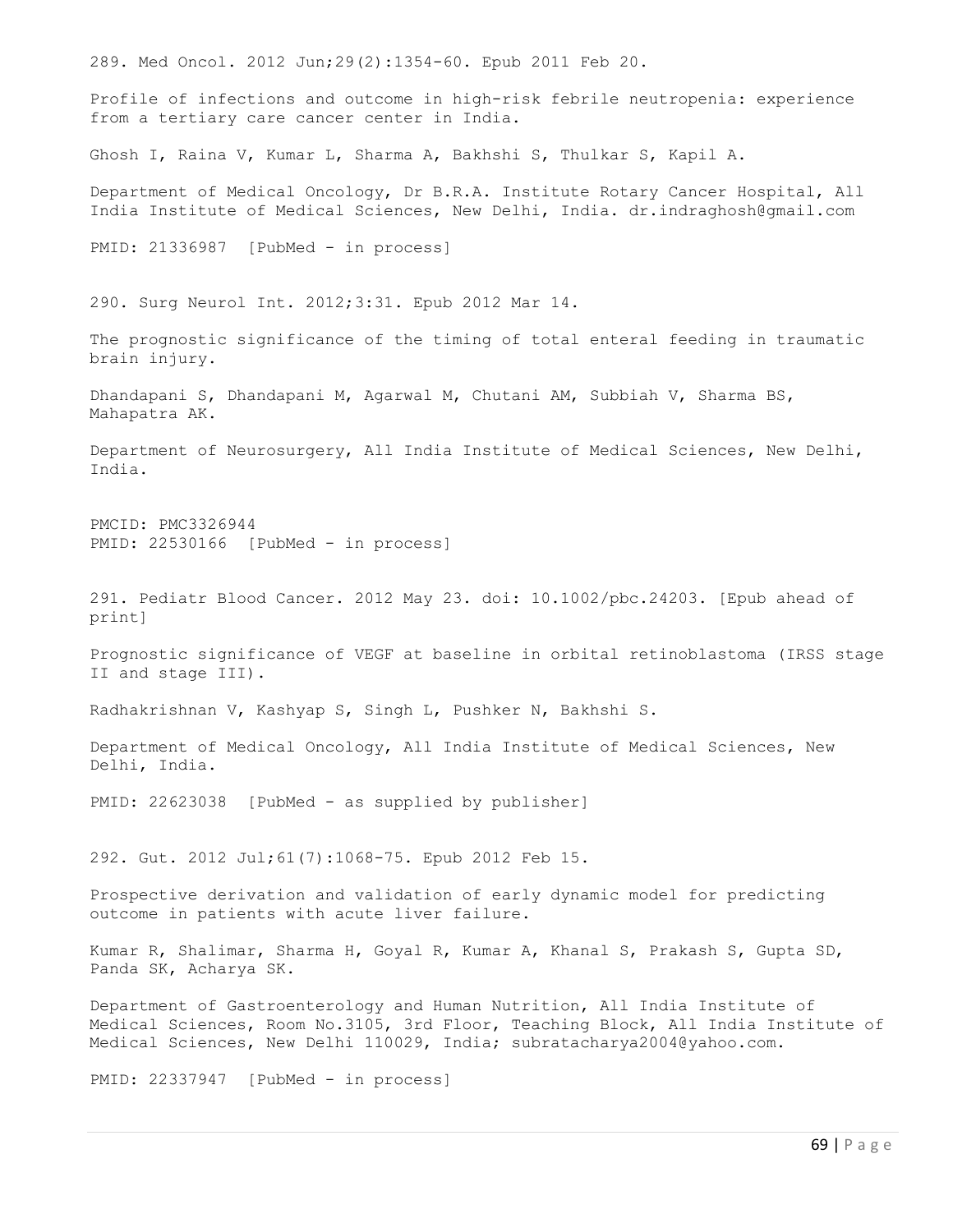293. Eur Radiol. 2012 Mar;22(3):710-9. Epub 2011 Oct 5.

Prospective evaluation of  $^{68}$ Ga-DOTA-NOC PET-CT in phaeochromocytoma and paraganglioma: preliminary results from a single centre study.

Naswa N, Sharma P, Nazar AH, Agarwal KK, Kumar R, Ammini AC, Malhotra A, Bal C.

Department of Nuclear Medicine, All India Institute of Medical Sciences, Ansari Nagar, New Delhi 110029, India.

PMID: 21971823 [PubMed - indexed for MEDLINE]

294. Toxicol Ind Health. 2012 Jun;28(5):399-411. Epub 2011 Oct 27.

Protective effect of Emblica officinalis (amla) on isoproterenol-induced cardiotoxicity in rats.

Ojha S, Golechha M, Kumari S, Arya DS.

Department of Pharmacology, All India Institute of Medical Sciences, New Delhi, India.

PMID: 22033422 [PubMed - in process]

295. Indian J Med Res. 2012 Mar;135(3):414-21.

Protective effect of hydroalcoholic extract of Andrographis paniculata on ischaemia-reperfusion induced myocardial injury in rats.

Ojha SK, Bharti S, Joshi S, Kumari S, Arya DS.

Department of Pharmacology, All India Institute of Medical Sciences, New Delhi, India.

PMCID: PMC3361881 PMID: 22561631 [PubMed - in process]

296. Urology. 2012 Jan;79(1):111-2. Epub 2011 Apr 19.

Pseudoaneurysm kidney: a rare complication of pseudopancreatic cyst.

Abrol N, Seth A, Sharma S.

Department of Urology, All India Institute of Medical Sciences, New Delhi, India. PMID: 21507468 [PubMed - indexed for MEDLINE]

297. Indian Heart J. 2012 Jan-Feb;64(1):60-73. Epub 2012 Mar 26.

Pulmonary hypertension-"state of the art" management in 2012.

Saxena A.

Professor, Department of Cardiology, All India Institute of Medical Sciences, New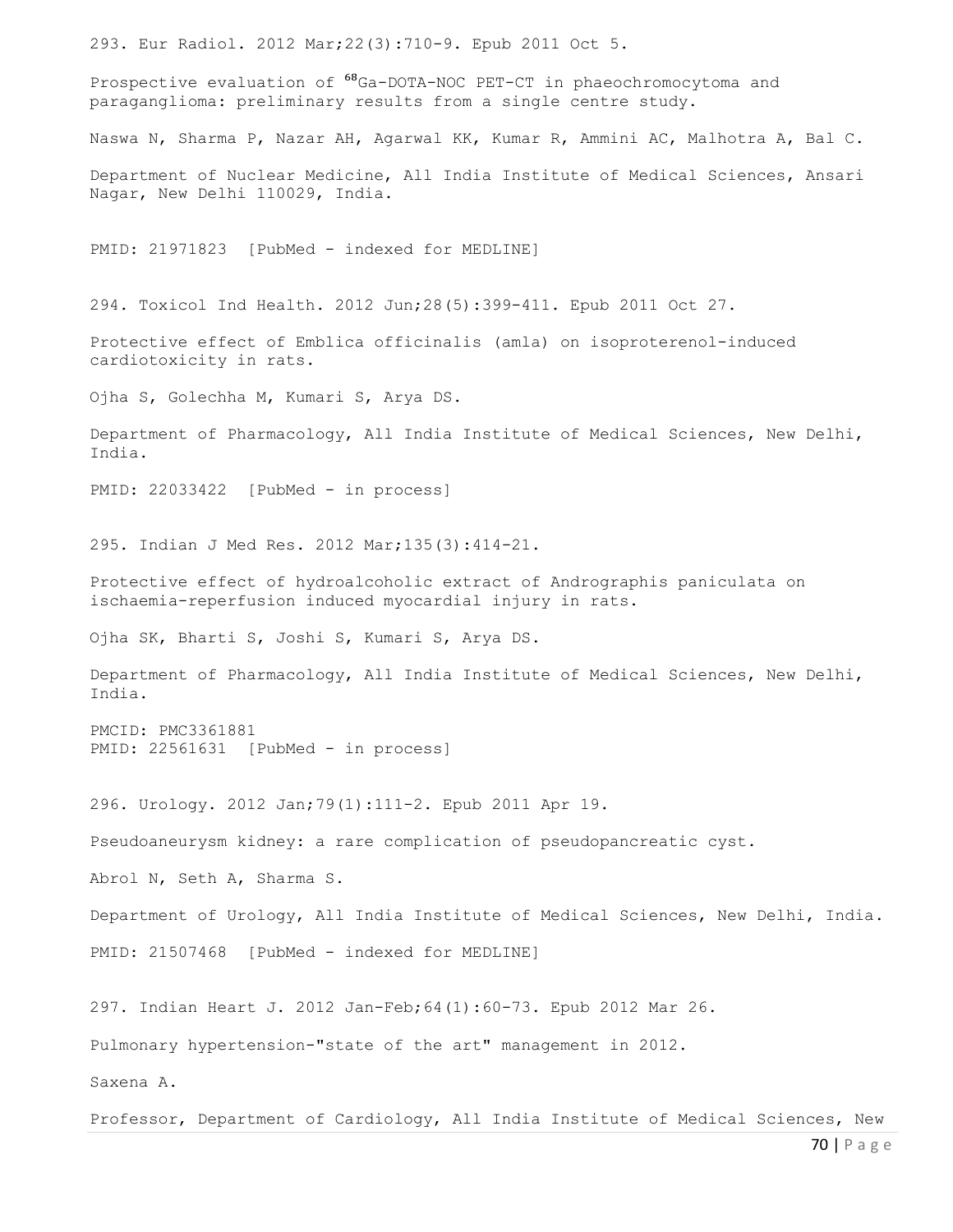Delhi - 110029. PMID: 22572428 [PubMed - in process] 298. Indian Heart J. 2012 Jan-Feb;64(1):110. Epub 2012 Mar 26. Pulse Oximetry screening for congenital heart defects in newborn infants (PulseOx): a test accuracy study. Gupta SK, Saxena A. Department of Cardiology, All India Institute of Medical Sciences, New Delhi - 110029, India. PMID: 22572444 [PubMed - in process] 299. Exp Toxicol Pathol. 2012 May;64(4):393-9. Epub 2010 Nov 2. Pyruvate attenuates cardiac dysfunction and oxidative stress in isoproterenol-induced cardiotoxicity. Ojha S, Goyal S, Kumari S, Arya DS. Cardiovascular Laboratory, Department of Pharmacology, All India Institute of Medical Sciences, New Delhi 29, India. shreeshojha@gmail.com PMID: 21050735 [PubMed - in process] 300. Clin Chim Acta. 2012 Jan 18;413(1-2):219-25. Epub 2011 Oct 1. Quantification of p38αMAP kinase: a prognostic marker in HNSCC with respect to radiation therapy. Gill K, Mohanti BK, Ashraf MS, Singh AK, Dey S. Department of Biophysics, All India Institute of Medical Sciences, Ansari Nagar, New Delhi, India. Copyright © 2011 Elsevier B.V. All rights reserved. PMID: 21982916 [PubMed - indexed for MEDLINE] 301. Curr Opin Obstet Gynecol. 2012 Feb;24(1):24-30. Radiation in vulvar cancer. Sharma DN. Department of Radiation Oncology, All India Institute of Medical Sciences, New Delhi, India. sharmadn@hotmail.com PMID: 22143288 [PubMed - indexed for MEDLINE]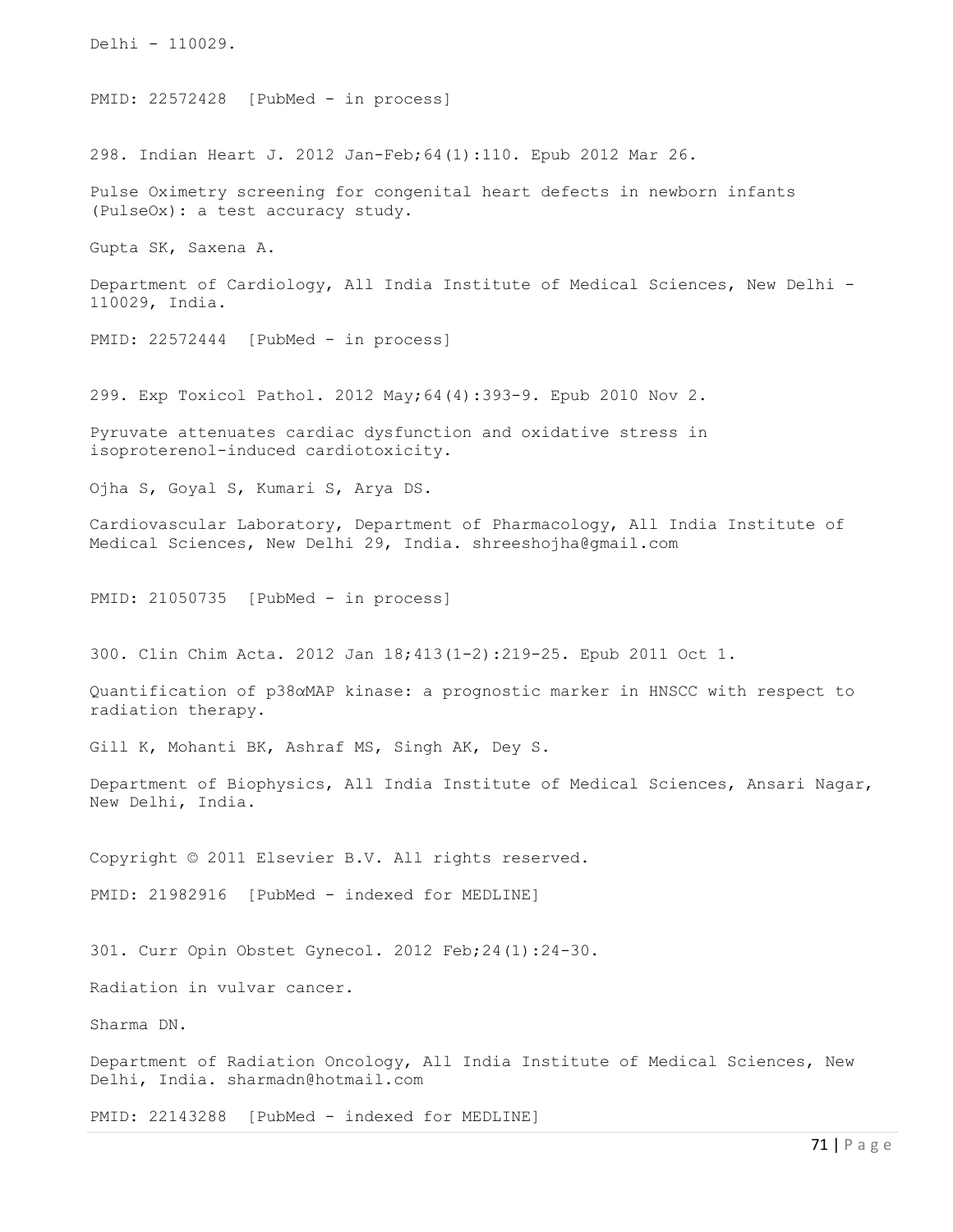302. J Gastrointest Surg. 2012 Jul;16(7):1287-95. Epub 2012 Apr 24.

Randomized Trial Comparing Side-to-Side Stapled and Hand-Sewn Esophagogastric Anastomosis in Neck.

Saluja SS, Ray S, Pal S, Sanyal S, Agrawal N, Dash NR, Sahni P, Chattopadhyay TK.

Department of Gastrointestinal Surgery, All India Institute of Medical Sciences, Room No 1005, PC block, 1st floor, Ansari Nagar, New Delhi, 110029, India.

PMID: 22528571 [PubMed - in process]

303. Chin J Traumatol. 2012 Feb 1;15(1):50-3.

Rare case of impalement of two occupants of a vehicle by the same object: insights into the management of complex thoracic impalements.

Singhal M, Kumar MV, Prakash P, Gupta A, Kumar S, Sagar S.

JPN Apex Trauma Center, All India Institute of Medical Sciences, New Delhi 110029, India.

PMID: 22300920 [PubMed - in process]

304. Am Heart J. 2012 Apr;163(4):535-40.e1. Epub 2012 Mar 12.

Rationale and design of a Global Rheumatic Heart Disease Registry: the REMEDY study.

Karthikeyan G, Zühlke L, Engel M, Rangarajan S, Yusuf S, Teo K, Mayosi BM.

Department of Cardiology, All India Institute of Medical Sciences, New Delhi, India. karthik2010@gmail.com

PMID: 22520517 [PubMed - indexed for MEDLINE]

305. Clin Exp Optom. 2012 May 17. doi: 10.1111/j.1444-0938.2012.00727.x. [Epub ahead of print]

Recalcitrant Pseudomonas keratitis after epipolis laser-assisted in situ keratomileusis: case report and review of the literature.

Sharma N, Jindal A, Bali SJ, Titiyal JS.

Cornea and Refractive Surgery Services, Dr Rajendra Prasad Centre for Ophthalmic Sciences, All India Institute of Medical Sciences, New Delhi, India. E-mail: namrata.sharma@gmail.com, namrata103@hotmail.com.

PMID: 22591252 [PubMed - as supplied by publisher]

306. Asian Cardiovasc Thorac Ann. 2012 Feb;20(1):19-23.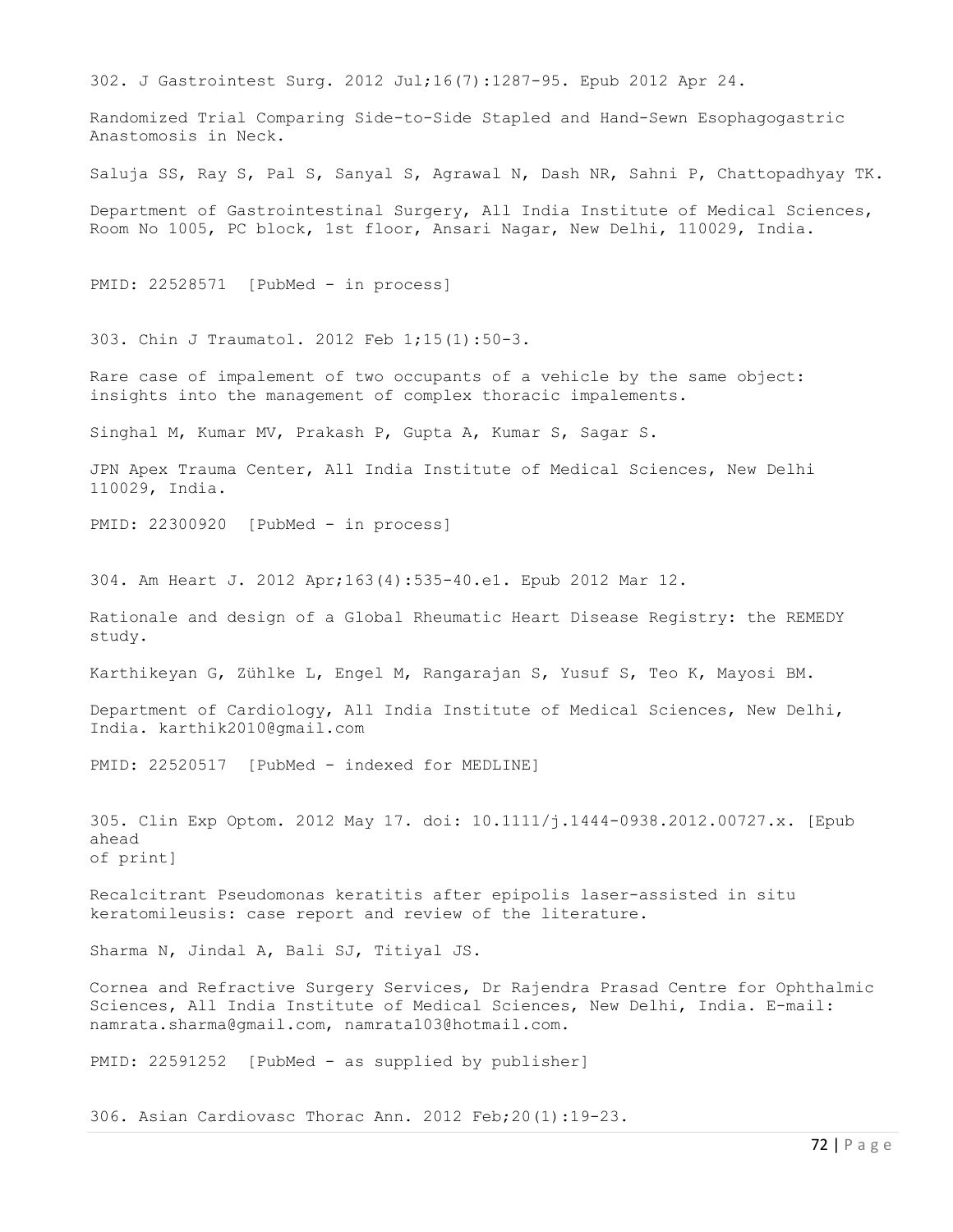Recombinant activated factor VII for hemorrhage after pediatric cardiac surgery. Singh SP, Chauhan S, Choudhary M, Vasdev S, Talwar S. Department of Cardiac Anesthesia, Cardio-Thoracic Sciences Center, All India Institute of Medical Sciences, New Delhi, India. sarveshpal.singh@gmail.com PMID: 22371937 [PubMed - indexed for MEDLINE] 307. PLoS One. 2012;7(2):e31551. Epub 2012 Feb 8. Regulatory T cells suppress T cell activation at the pathologic site of human visceral leishmaniasis. Rai AK, Thakur CP, Singh A, Seth T, Srivastava SK, Singh P, Mitra DK. Cellular Immunology Division, Department of TII, All India Institute of Medical Sciences, Ansari Nagar, New Delhi, India. PMCID: PMC3275558 PMID: 22347492 [PubMed - in process] 308. Asian Cardiovasc Thorac Ann. 2012 Apr;20(2):221-4. Repair of total anomalous pulmonary venous return to the coronary sinus. Garg P, Talwar S, Rajashekar P, Saxena A, Airan B. Cardiothoracic Center, All India Institute of Medical Sciences, New Delhi, India. PMID: 22499981 [PubMed - in process] 309. Singapore Med J. 2012 Feb;53(2):128-35; quiz 136. Retinoblastoma. Mehta M, Sethi S, Pushker N, Kashyap S, Sen S, Bajaj MS, Ghose S. Paediatric Ophthalmology & Oncology Services, All India Institute of Medical Sciences, Dr Rajendra Prasad Centre for Ophthalmic Sciences, Ansari Nagar, New Delhi 110029, India. PMID: 22337189 [PubMed - in process] 310. Int Urol Nephrol. 2012 Feb;44(1):81-9. Epub 2010 Dec 17. Retroperitoneal renal laparoscopy. Kumar R, Hemal AK. Department of Urology, All India Institute of Medical Sciences, New Delhi, India. rajeev02@gmail.com PMID: 21165699 [PubMed - indexed for MEDLINE]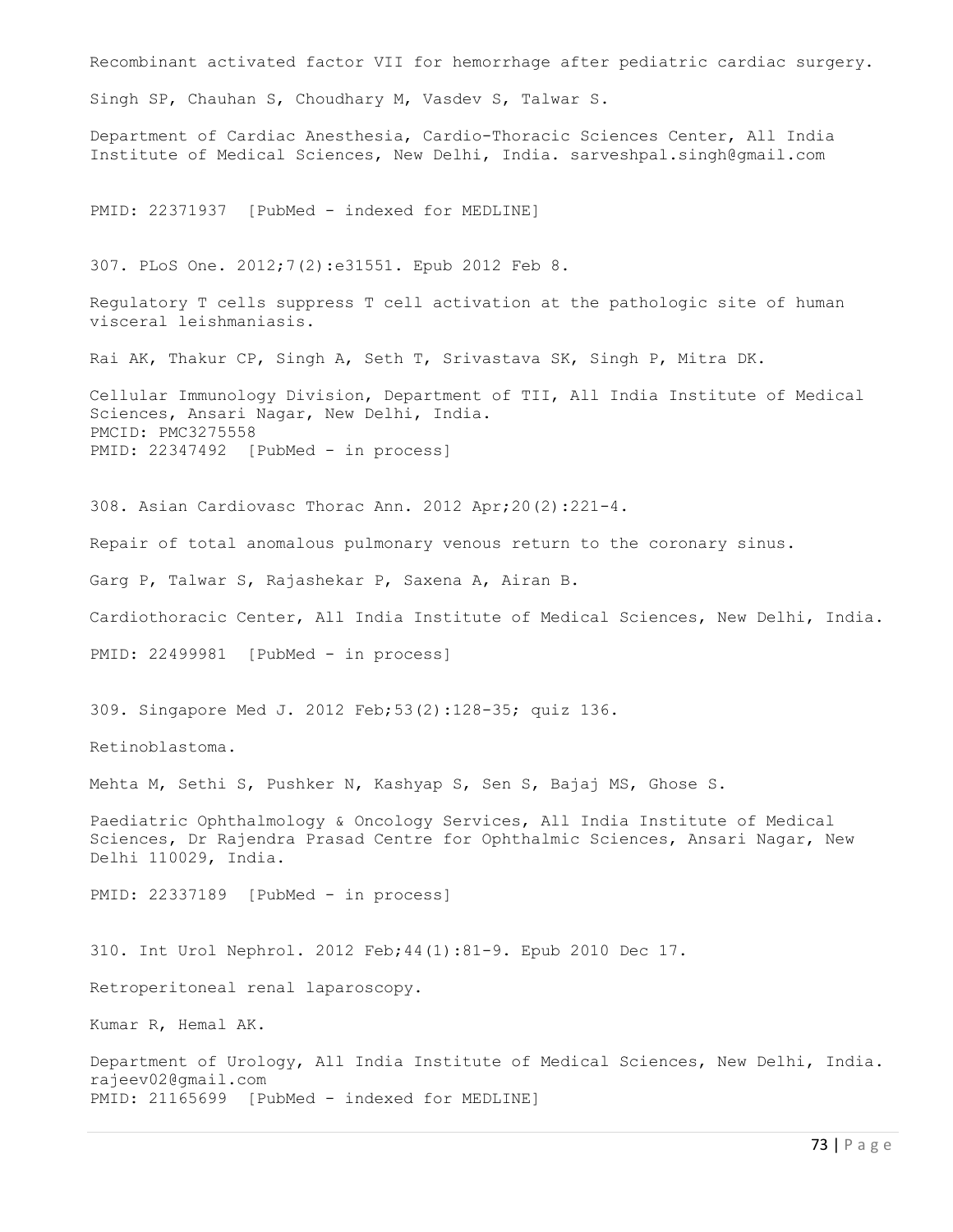311. Aging Ment Health. 2012;16(2):228-35. Epub 2011 Jun 30.

Risk factors of dementia in North India: a case-control study.

Tripathi M, Vibha D, Gupta P, Bhatia R, Srivastava MV, Vivekanandhan S, Bhushan Singh M, Prasad K, Dergalust S, Mendez MF.

Department of Neurology, All India Institute of Medical Sciences, New Delhi, India. manjari.tripathi@gmail.com

PMID: 21714688 [PubMed - indexed for MEDLINE]

312. Indian J Pediatr. 2012 Jun;79(6):803-5. Epub 2011 Aug 10.

Rituximab in steroid refractory autoimmune hemolytic anemia.

Gupta N, Sharma S, Seth T, Mishra P, Mahapatra M, Kumar S, Kapoor R, Agarwal N.

Department of Hematology, All India Institute of Medical Sciences, Ansari Nagar, New Delhi, 110029, India.

PMID: 21830023 [PubMed - in process]

313. Clin Nucl Med. 2012 May;37(5):431-5.

Role of 18F-FDG PET/CT in detecting recurrent gallbladder carcinoma.

Kumar R, Sharma P, Kumari A, Halanaik D, Malhotra A.

Department of Nuclear Medicine, All India Institute of Medical Sciences, New Delhi, India.

PMID: 22475890 [PubMed - in process]

314. Magn Reson Imaging. 2012 Jun;30(5):649-55. Epub 2012 Mar 27.

Role of apparent diffusion coefficient values for the differentiation of viable and necrotic areas of breast cancer and its potential utility to guide voxel positioning for MRS in the absence of dynamic contrast-enhanced MRI data.

Sharma U, Sah RG, Parshad R, Sharma R, Seenu V, Jagannathan NR.

Department of Nuclear Magnetic Resonance, All India Institute of Medical Sciences, New Delhi-110029, India.

PMID: 22459442 [PubMed - in process]

315. Arch Orthop Trauma Surg. 2012 Apr 24. [Epub ahead of print] Role of bone patellar tendon allograft in revision ACL reconstruction.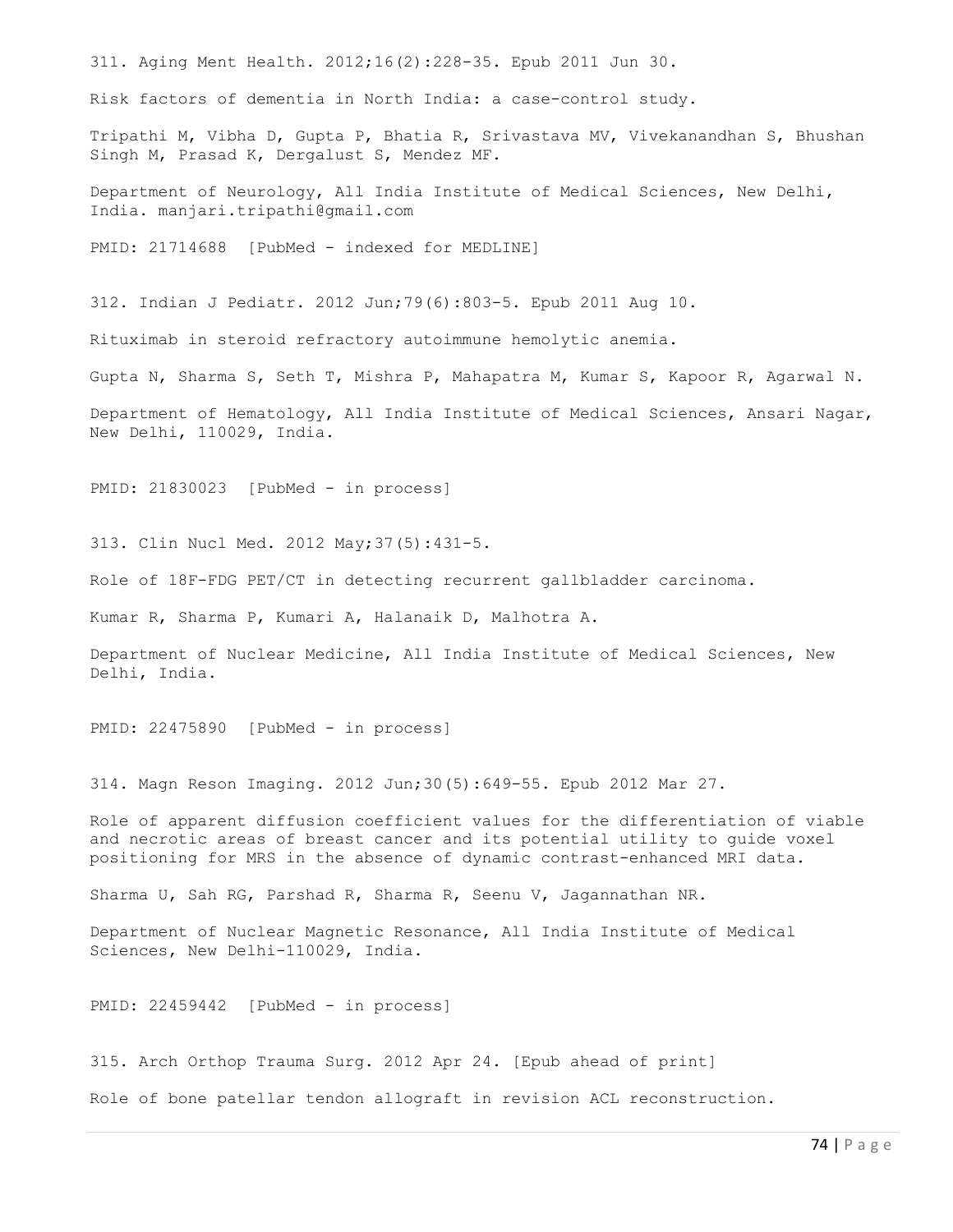Sankineani SR, Kumar R, Kumar V, Kancherla RP.

All India Institute of Medical Sciences, New Delhi, 110029, India, sukeshrao.sankineni@gmail.com.

PMID: 22526199 [PubMed - as supplied by publisher]

316. J Trop Pediatr. 2012 Jan 20. [Epub ahead of print]

Role of Cultural Beliefs in Influencing Selected Newborn Care Practices in Rural Haryana.

Upadhyay RP, Singh B, Rai SK, Anand K.

Center for Community Medicine, All India Institute of Medical Sciences, New Delhi, India.

PMID: 22266423 [PubMed - as supplied by publisher]

317. Nucl Med Commun. 2012 Feb;33(2):185-90.

Role of FDG PET-CT in detecting recurrence in patients with uterine sarcoma: comparison with conventional imaging.

Sharma P, Kumar R, Singh H, Jeph S, Sharma JB, Jain SK, Sharma DN, Bal C, Malhotra A.

Department of Nuclear Medicine, All India Institute of Medical Sciences, New Delhi, India.

PMID: 22107993 [PubMed - indexed for MEDLINE]

318. Transplant Proc. 2012 May;44(4):919-21.

Role of Killer Immunoglobulin-like Receptor-Ligand Interactions in Human Leukocyte Antigen-Matched Sibling Hematopoietic Stem Cell Transplantation.

Kanga U, Mourya M, Seth T, George J, Sood P, Sharma R, Saxena A, Mehra NK.

Department of Transplant Immunology and Immunogenetics, All India Institute of Medical Sciences, New Delhi, India.

PMID: 22564585 [PubMed - in process]

319. J Nucl Med. 2012 Feb;53(2):191-8. Epub 2012 Jan 17.

Role of PET/CT in staging and evaluation of treatment response after 3 cycles of chemotherapy in locally advanced retinoblastoma: a prospective study.

Radhakrishnan V, Kumar R, Malhotra A, Bakhshi S.

Department of Medical Oncology, All India Institute of Medical Sciences, New Delhi, India.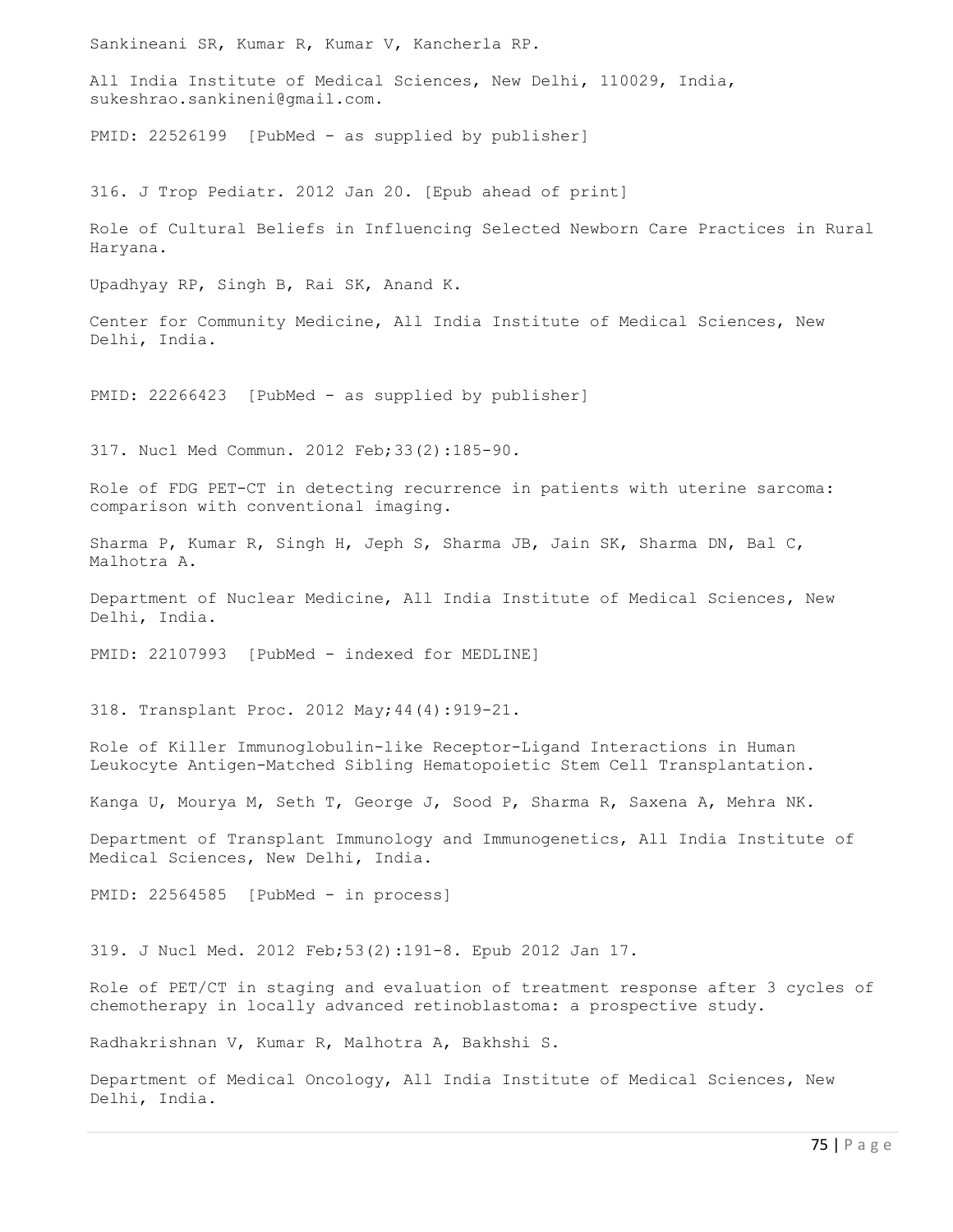PMID: 22251556 [PubMed - indexed for MEDLINE]

320. Arch Gynecol Obstet. 2012 Mar;285(3):671-6. Epub 2011 Jul 26.

Role of serum interleukin-6 in comparing surgical stress after laparoscopic-assisted vaginal hysterectomy and non-descent vaginal hysterectomy for large uteri.

Roy KK, Subbaiah M, Singla S, Kumar S, Sharma JB, Mitra DK.

Department of Obstetrics and Gynecology, All India Institute of Medical Sciences, New Delhi, India. drkkroy2003@gmail.com

PMID: 21789517 [PubMed - in process]

321. AANA J. 2012 Apr;80(2):96-8.

Role of splenic artery partial embolization in a patient with portal hypertension and pancytopenia undergoing hysterectomy under anesthesia.

Pandey R, Garg R, Darlong V, Punj J, Kumar A.

Department of Anesthesiology and Intensive Care, All India Institute of Medical Sciences, Ansari Nagar, New Delhi, India. drrgarg@hotmail.com

PMID: 22586877 [PubMed - indexed for MEDLINE]

322. Epilepsy Res. 2012 Feb;98(2-3):157-65. Epub 2011 Oct 12.

Root extract of Anacyclus pyrethrum ameliorates seizures, seizure-induced oxidative stress and cognitive impairment in experimental animals.

Pahuja M, Mehla J, Reeta KH, Joshi S, Gupta YK.

Department of Pharmacology, All India Institute of Medical Sciences, New Delhi 110029, India.

PMID: 21993359 [PubMed - indexed for MEDLINE]

323. J Ethnopharmacol. 2012 Mar 6;140(1):151-60. Epub 2012 Jan 14.

Safety evaluation of an Ayurvedic medicine, Arogyavardhini vati on brain, liver and kidney in rats.

Kumar G, Srivastava A, Sharma SK, Gupta YK.

Heavy Metal Toxicology Laboratory, Department of Pharmacology, All India Institute of Medical Sciences, New Delhi 110029, India.

PMID: 22265750 [PubMed - in process]

324. Indian J Ophthalmol. 2012 May;60(3):183-8.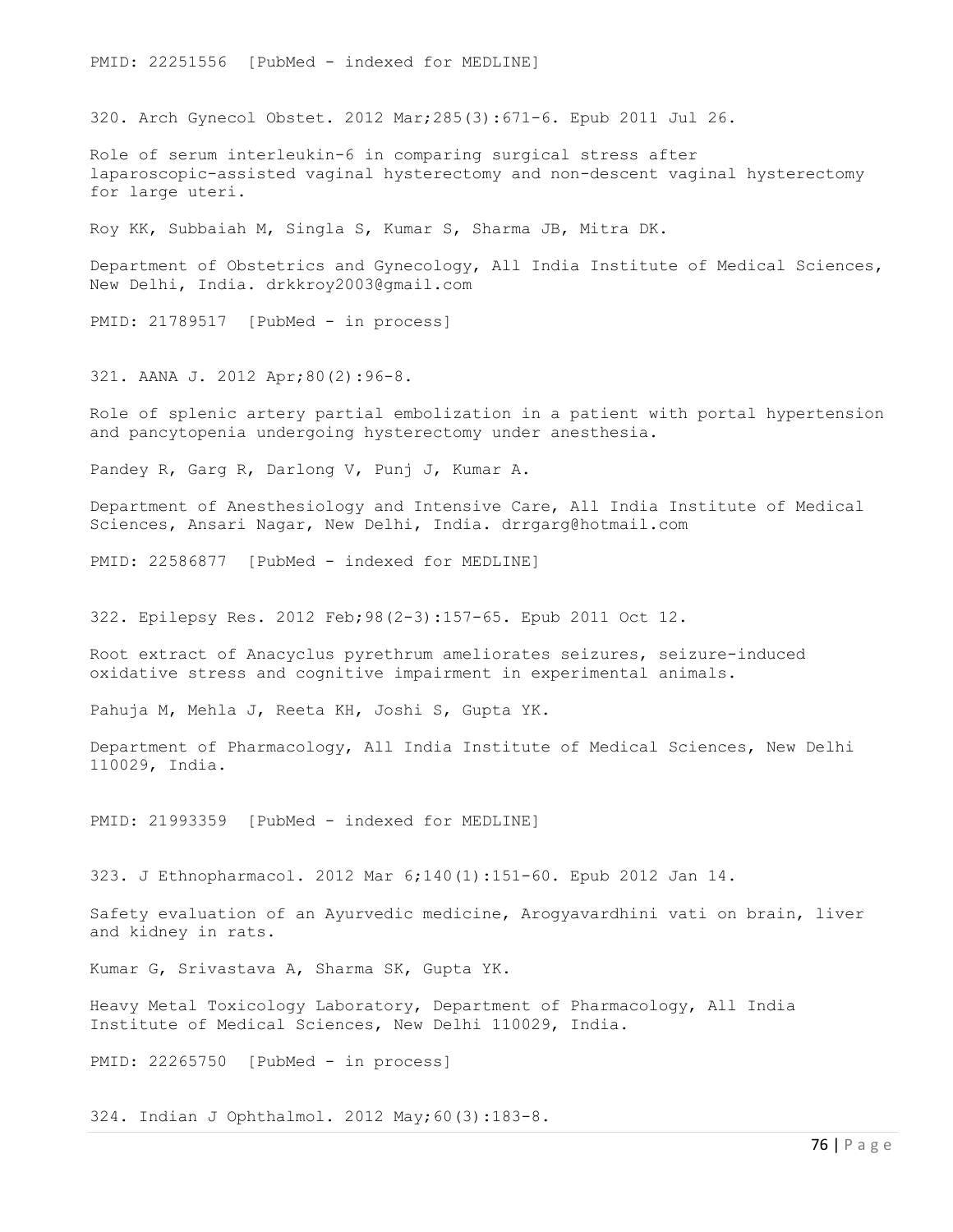Scanning electron microscopy of the trabecular meshwork: Understanding the pathogenesis of primary angle closure glaucoma.

Sihota R, Goyal A, Kaur J, Gupta V, Nag TC.

Glaucoma Research Facility and Clinical Services, Dr. Rajendra Prasad Centre for Ophthalmic Sciences, All India Institute of Medical Sciences, New Delhi, India.

PMCID: PMC3361812 PMID: 22569378 [PubMed - in process]

325. Asia Pac J Clin Nutr. 2012;21(1):151-4.

School lunch program in India: background, objectives and components.

Chutani AM.

All India Institute of Medical Sciences, Ansari Nagar, New Delhi, India. alkamohan@yahoo.com

PMID: 22374572 [PubMed - indexed for MEDLINE]

326. Graefes Arch Clin Exp Ophthalmol. 2012 May;250(5):685-90. Epub 2011 Dec 15.

Secondary rhegmatogenous retinal detachment following intravitreal bevacizumab in patients with vitreous hemorrhage or tractional retinal detachment secondary to Eales' disease.

Kumar A, Sehra SV, Thirumalesh MB, Gogia V.

Dr Rajendra Prasad Centre for Ophthalmic Sciences, All India Institute of Medical Sciences, Ansari Nagar, New Delhi, 110029, India. atul56kumar@yahoo.com

PMID: 22169980 [PubMed - in process]

327. Indian J Dermatol Venereol Leprol. 2012 Jan;78(1):68-73.

Segmental vitiligo: A randomized controlled trial to evaluate efficacy and safety of 0.1% tacrolimus ointment vs 0.05% fluticasone propionate cream.

Kathuria S, Khaitan BK, Ramam M, Sharma VK.

Department of Dermatology and Venereology, All India Institute of Medical Sciences, New Delhi - 110 029, India.

PMID: 22199063 [PubMed - in process]

328. Ann Pediatr Cardiol. 2012 Jan;5(1):100-2.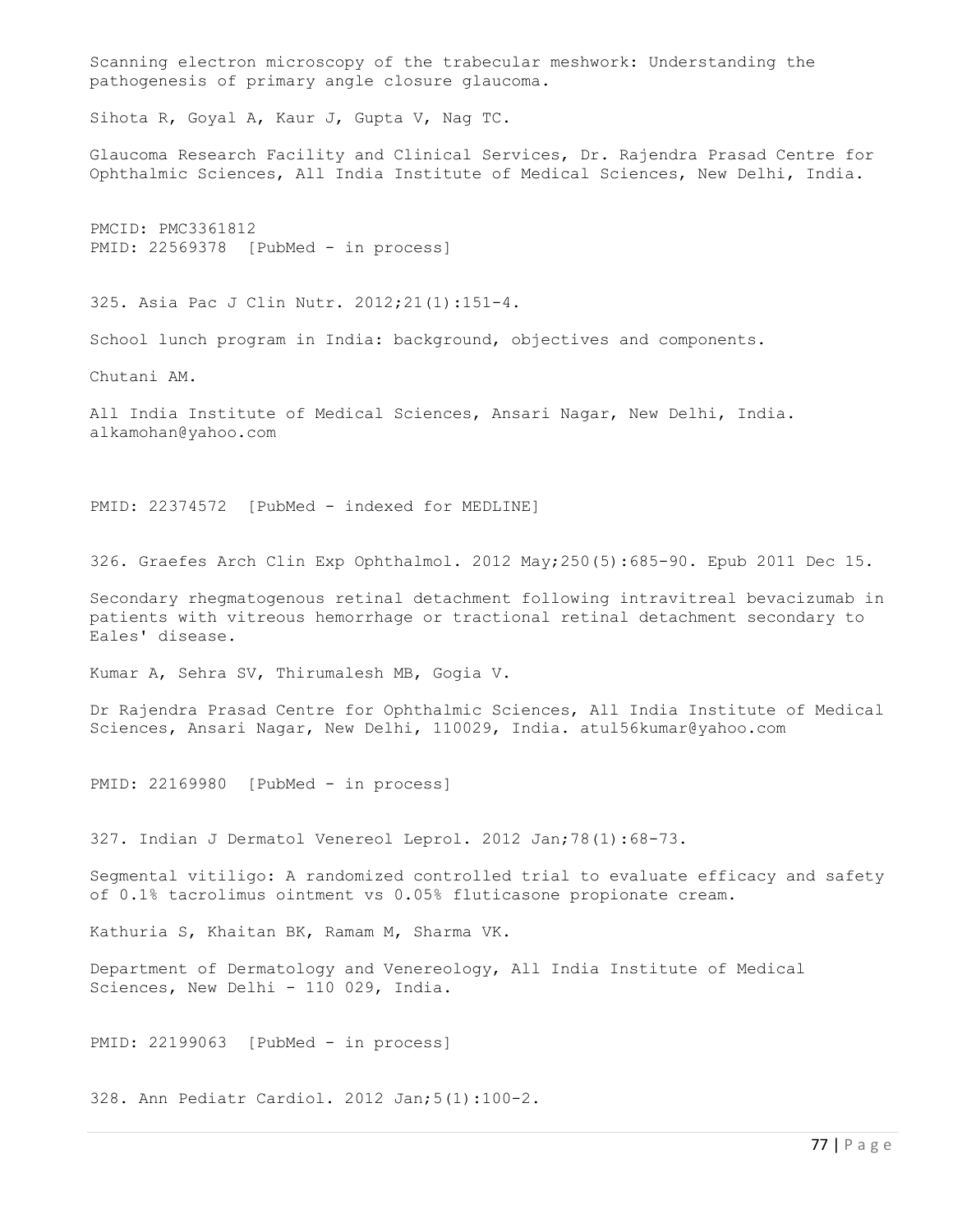Selected summaries. Talwar S, Singhi A. Department of Cardiothoracic and Vascular Surgery, Cardiothoracic Centre, All India Institute of Medical Sciences, New Delhi, India. PMCID: PMC3327006 PMID: 22529617 [PubMed - in process] 329. Indian Pediatr. 2012 Feb 8;49(2):109-12. Epub 2011 May 30. Serum magnesium in overweight children. Jose B, Jain V, Vikram NK, Agarwala A, Saini S. Department of Pediatrics, All India Institute of Medical Sciences, New Delhi, India. Comment in Indian Pediatr. 2012 Feb 8;49(2):100-1. PMID: 21719932 [PubMed - in process] 330. Indian J Med Res. 2012 Mar;135(3):273-5. Serum proteomics for the diagnosis of nephrotic syndrome: Is there a ray of hope? Bhowmik D, Agarwal SK. Department of Nephrology, All India Institute of Medical Sciences, New Delhi 110 029, India. PMCID: PMC3361861 PMID: 22561611 [PubMed - in process] 331. J Nutr Biochem. 2012 Mar 6. [Epub ahead of print] Sesamol alleviates diet-induced cardiometabolic syndrome in rats via up-regulating PPARγ, PPARα and e-NOS. Sharma AK, Bharti S, Bhatia J, Nepal S, Malik S, Ray R, Kumari S, Arya DS. Department of Pharmacology, Cardiovascular Research Laboratory, All India Institute of Medical Sciences, New Delhi-110029, India. PMID: 22398194 [PubMed - as supplied by publisher] 332. Pediatr Nephrol. 2012 Feb;27(2):235-41. Epub 2011 Sep 16. Short-term efficacy of rituximab versus tacrolimus in steroid-dependent nephrotic syndrome. Sinha A, Bagga A, Gulati A, Hari P.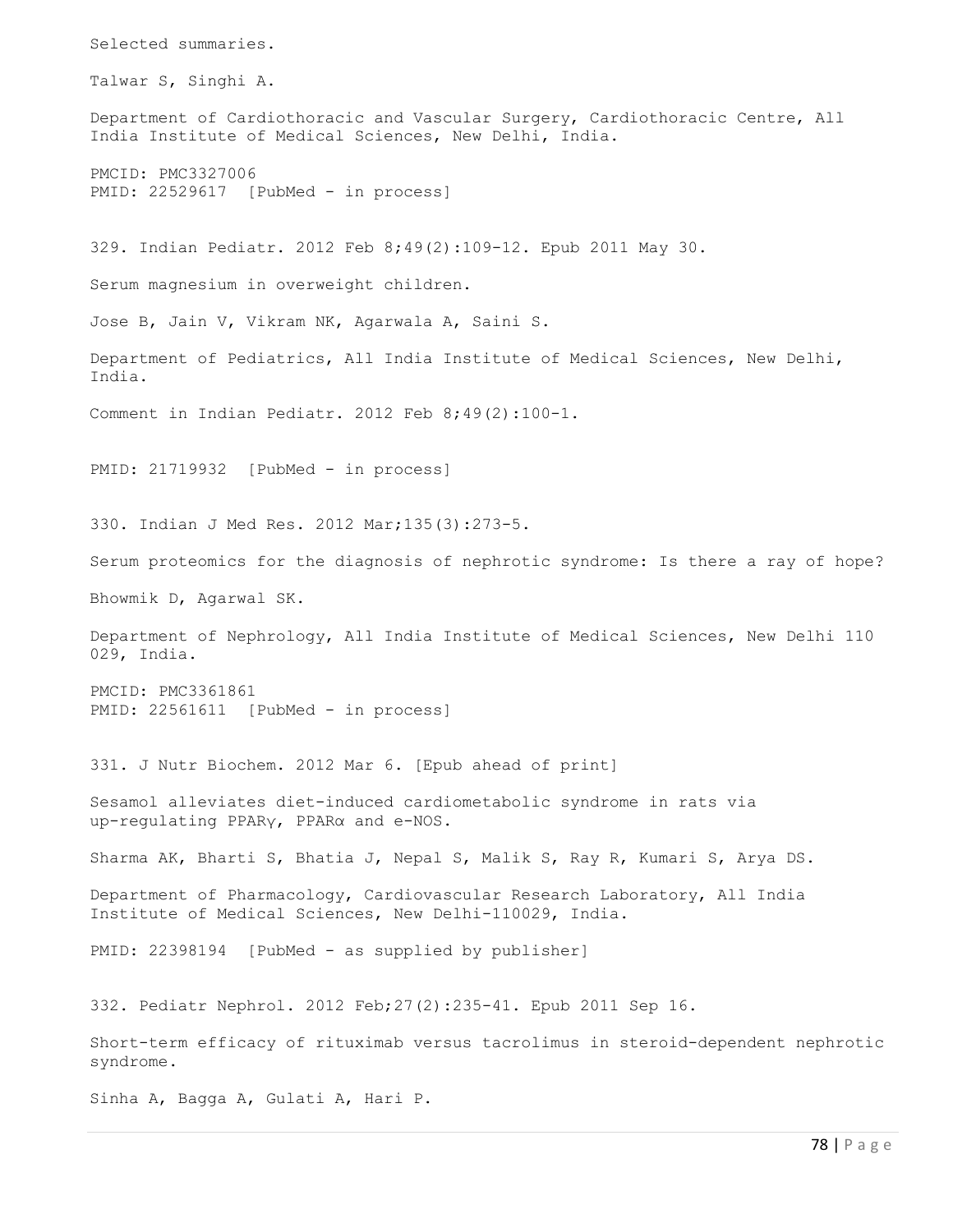Division of Nephrology, Department of Pediatrics, All India Institute of Medical Sciences, Ansari Nagar, New Delhi, 110029, India. rate. PMID: 21922213 [PubMed - indexed for MEDLINE] 333. Infection. 2012 Mar 10. [Epub ahead of print] Should procalcitonin be used as a routine biomarker of bacterial infection? Das RR. Department of Pediatrics, All India Institute of Medical Sciences (AIIMS), New Delhi, 110029, India, dr\_rashmipgi@yahoo.com. PMID: 22407669 [PubMed - as supplied by publisher] 334. Cornea. 2012 Mar 8. [Epub ahead of print] Sociodemographic Features and Risk Factor Profile of Keratomalacia in Early Infancy. Gupta N, Tandon R. Cornea & Refractive Surgery Services, Dr. Rajendra Prasad Centre for Ophthalmic Sciences, All India Institute of Medical Sciences, New Delhi, India. PMID: 22406941 [PubMed - as supplied by publisher] 335. J Pediatr Hematol Oncol. 2012 Mar;34(2):159, 160-1. Solitary retrovesical lesion in a newborn. Prakash G, Agarwala S, Chitragar S, Ray R, Thulkar S, Bakhshi S. Department of Medical Oncology, Dr BRA Institute Rotary Cancer Hospital, All India Institute of Medical Sciences, New Delhi, India. PMID: 22367388 [PubMed - indexed for MEDLINE] 336. Nucl Med Commun. 2012 Jun 10. [Epub ahead of print] SPECT-CT in routine clinical practice: increase in patient radiation dose compared with SPECT alone. Sharma P, Sharma S, Ballal S, Bal C, Malhotra A, Kumar R. Department of Nuclear Medicine, All India Institute of Medical Sciences, New Delhi, India. PMID: 22692583 [PubMed - as supplied by publisher]

337. Curr Probl Diagn Radiol. 2012 Jan-Feb;41(1):30-42.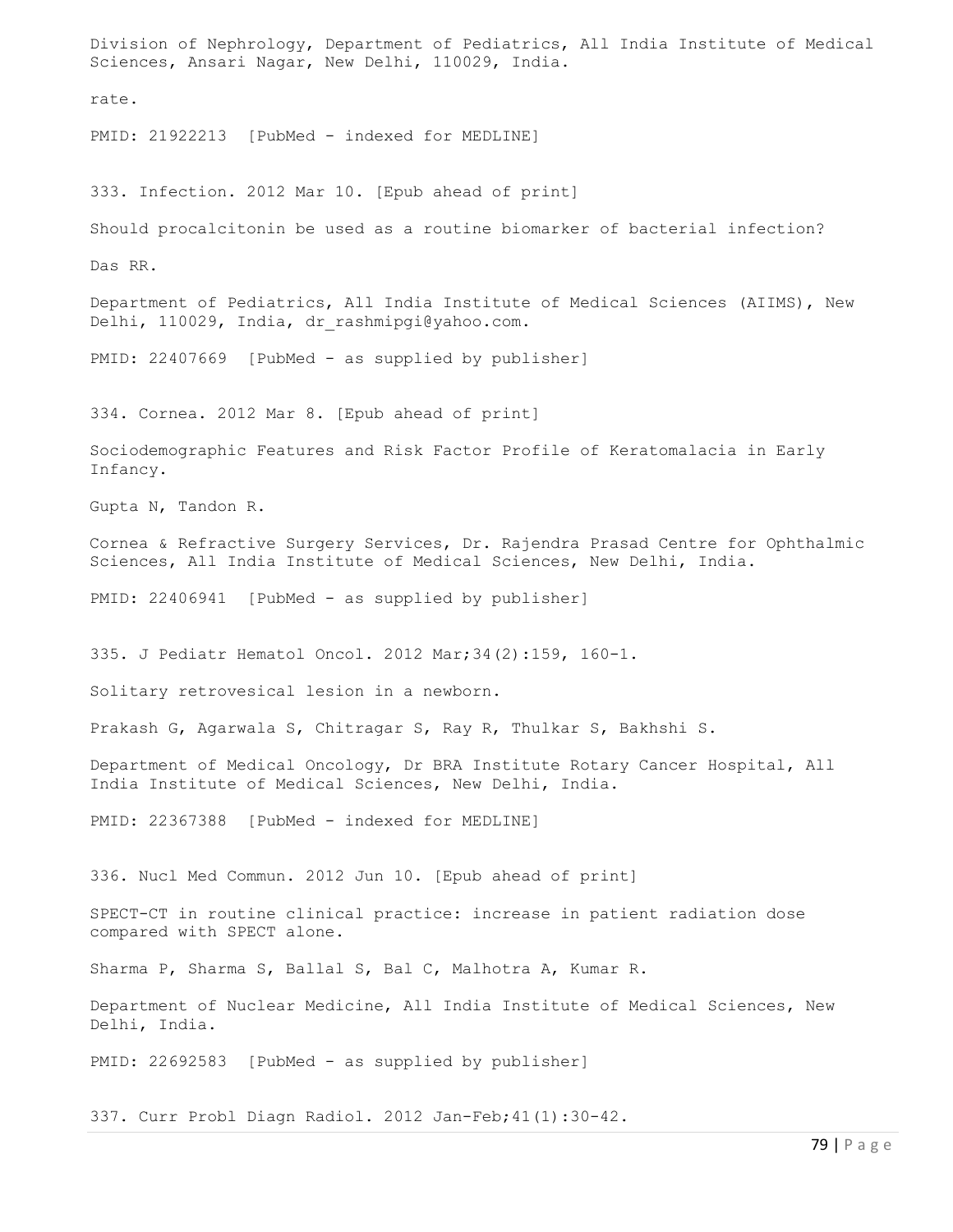80 | P a g e Spectrum of synovial pathologies: a pictorial assay. Jaganathan S, Goyal A, Gadodia A, Rastogi S, Mittal R, Gamanagatti S. Department of Radiodiagnosis, All India Institute of Medical Sciences, New Delhi, India. PMID: 22085660 [PubMed - indexed for MEDLINE] 338. Clin Neurol Neurosurg. 2012 Apr;114(3):267-71. Epub 2011 Nov 8. Spindle cell oncocytoma of the adenohypophysis: report of a rare case and review of literature. Singh G, Agarwal S, Sharma MC, Suri V, Sarkar C, Garg A, Kale SS. Department of Pathology, All India Institute of Medical Sciences (AIIMS), New Delhi 110029, India. PMID: 22071206 [PubMed - in process] 339. Future Cardiol. 2012 Jan;8(1):29-38. Strategies for the improvement of cardiac care services in developing countries: what does the future hold? Saxena A. Department of Cardiology, All India Institute of Medical Sciences, New Delhi 110029, India. anitasaxena@hotmail.com PMID: 22185444 [PubMed - indexed for MEDLINE] 340. J Mol Model. 2012 Jan 4. [Epub ahead of print] Structural analysis of secretory phospholipase A(2) from Clonorchis sinensis: therapeutic implications for hepatic fibrosis. Hariprasad G, Kaur P, Srinivasan A, Singh TP, Kumar M. Department of Biophysics, All India Institute of Medical Sciences, New Delhi, 110029, India, g.hariprasad@rediffmail.com. PMID: 22215060 [PubMed - as supplied by publisher] 341. Cornea. 2012 Apr 28. [Epub ahead of print] Structural and Functional Salvaging of Eyes With Anterior Staphyloma Using Cyclodialysis With Penetrating Keratoplasty. Mannan R, Sharma N, Pruthi A, Titiyal JS, Vajpayee RB. \*Rajendra Prasad Centre for Ophthalmic Sciences, All India Institute of Medical Sciences, New Delhi, India †Centre for Eye Research Australia, University of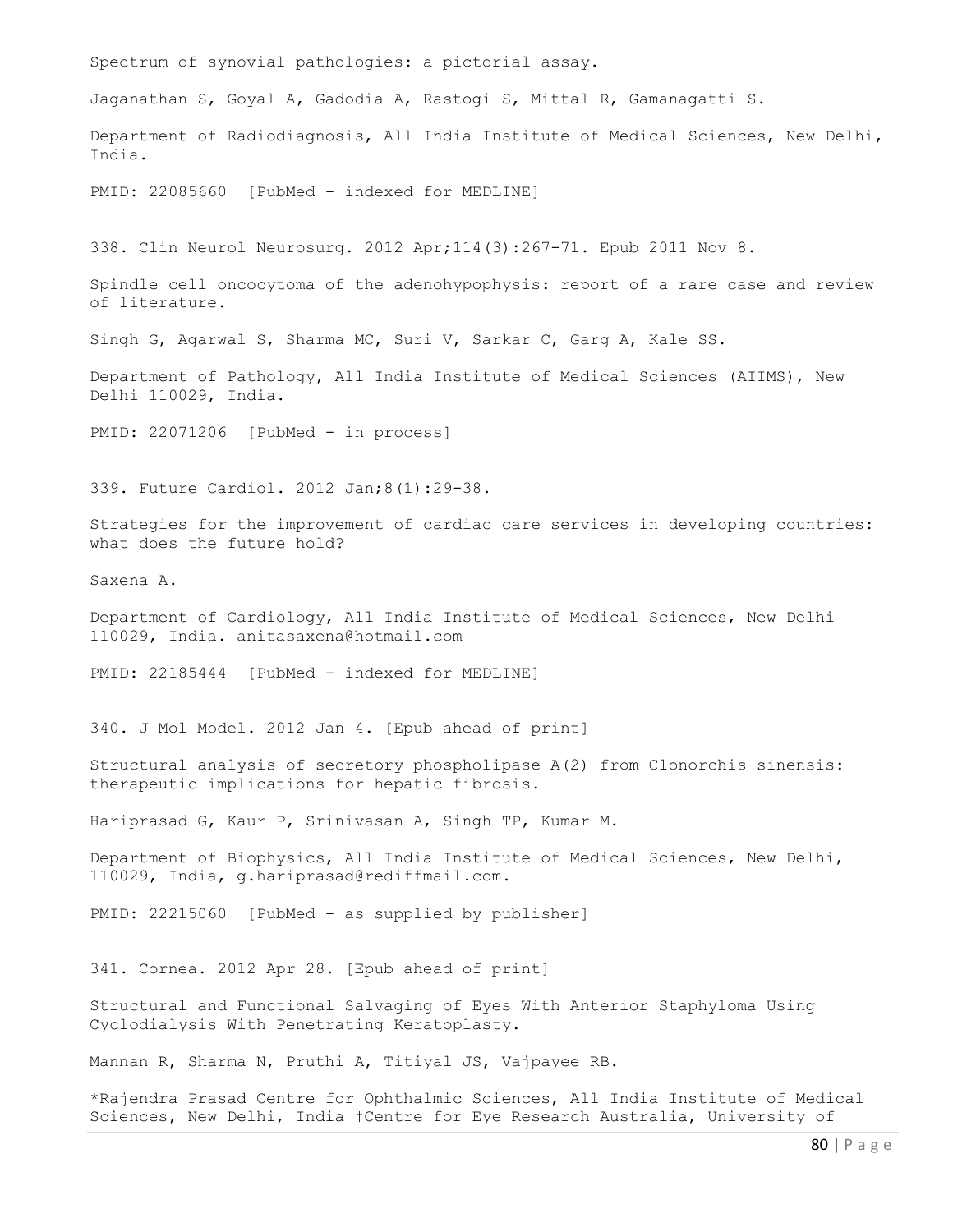Melbourne, Melbourne, Australia.

PMID: 22549236 [PubMed - as supplied by publisher]

342. Int J Biochem Mol Biol. 2012;3(1):86-94. Epub 2012 Mar 20.

Structural basis of heparin binding to camel peptidoglycan recognition protein-S.

Sharma P, Dube D, Sinha M, Dey S, Kaur P, Sharma S, Singh TP.

Department of Biophysics, All India Institute of Medical Sciences New Delhi, India.

PMID: 22509483 [PubMed - in process]

343. J Biol Chem. 2012 May 9. [Epub ahead of print]

Structural studies on the molecular interactions between camel peptidoglycan recognition protein, CPGRP-S and peptidoglycan moieties, N-acetylglucosamine and N-acetylmuramic acid.

Sharma P, Yamini S, Dube D, Singh A, Sinha M, Dey S, Mitra DK, Kaur P, Sharma S, Singh TP.

All India Institute of Medical Sciences, India.

PMID: 22573327 [PubMed - as supplied by publisher]

344. PLoS One. 2012;7(2):e32521. Epub 2012 Feb 23.

Structure based design and synthesis of peptide inhibitor of human LOX-12: in vitro and in vivo analysis of a novel therapeutic agent for breast cancer.

Singh AK, Singh R, Naz F, Chauhan SS, Dinda A, Shukla AA, Gill K, Kapoor V, Dey S.

Department of Biophysics, All India Institute of Medical Sciences, New Delhi, India.

PMCID: PMC3285689 PMID: 22384268 [PubMed - in process]

345. J Med Virol. 2012 Jun;84(6):845-56. doi: 10.1002/jmv.23289.

Study of CD4+CD8+ double positive T-lymphocyte phenotype and function in Indian patients infected with HIV-1.

Chauhan NK, Vajpayee M, Mojumdar K, Singh R, Singh A.

Department of Microbiology, All India Institute of Medical Sciences, Ansari Nagar, New Delhi, India.

PMID: 22499005 [PubMed - in process]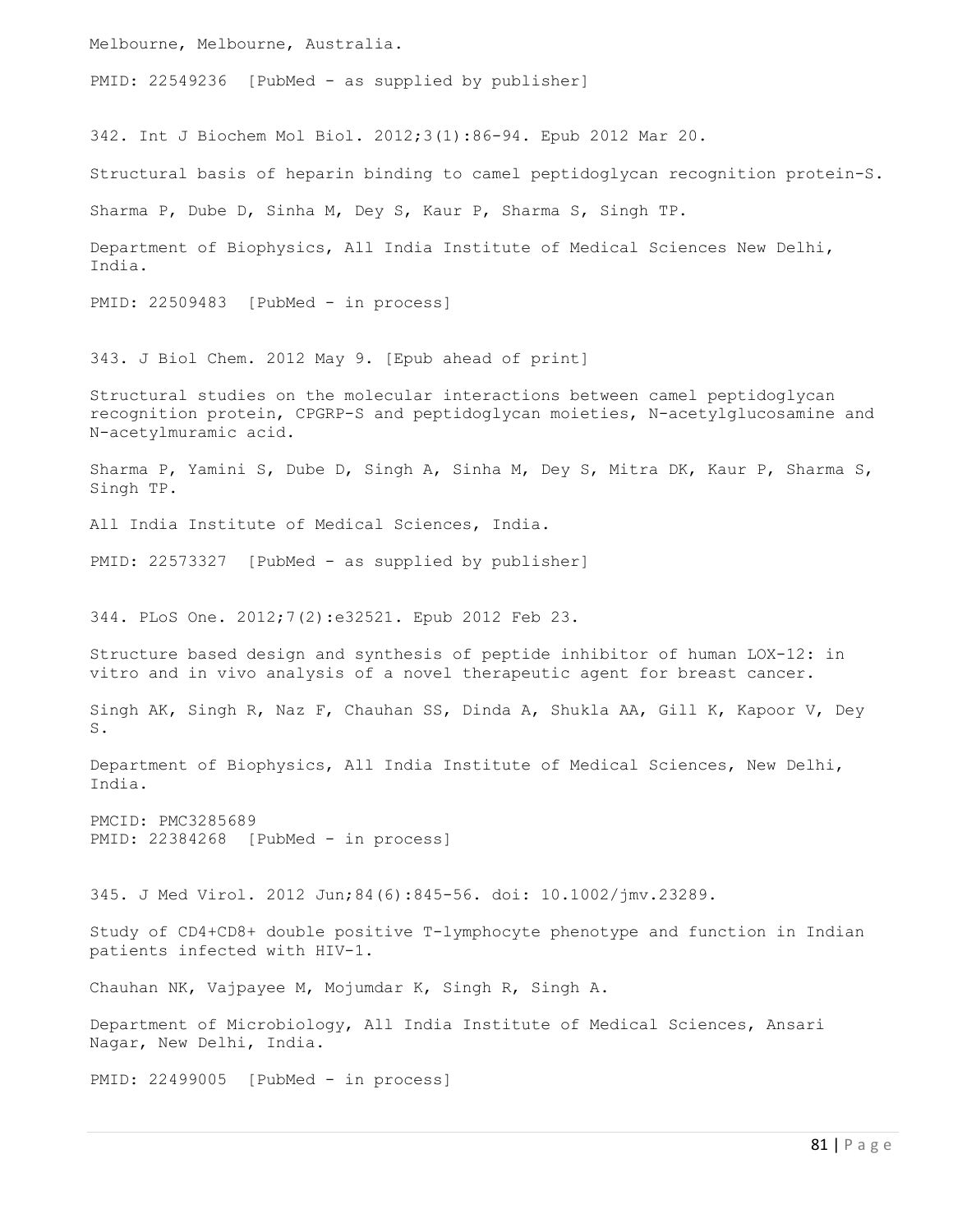346. Br J Dermatol. 2012 Jun;166(6):1230-1236. doi: 10.1111/j.1365- 2133.2012.10886.x. Study of clinical, biochemical and immunological factors determining stability of disease in patients with generalized vitiligo undergoing melanocyte transplantation. Rao A, Gupta S, Dinda AK, Sharma A, Sharma VK, Kumar G, Mitra DK, Prashant CK, Singh G. PMID: 22329760 [PubMed - as supplied by publisher] 347. Neuropathology. 2012 Mar 1. doi: 10.1111/j.1440-1789.2012.01297.x. [Epub ahead of print] A study of clinico-pathological parameters and  $O(6)$  - methylguanine DNA methyltransferase (MGMT) promoter methylation status in the prognostication of gliosarcoma. Singh G, Mallick S, Sharma V, Joshi N, Purkait S, Jha P, Sharma MC, Suri V, Julka PK, Mahapatra AK, Singh M, Kale SS, Sarkar C. Departments of Pathology Radiation Oncology Neurosurgery, All India Institute of Medical Sciences, New Delhi, India. PMID: 22380407 [PubMed - as supplied by publisher] 348. Arch Gynecol Obstet. 2012 Jun 8. [Epub ahead of print] Study of dynamic magnetic resonance imaging in diagnosis of pelvic organ prolapse. Gupta S, Sharma JB, Hari S, Kumar S, Roy KK, Singh N. Department of Obstetrics and Gynaecology, All India Institute of Medical Sciences, AIIMS, Ansari Nagar East, 3076, 3rd Floor, Teaching Block, New Delhi, 110029, India, shrutigupta1984@gmail.com. PMID: 22678559 [PubMed - as supplied by publisher] 349. Int Ophthalmol. 2012 Jun 3. [Epub ahead of print] Study of factors for unsuitability of DSAEK in cases of corneal decompensation following cataract surgery. Sharma N, Sachdev R, Pandey RM, Titiyal JS, Sinha R, Tandon R, Vajpayee RB. R P Centre for Ophthalmic Sciences, All India Institute of Medical Sciences, New Delhi, 110029, India, namrata103@hotmail.com. PMID: 22661049 [PubMed - as supplied by publisher] 350. Pediatr Neurosurg. 2011;47(4):272-4. Epub 2012 Feb 22.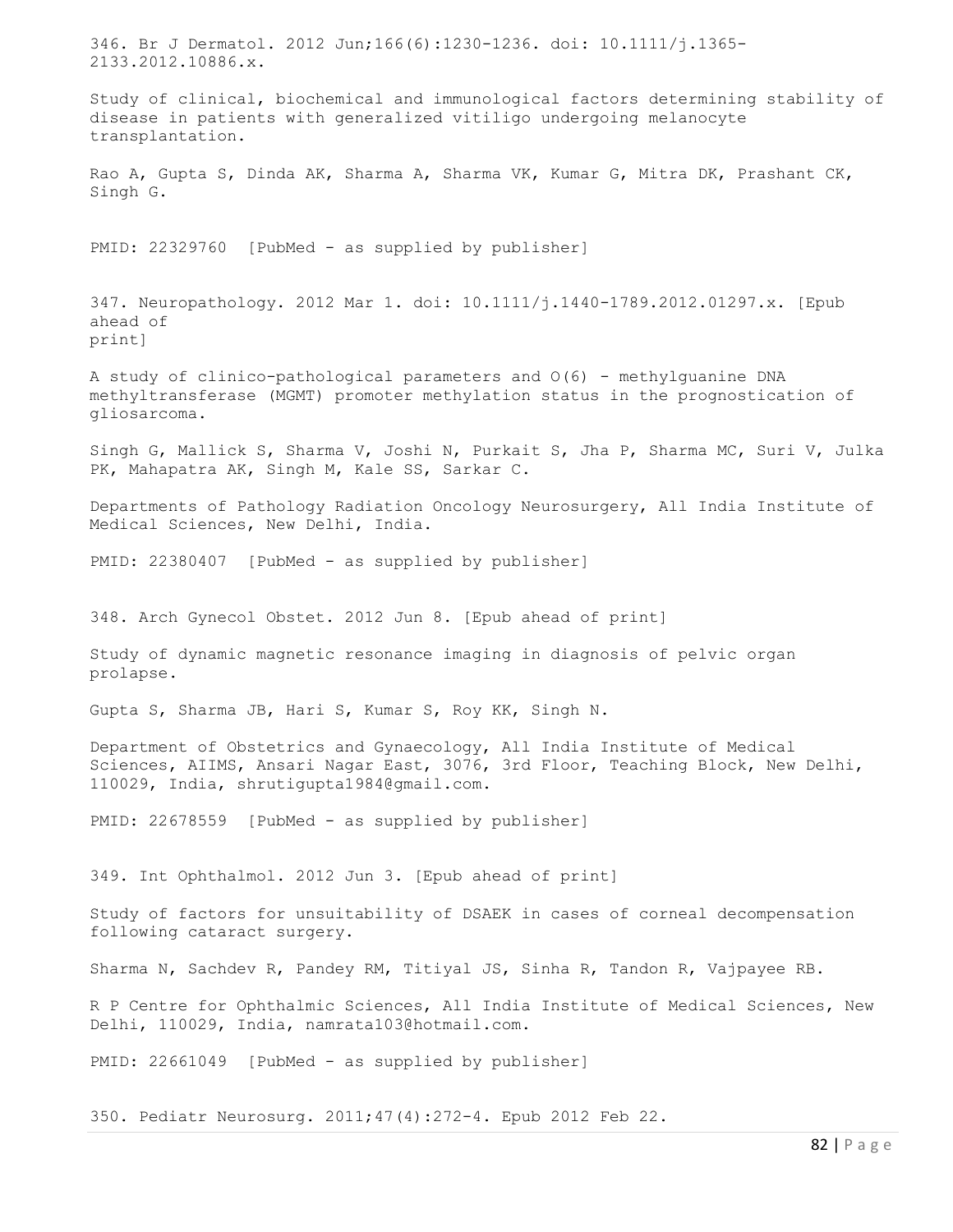Successful surgical excision of a nondysraphic holodorsal intramedullary lipoma in a 14-month-old child. Kumar A, Chandra PS, Bisht A, Garg A, Mahapatra AK, Sharma MC. Department of Neurosurgery, All India Institute of Medical Sciences, New Delhi, India. PMID: 22378500 [PubMed - in process] 351. Indian J Pediatr. 2012 Jun 7. [Epub ahead of print] Superior Mediastinal Syndrome : A Rare Presenting Feature of Acute Myeloid Leukemia. Seth R, Bolia R, Jain R, Chopra A, Singh S, Kumar R. Department of Pediatrics, All India Institute of Medical Sciences, Ansari Nagar, New Delhi, 110029, India, drrachnaseth@yahoo.co.in. PMID: 22674250 [PubMed - as supplied by publisher] 352. World J Gastrointest Surg. 2012 May 27;4(5):121-5. Surgical management and outcomes of severe gastrointestinal injuries due to corrosive ingestion. Javed A, Pal S, Krishnan EK, Sahni P, Chattopadhyay TK. Amit Javed, Sujoy Pal, Elan Kumaran Krishnan, Peush Sahni, Tushar Kanti Chattopadhyay, Department of Gastrointestinal Surgery and Liver Transplantation, All India Institute of Medical Sciences, New Delhi 110029, India. PMCID: PMC3364337 PMID: 22655126 [PubMed - in process] 353. J Pediatr Hematol Oncol. 2012 May 10. [Epub ahead of print] Systemic Mastocytosis Associated With Childhood Acute Myeloid Leukemia. Gogia A, Sharawat SK, Kumar R, Sarkar C, Bakhshi S. Departments of \*Medical Oncology †Laboratory Oncology ‡Pathology, Dr B. R. A. Institute Rotary Cancer Hospital, All India Institute of Medical Sciences, New Delhi, India. PMID: 22584780 [PubMed - as supplied by publisher] 354. Neurology. 2012 Jan 31;78(5):e33. Teaching NeuroImages: Distinct neuroimaging features of fucosidosis. Jain P, Ramesh K, Mohamed A, Kumar A, Gulati S.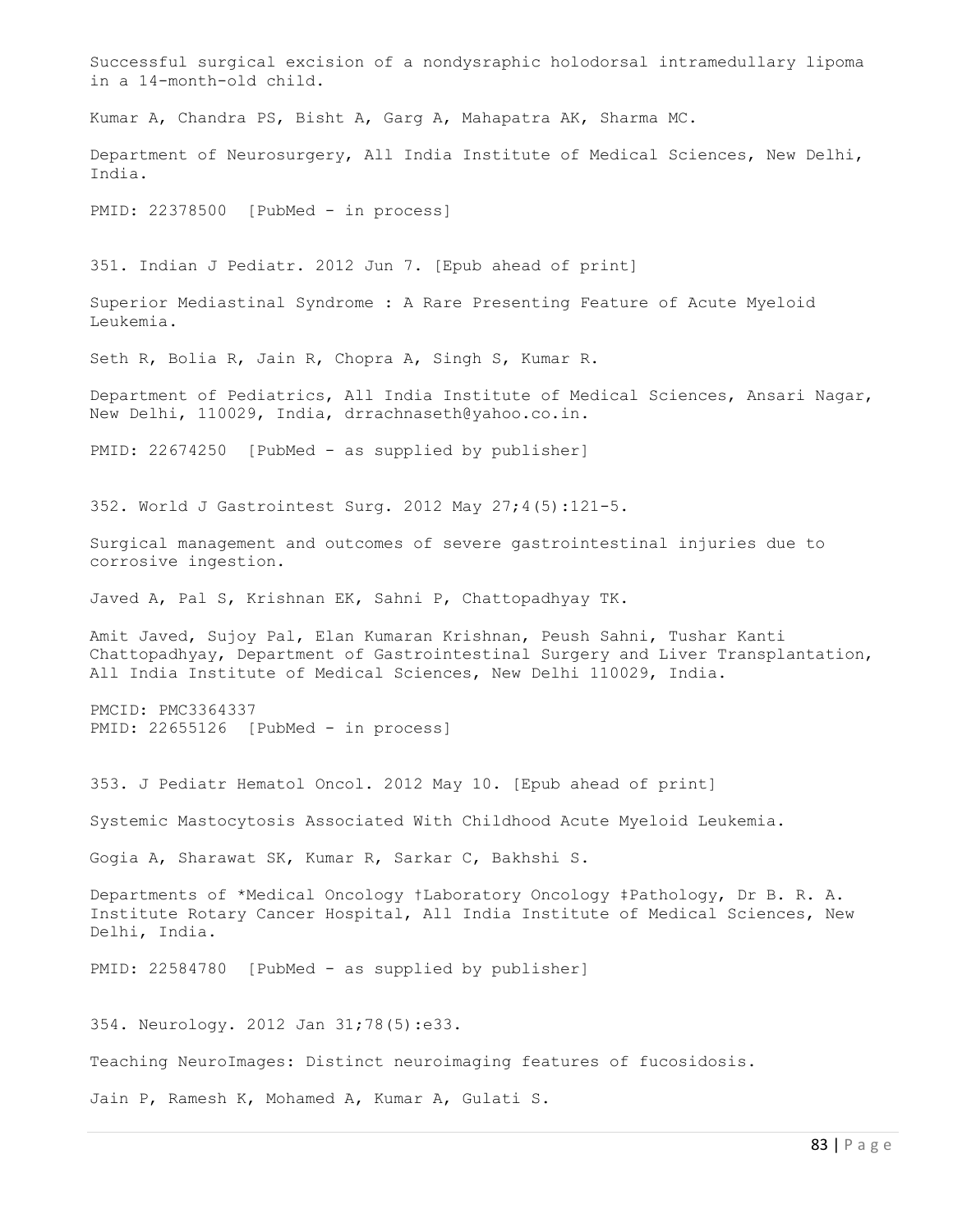Division of Pediatric Neurology, Department of Pediatrics, All India Institute of Medical Sciences, New Delhi, India.

PMID: 22291069 [PubMed - indexed for MEDLINE]

355. Surg Endosc. 2012 May;26(5):1304-17. Epub 2011 Nov 15.

Testicular functions, chronic groin pain, and quality of life after laparoscopic and open mesh repair of inguinal hernia: a prospective randomized controlled trial.

Singh AN, Bansal VK, Misra MC, Kumar S, Rajeshwari S, Kumar A, Sagar R, Kumar A.

Department of Surgical Disciplines, All India Institute of Medical Sciences, Room No. 5021, 5th Floor Teaching Block, New Delhi, India.

PMID: 22083332 [PubMed - in process]

356. Am J Cardiovasc Drugs. 2012 Jun 1;12(3):157-63. doi: 10.2165/11598990-000000000-00000.

Therapeutic potential of terminalia arjuna in cardiovascular disorders.

Maulik SK, Talwar KK.

Department of Pharmacology, All India Institute of Medical Sciences, New Delhi, India.

PMID: 22583146 [PubMed - in process]

357. Congenit Heart Dis. 2012 Jan 10. doi: 10.1111/j.1747-0803.2011.00608.x. [Epub ahead of print]

Thrombus in Right Ventricular Outflow Tract: Unique Cause of Refractory Cyanotic Spell.

Gupta SK, Saxena A, Anil OM, Bisoi AK.

Departments of Cardiology Cardiothoracic and Vascular Surgery, All India Institute of Medical Sciences, New Delhi, India.

PMID: 22233110 [PubMed - as supplied by publisher]

358. Expert Opin Pharmacother. 2012 Mar;13(4):565-71. Epub 2012 Feb 1.

Tobramycin for the treatment of bacterial pneumonia in children.

Bothra M, Lodha R, Kabra SK.

All India Institute of Medical Sciences, Department of Pediatrics, New Delhi 110029, India.

PMID: 22292783 [PubMed - in process]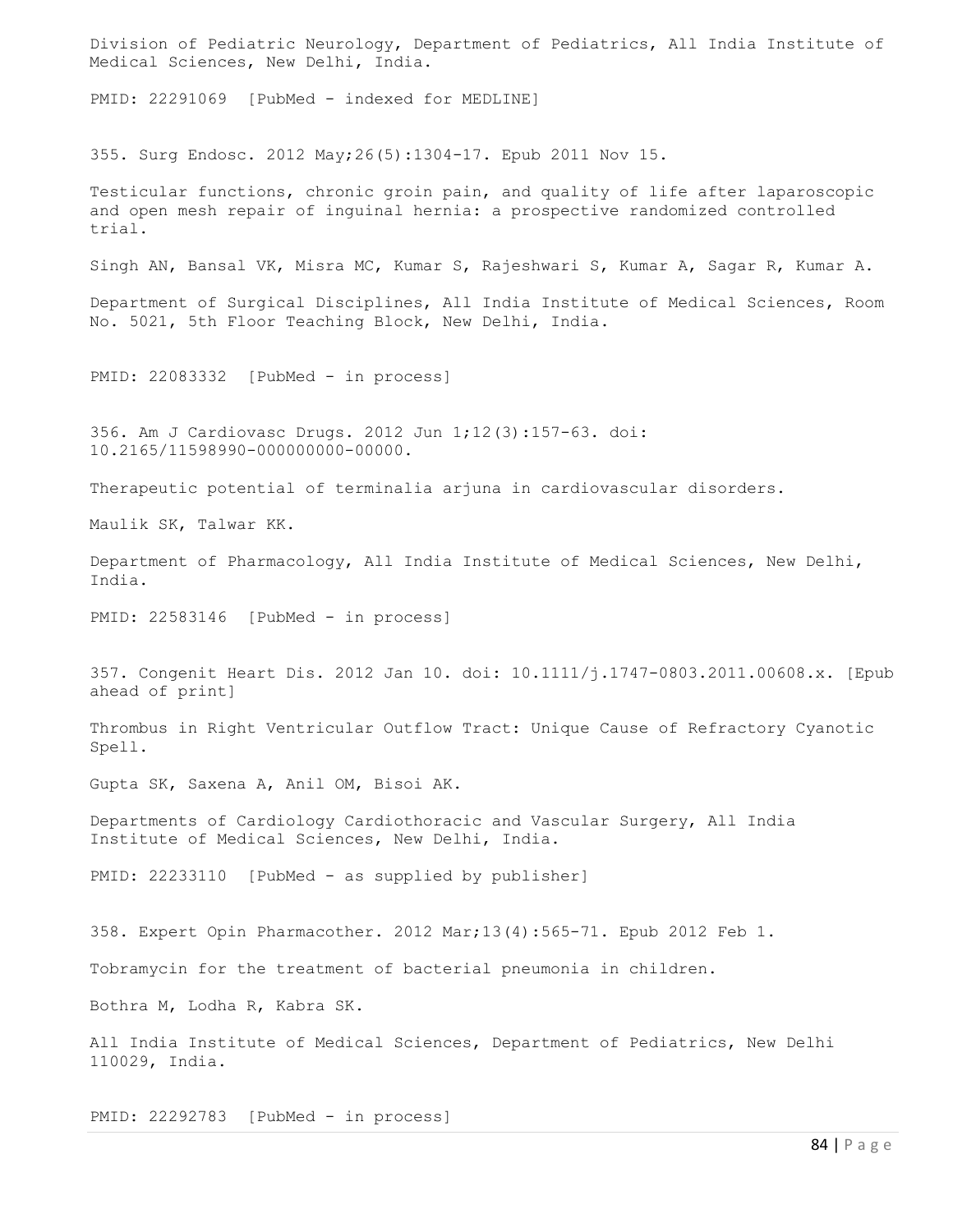359. Ann Card Anaesth. 2012 Apr-Jun;15(2):156-7. Trans-esophageal echocardiography: an indispensible guide for transcatheter device closure of ruptured sinus of Valsalva aneurysm. Sarupria A, Kapoor PM, Makhija N, Kiran U. Departments of Cardiac Anaesthesia, CN Centre, All India Institute of Medical Sciences, New Delhi, India. anjusarupria@yahoo.com PMID: 22508209 [PubMed - in process] 360. Mediterr J Hematol Infect Dis. 2012;4(1):e2012006. Epub 2012 Jan 21. Transfusion associated peak in hb HPLC chromatogram - a case report. Jain S, Dass J, Pati HP. Department of Hematology, All India Institute of Medical Sciences, New Delhi. PMCID: PMC3279321 PMID: 22348188 [PubMed - in process] 361. Indian Pediatr. 2012 Feb 8;49(2):154-5. Transfusion related acute lung injury in a child with leukemia. Radhakrishnan V, Coshic P, Bakhshi S. Department of Medical Oncology and \*Transfusion Medicine, Dr BRA Institute Rotary Cancer Hospital, All India Institute of Medical Sciences, New Delhi. PMID: 22410520 [PubMed - in process] 362. J Orthop Traumatol. 2012 Apr 4. [Epub ahead of print] Triple jeopardy: transscaphoid, transcapitate, transtriquetral, perilunate fracture dislocation. Garg B, Goyal T, Kotwal PP. Department of Orthopaedics, All India Institute of Medical Sciences, New Delhi, India. PMID: 22476357 [PubMed - as supplied by publisher] 363. Indian J Pediatr. 2012 Jan;79(1):127-9. Epub 2011 Jun 10. Tuberous sclerosis complex: imaging findings. Gupta P, Mukund A, S H C, Gupta AK.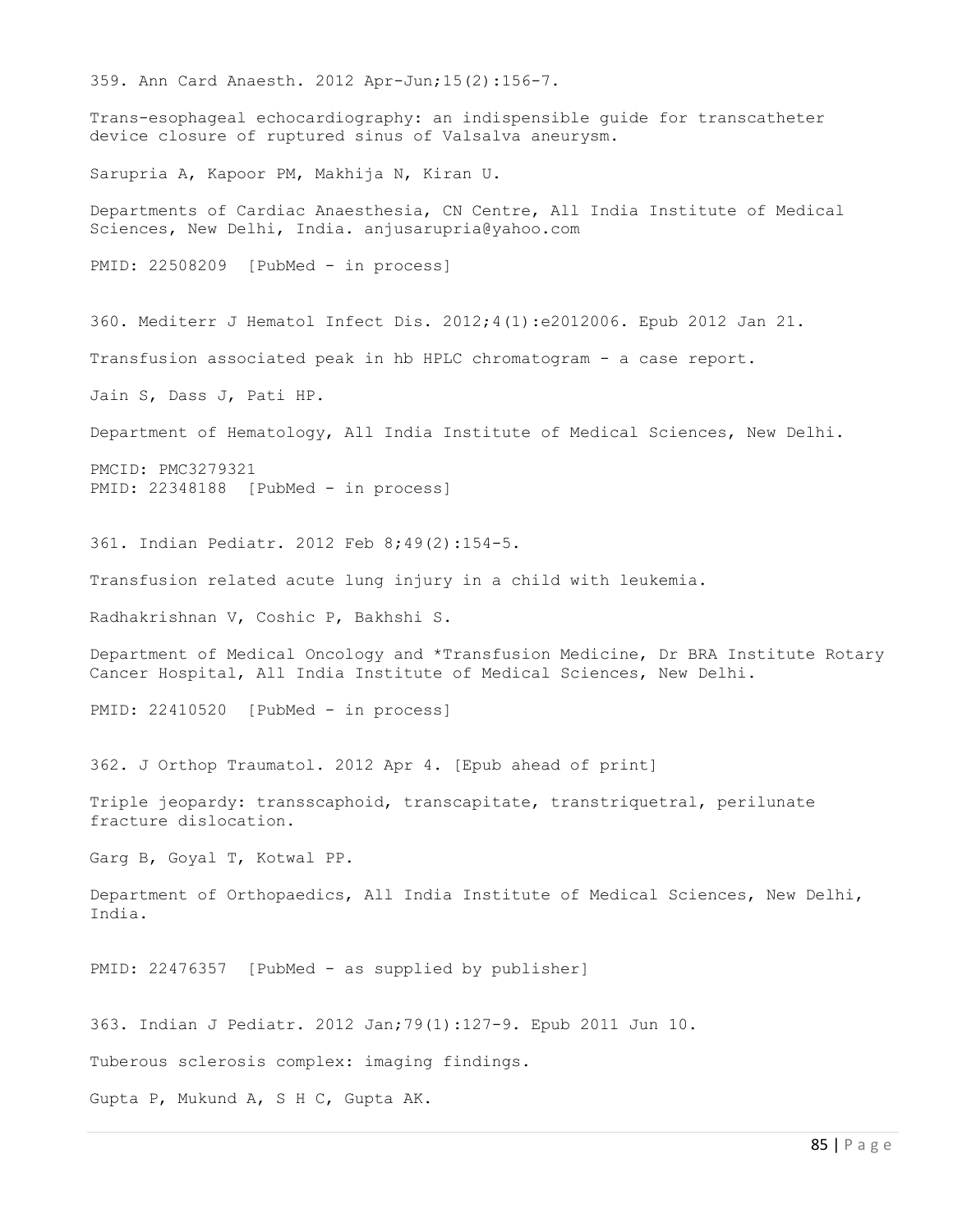Department of Radiology, All India Institute of Medical Sciences, New Delhi 110029, India. PMID: 21660406 [PubMed - in process] 364. Hum Immunol. 2012 May;73(5):566-73. Epub 2012 Feb 9. Tumor necrosis factor-associated susceptibility to type 1 diabetes is caused by linkage disequilibrium with HLA-DR3 haplotypes. Kumar N, Kaur G, Tandon N, Mehra N. Department of Transplant Immunology and Immunogenetics, All India Institute of Medical Sciences, New Delhi, India.

PMID: 22366579 [PubMed - in process]

365. Asian Pac J Cancer Prev. 2012;13(3):1019-24.

Type-Specific Incidence and Persistence of HPV Infection among Young Women: A Prospective Study in North India.

Datta P, Bhatla N, Pandey RM, Dar L, Patro AR, Vasisht S, Kriplani A, Singh N.

Biochemistry, All India Institute of Medical Sciences, New Delhi, India E-mail neerja\_bhatla@yahoo.co.in ; neerja.bhatla07@gmail.com.

PMID: 22631631 [PubMed - in process]

366. Micron. 2012 Jul;43(7):759-81. Epub 2012 Feb 13.

Ultrastructure of the human retina in aging and various pathological states.

Nag TC, Wadhwa S.

Department of Anatomy, All India Institute of Medical Sciences, New Delhi, India. tapas nag@yahoo.com

PMID: 22445096 [PubMed - in process]

367. Interact Cardiovasc Thorac Surg. 2012 Jun;14(6):699-702. Epub 2012 Mar 8.

Unidirectional valved patch closure of ventricular septal defects with severe pulmonary arterial hypertension.

Talwar S, Choudhary SK, Garg S, Saxena A, Ramakrishnan S, Kothari SS, Juneja R, Airan B.

Cardiothoracic Centre, All India Institute of Medical Sciences, New Delhi, India.

PMID: 22402503 [PubMed - in process]

368. J Indian Assoc Pediatr Surg. 2012 Apr;17(2):49-53.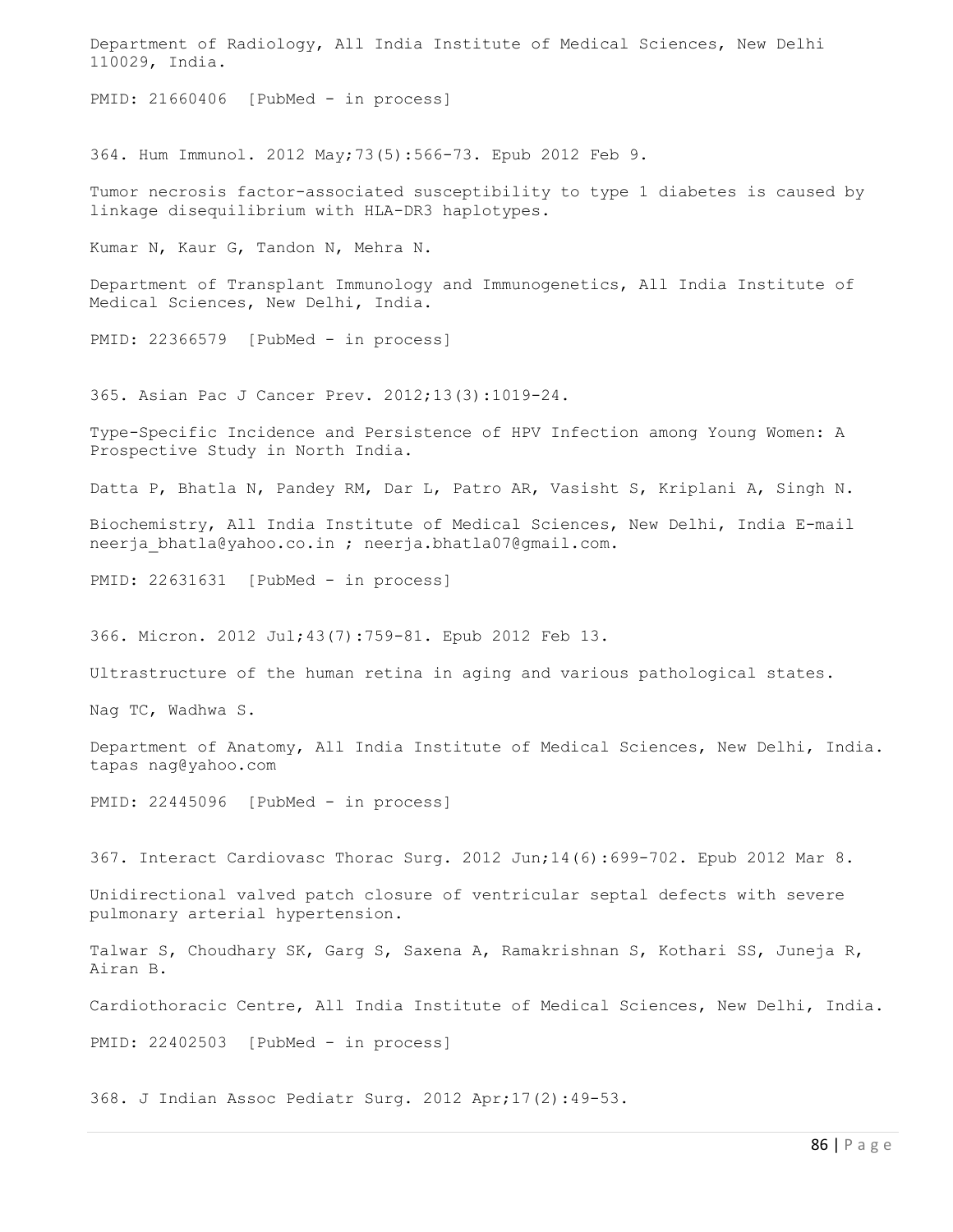Unilateral ureteric obstruction: Role of renin angiotensin system blockade on renal recovery: An experimental study. Sinha A, Bajpai M, Panda S, Ranjan S, Sharma MC. Department of Pediatric Surgery, All India Institute of Medical Sciences, New Delhi, India. PMCID: PMC3326821 PMID: 22529547 [PubMed - in process] 369. J Clin Neurosci. 2012 May 19. [Epub ahead of print] An unusual cause of reversible axonal neuropathy and hypertension in a 10-year-old girl. Kaul B, Kaur P, Tripathi M, Khadgawat R, Ammini AC, Agarwala S, Kaushal S, Dattagupta S. Department of Neurology, All India Institute of Medical Sciences, Ansari Nagar, New Delhi 110 029, India. PMID: 22613486 [PubMed - as supplied by publisher] 370. J Emerg Trauma Shock. 2012 Jan;5(1):95-6. An unusual differential for a pulseless trauma patient. Gupta B, Agrawal P, Soni KD, D'souza N, Farooque K. Department of Anesthesia and Critical Care, Jai Prakash Narayan Apex Trauma Centre, All India Institute of Medical Sciences, New Delhi, India. PMCID: PMC3299167 PMID: 22416167 [PubMed - in process] 371. Heart. 2012 Jan;98(2):172. Epub 2011 Nov 14. Unusual Doppler trace in mitral stenosis: prominent isovolumic relaxation flow. Salahuddin S, Bhargava B. Cardiothoracic Centre, Department of Cardiology, All India Institute of Medical Sciences, New Delhi, India. drsalmans@gmail.com PMID: 22082687 [PubMed - indexed for MEDLINE] 372. Orbit. 2012 May 25. [Epub ahead of print] Unusual Orbital Involvement in Erdheim Chester Disease: A Radiological Diagnosis. Arora A, Sharma S, Pushker N, Kashyap S, Bakhshi S. All India Institute of Medical Sciences, Radiodiagnosis,All India Institute of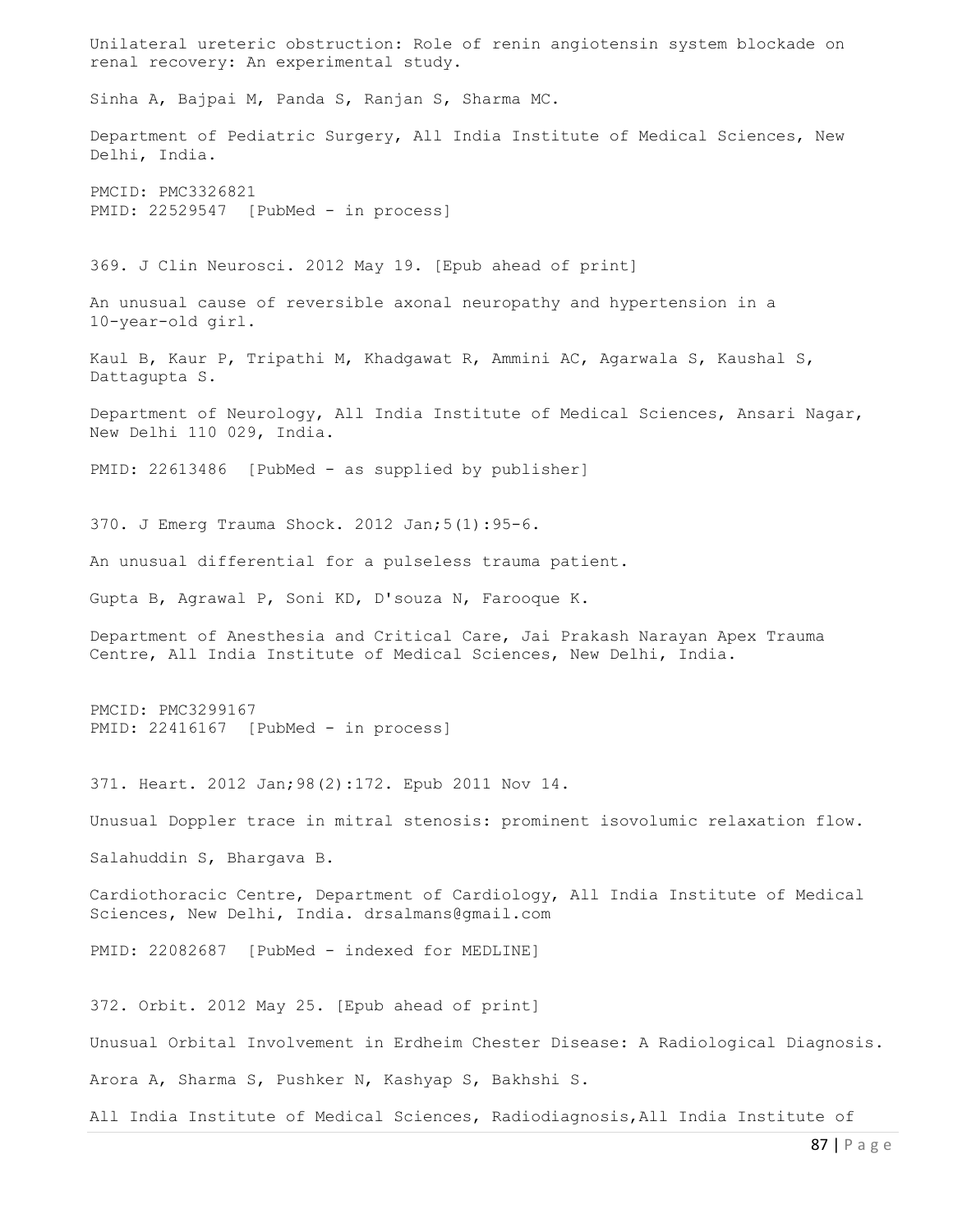Medical Sciences , New Delhi , India.

PMID: 22631449 [PubMed - as supplied by publisher]

373. Clin Exp Nephrol. 2012 Apr 21. [Epub ahead of print]

Updated height- and creatinine-based equation and its validation for estimation of glomerular filtration rate in children from developing countries.

Hari P, Biswas B, Pandey R, Kalaivani M, Kumar R, Bagga A.

Department of Pediatrics, All India Institute of Medical Sciences, Ansari Nagar, New Delhi, 110029, India, pankajhari@hotmail.com.

PMID: 22526484 [PubMed - as supplied by publisher]

374. Curr Infect Dis Rep. 2012 Jun 8. [Epub ahead of print]

Use of Corticosteroids and Other Adjunct Therapies for Acute Bacterial Meningitis in Adults.

Prasad K, Rai NK, Kumar A.

Department of Neurology, Neurosciences Centre, All India Institute of Medical Sciences, Room No. 704, Ansari Nagar, New Delhi, India, kp0704@gmail.com.

PMID: 22678778 [PubMed - as supplied by publisher]

375. Seizure. 2012 Jan;21(1):45-8. Epub 2011 Sep 14.

Use of the modified Atkins diet in infantile spasms refractory to first-line treatment.

Sharma S, Sankhyan N, Gulati S, Agarwala A.

Department of Pediatrics, All India Institute of Medical Sciences, New Delhi, India. sharma.suvasini@gmail.com

PMID: 21920781 [PubMed - indexed for MEDLINE]

376. Ann Card Anaesth. 2012 Jan-Mar;15(1):26-31.

Utility of Sonoclot analysis and tranexamic acid in tetralogy of Fallot patients undergoing intracardiac repair.

Aggarwal V, Kapoor PM, Choudhury M, Kiran U, Chowdhury U.

Department of Cardiac Anaesthesia, All India Institute of Medical Sciences, New Delhi, India.

PMID: 22234018 [PubMed - indexed for MEDLINE]

377. J Low Genit Tract Dis. 2012 Mar 28. [Epub ahead of print]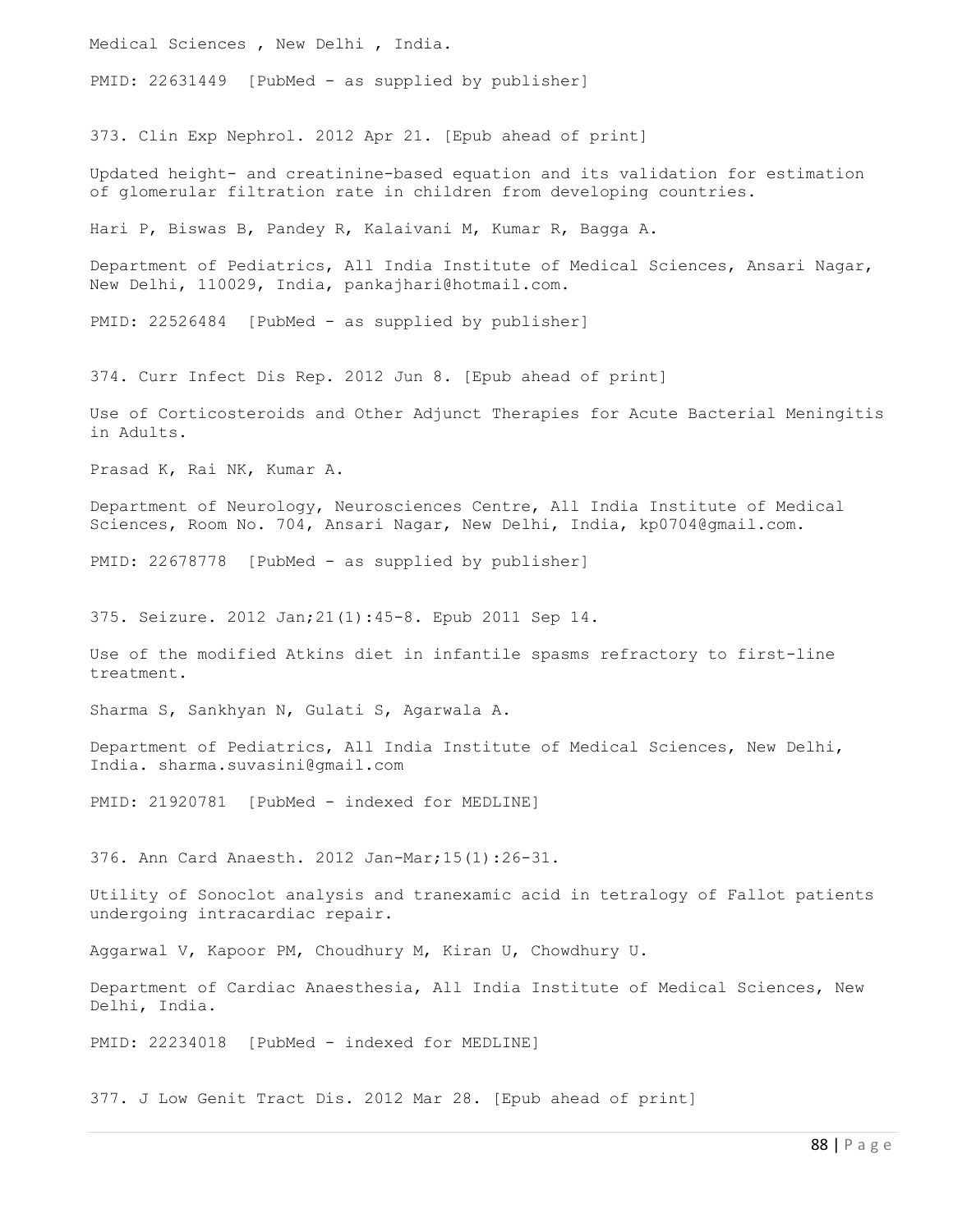Vaginal Polypoid Endometriosis Simulating Neoplasia in a Young Woman. Dadhwal V, Deka D, Mathur S, Kaushal S, Sharma AK, Mittal S. Departments of 1Obstetrics and Gynaecology, and 2Pathology, All India Institute of Medical Sciences, New Delhi, India. PMID: 22460274 [PubMed - as supplied by publisher] 378. Clin Neurol Neurosurg. 2012 Jul;114(6):639-44. Epub 2012 Jan 14. Validation of diagnostic algorithm to differentiate between tuberculous meningitis and acute bacterial meningitis. Vibha D, Bhatia R, Prasad K, Srivastava MV, Tripathi M, Kumar G, Singh MB. Neurosciences Centre, All India Institute of Medical Sciences, Ansari Nagar, New Delhi-110 029, India. PMID: 22244850 [PubMed - in process] 379. Neurol India. 2012 Jan-Feb;60(1):40-4. Validation of the Hindi version of National Institute of Health Stroke Scale. Prasad K, Dash D, Kumar A. Department of Neurology, All India Institute of Medical Sciences, New Delhi, India. PMID: 22406778 [PubMed - indexed for MEDLINE] 380. J Low Genit Tract Dis. 2012 Mar 26. [Epub ahead of print] Vascular Hamartoma: An Unusual Cause of Clitoromegaly in an 18-Year-Old Patient. Singh A, Chitragar SS, Dadhwal V, Jindal VL, Sharma AK, Suri V, Mittal S. Departments of 1Obstetrics and Gynaecology, and 2Pathology, All India Institute of Medical Sciences, Ansari Nagar, New Delhi, India.

PMID: 22453757 [PubMed - as supplied by publisher]

381. Eye (Lond). 2012 Mar;26(3):448-53. doi: 10.1038/eye.2011.308. Epub 2011 Dec 9.

Visual function alterations in orbital tumors and factors predicting visual outcome after surgery.

Singh D, Pushker N, Bajaj MS, Saxena R, Sharma S, Ghose S.

Dr Rajendra Prasad Centre for Ophthalmic Sciences, All India Institute of Medical Sciences, New Delhi, India.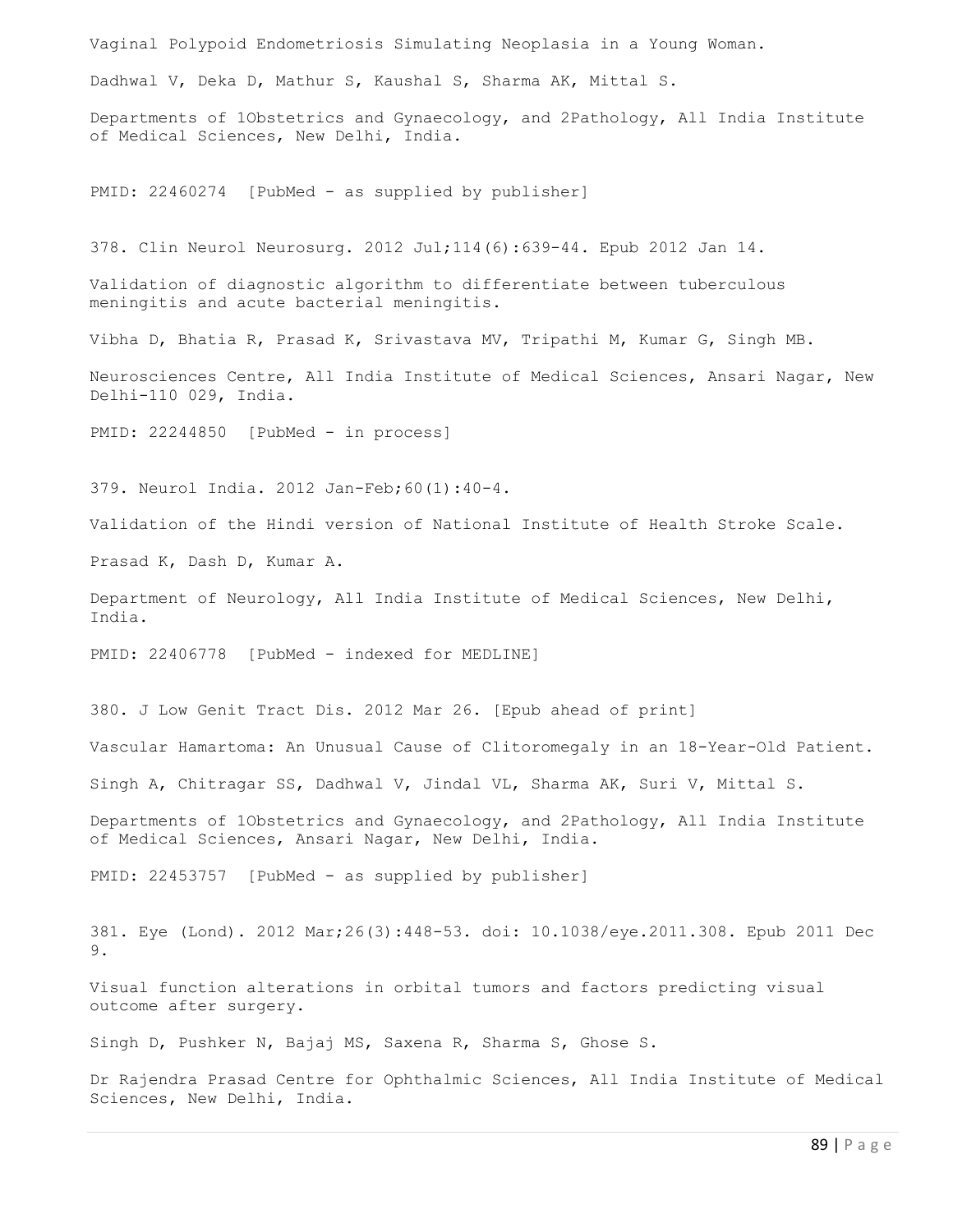PMCID: PMC3298991 [Available on 2013/3/1] PMID: 22157916 [PubMed - indexed for MEDLINE]

382. Br J Dermatol. 2012 Mar;166(3):608-15. doi: 10.1111/j.1365-2133.2011.10672.x.

Vitamin D deficiency and rickets in children and adolescents with ichthyosiform erythroderma in type IV and V skin.

Chouhan K, Sethuraman G, Gupta N, Sharma VK, Kabra M, Khaitan BK, Sreenivas V, Ramam M, Kusumakar S, Thulkar S, Paller AS.

Departments of Dermatology, Endocrinology and Metabolism, Paediatrics, Biostatistics and Radiodiagnosis, All India Institute of Medical Sciences, New Delhi, India.

PMID: 21967076 [PubMed - indexed for MEDLINE]

383. J Trop Pediatr. 2012 Apr 23. [Epub ahead of print]

Vitamin D Status of Low Birth Weight Infants in Delhi: A Comparative Study.

Agarwal R, Virmani D, Jaipal ML, Gupta S, Gupta N, Sankar MJ, Bhatia S, Agarwal A, Devgan V, Deorari A, Paul VK; Investigators of LBW Micronutrient Study Group, Departments of Pediatrics and Endocrinology.

All India Institute of Medical Sciences, Department of Pediatrics, Kasturba Hospital and Swami Dayanand Hospital, New Delhi 110029, India.

PMID: 22529320 [PubMed - as supplied by publisher]

384. Indian J Endocrinol Metab. 2012 May;16(3):463-5.

Vitiligo, hypothyroidism and cardiomyopathy.

Gupta Y, Ammini AC.

Department of Endocrinology, All India Institute of Medical Sciences, New Delhi, India.

PMCID: PMC3354864 PMID: 22629523 [PubMed - in process]

385. Indian J Med Ethics. 2012 Apr-Jun;9(2):121-3.

Who killed clinical medicine? An allegorical murder mystery.

Krishnan A, Amarchand R.

Centre for Community Medicine, All India Institute of Medical Sciences, New Delhi 110 029, India. kanandiyer@yahoo.com

PMID: 22591875 [PubMed - in process]

386. Jpn J Radiol. 2012 Apr 10. [Epub ahead of print]